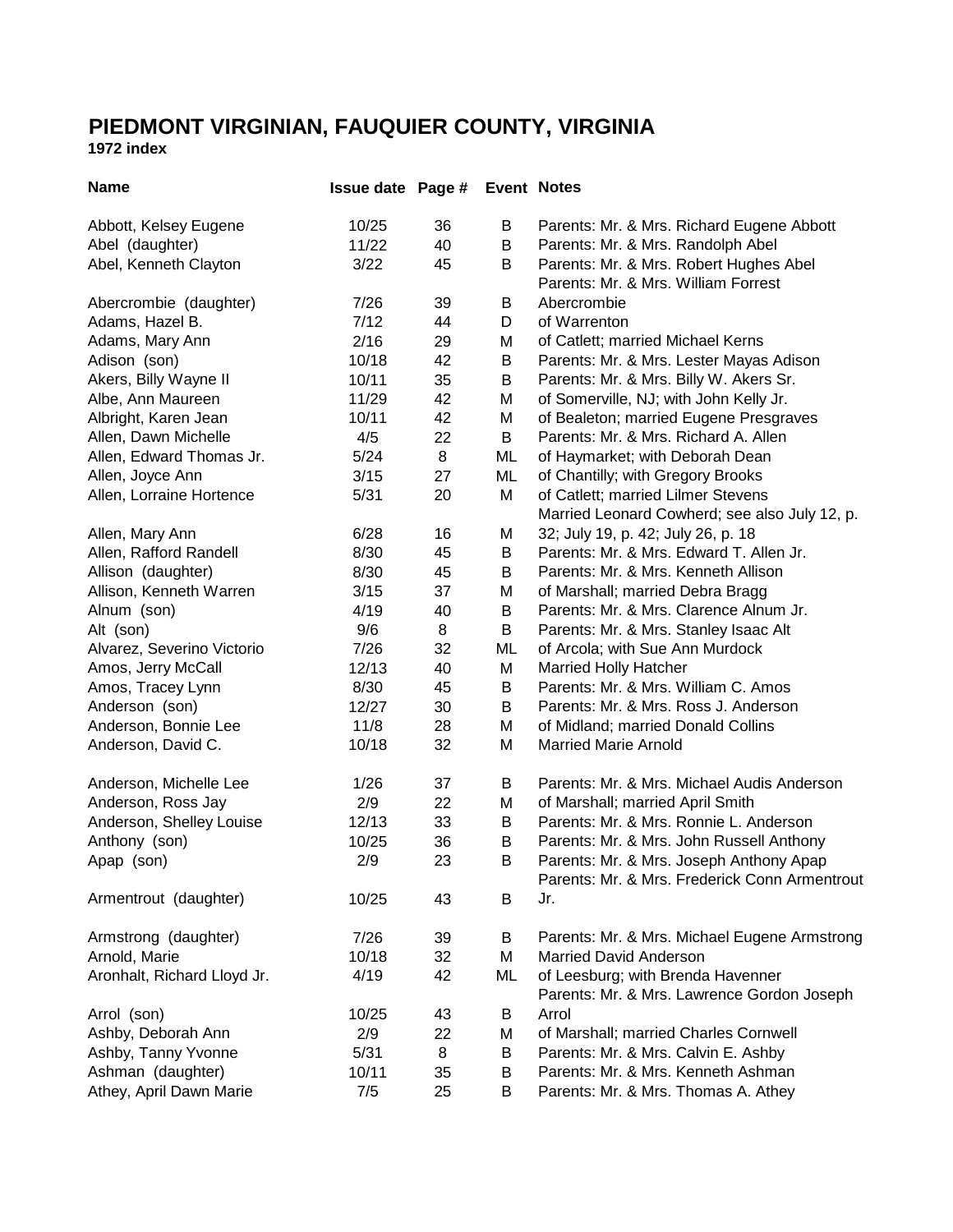| Ayers (son)                   | 9/6   | 8  | В  | Parents: Rev. & Mrs. Kenneth Eugene Ayers      |
|-------------------------------|-------|----|----|------------------------------------------------|
| Bach, David Lawrence          | 5/31  | 8  | В  | Parents: Mr. & Mrs. Lawrence A. Bach           |
|                               |       |    |    | Parents: Mr. & Mrs. Theodore Edward            |
| Bachulski (daughter)          | 10/11 | 35 | B  | <b>Bachulski</b>                               |
| Baden, Brandon Hughes         | 7/26  | 39 | B  | Parents: Mr. & Mrs. John M. Baden              |
| Bailey (son)                  | 4/5   | 22 | B  | Parents: Mr. & Mrs. John Bailey                |
| Bailey (son)                  | 11/8  | 33 | B  | Parents: Mr. & Mrs. Carlton Bailey             |
| Bailey, Jeffrey Scott         | 10/11 | 35 | B  | Parents: Mr. & Mrs. Howard R. Bailey           |
| Bailey, Manuel J. Sr.         | 8/30  | 40 | D  | of Deleplane                                   |
| Bailey, Stephen Sheridan      | 7/26  | 42 | Μ  | of Nokesville; married Dorothy Bywaters        |
| Baker (daughter)              | 9/6   | 8  | B  | Parents: Mr. & Mrs. James Louis Baker          |
| Baker (daughter)              | 9/6   | 8  | B  | Parents: Mr. & Mrs. Joseph Chad Baker          |
| Baker (son)                   | 5/31  | 8  | B  | Parents: Mr. & Mrs. Joseph Baker III           |
| Baker, Cover Floyd Jr.        | 7/26  | 42 | М  | of Warrenton; married Debra Baker              |
| Baker, Debra Ann              | 7/26  | 42 | М  | of Warrenton; married Cover Baker Jr.          |
| Baker, Edward William         | 9/27  | 25 | D  | of Marshall                                    |
| Baker, Michelle Kathryn       | 10/11 | 35 | B  | Parents: Mr. & Mrs. Allen E. Baker Jr.         |
| Baker, Patricia Sue           | 11/8  | 28 | М  | of Bealeton; married Albert Jeffries           |
| Baker, Stacey Lynn            | 7/26  | 39 | B  | Parents: Mr. & Mrs. Robert E. Baker Jr.        |
| Baker, William Sherman        | 4/5   | 22 | B  | Parents: Mr. & Mrs. Arnold E. Baker            |
| Ball (daughter)               | 11/1  | 40 | B  | Parents: Mr. & Mrs. William Grant Ball         |
| Ball (son)                    | 3/15  | 23 | B  | Parents: Mr. & Mrs. George Ball                |
| <b>Ball, William Ernest</b>   | 2/16  | 39 | D  | of White Post                                  |
| Ballenger, Maxine Miley       | 12/27 | 26 | D  | of Unison                                      |
|                               |       |    |    |                                                |
| Ballergee (son)               | 7/26  | 39 | B  | Parents: Mr. & Mrs. Darrell Carman Ballergee   |
| Ballinger, William Gibson III | 5/31  | 8  | B  | Parents: Mr. & Mrs. William G. Ballinger Jr.   |
| Banks (daughter)              | 11/15 | 12 | B  | Parents: Mr. & Mrs. Albert Francis Banks       |
| Barb (daughter)               | 7/5   | 25 | B  | Parents: Mr. & Mrs. Richard Barb               |
| Barb, Roger Dean              | 9/6   | 28 | М  | of Bealeton; with Gail Hume                    |
| Barbee (son)                  | 9/6   | 8  | B  | Parents: Mr. & Mrs. Allen Howison Barbee       |
| Barfield, Carrie Anne         | 11/29 | 45 | B  | Parents: Mr. & Mrs. Charles R. Barfield        |
| Barhhouse, Leslie Marie       | 10/11 | 35 | B  | Parents: Mr. & Mrs. Lester O. Barnhouse        |
| Barker (daughter)             | 11/1  | 40 | B  | Parents: Mr. & Mrs. Leo Ivan Barker Jr.        |
| Barkton (daughter)            | 6/28  | 43 | B  | Parents: Mr. & Mrs. Wilburn Barkton Sr.        |
|                               |       |    |    |                                                |
| Barnes (son)                  | 1/5   | 29 | B  | Parents: Mr. & Mrs. Donald Carl Jack Barnes    |
| Barnhouse, Andrew Lee         | 5/24  | 42 | B  | Parents: Mr. & Mrs. Harold L. Barnhouse        |
| Barrett, Dennis Eugene        | 6/7   | 17 | ML | of Norfolk; with Paula Warner                  |
| Bart, Eleisha Marie           | 8/30  | 45 | B  | Parents: Mr. & Mrs. Richard D. Bart            |
| Bartenstein (daughter)        | 9/13  | 45 | B  | Parents: Mr. & Mrs. Andrew Bartenstein         |
|                               |       |    |    |                                                |
| Bartlett (son)                | 12/27 | 30 | B  | Parents: Mr. & Mrs. Patrick O'Reilley Bartlett |
| Bates, Diana Sue              | 11/29 | 42 | М  | of Remington; married Robert Winning           |
| Bates, Wenonah Leah           | 7/12  | 19 | Μ  | of The Plains; married Raymond Miller Jr.      |
| Bauserman (daughter)          | 12/13 | 33 | B  | Parents: Mr. & Mrs. Walter Bauserman Jr.       |
| Bayol, Annie Lucille          | 1/12  | 27 | D  | Age 102                                        |
| Beach (daughter)              | 12/20 | 38 | B  | Parents: Mr. & Mrs. Robert Beach               |
| Beach, Rhonda Jean            | 6/7   | 14 | М  | of Warrenton; married Michael Norris           |
| Beales, Jeanne Marie          | 2/23  | 36 | В  | Parents: Mr. & Mrs. Dale Bruce Beales          |
| Beall (son)                   | 3/22  | 45 | B  | Parents: Mr. & Mrs. James Chrichton Beall      |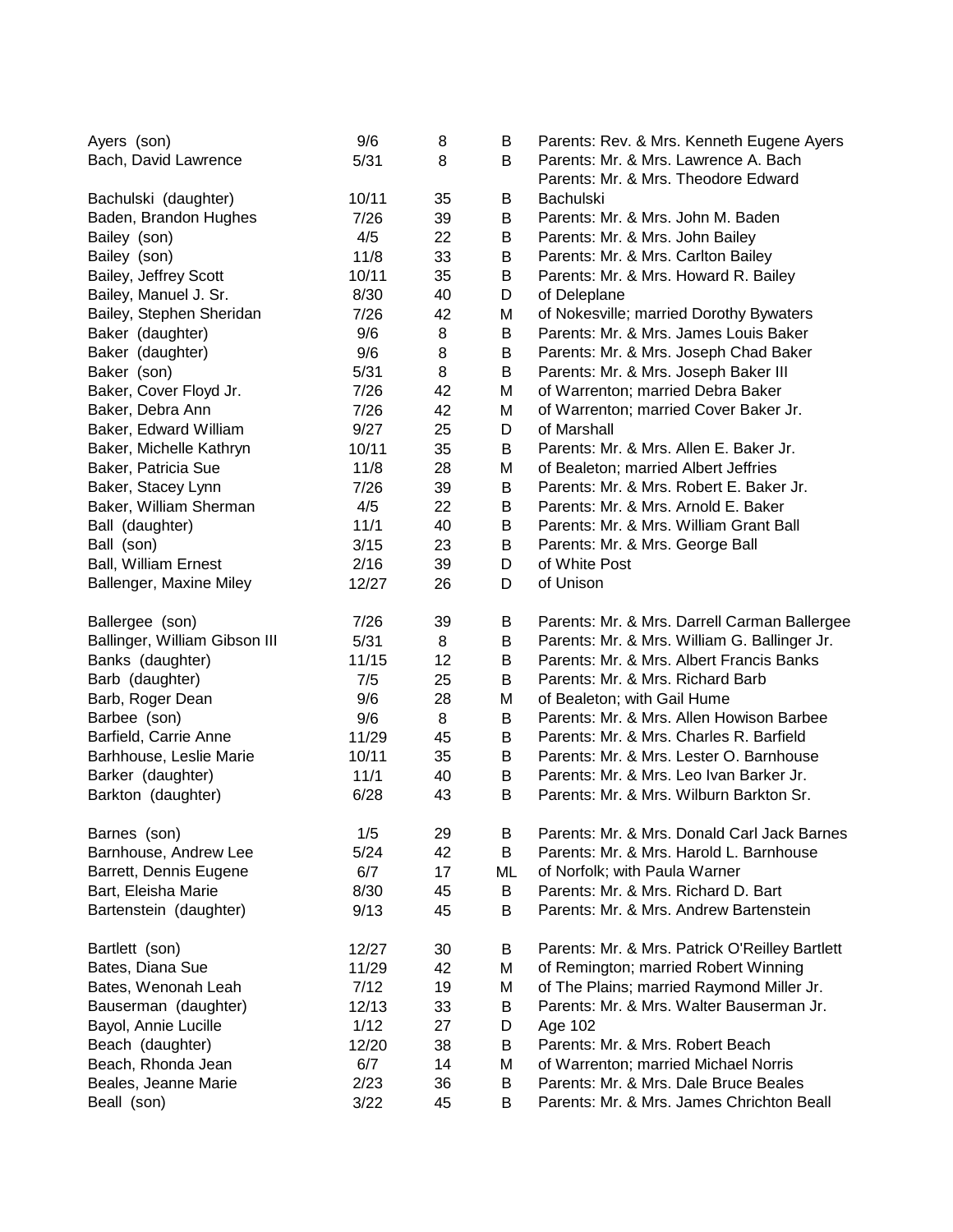| Beamer, Teresa Hope            | 4/19  | 40 | В   | Parents: Mr. & Mrs. James L. Beamer            |
|--------------------------------|-------|----|-----|------------------------------------------------|
| Bean, Cathrine                 | 12/13 | 20 | M   | of Warrenton; married Willis DeHammer          |
| Beans, Darryl Wayne            | 7/5   | 25 | B   | Parents: Mr. & Mrs. David W. Beans             |
| Beaudway (daughter)            | 3/15  | 23 | В   | Parents: Mr. & Mrs. Ronald Beaudway            |
| Beaver (son)                   | 10/11 | 35 | B   | Parents: Mr. & Mrs. Frederick Beaver Jr.       |
| Beaver, Linda Susan            | 3/22  | 14 | ML  | of Leesburg; with George Southall Jr.          |
| Beckstrom, Dawn Marie          | 3/15  | 23 | B   | Parents: Mr. & Mrs. Kenneth D. Beckstrom       |
| Behroozi, Farzaneh Spalding    | 10/11 | 35 | В   | Parents: Mr. & Mrs. Fereidoon Behroozi         |
| Belch (daughter)               | 8/30  | 45 | B   | Parents: Mr. & Mrs. Robert Marion Belch Jr.    |
| Belcher (daughter)             | 11/15 | 12 | В   | Parents: Mr. & Mrs. Donald Belcher             |
| Bell (son)                     | 7/26  | 39 | B   | Parents: Mr. & Mrs. Edward Stanley Bell        |
| Bell (son)                     | 10/18 | 42 | B   | Parents: Mr. & Mrs. Andrew Bell                |
| Benedum, Clara A.              | 5/31  | 5  | D   | of Purcellville                                |
| Bennett (daughter)             | 11/15 | 12 | B   | Parents: Mr. & Mrs. Clyde Randolph Bennett     |
| Bentley, Lisa Marie            | 3/22  | 45 | B   | Parents: Mr. & Mrs. Roy Thomas Bentley         |
| Bernhard, Raymond Craig        | 5/24  | 42 | B   | Parents: Mr. & Mrs. Raymond S. Bernhard        |
| Bernier (son)                  | 11/8  | 33 | B   | Parents: Mr. & Mrs. Joseph William Bernier     |
| Berry, Charles Franklin        | 11/22 | 36 | M   | of Warrenton; married Ferris Branch            |
| Berry, Jason Mitchell          | 12/27 | 30 | B   | Parents: Mr. & Mrs. George E. Berry Jr.        |
| Beyerl (son                    | 10/18 | 42 | В   | Parents: Mr. & Mrs. Frank Paul Beyerl          |
| Bilton (son)                   | 12/13 | 33 | B   | Parents: Mr. & Mrs. Gary Edward Bilton         |
| Birkhimer, Richard Todd        | 8/30  | 45 | B   | Parents: Mr. & Mrs. Robert T. Birkhimer        |
| Blackburn (son)                | 7/26  | 39 | B   | Parents: Mr. & Mrs. Bobby Don Blackburn        |
| Blackburn (son)                | 10/18 | 42 | B   | Parents: Mr. & Mrs. William Blackburn          |
| <b>Blackwell, Ethel Eldine</b> | 10/11 | 42 | M   | of Warrenton; married Robert Fisher Jr.        |
| Blackwell, William Tasker      | 12/13 | 20 | М   | of Catlett; married Annie Parker               |
| Blair, James Woodson           | 8/30  | 43 | ML  | With Christine Hoffman                         |
| Blankenship (daughter)         | 12/27 | 30 | B   | Parents: Mr. & Mrs. Joseph Blankenship         |
| Blankenship (son)              | 6/7   | 28 | B   | Parents: Mr. & Mrs. Phillip Andrew Blankenship |
| Blevins (daughter)             | 10/18 | 42 | В   | Parents: Mr. & Mrs. Leon Gale Blevins          |
| Blevins (son)                  | 7/26  | 39 | В   | Parents: Mr. & Mrs. Paul Freddie Blevins       |
| Blevins, Steven Matthew        | 10/18 | 42 | B   | Parents: Mr. & Mrs. David Luther Blevins       |
| Blizzard (daughter)            | 5/24  | 42 | B   | Parents: Mr. & Mrs. David Arthur Blizzard      |
| Bly (daughter)                 | 9/6   | 8  | B   | Parents: Mr. & Mrs. Danny Lynn Bly             |
| Bolin, Woodrow Preston         | 8/30  | 43 | ML  | With France Dove                               |
| Bolton (daughter)              | 9/6   | 8  | B   | Parents: Mr. & Mrs. William Anderson Bolton    |
| Bolton (daughter)              | 11/15 | 12 | B   | Parents: Mr. & Mrs. Edward Bolton Sr.          |
| Bonald (daughter)              | 1/5   | 29 | B   | Parents: Mr. & Mrs. Jerry Marcell Bonald       |
| Booth (daughter)               | 4/19  | 40 | B   | Parents: Mr. & Mrs. Robert Jay Booth           |
| Bosarge (son)                  | 7/26  | 39 | B   | Parents: Mr. & Mrs. Rickey Bosarge             |
| Boston (daughter)              | 10/11 | 35 | B   | Parents: Mr. & Mrs. William Eugene Boston      |
| Boswell, Thelma Dickerson      | 12/13 | 20 | Μ   | of Remington; married Chestine Brooks          |
| Bounds (son)                   | 9/6   | 8  | B   | Parents: Mr. & Mrs. James Bounds               |
| Bourque, Shawn Louis           | 2/23  | 36 | В   | Parents: Mr. & Mrs. Philip Louis Bourque       |
| Bower, Arnold Robert           | 12/13 | 20 | Μ   | of Warrenton; married Vernie Budd              |
| Bowling (son)                  | 2/9   | 23 | B   | Parents: Mr. & Mrs. Lloyd Russell Bowling      |
| Boyce (son)                    | 2/23  | 36 | B   | Parents: Mr. & Mrs. Troy Boyce                 |
| Brady, Ronald                  | 3/1   | 16 | M   | <b>Married June Fletcher</b>                   |
| Bragdon, Desa Michelle         | 11/22 | 42 | Bap | Parents: Mr. & Mrs. Robert A. Bragdon          |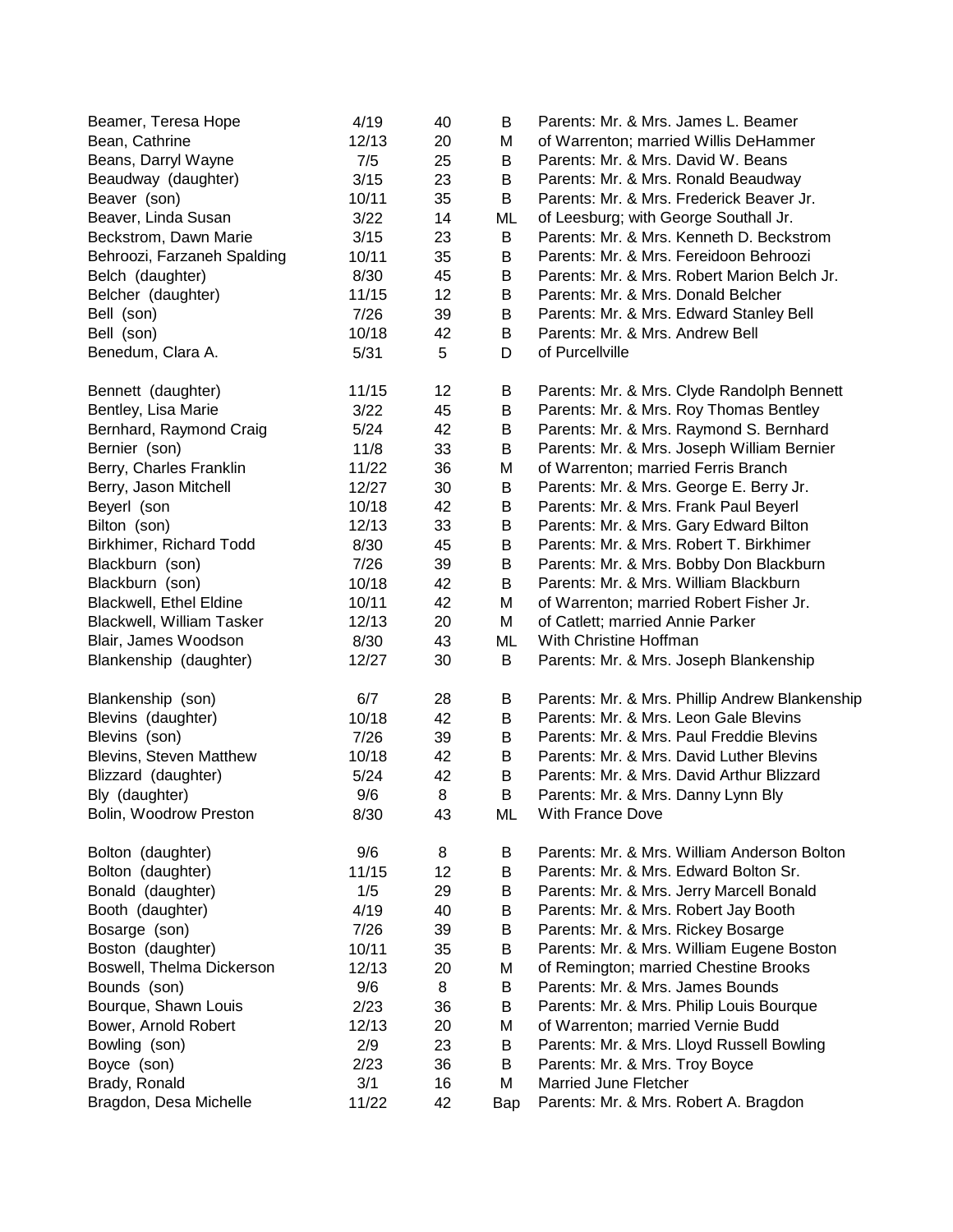| Bragg, Mattie D.<br>of Hume<br>4/19<br>38<br>D<br>Bramhill, Anessa Dawn<br>4/5<br>22<br>В<br>Parents: Mr. & Mrs. George H. Bramhill<br>Brammer (son)<br>10/11<br>35<br>B<br>Parents: Mr. & Mrs. Robert L. Brammer<br>7/26<br>Branch (daughter)<br>39<br>B<br>Parents: Mr. & Mrs. Larry Eldon Branch<br>11/22<br>Branch, Ferris Ann<br>36<br>of Warrenton; married Charles Berry<br>М<br>5/31<br>8<br>B<br>Parents: Mr. & Mrs. Philip S. Braxton<br>Braxton, Teri Diane<br>8/30<br>Bray, Richard Lee<br>43<br>ML<br>With Clarice Charlton<br>11/1<br>Brazil (son)<br>38<br>B<br>Parents: Mr. & Mrs. Donald Brazil<br>Brazwell, Shelly Ray<br>11/15<br>23<br>Μ<br>of Broad Run; married Thomas Redmon<br>7/5<br>25<br>Breckley (daughter)<br>Parents: Mr. & Mrs. Frank Breckley<br>В<br>36<br>Breeden (son)<br>10/25<br>В<br>Parents: Mr. & Mrs. Clifton Charles Breeden<br>Breeden, Debra Jean<br>6/7<br>of Upperville; married Charles Stottlemeyer<br>14<br>Μ<br>3/8<br>of Goldvein; married Roy Owens<br>Breeden, Janice Marie<br>17<br>М<br>22<br>Parents: Mr. & Mrs. Cahrles W. Breeden Jr.<br>Breeden, John Gordon<br>7/19<br>В<br>Breedon, Bradley Todd<br>45<br>Parents: Mr. & Mrs. William F. Breedon<br>11/29<br>В<br>Breinig, Joseph Edward II<br>7/12<br>44<br>B<br>Parents: Mr. & Mrs. Joseph E. Breinig<br>9/6<br>Bremer (son)<br>8<br>B<br>Parents: Mr. & Mrs. Roger Allen Bremer<br>Bridge (daughter)<br>2/23<br>Parents: Mr. & Mrs. Preston Joseph Bridge<br>36<br>B<br>Bridge (son)<br>10/11<br>Parents: Mr. & Mrs. Gilbert Bridge<br>35<br>B<br>Bridgeman, Cindy Lynn<br>8/30<br>Parents: Mr. & Mrs. Jimmy L. Bridgeman<br>45<br>B<br>of Paris<br>Bridgett, Pauline L.<br>8/30<br>D<br>40<br>Briggs, Maggie<br>1/26<br>31<br>Buried in Rockhill Cemetery, Bluemont<br>D<br>of Sumerduck; married Richard Gore Jr.; see<br>also 9/6, p. 45<br>8/30<br>Brooks, Beverly Joan<br>43<br>М<br>Brooks, Chestine Lewis<br>12/13<br>20<br>of Frederisksburg; married Thelma Boswell<br>Μ<br>Brooks, Gregory Lynn<br>3/15<br>27<br>of Sterling; with Joyce Allen<br>ML<br>of Middleburg<br>Brooks, Louise<br>21<br>D<br>5/17<br>Brooks, Stephen Anthony<br>11/1<br>51<br>of Remington; married Peggy Green<br>Μ<br>Brower, Joyce Elaine<br>7/12<br>of Hume; married Michael Fling<br>19<br>Μ<br>Parents: Mr. & Mrs. Larry Brown<br>Brown (daughter)<br>12/13<br>33<br>B<br>4/19<br>Parents: Mr. & Mrs. James Brown<br>Brown (son)<br>40<br>B<br>7/5<br>25<br>B<br>Parents: Mr. & Mrs. Charles Brown Sr.<br>Brown (son)<br>10/18<br>42<br>B<br>Parents: Mr. & Mrs. Ronnie Brown<br>Brown (son)<br>11/15<br>12<br>В<br>Parents: Mr. & Mrs. James Leonard Brown<br>Brown (son)<br>12<br>11/15<br>В<br>Parents: Mr. & Mrs. Fred Arthur Brown<br>Brown (son)<br>Brown, Betty Jo<br>3/15<br>23<br>Β<br>Parents: Mr. & Mrs. Mason D. Brown<br>23<br>3/15<br>Brown, Billie Jo<br>B<br>Parents: Mr. & Mrs. Mason D. Brown<br>Age 2 1/2; parents: Mr. & Mrs. Richard W.<br>11/29<br>Brown; car accident<br>Brown, Christopher<br>14<br>D<br>Brown, Evelyn Ann<br>1/26<br>of Midland; married Robert Kennedy<br>34<br>М<br>of Marshall<br>Brown, Grafton Columbus<br>6/7<br>36<br>D<br>Brown, Iris (Mrs.)<br>11/8<br><b>Married Blair Gordon</b><br>24<br>М<br>Brown, Joseph Earl<br>35<br>Parents: Mr. & Mrs. Joseph A. Brown<br>10/11<br>В<br>of Midland; married Paul Heflin<br>Brown, Mary Arlene<br>4/5<br>27<br>М<br>Brown, Robert<br>2/9<br>Funeral in Silver Spring, MD<br>31<br>D |
|-----------------------------------------------------------------------------------------------------------------------------------------------------------------------------------------------------------------------------------------------------------------------------------------------------------------------------------------------------------------------------------------------------------------------------------------------------------------------------------------------------------------------------------------------------------------------------------------------------------------------------------------------------------------------------------------------------------------------------------------------------------------------------------------------------------------------------------------------------------------------------------------------------------------------------------------------------------------------------------------------------------------------------------------------------------------------------------------------------------------------------------------------------------------------------------------------------------------------------------------------------------------------------------------------------------------------------------------------------------------------------------------------------------------------------------------------------------------------------------------------------------------------------------------------------------------------------------------------------------------------------------------------------------------------------------------------------------------------------------------------------------------------------------------------------------------------------------------------------------------------------------------------------------------------------------------------------------------------------------------------------------------------------------------------------------------------------------------------------------------------------------------------------------------------------------------------------------------------------------------------------------------------------------------------------------------------------------------------------------------------------------------------------------------------------------------------------------------------------------------------------------------------------------------------------------------------------------------------------------------------------------------------------------------------------------------------------------------------------------------------------------------------------------------------------------------------------------------------------------------------------------------------------------------------------------------------------------------------------------------------------------------------------------------------------------------------------------------------------------------------------------------------------------------------------------------------------------------------------------------------------------------------------------------------------------------------------------------------------------------------------------------------------------------------------------------------------------------------------------------|
|                                                                                                                                                                                                                                                                                                                                                                                                                                                                                                                                                                                                                                                                                                                                                                                                                                                                                                                                                                                                                                                                                                                                                                                                                                                                                                                                                                                                                                                                                                                                                                                                                                                                                                                                                                                                                                                                                                                                                                                                                                                                                                                                                                                                                                                                                                                                                                                                                                                                                                                                                                                                                                                                                                                                                                                                                                                                                                                                                                                                                                                                                                                                                                                                                                                                                                                                                                                                                                                                                         |
|                                                                                                                                                                                                                                                                                                                                                                                                                                                                                                                                                                                                                                                                                                                                                                                                                                                                                                                                                                                                                                                                                                                                                                                                                                                                                                                                                                                                                                                                                                                                                                                                                                                                                                                                                                                                                                                                                                                                                                                                                                                                                                                                                                                                                                                                                                                                                                                                                                                                                                                                                                                                                                                                                                                                                                                                                                                                                                                                                                                                                                                                                                                                                                                                                                                                                                                                                                                                                                                                                         |
|                                                                                                                                                                                                                                                                                                                                                                                                                                                                                                                                                                                                                                                                                                                                                                                                                                                                                                                                                                                                                                                                                                                                                                                                                                                                                                                                                                                                                                                                                                                                                                                                                                                                                                                                                                                                                                                                                                                                                                                                                                                                                                                                                                                                                                                                                                                                                                                                                                                                                                                                                                                                                                                                                                                                                                                                                                                                                                                                                                                                                                                                                                                                                                                                                                                                                                                                                                                                                                                                                         |
|                                                                                                                                                                                                                                                                                                                                                                                                                                                                                                                                                                                                                                                                                                                                                                                                                                                                                                                                                                                                                                                                                                                                                                                                                                                                                                                                                                                                                                                                                                                                                                                                                                                                                                                                                                                                                                                                                                                                                                                                                                                                                                                                                                                                                                                                                                                                                                                                                                                                                                                                                                                                                                                                                                                                                                                                                                                                                                                                                                                                                                                                                                                                                                                                                                                                                                                                                                                                                                                                                         |
|                                                                                                                                                                                                                                                                                                                                                                                                                                                                                                                                                                                                                                                                                                                                                                                                                                                                                                                                                                                                                                                                                                                                                                                                                                                                                                                                                                                                                                                                                                                                                                                                                                                                                                                                                                                                                                                                                                                                                                                                                                                                                                                                                                                                                                                                                                                                                                                                                                                                                                                                                                                                                                                                                                                                                                                                                                                                                                                                                                                                                                                                                                                                                                                                                                                                                                                                                                                                                                                                                         |
|                                                                                                                                                                                                                                                                                                                                                                                                                                                                                                                                                                                                                                                                                                                                                                                                                                                                                                                                                                                                                                                                                                                                                                                                                                                                                                                                                                                                                                                                                                                                                                                                                                                                                                                                                                                                                                                                                                                                                                                                                                                                                                                                                                                                                                                                                                                                                                                                                                                                                                                                                                                                                                                                                                                                                                                                                                                                                                                                                                                                                                                                                                                                                                                                                                                                                                                                                                                                                                                                                         |
|                                                                                                                                                                                                                                                                                                                                                                                                                                                                                                                                                                                                                                                                                                                                                                                                                                                                                                                                                                                                                                                                                                                                                                                                                                                                                                                                                                                                                                                                                                                                                                                                                                                                                                                                                                                                                                                                                                                                                                                                                                                                                                                                                                                                                                                                                                                                                                                                                                                                                                                                                                                                                                                                                                                                                                                                                                                                                                                                                                                                                                                                                                                                                                                                                                                                                                                                                                                                                                                                                         |
|                                                                                                                                                                                                                                                                                                                                                                                                                                                                                                                                                                                                                                                                                                                                                                                                                                                                                                                                                                                                                                                                                                                                                                                                                                                                                                                                                                                                                                                                                                                                                                                                                                                                                                                                                                                                                                                                                                                                                                                                                                                                                                                                                                                                                                                                                                                                                                                                                                                                                                                                                                                                                                                                                                                                                                                                                                                                                                                                                                                                                                                                                                                                                                                                                                                                                                                                                                                                                                                                                         |
|                                                                                                                                                                                                                                                                                                                                                                                                                                                                                                                                                                                                                                                                                                                                                                                                                                                                                                                                                                                                                                                                                                                                                                                                                                                                                                                                                                                                                                                                                                                                                                                                                                                                                                                                                                                                                                                                                                                                                                                                                                                                                                                                                                                                                                                                                                                                                                                                                                                                                                                                                                                                                                                                                                                                                                                                                                                                                                                                                                                                                                                                                                                                                                                                                                                                                                                                                                                                                                                                                         |
|                                                                                                                                                                                                                                                                                                                                                                                                                                                                                                                                                                                                                                                                                                                                                                                                                                                                                                                                                                                                                                                                                                                                                                                                                                                                                                                                                                                                                                                                                                                                                                                                                                                                                                                                                                                                                                                                                                                                                                                                                                                                                                                                                                                                                                                                                                                                                                                                                                                                                                                                                                                                                                                                                                                                                                                                                                                                                                                                                                                                                                                                                                                                                                                                                                                                                                                                                                                                                                                                                         |
|                                                                                                                                                                                                                                                                                                                                                                                                                                                                                                                                                                                                                                                                                                                                                                                                                                                                                                                                                                                                                                                                                                                                                                                                                                                                                                                                                                                                                                                                                                                                                                                                                                                                                                                                                                                                                                                                                                                                                                                                                                                                                                                                                                                                                                                                                                                                                                                                                                                                                                                                                                                                                                                                                                                                                                                                                                                                                                                                                                                                                                                                                                                                                                                                                                                                                                                                                                                                                                                                                         |
|                                                                                                                                                                                                                                                                                                                                                                                                                                                                                                                                                                                                                                                                                                                                                                                                                                                                                                                                                                                                                                                                                                                                                                                                                                                                                                                                                                                                                                                                                                                                                                                                                                                                                                                                                                                                                                                                                                                                                                                                                                                                                                                                                                                                                                                                                                                                                                                                                                                                                                                                                                                                                                                                                                                                                                                                                                                                                                                                                                                                                                                                                                                                                                                                                                                                                                                                                                                                                                                                                         |
|                                                                                                                                                                                                                                                                                                                                                                                                                                                                                                                                                                                                                                                                                                                                                                                                                                                                                                                                                                                                                                                                                                                                                                                                                                                                                                                                                                                                                                                                                                                                                                                                                                                                                                                                                                                                                                                                                                                                                                                                                                                                                                                                                                                                                                                                                                                                                                                                                                                                                                                                                                                                                                                                                                                                                                                                                                                                                                                                                                                                                                                                                                                                                                                                                                                                                                                                                                                                                                                                                         |
|                                                                                                                                                                                                                                                                                                                                                                                                                                                                                                                                                                                                                                                                                                                                                                                                                                                                                                                                                                                                                                                                                                                                                                                                                                                                                                                                                                                                                                                                                                                                                                                                                                                                                                                                                                                                                                                                                                                                                                                                                                                                                                                                                                                                                                                                                                                                                                                                                                                                                                                                                                                                                                                                                                                                                                                                                                                                                                                                                                                                                                                                                                                                                                                                                                                                                                                                                                                                                                                                                         |
|                                                                                                                                                                                                                                                                                                                                                                                                                                                                                                                                                                                                                                                                                                                                                                                                                                                                                                                                                                                                                                                                                                                                                                                                                                                                                                                                                                                                                                                                                                                                                                                                                                                                                                                                                                                                                                                                                                                                                                                                                                                                                                                                                                                                                                                                                                                                                                                                                                                                                                                                                                                                                                                                                                                                                                                                                                                                                                                                                                                                                                                                                                                                                                                                                                                                                                                                                                                                                                                                                         |
|                                                                                                                                                                                                                                                                                                                                                                                                                                                                                                                                                                                                                                                                                                                                                                                                                                                                                                                                                                                                                                                                                                                                                                                                                                                                                                                                                                                                                                                                                                                                                                                                                                                                                                                                                                                                                                                                                                                                                                                                                                                                                                                                                                                                                                                                                                                                                                                                                                                                                                                                                                                                                                                                                                                                                                                                                                                                                                                                                                                                                                                                                                                                                                                                                                                                                                                                                                                                                                                                                         |
|                                                                                                                                                                                                                                                                                                                                                                                                                                                                                                                                                                                                                                                                                                                                                                                                                                                                                                                                                                                                                                                                                                                                                                                                                                                                                                                                                                                                                                                                                                                                                                                                                                                                                                                                                                                                                                                                                                                                                                                                                                                                                                                                                                                                                                                                                                                                                                                                                                                                                                                                                                                                                                                                                                                                                                                                                                                                                                                                                                                                                                                                                                                                                                                                                                                                                                                                                                                                                                                                                         |
|                                                                                                                                                                                                                                                                                                                                                                                                                                                                                                                                                                                                                                                                                                                                                                                                                                                                                                                                                                                                                                                                                                                                                                                                                                                                                                                                                                                                                                                                                                                                                                                                                                                                                                                                                                                                                                                                                                                                                                                                                                                                                                                                                                                                                                                                                                                                                                                                                                                                                                                                                                                                                                                                                                                                                                                                                                                                                                                                                                                                                                                                                                                                                                                                                                                                                                                                                                                                                                                                                         |
|                                                                                                                                                                                                                                                                                                                                                                                                                                                                                                                                                                                                                                                                                                                                                                                                                                                                                                                                                                                                                                                                                                                                                                                                                                                                                                                                                                                                                                                                                                                                                                                                                                                                                                                                                                                                                                                                                                                                                                                                                                                                                                                                                                                                                                                                                                                                                                                                                                                                                                                                                                                                                                                                                                                                                                                                                                                                                                                                                                                                                                                                                                                                                                                                                                                                                                                                                                                                                                                                                         |
|                                                                                                                                                                                                                                                                                                                                                                                                                                                                                                                                                                                                                                                                                                                                                                                                                                                                                                                                                                                                                                                                                                                                                                                                                                                                                                                                                                                                                                                                                                                                                                                                                                                                                                                                                                                                                                                                                                                                                                                                                                                                                                                                                                                                                                                                                                                                                                                                                                                                                                                                                                                                                                                                                                                                                                                                                                                                                                                                                                                                                                                                                                                                                                                                                                                                                                                                                                                                                                                                                         |
|                                                                                                                                                                                                                                                                                                                                                                                                                                                                                                                                                                                                                                                                                                                                                                                                                                                                                                                                                                                                                                                                                                                                                                                                                                                                                                                                                                                                                                                                                                                                                                                                                                                                                                                                                                                                                                                                                                                                                                                                                                                                                                                                                                                                                                                                                                                                                                                                                                                                                                                                                                                                                                                                                                                                                                                                                                                                                                                                                                                                                                                                                                                                                                                                                                                                                                                                                                                                                                                                                         |
|                                                                                                                                                                                                                                                                                                                                                                                                                                                                                                                                                                                                                                                                                                                                                                                                                                                                                                                                                                                                                                                                                                                                                                                                                                                                                                                                                                                                                                                                                                                                                                                                                                                                                                                                                                                                                                                                                                                                                                                                                                                                                                                                                                                                                                                                                                                                                                                                                                                                                                                                                                                                                                                                                                                                                                                                                                                                                                                                                                                                                                                                                                                                                                                                                                                                                                                                                                                                                                                                                         |
|                                                                                                                                                                                                                                                                                                                                                                                                                                                                                                                                                                                                                                                                                                                                                                                                                                                                                                                                                                                                                                                                                                                                                                                                                                                                                                                                                                                                                                                                                                                                                                                                                                                                                                                                                                                                                                                                                                                                                                                                                                                                                                                                                                                                                                                                                                                                                                                                                                                                                                                                                                                                                                                                                                                                                                                                                                                                                                                                                                                                                                                                                                                                                                                                                                                                                                                                                                                                                                                                                         |
|                                                                                                                                                                                                                                                                                                                                                                                                                                                                                                                                                                                                                                                                                                                                                                                                                                                                                                                                                                                                                                                                                                                                                                                                                                                                                                                                                                                                                                                                                                                                                                                                                                                                                                                                                                                                                                                                                                                                                                                                                                                                                                                                                                                                                                                                                                                                                                                                                                                                                                                                                                                                                                                                                                                                                                                                                                                                                                                                                                                                                                                                                                                                                                                                                                                                                                                                                                                                                                                                                         |
|                                                                                                                                                                                                                                                                                                                                                                                                                                                                                                                                                                                                                                                                                                                                                                                                                                                                                                                                                                                                                                                                                                                                                                                                                                                                                                                                                                                                                                                                                                                                                                                                                                                                                                                                                                                                                                                                                                                                                                                                                                                                                                                                                                                                                                                                                                                                                                                                                                                                                                                                                                                                                                                                                                                                                                                                                                                                                                                                                                                                                                                                                                                                                                                                                                                                                                                                                                                                                                                                                         |
|                                                                                                                                                                                                                                                                                                                                                                                                                                                                                                                                                                                                                                                                                                                                                                                                                                                                                                                                                                                                                                                                                                                                                                                                                                                                                                                                                                                                                                                                                                                                                                                                                                                                                                                                                                                                                                                                                                                                                                                                                                                                                                                                                                                                                                                                                                                                                                                                                                                                                                                                                                                                                                                                                                                                                                                                                                                                                                                                                                                                                                                                                                                                                                                                                                                                                                                                                                                                                                                                                         |
|                                                                                                                                                                                                                                                                                                                                                                                                                                                                                                                                                                                                                                                                                                                                                                                                                                                                                                                                                                                                                                                                                                                                                                                                                                                                                                                                                                                                                                                                                                                                                                                                                                                                                                                                                                                                                                                                                                                                                                                                                                                                                                                                                                                                                                                                                                                                                                                                                                                                                                                                                                                                                                                                                                                                                                                                                                                                                                                                                                                                                                                                                                                                                                                                                                                                                                                                                                                                                                                                                         |
|                                                                                                                                                                                                                                                                                                                                                                                                                                                                                                                                                                                                                                                                                                                                                                                                                                                                                                                                                                                                                                                                                                                                                                                                                                                                                                                                                                                                                                                                                                                                                                                                                                                                                                                                                                                                                                                                                                                                                                                                                                                                                                                                                                                                                                                                                                                                                                                                                                                                                                                                                                                                                                                                                                                                                                                                                                                                                                                                                                                                                                                                                                                                                                                                                                                                                                                                                                                                                                                                                         |
|                                                                                                                                                                                                                                                                                                                                                                                                                                                                                                                                                                                                                                                                                                                                                                                                                                                                                                                                                                                                                                                                                                                                                                                                                                                                                                                                                                                                                                                                                                                                                                                                                                                                                                                                                                                                                                                                                                                                                                                                                                                                                                                                                                                                                                                                                                                                                                                                                                                                                                                                                                                                                                                                                                                                                                                                                                                                                                                                                                                                                                                                                                                                                                                                                                                                                                                                                                                                                                                                                         |
|                                                                                                                                                                                                                                                                                                                                                                                                                                                                                                                                                                                                                                                                                                                                                                                                                                                                                                                                                                                                                                                                                                                                                                                                                                                                                                                                                                                                                                                                                                                                                                                                                                                                                                                                                                                                                                                                                                                                                                                                                                                                                                                                                                                                                                                                                                                                                                                                                                                                                                                                                                                                                                                                                                                                                                                                                                                                                                                                                                                                                                                                                                                                                                                                                                                                                                                                                                                                                                                                                         |
|                                                                                                                                                                                                                                                                                                                                                                                                                                                                                                                                                                                                                                                                                                                                                                                                                                                                                                                                                                                                                                                                                                                                                                                                                                                                                                                                                                                                                                                                                                                                                                                                                                                                                                                                                                                                                                                                                                                                                                                                                                                                                                                                                                                                                                                                                                                                                                                                                                                                                                                                                                                                                                                                                                                                                                                                                                                                                                                                                                                                                                                                                                                                                                                                                                                                                                                                                                                                                                                                                         |
|                                                                                                                                                                                                                                                                                                                                                                                                                                                                                                                                                                                                                                                                                                                                                                                                                                                                                                                                                                                                                                                                                                                                                                                                                                                                                                                                                                                                                                                                                                                                                                                                                                                                                                                                                                                                                                                                                                                                                                                                                                                                                                                                                                                                                                                                                                                                                                                                                                                                                                                                                                                                                                                                                                                                                                                                                                                                                                                                                                                                                                                                                                                                                                                                                                                                                                                                                                                                                                                                                         |
|                                                                                                                                                                                                                                                                                                                                                                                                                                                                                                                                                                                                                                                                                                                                                                                                                                                                                                                                                                                                                                                                                                                                                                                                                                                                                                                                                                                                                                                                                                                                                                                                                                                                                                                                                                                                                                                                                                                                                                                                                                                                                                                                                                                                                                                                                                                                                                                                                                                                                                                                                                                                                                                                                                                                                                                                                                                                                                                                                                                                                                                                                                                                                                                                                                                                                                                                                                                                                                                                                         |
|                                                                                                                                                                                                                                                                                                                                                                                                                                                                                                                                                                                                                                                                                                                                                                                                                                                                                                                                                                                                                                                                                                                                                                                                                                                                                                                                                                                                                                                                                                                                                                                                                                                                                                                                                                                                                                                                                                                                                                                                                                                                                                                                                                                                                                                                                                                                                                                                                                                                                                                                                                                                                                                                                                                                                                                                                                                                                                                                                                                                                                                                                                                                                                                                                                                                                                                                                                                                                                                                                         |
|                                                                                                                                                                                                                                                                                                                                                                                                                                                                                                                                                                                                                                                                                                                                                                                                                                                                                                                                                                                                                                                                                                                                                                                                                                                                                                                                                                                                                                                                                                                                                                                                                                                                                                                                                                                                                                                                                                                                                                                                                                                                                                                                                                                                                                                                                                                                                                                                                                                                                                                                                                                                                                                                                                                                                                                                                                                                                                                                                                                                                                                                                                                                                                                                                                                                                                                                                                                                                                                                                         |
|                                                                                                                                                                                                                                                                                                                                                                                                                                                                                                                                                                                                                                                                                                                                                                                                                                                                                                                                                                                                                                                                                                                                                                                                                                                                                                                                                                                                                                                                                                                                                                                                                                                                                                                                                                                                                                                                                                                                                                                                                                                                                                                                                                                                                                                                                                                                                                                                                                                                                                                                                                                                                                                                                                                                                                                                                                                                                                                                                                                                                                                                                                                                                                                                                                                                                                                                                                                                                                                                                         |
|                                                                                                                                                                                                                                                                                                                                                                                                                                                                                                                                                                                                                                                                                                                                                                                                                                                                                                                                                                                                                                                                                                                                                                                                                                                                                                                                                                                                                                                                                                                                                                                                                                                                                                                                                                                                                                                                                                                                                                                                                                                                                                                                                                                                                                                                                                                                                                                                                                                                                                                                                                                                                                                                                                                                                                                                                                                                                                                                                                                                                                                                                                                                                                                                                                                                                                                                                                                                                                                                                         |
|                                                                                                                                                                                                                                                                                                                                                                                                                                                                                                                                                                                                                                                                                                                                                                                                                                                                                                                                                                                                                                                                                                                                                                                                                                                                                                                                                                                                                                                                                                                                                                                                                                                                                                                                                                                                                                                                                                                                                                                                                                                                                                                                                                                                                                                                                                                                                                                                                                                                                                                                                                                                                                                                                                                                                                                                                                                                                                                                                                                                                                                                                                                                                                                                                                                                                                                                                                                                                                                                                         |
|                                                                                                                                                                                                                                                                                                                                                                                                                                                                                                                                                                                                                                                                                                                                                                                                                                                                                                                                                                                                                                                                                                                                                                                                                                                                                                                                                                                                                                                                                                                                                                                                                                                                                                                                                                                                                                                                                                                                                                                                                                                                                                                                                                                                                                                                                                                                                                                                                                                                                                                                                                                                                                                                                                                                                                                                                                                                                                                                                                                                                                                                                                                                                                                                                                                                                                                                                                                                                                                                                         |
|                                                                                                                                                                                                                                                                                                                                                                                                                                                                                                                                                                                                                                                                                                                                                                                                                                                                                                                                                                                                                                                                                                                                                                                                                                                                                                                                                                                                                                                                                                                                                                                                                                                                                                                                                                                                                                                                                                                                                                                                                                                                                                                                                                                                                                                                                                                                                                                                                                                                                                                                                                                                                                                                                                                                                                                                                                                                                                                                                                                                                                                                                                                                                                                                                                                                                                                                                                                                                                                                                         |
|                                                                                                                                                                                                                                                                                                                                                                                                                                                                                                                                                                                                                                                                                                                                                                                                                                                                                                                                                                                                                                                                                                                                                                                                                                                                                                                                                                                                                                                                                                                                                                                                                                                                                                                                                                                                                                                                                                                                                                                                                                                                                                                                                                                                                                                                                                                                                                                                                                                                                                                                                                                                                                                                                                                                                                                                                                                                                                                                                                                                                                                                                                                                                                                                                                                                                                                                                                                                                                                                                         |
|                                                                                                                                                                                                                                                                                                                                                                                                                                                                                                                                                                                                                                                                                                                                                                                                                                                                                                                                                                                                                                                                                                                                                                                                                                                                                                                                                                                                                                                                                                                                                                                                                                                                                                                                                                                                                                                                                                                                                                                                                                                                                                                                                                                                                                                                                                                                                                                                                                                                                                                                                                                                                                                                                                                                                                                                                                                                                                                                                                                                                                                                                                                                                                                                                                                                                                                                                                                                                                                                                         |
|                                                                                                                                                                                                                                                                                                                                                                                                                                                                                                                                                                                                                                                                                                                                                                                                                                                                                                                                                                                                                                                                                                                                                                                                                                                                                                                                                                                                                                                                                                                                                                                                                                                                                                                                                                                                                                                                                                                                                                                                                                                                                                                                                                                                                                                                                                                                                                                                                                                                                                                                                                                                                                                                                                                                                                                                                                                                                                                                                                                                                                                                                                                                                                                                                                                                                                                                                                                                                                                                                         |
|                                                                                                                                                                                                                                                                                                                                                                                                                                                                                                                                                                                                                                                                                                                                                                                                                                                                                                                                                                                                                                                                                                                                                                                                                                                                                                                                                                                                                                                                                                                                                                                                                                                                                                                                                                                                                                                                                                                                                                                                                                                                                                                                                                                                                                                                                                                                                                                                                                                                                                                                                                                                                                                                                                                                                                                                                                                                                                                                                                                                                                                                                                                                                                                                                                                                                                                                                                                                                                                                                         |
|                                                                                                                                                                                                                                                                                                                                                                                                                                                                                                                                                                                                                                                                                                                                                                                                                                                                                                                                                                                                                                                                                                                                                                                                                                                                                                                                                                                                                                                                                                                                                                                                                                                                                                                                                                                                                                                                                                                                                                                                                                                                                                                                                                                                                                                                                                                                                                                                                                                                                                                                                                                                                                                                                                                                                                                                                                                                                                                                                                                                                                                                                                                                                                                                                                                                                                                                                                                                                                                                                         |
| Brown, Sandra Lee<br>6/14<br>of Morrisville; married Robert Price<br>17<br>М                                                                                                                                                                                                                                                                                                                                                                                                                                                                                                                                                                                                                                                                                                                                                                                                                                                                                                                                                                                                                                                                                                                                                                                                                                                                                                                                                                                                                                                                                                                                                                                                                                                                                                                                                                                                                                                                                                                                                                                                                                                                                                                                                                                                                                                                                                                                                                                                                                                                                                                                                                                                                                                                                                                                                                                                                                                                                                                                                                                                                                                                                                                                                                                                                                                                                                                                                                                                            |
| Buried in West View Cemetery, Upperville<br>Brown, T. Benson<br>11/29<br>30<br>D                                                                                                                                                                                                                                                                                                                                                                                                                                                                                                                                                                                                                                                                                                                                                                                                                                                                                                                                                                                                                                                                                                                                                                                                                                                                                                                                                                                                                                                                                                                                                                                                                                                                                                                                                                                                                                                                                                                                                                                                                                                                                                                                                                                                                                                                                                                                                                                                                                                                                                                                                                                                                                                                                                                                                                                                                                                                                                                                                                                                                                                                                                                                                                                                                                                                                                                                                                                                        |
| Browning, Bennie Harold<br>3/15<br>Car accident; of Leesburg<br>3<br>D                                                                                                                                                                                                                                                                                                                                                                                                                                                                                                                                                                                                                                                                                                                                                                                                                                                                                                                                                                                                                                                                                                                                                                                                                                                                                                                                                                                                                                                                                                                                                                                                                                                                                                                                                                                                                                                                                                                                                                                                                                                                                                                                                                                                                                                                                                                                                                                                                                                                                                                                                                                                                                                                                                                                                                                                                                                                                                                                                                                                                                                                                                                                                                                                                                                                                                                                                                                                                  |
|                                                                                                                                                                                                                                                                                                                                                                                                                                                                                                                                                                                                                                                                                                                                                                                                                                                                                                                                                                                                                                                                                                                                                                                                                                                                                                                                                                                                                                                                                                                                                                                                                                                                                                                                                                                                                                                                                                                                                                                                                                                                                                                                                                                                                                                                                                                                                                                                                                                                                                                                                                                                                                                                                                                                                                                                                                                                                                                                                                                                                                                                                                                                                                                                                                                                                                                                                                                                                                                                                         |
| 16<br>М                                                                                                                                                                                                                                                                                                                                                                                                                                                                                                                                                                                                                                                                                                                                                                                                                                                                                                                                                                                                                                                                                                                                                                                                                                                                                                                                                                                                                                                                                                                                                                                                                                                                                                                                                                                                                                                                                                                                                                                                                                                                                                                                                                                                                                                                                                                                                                                                                                                                                                                                                                                                                                                                                                                                                                                                                                                                                                                                                                                                                                                                                                                                                                                                                                                                                                                                                                                                                                                                                 |
| Browning, Joanne Kathleen<br>6/28<br>of Warrenton; married Albert Shively<br>Broyles, Carl<br><b>Married Faith Heflin</b><br>7/19<br>37<br>М                                                                                                                                                                                                                                                                                                                                                                                                                                                                                                                                                                                                                                                                                                                                                                                                                                                                                                                                                                                                                                                                                                                                                                                                                                                                                                                                                                                                                                                                                                                                                                                                                                                                                                                                                                                                                                                                                                                                                                                                                                                                                                                                                                                                                                                                                                                                                                                                                                                                                                                                                                                                                                                                                                                                                                                                                                                                                                                                                                                                                                                                                                                                                                                                                                                                                                                                            |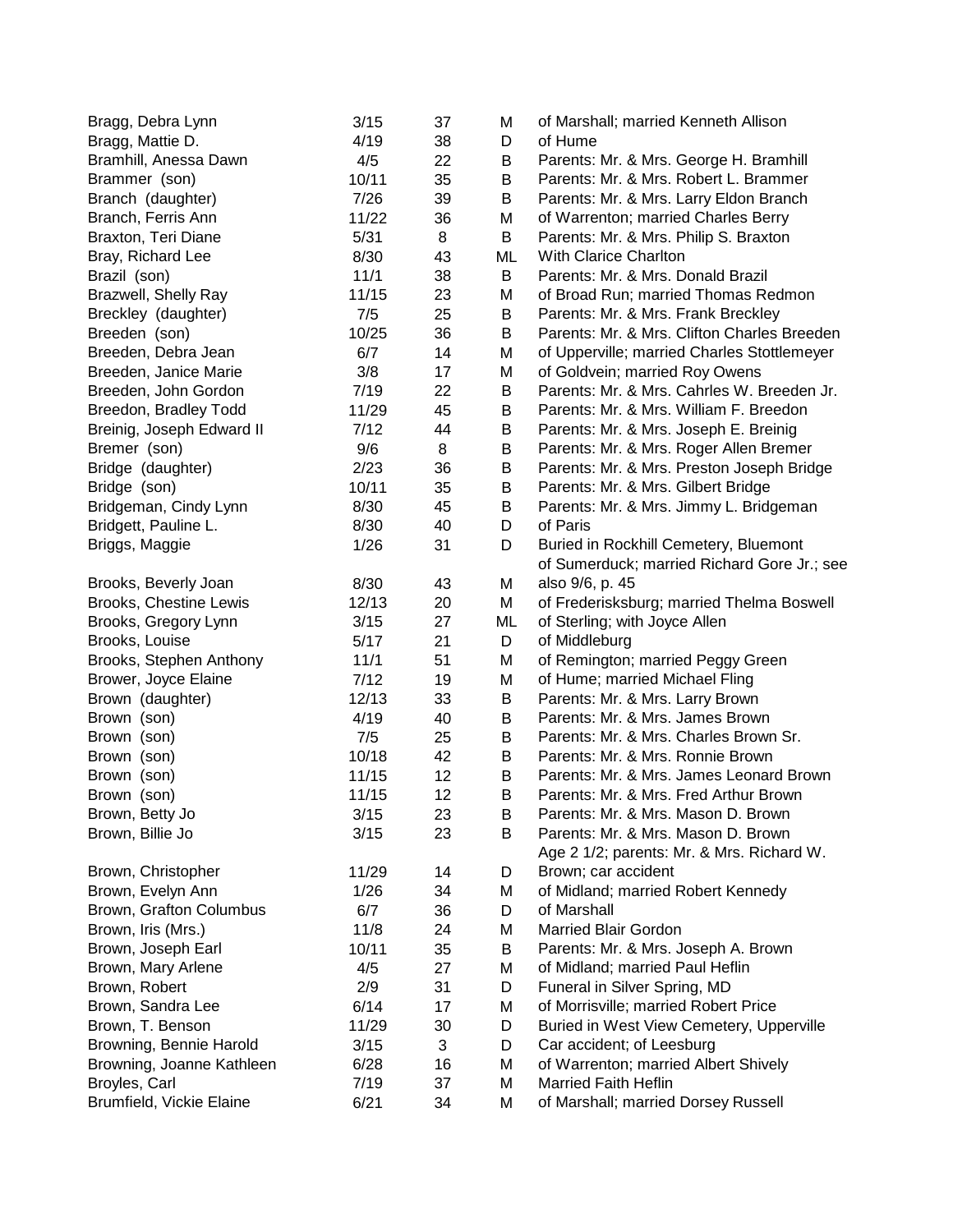| Brungard (daughter)          | 7/12  | 44 | B | Parents: Mr. & Mrs. Jay Alan Brungard                                               |
|------------------------------|-------|----|---|-------------------------------------------------------------------------------------|
| Bryington (daughter)         | 12/13 | 33 | В | Parents: Mr. & Mrs. Lawrence Robert Bryington                                       |
| Buch (daughter)              | 12/27 | 30 | B | Parents: Mr. & Mrs. Harish Ratilai Buch                                             |
| Buchanan, John Wayland Jr.   | 5/31  | 8  | В | Parents: Mr. & Mrs. John W. Buchanan                                                |
| Buckman, Matthew Eric        | 8/30  | 45 | В | Parents: Mr. & Mrs. Paul S. Buckman                                                 |
| Budd, Deborah Monzell        | 4/19  | 39 | М | of Marshall; married Gary Holmes                                                    |
| Budd, Vernie Jane            | 12/13 | 20 | M | of Warrenton; married Arnold Bower                                                  |
| Buhl (son)                   | 12/27 | 30 | B | Parents: Mr. & Mrs. Gerald Lee Buhl                                                 |
| Bumbrey, Clyde               | 4/5   | 27 | M | of Hartswood; married Eller Payne                                                   |
| Burgess, DeWitt Talmadge     | 2/9   | 22 | D | of Warrenton                                                                        |
| Burke (daughter)             | 11/1  | 36 | B | Parents: Mr. & Mrs. Henry Norvel Burke                                              |
| Burke, Madelin               | 1/19  | 15 | D | of Bealeton                                                                         |
| Burrage, William C.          | 6/21  | 16 | D | World War II veteran                                                                |
| Burton (daughter)            | 7/5   | 32 | В | Parents: Mr. & Mrs. Arthur Lee Burton                                               |
| Burton (son)                 | 5/24  | 42 | В | Parents: Mr. & Mrs. Gerald Burton                                                   |
| Burton (son)                 | 9/6   | 8  | В | Parents: Mr. & Mrs. Clyde Paul Burton                                               |
| Burton (son)                 | 11/15 | 12 | B | Parents: Mr. & Mrs. Clarence Albert Burton                                          |
|                              |       |    |   |                                                                                     |
| Bush (twin daughters)        | 11/15 | 12 | В | Parents: Mr. & Mrs. Randolph Hamilton Bush                                          |
| Bushrod, Christina Maria     | 1/12  | 28 | B | Parents: Mr. & Mrs. Nemarr M. Bushrod                                               |
| Bushrod, Donna Marie         | 3/22  | 45 | В | Parents: Mr. & Mrs. Charles Edward Bushrod                                          |
| Butler (daughter)            | 11/15 | 12 | B | Parents: Mr. & Mrs. Richard Butler                                                  |
| Butler (son)                 | 2/9   | 23 | B | Parents: Mr. & Mrs. James Maxwell Butler                                            |
| Butler (son)                 | 6/28  | 43 | B | Parents: Mr. & Mrs. Wayne Edwin Butler                                              |
| Butler, Joshua David         | 2/16  | 37 | B | Parents: Mr. & Mrs. James M. Butler<br>of Orlean; married Donald Glascock; see also |
| Butler, Marilyn Kay          | 8/30  | 43 | M | 9/6, p. 28                                                                          |
| Byrd (son)                   | 8/30  | 45 | B | Parents: Mr. & Mrs. William Curtis Byrd                                             |
| Byrne, Donna Christine       | 5/24  | 42 | B | Parents: Mr. & Mrs. Charles F. Byrne Jr.                                            |
| Bywaters, Dorothy Ann        | 7/26  | 42 | М | of Ganiesville; married Stephen Bailey                                              |
| Caesar, Charmaine Nicole     | 8/30  | 45 | B | Parents: Mr. & Mrs. Edward L. Caesar                                                |
| Calvert, James Francis Jr.   | 3/29  | 32 | М | Married Elizabeth Cox; see also 6/14, p. 17, 28                                     |
| Cameron, Kenneth Lynn        | 6/14  | 17 | M | of Markham; married Sharon Reed                                                     |
| Cameron, Nancy Lee           | 2/16  | 29 | M | of Marshall; married Thomas Dawson                                                  |
| Campbell, Angela Michelle    | 5/24  | 42 | Β | Parents: Mr. & Mrs. James M. Campbell Jr.                                           |
| Campbell, Bonnie Jean        | 2/16  | 29 | М | of Marshall; married Paul Glascock Jr.                                              |
| Campbell, Sherry Diane       | 11/29 | 42 | М | of Ganiesville; married Ronald Morgan                                               |
| Canard, Enoch Cleveland      | 11/8  | 28 | M | of Marshall; married Rosella Canard                                                 |
| Canard, Rosella Johnson      | 11/8  | 28 | М | of Marshall; married Enoch Canard                                                   |
| Cannon (son)                 | 11/15 | 12 | В | Parents: Mr. & Mrs. Emory Cannon                                                    |
| Cantrell (daughter)          | 7/5   | 32 | В | Parents: Mr. & Mrs. Dod Gerald Cantrell                                             |
| Cantrell, Valerie Ann        | 7/19  | 22 | B | Parents: Mr. & Mrs. William Cantrell                                                |
| Carr, Harriet Christian      | 7/19  | 22 | В | Parents: Mr. & Mrs. Albert V. Carr Jr.                                              |
| Carrell, Kelly Kathleen      | 10/11 | 35 | B | Parents: Mr. & Mrs. John E. Carrell Jr.                                             |
| Carrington, Dean Christopher | 5/24  | 42 | B | Parents: Mr. & Mrs. Dennis H. Carrington                                            |
| Carroll (son)                | 7/5   | 25 | B | Parents: Mr. & Mrs. Gerald Wayne Carroll                                            |
| Carsaro, Larry Jr.           | 10/25 | 17 | M | of Remington; married Bridgett Vogl                                                 |
| Carter (child)               | 11/15 | 12 | В | Parents: Mr. & Mrs. Newton Raque Carter                                             |
| Carter (daughter)            | 7/26  | 39 | В | Parents: Mr. & Mrs. Thomas Earl Carter                                              |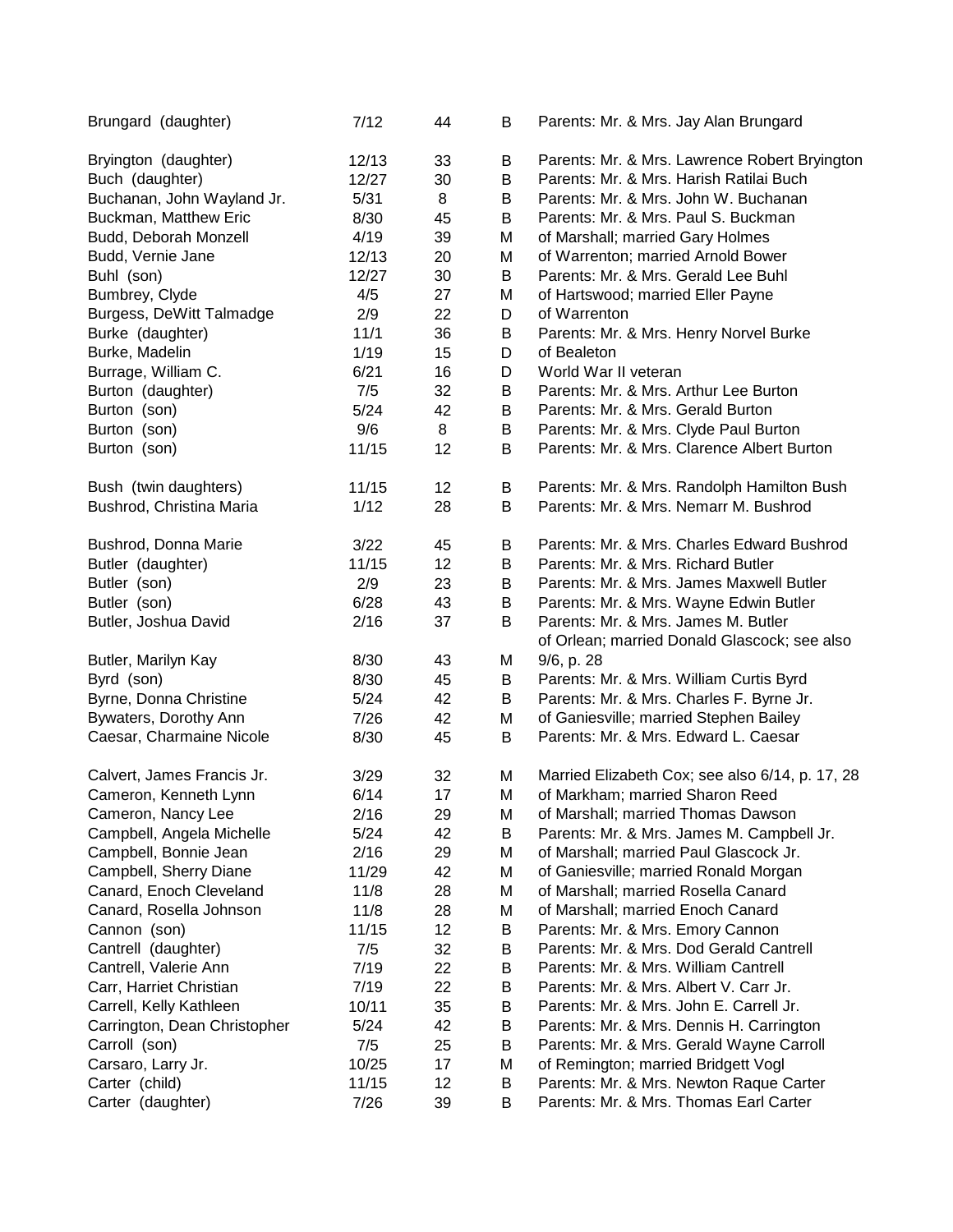| Carter (son)                   | 9/6   | 8  | B   | Parents: Mr. & Mrs. Wade Harvey Carter       |
|--------------------------------|-------|----|-----|----------------------------------------------|
| Carter (son)                   | 10/18 | 42 | B   | Parents: Mr. & Mrs. Edwin Zaylor Carter      |
| Carter (son)                   | 11/29 | 45 | B   | Parents: Mr. & Mrs. Bobby Lee Carter         |
| Carter (son)                   | 12/27 | 30 | B   | Parents: Mr. & Mrs. Ronald William Carter    |
| Carter, Earnest Wayne          | 6/21  | 34 | M   | of Marshall; married Robin Sylvester         |
| Carter, George Melvin          | 5/17  | 36 | М   | of Warrenton; married Flora Williams         |
| Carter, John Allison           | 3/22  | 14 | ML  | of Leesburg; with Constance Roberts          |
| Carter, Norman Norris          | 2/16  | 34 | D   | of Marshall                                  |
|                                |       |    |     | of Marshall; married George Holmes; see also |
| Carter, Ossie Marie            | 3/29  | 10 | M   | 4/5, p. 27                                   |
| Carter, Rhonda Michelle        | 1/5   | 29 | B   | Parents: Mr. & Mrs. Robert Jerry Carter      |
| Carter, Turner Junior          | 1/5   | 26 | M   | of The Plains; married Margaret Lambert      |
| Carver, Franklin Roosevelt     | 9/6   | 28 | M   | of Marshall; married Mary Jane Spinks        |
| Cary, Chloe Priscilla          | 1/26  | 29 | D   | of Alexandria                                |
| Case, Gabrielle Elizabeth      | 3/22  | 45 | B   | Parents: Mr. & Mrs. Thomas William Case      |
| Case, Melanie Louise           | 5/24  | 42 | B   | Parents: Mr. & Mrs. James B. Case            |
| Cash (son)                     | 4/5   | 22 | B   | Parents: Mr. & Mrs. Rodney Cash              |
| Cash (son)                     | 12/13 | 33 | B   | Parents: Mr. & Mrs. James Fred Lee Cash      |
| Cassidy, Thomas Michael        | 5/24  | 42 | B   | Parents: Mr. & Mrs. Thomas M. Cassidy        |
| Casteel, Bonnie Lucille        | 5/17  | 36 | M   | of Marshall; married Harold Casteel Jr.      |
| Casteel, Harold Wayne Jr.      | 5/17  | 36 | M   | of Marshall; married Bonnie Casteel          |
| Cephas, Ester T.               | 12/6  | 17 | D   | of Warrenton                                 |
| Chacey, Connie Lou             | 1/26  | 11 | Eng | To James Helm                                |
| Chacker (son)                  | 7/12  | 44 | B   | Parents: Mr. & Mrs. Miguel Jean Chacker      |
|                                |       |    |     | Parents: Mr. & Mrs. George Stephen           |
| Chamberlain (son)              | 11/1  | 40 | B   | Chamberlain                                  |
| Champ (daughter)               | 3/15  | 23 | B   | Parents: Mr. & Mrs. Andrew Champ Jr.         |
| Champ, Timothy Perle           | 6/21  | 34 | M   | of Calverton; married Shirley Grant          |
| Chapel (son)                   | 10/25 | 43 | B   | Parents: Mr. & Mrs. Jan Andrew Chapel        |
| Chapman (daughter)             | 12/27 | 30 | B   | Parents: Mr. & Mrs. Thomas Chapman Jr.       |
| Chappelear, Gladys             | 6/28  | 33 | D   | Buried in Ivy Hill Cemetery                  |
| Charity, Wade W.               | 11/29 | 30 | D   | of Upperville                                |
| Charlton, Clarice N.           | 8/30  | 43 | ML  | of Warrenton; with Richard Bray              |
| Childers (son)                 | 12/13 | 33 | B   | Parents: Mr. & Mrs. James Alec Childers Jr.  |
| Chilton, Jennifer Rebecca      | 11/29 | 18 | Bap |                                              |
| Chilton, Lucille               | 1/5   | 27 | D   | Funeral at Jeffersonton                      |
| Christensen (son)              | 11/22 | 40 | B   | Parents: Mr. & Mrs. Dennis Edwin Christensen |
| Christensen, Barbara Lee       | 6/21  | 34 | M   | of Stafford; married David Miller            |
| Christensen, Milo (Mr. & Mrs.) | 5/31  | 45 | A   | 25th wedding anniversary                     |
| Christensen, Rodney O'Neil     | 11/22 | 36 | M   | of Warrenton; married Rebecca Miller         |
| Church (daughter)              | 12/27 | 30 | В   | Parents: Mr. & Mrs. William Edward Church    |
| Churchill (son)                | 6/7   | 28 | В   | Parents: Mr. & Mrs. Michael Churchill        |
| Clark (daughter)               | 11/1  | 40 | В   | Parents: Mr. & Mrs. James Michael Clark      |
| Clark (daughter)               | 12/13 | 33 | В   | Parents: Mr. & Mrs. Michael Clark            |
| Clark (son)                    | 7/26  | 39 | В   | Parents: Mr. & Mrs. Jay James Clark          |
| Clark, Christopher Wayne       | 10/11 | 35 | B   | Parents: Mr. & Mrs. Carlton W. Clark         |
|                                |       |    |     | of Upperville; married Michael Kauffman; see |
| Clark, Dianne Louise           | 7/19  | 26 | m   | also 12/20, p. 16                            |
| Clarke (daughter)              | 12/27 | 30 | B   | Parents: Mr. & Mrs. Jerome Thomas Clarke     |
| Clarke (son)                   | 11/15 | 12 | B   | Parents: Mr. & Mrs. Robert Leslie Clarke Jr. |
| Clater, Anda Kim               | 2/16  | 29 | M   | of Warrenton; married Lawrence Jones         |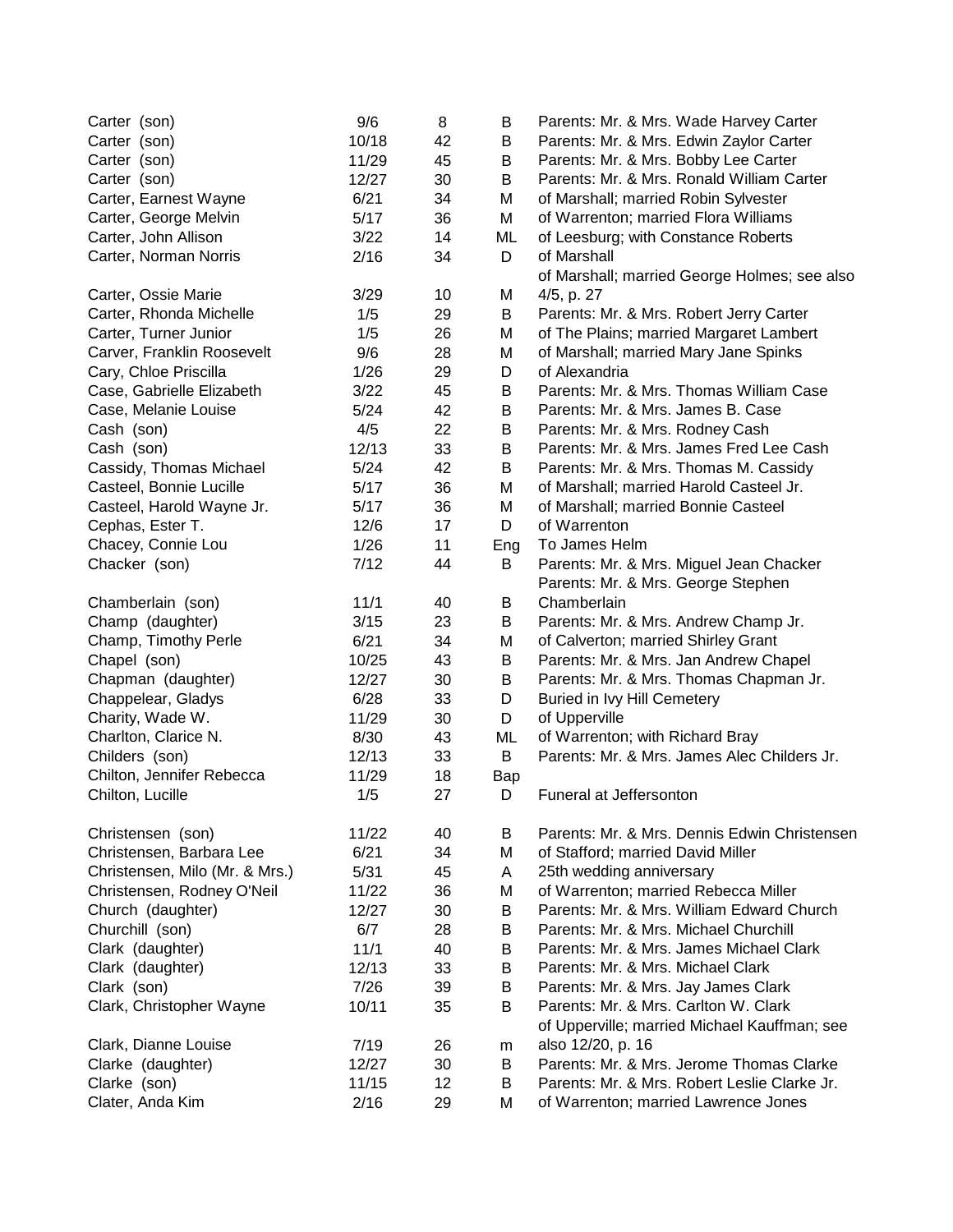| Clatterbuck (son)          | 12/27 | 30             | B  | Parents: Mr. & Mrs. David Clatterbuck         |
|----------------------------|-------|----------------|----|-----------------------------------------------|
| Clay, Shirley Walter       | 11/29 | 45             | В  | Parents: Mr. & Mrs. Shirley W. Clay           |
| Clayborne (daughter)       | 11/29 | 45             | В  | Parents: Mr. & Mrs. Royce Clayborne           |
|                            |       |                |    | Parents: Mr. & Mrs. George David Jackson      |
| Clemen (son)               | 8/30  | 45             | В  | Clemen                                        |
| Clemons (daughter)         | 10/25 | 36             | B  | Parents: Mr. & Mrs. Phillip Lee Clemons       |
| Cliborne (daughter)        | 4/19  | 40             | B  | Parents: Mr. & Mrs. James Jenkins Cliborne    |
| Coakley, William Edward    | 4/26  | 44             | ML | of Lovettsville; with Terry Eddy              |
| Cobb, Veronica Diane       | 3/22  | 31             | M  | of The Plains; married James Martin           |
| Cockey, Robin Alane        | 4/5   | 22             | B  | Parents: Mr. & Mrs. Allan F. Cockey           |
| Cockrell (son)             | 10/11 | 35             | B  | Parents: Mr. & Mrs. James Cockrell            |
| Cockrell, Jo Ann           | 5/17  | 21             | D  | of The Plains                                 |
| Cockrill, Ryan Chett       | 5/31  | 8              | B  | Parents: Mr. & Mrs. Ralph E. Cockrill         |
| Coffee, Linda Jo           | 7/12  | 19             | M  | of Warrenton; married Salvatore Minetta       |
| Coffey (daughter)          | 9/6   | 8              | B  | Parents: Mr. & Mrs. Carl Franklin Coffey      |
| Coffman (son)              | 11/1  | 38             | B  | Parents: Mr. & Mrs. Stewart Coffman           |
| Cogle, Jeffrey Shane       | 7/26  | 39             | B  | Parents: Mr. & Mrs. Paul E. Cogle             |
| Cole (son)                 | 7/12  | 44             | B  | Parents: Mr. & Mrs. Anthony Meashel Cole      |
| Cole, Junior Darrell II    | 10/25 | 36             | B  | Parents: Mr. & Mrs. J.D. Cole                 |
| Cole, Leroy                | 3/29  | 10             | M  | of Falmouth; married Bertha Watson            |
| Cole, Lucy Frances         | 1/12  | 27             | D  | of Warrenton                                  |
| Collier (daughter)         | 1/26  | 37             | В  | Parents: Mr. & Mrs. Wilson Floyd Collier      |
| Colliers, Donald Charles   | 11/8  | 28             | M  | of Kettering, OH; married Bonnie Anderson     |
| Collins (son)              | 11/22 | 40             | B  | Parents: Mr. & Mrs. Harry Marshall Collins    |
| Collins (son)              | 12/27 | 30             | B  | Parents: Mr. & Mrs. Gerald Wayne Collins      |
| Combs, David Elwood Jr.    | 5/24  | 42             | B  | Parents: Mr. & Mrs. David E. Combs            |
| Compton (son)              | 9/6   | 8              | B  | Parents: Mr. & Mrs. David Allen Compton       |
| Conrad, Deborah Sue        | 6/21  | 34             | M  | of Remington, married Michael Wray            |
| Contis (daughter)          | 7/5   | 32             | В  | Parents: Mr. & Mrs. Vasilios Nicholas Contis  |
| Cook (daughter)            | 6/28  | 43             | B  | Parents: Mr. & Mrs. Charles Edward Cook       |
| Cook (son)                 | 2/9   | 23             | B  | Parents: Mr. & Mrs. Henry Cook                |
| Cook (son)                 | 12/13 | 33             | B  | Parents: Mr. & Mrs. Jennings Cook             |
| Cook, Edward Mayo          | 6/7   | 17             | ML | of Leesburg, with Joyce Williams              |
| Cooper, Daniel Franklin    | 5/31  | 44             | ML | of Lovettsville; with Teresa Kelly            |
| Copeland, Charles Edward   | 3/15  | 3, 31          | D  | Car accident, of Herndon                      |
| Copenhaver (daughter)      | 5/24  | 42             | B  | Parents: Mr. & Mrs. Daniel Dean Copenhaver    |
| Corley (daughter)          | 8/30  | 45             | B  | Parents: Mr. & Mrs. Larry Duane Corley        |
| Cornelius, Clifford L.     | 7/12  | $\overline{2}$ | D  | Car accident                                  |
| Cornelius, Gladys          | 7/12  | $\overline{2}$ | D  | Car accident                                  |
| Cornwell (daughter)        | 8/30  | 45             | B  | Parents: Mr. & Mrs. Charles Cornwell          |
| Cornwell (daughter)        | 12/13 | 33             | В  | Parents: Mr. & Mrs. Donald Cornwell           |
| Cornwell (son)             | 11/8  | 33             | B  | Parents: Mr. & Mrs. Dennis LeRoy Cornwell     |
| Cornwell (son)             | 12/27 | 30             | B  | Parents: Mr. & Mrs. Charles Benjamin Cornwell |
| Cornwell, Charles Conrad   | 2/9   | 22             | Μ  | of Marshall; married Deborah Ashby            |
| Cornwell, Vernon Randel II | 11/1  | 40             | В  | Parents: Mr. & Mrs. Vernon R. Cornwell Sr.    |
| Corsaro, Tommy Vincent     | 11/15 | 23             | Μ  | of Remington; married Patricia Steward        |
| Corum (daughter)           | 3/15  | 23             | B  | Parents: Mr. & Mrs. James Corum III           |
| Corum, James               | 6/21  | 16             | D  | Age 91                                        |
| Costello, Catina Koreen    | 11/29 | 45             | В  | Parents: Mr. & Mrs. Leon E. Costello          |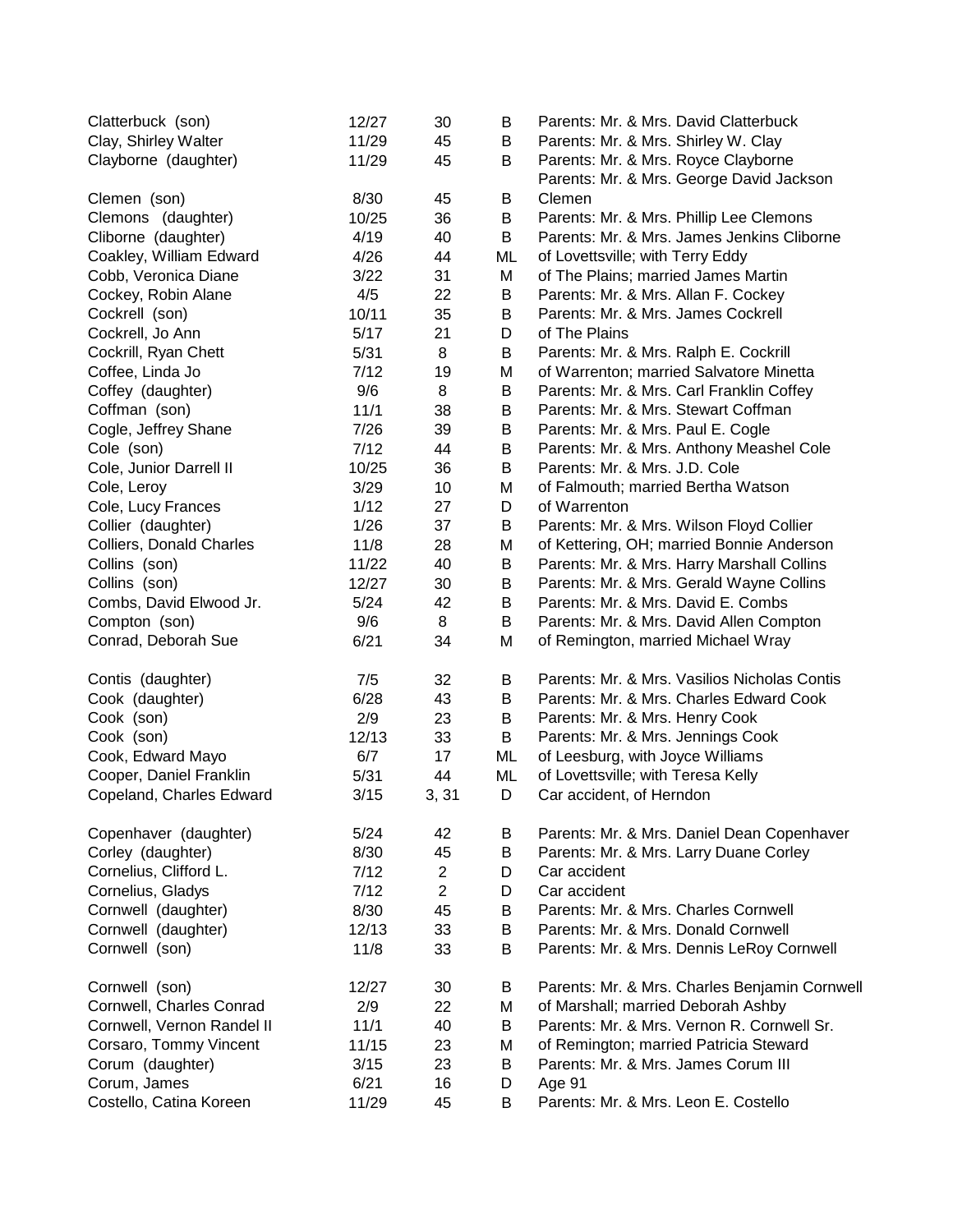| Costello, Charles Morrison  | 3/22  | 31 | M  | of Aldie; married Debora Lyles                                                              |
|-----------------------------|-------|----|----|---------------------------------------------------------------------------------------------|
| Costello, Dina Jo           | 11/29 | 45 | B  | Parents: Mr. & Mrs. Stanley L. Costello                                                     |
| Costello, Larry Michael     | 6/21  | 25 | ML | of Aldie; with Margaret Wince                                                               |
|                             |       |    |    | Married Serena Van Ingen; see also August                                                   |
| Costin, Brackenridge        | 5/3   | 20 | M  | 30, p. 12                                                                                   |
| Cote, Jennifer Lynn         | 10/11 | 35 | B  | Parents: Mr. & Mrs. Frank M. Cote                                                           |
| Cottrell, John Austin (Dr.) | 11/1  | 27 | M  | Married Elizabeth Herbert; see also 11/1, p. 51                                             |
| Coulter, Dara               | 7/12  | 44 | B  | Parents: Mr. & Mrs. Charles E. Coulter                                                      |
| Coutry, Keith Craig         | 1/5   | 29 | B  | Parents: Mr. & Mrs. Gary Wilfred Coutry                                                     |
| Cowart (son)                | 10/18 | 42 | B  | Parents: Mr. & Mrs. Fred Lowndes Cowart Jr.<br>Married Mary Ann Allen; see also July 12, p. |
| Cowherd, Leonard            | 6/28  | 16 | M  | 32; July 19, p. 42; July 26, p. 18                                                          |
| Cox (son)                   | 11/22 | 40 | B  | Parents: Mr. & Mrs. Wilbur Jahn Cox                                                         |
| Cox, Elizabeth Randolph     | 3/29  | 32 | M  | Married James Calvert Jr.; see also 6/14, p. 17,<br>28                                      |
| Cox, Jennifer Christine     | 7/26  | 39 | B  | Parents: Mr. & Mrs. Jimmy C. Cox                                                            |
| Cox, Judith Gayle           | 4/19  | 39 | M  | of Warrenton; married James Townsend Jr.                                                    |
| Coxe, Ellen Louise          | 6/14  | 34 | ML | of Lovettsville; with Frank Louis                                                           |
| Crawford (daughter)         | 11/15 | 12 | B  | Parents: Mr. & Mrs. John Rush Crawford                                                      |
| Crawford, Gregory Frye      | 2/9   | 23 | B  | Parents: Mr. & Mrs. Newton Frye Crawford                                                    |
| Creasman, Christopher James | 10/25 | 36 | B  | Parents: Mr. & Mrs. James R. Creasman Jr.                                                   |
| Creel, Harry Marshall       | 6/28  | 33 | D  | of Falls Church                                                                             |
| Cregar (daughter)           | 7/26  | 39 | B  | Parents: Mr. & Mrs. Glen Lee Cregar                                                         |
| Cressley (son)              | 12/27 | 30 | B  | Parents: Mr. & Mrs. Fred Allen Cressley                                                     |
| Crews, David Warner         | 3/22  | 14 | ML | of Cookeville, TN; with Virginia Hyde                                                       |
| Crisp (daughter)            | 6/28  | 43 | B  | Parents: Mr. & Mrs. Hesby Grady Crisp                                                       |
| Crisp (son)                 | 11/29 | 45 | B  | Parents: Mr. & Mrs. Robert Edward Crisp                                                     |
| Crocker, Bruce Irvin        | 6/14  | 17 | M  | of Warrenton; married Cynthia Mathews                                                       |
|                             |       |    |    | Parents: Mr. & Mrs. Vincent Stanford Crockett                                               |
| Crockett (daughter)         | 11/29 | 45 | B  | Jr.                                                                                         |
| Croson, Gordon Louis Jr.    | 7/12  | 19 | M  | of Bealeton; married Deborah Griffith                                                       |
| Cross (daughter)            | 11/22 | 40 | Β  | Parents: Mr. & Mrs. Roger James Cross                                                       |
| Cross, Deborah Francis      | 6/28  | 16 | M  | of Warrenton; married Johnnie Jenkins                                                       |
| Cross, Misty Dawn           | 3/22  | 45 | B  | Parents: Mr. & Mrs. Allen Clifford Cross                                                    |
| Crown (daughter)            | 2/16  | 33 | В  | Parents: Mr. & Mrs. Jimmy Crown                                                             |
| Culbert, Craig William      | 10/11 | 35 | B  | Parents: Mr. & Mrs. Kenneth W. Culbert                                                      |
| Culbertson (son)            | 2/9   | 23 | B  | Parents: Mr. & Mrs. Neal Culbertson                                                         |
| Cummings (daughter)         | 12/13 | 33 | B  | Parents: Mr. & Mrs. George Edward Cummings                                                  |
| Cummings (son)              | 12/27 | 30 | B  | Parents: Mr. & Mrs. Francis Eugene Cummings                                                 |
| Cunningham, Charles Clayton | 5/17  | 36 | M  | of Middleburg; married Linda Fletcher                                                       |
| Cunningham, Lester William  | 7/12  | 19 | M  | of Warrenton; married Mary Farkas                                                           |
| Cunningham, Patricia Rose   | 5/31  | 20 | M  | of Midland; married Gerald Fisher<br>of Suffolk County, NY; married Joseph                  |
| Curran, Patricia            | 9/6   | 28 | M  | Macaluso                                                                                    |
| Curtis (daughter)           | 3/15  | 23 | B  | Parents: Mr. & Mrs. Thomas Curtis Jr.                                                       |
| Curtis (son)                | 11/15 | 12 | B  | Parents: Mr. & Mrs. John Curtis                                                             |
| Davidson, John Harley       | 8/30  | 45 | B  | Parents: Mr. & Mrs. John G. Davidson III                                                    |
| Davidson, Sharon Ann        | 7/26  | 42 | M  | of Catlett; married James Moore                                                             |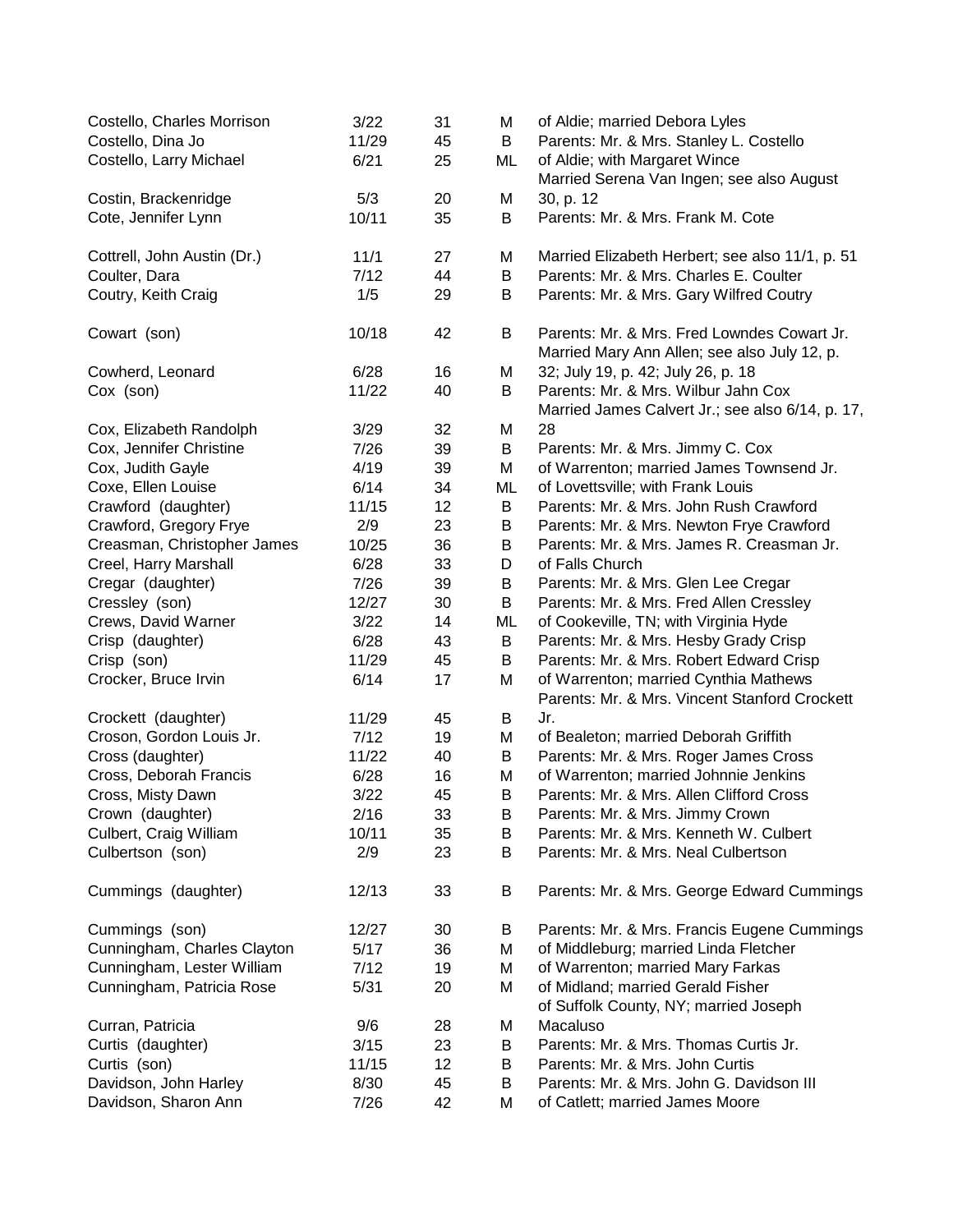| Davis (daughter)           | 7/26  | 39     | B  | Parents: Mr. & Mrs. Robert Douglas Davis       |
|----------------------------|-------|--------|----|------------------------------------------------|
| Davis (son)                | 8/30  | 45     | В  | Parents: Mr. & Mrs. Clifford Leroy Davis       |
| Davis (son)                | 12/13 | 33     | В  | Parents: Mr. & Mrs. Roger Allen Davis          |
| Davis, Alicia Christine    | 5/31  | 8      | В  | Parents: Mr. & Mrs. Billy T. Davis             |
| Davis, Kimberly Ann        | 11/22 | 40     | B  | Parents: Mr. & Mrs. William G. Davis           |
| Davis, Paula Francine      | 1/26  | 37     | B  | Parents: Mr. & Mrs. Frank Lee Davis Jr.        |
| Davis, Sylvia Doloris      | 1/19  | 13     | M  | of Marshall; married George Kirkpatrick        |
| Dawley (daughter)          | 12/13 | 33     | B  | Parents: Mr. & Mrs. Herbert Linden Dawley      |
|                            |       |        |    | Parents: Mr. & Mrs. Russell Homeer Dawson      |
| Dawson (son)               | 12/13 | 33     | B  | Jr.                                            |
| Dawson, Earl H.            | 6/7   | 36     | D  | <b>Buried in Sharon Cemetery</b>               |
| Dawson, Thomas Mason       | 2/16  | 29     | М  | of Marshall; married Nancy Cameron             |
| Day (Mrs.)                 | 6/28  | 18     | D  |                                                |
|                            |       |        |    | of Charleston, SC; buried at Mt. Holly         |
| Day, Lester William Sr.    | 6/7   | 29     | D  | Cemetery; see also p. 36                       |
|                            |       |        |    | Age 90; buried at Mt. Holly Cemetery; see also |
| Day, Mattie Comer          | 6/7   | 29     | D  | p. 36                                          |
|                            |       |        |    |                                                |
| Daymude (son)              | 12/27 | 30     | В  | Parents: Mr. & Mrs. Eugene Charles Daymude     |
| Dean (daughter)            | 12/27 | 30     | В  | Parents: Mr. & Mrs. Donald Hurly Dean Jr.      |
| Dean (son)                 | 1/5   | 29     | B  | Parents: Mr. & Mrs. John Cletus Dean           |
| Dean, Deborah Hester       | 5/24  | 8      | ML | of Aldie; with Edward Allen Jr.                |
| Dean, Yolanda Estelle      | 7/19  | 22     | B  | Parents: Mr. & Mrs. Charles M. Dean            |
| Deane (son)                | 11/1  | 40     | B  | Parents: Mr. & Mrs. Charlie Tatum Deane        |
| Deaton (son)               | 9/6   | 8      | B  | Parents: Mr. & Mrs. Jackie Wayne Deaton        |
| DeBruler (son)             | 7/12  | 44     | B  | Parents: Mr. & Mrs. Kenty LeRoy DeBruler       |
| deButts, Hunter Grafton    | 6/21  | 25     | ML | of Wateford; with Linda Johnson                |
| Deeds, Barry Graham        | 12/20 | 16     | М  | of Warrenton; married Joyce Wines              |
| Deel, Wilma Sue            | 10/25 | 17     | M  | of Warrenton; married Spencer Greer            |
|                            |       |        |    | Parents: Mr. & Mrs. George Washington          |
| deGroot (daughter)         | 11/22 | 40     | B  | deGroot                                        |
| DeHammer, Willis Jack      | 12/13 | 20     | M  | of Cheboygan, MI; with Cathrine Bean           |
|                            |       |        |    |                                                |
| DeMarce (son)              | 11/22 | 40     | В  | Parents: Mr. & Mrs. Paul Raymond DeMarce       |
| Dennis (son)               | 3/15  | 23     | B  | Parents: Mr. & Mrs. Douglas Leroy Dennis       |
| Dennis (son)               | 12/20 | 38     | B  | Parents: Mr. & Mrs. Morgan Dennis              |
| Dennis, Barbara Kay        | 4/12  | 34     | ML | of Bluemont; with Donald Hill                  |
| Dennis, Herbert (Inky) Jr. | 11/22 | 26     | D  | Painter                                        |
| Deoms (son)                | 7/26  | 39     | B  | Parents: Mr. & Mrs. Gary Charles Deoms         |
| Depoy, Tammy Lynn          | 7/19  | 22     | В  | Parents: Mr. & Mrs. Dale E. Depoy              |
| Devers, Christy Lynn       | 5/31  | 8      | В  | Parents: Mr. & Mrs. Robert A. Devers Jr.       |
| Diller, Michael Christian  | 12/13 | 33     | B  | Parents: Mr. & Mrs. Walter C. Diller           |
| Dillon (son)               | 12/27 | 30     | В  | Parents: Mr. & Mrs. Richard Carleton Dillon    |
| Dillow, Theresa Roxanna    | 5/24  | 42     | B  | Parents: Mr. & Mrs. Charles E. Dillow          |
| Dingus, Kathy Ann          | 9/6   | 28     | М  | of Warrenton; married Ernest Dodson            |
| Dingus, Philip Lamont      | 6/28  | 16, 41 | М  | of Warrenton; married Sandra Moore             |
| Dixon, Loretta Jane        | 3/15  | 23     | B  | Parents: Mr. & Mrs. Harry L. Dixon             |
|                            |       |        |    | of Charlestown, VA; married Louis Strother;    |
| Dobson, Michael Craig      | 5/31  | 20     | M  | see also 4/12, p. 8                            |
| Dodd, Lester Barry         | 6/14  | 17     | М  | of Hartwood; married Constance O'Byne          |
| Dodson (daughter)          | 2/23  | 36     | B  | Parents: Mr. & Mrs. Steve Allen Dodson         |
| Dodson (daughter)          | 10/25 | 36     | В  | Parents: Mr. & Mrs. Elwood Dodson              |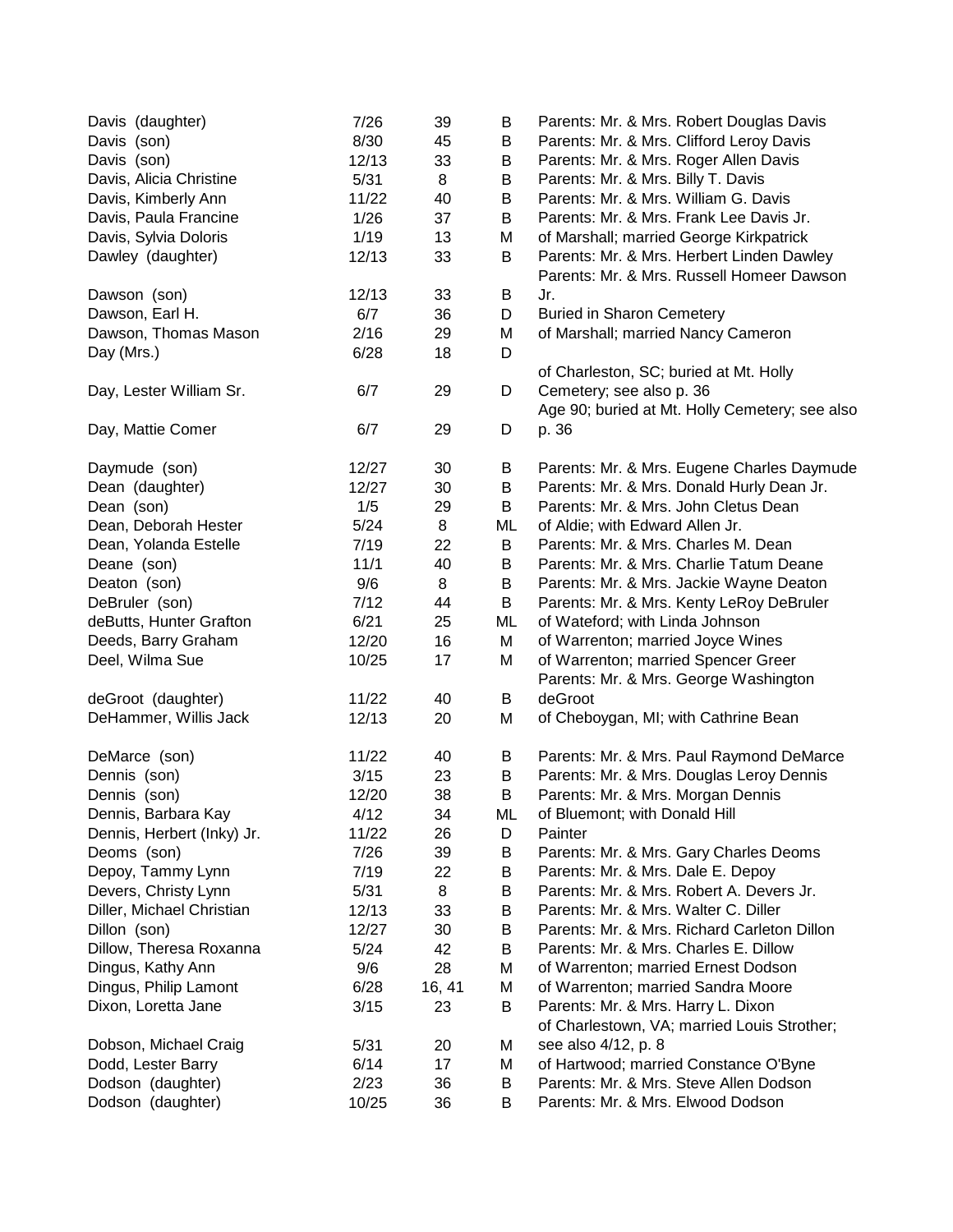| Dodson (daughter)<br>Dodson, Ernest Calvin | 11/29<br>9/6  | 45<br>28 | B<br>М | Parents: Mr. & Mrs. Jerry Lee Dodson<br>of Bealeton; married Kathy Dingus |
|--------------------------------------------|---------------|----------|--------|---------------------------------------------------------------------------|
| Doeller, Catherine Louise Littauer         | 10/11         | 5        | D      | of Prospect Hill, Orlean                                                  |
| Donaldson, Barbara Alice                   | $5/24$        | 8        | ML     | of Leesburg; with William Sergeant Jr.                                    |
| Dotts (son)                                | 11/15         | 12       | B      | Parents: Mr. & Mrs. Jay Darryl Dotts                                      |
| Dougherty (son)                            | 10/11         | 35       | B      | Parents: Mr. & Mrs. Richard Craig Dougherty                               |
| Dove, France Diane                         | 8/30          | 43       | ML     | of Catlett; with Woodrow Bolin                                            |
| Downs (son)                                | 6/7           | 28       | B      | Parents: Mr. & Mrs. Harold Downs                                          |
| Downs, James Burton                        | 10/11         | 42       | М      | of Cleveland; married Mamie Hudson                                        |
| Downs, Lennis M. (Mrs.)                    | 9/27          | 25       | D      | of Warrenton                                                              |
| Doyle (daughter)                           | 2/23          | 36       | B      | Parents: Mr. & Mrs. John Raymond Doyle                                    |
| Draper, Shelley Lynn                       | 10/11         | 35       | В      | Parents: Mr. & Mrs. Robert D. Draper                                      |
| Drenning, Bowen Ashley                     | 7/26          | 39       | B      | Parents: Mr. & Mrs. Bruce Ashley Drenning Jr.                             |
| Drone, Eleanor Virginia                    | 11/29         | 30       | D      | of Warrenton                                                              |
| Dubenitz (son)                             | 4/19          | 40       | B      | Parents: Mr. & Mrs. Gregory Michael Dubenitz                              |
|                                            |               |          |        | Parents: Mr. & Mrs. Lawrence Andrew                                       |
| DuChene, David Lawrence                    | 1/26          | 37       | B      | <b>DuChene</b>                                                            |
| Dudley, John Roland Jr.                    | 4/19          | 42       | ML     | of Middleburg; with Audry McGilinn                                        |
| Duecker (son)                              | 10/25         | 36       | B      | Parents: Mr. & Mrs. Cory Duecker                                          |
| Duncan (daughter)                          | 4/19          | 40       | B      | Parents: Mr. & Mrs. Johnny Duncan                                         |
| Duncan, Raymond George                     | 3/1           | 26       | D      | <b>Buried in Sudley Cemetery</b>                                          |
| Dunford (son)                              | 11/29         | 45       | B      | Parents: Mr. & Mrs. Elmer Dunford                                         |
| Dunn (daughter)                            | 7/5           | 25       | B      | Parents: Mr. & Mrs. Larry K. Dunn                                         |
| Dunn (son)                                 | 7/26          | 39       | B      | Parents: Mr. & Mrs. Robert Earl Dunn                                      |
| Durham, Aribella Lynette                   | 8/30          | 45       | B      | Parents: Mr. & Mrs. William V. Durham                                     |
| Dutremble, Leo                             | 1/12          | 11       | D      | of Warrenton<br>Parents: Mr. & Mrs. Robert Allen Duvall Sr.               |
| Duvall (daughter)                          | 7/19<br>12/27 | 22<br>30 | В<br>B | Parents: Mr. & Mrs. Carroll Duvall                                        |
| Duvall (daughter)<br>Duvall (son)          | 11/22         | 40       | B      | Parents: Mr. & Mrs. Barry Richard Duvall                                  |
| Dwyer, Patricia Dale                       | 11/15         | 23       | М      | of Bealeton; married William Green                                        |
| Earhart, Doris                             | 1/5           | 27       | М      | of Waynesboro; married Gordon Inge                                        |
| East, Amy Elizabeth                        | 10/25         | 36       | B      | Parents: Mr. & Mrs. Demmis M. East                                        |
| Eaton (son)                                | 12/27         | 30       | B      | Parents: Mr. & Mrs. Charles Edward Eaton                                  |
| Ebert (son)                                | 7/26          | 39       | B      | Parents: Mr. & Mrs. John Thomas Ebert                                     |
| Eckard (son)                               | 10/11         | 35       | В      | Parents: Mr. & Mrs. Everette Paul Eckard                                  |
| Eckhoff (daughter)                         | 12/13         | 33       | В      | Parents: Mr. & Mrs. Herman Eckhoff                                        |
| Ector, Leila Carolyn                       | 5/31          | 44       | ML     | of Leesburg; with Robert Rendzio                                          |
| Eddy, Terry Lee                            | 4/26          | 44       | ML     | of Lovettsville; with William Coakley                                     |
| Edenfeld (son)                             | 12/13         | 33       | B      | Parents: Mr. & Mrs. Arthur Edenfeld                                       |
| Edmonds (daughter)                         | 7/5           | 25       | B      | Parents: Mr. & Mrs. Marion Edmonds Jr.                                    |
| Edwards, Barry Thompson                    | 4/5           | 27       | Μ      | of Middleburg, married Donna Garrettson                                   |
| Edwards, Danny Leo                         | 9/27          | 3        | D      | Car accident                                                              |
| Edwards, Garry Kirk                        | 5/17          | 43       | D      | Drowned in Potomac River; age 17; see also<br>May 24, p. 19               |
| Edwards, Martha Jean                       | 4/19          | 39       | Μ      | of Midland; married Mitchell Webster                                      |
| Edwards, Wesley L.                         | 8/30          | 43       | ML     | With Dorothy Williams                                                     |
| Eicher (daughter)                          | 2/9           | 23       | B      | Parents: Mr. & Mrs. James Louis Eicher                                    |
| Elkins, Mabel Ann                          | 6/21          | 34       | М      | of Warrenton; married Truman Moore                                        |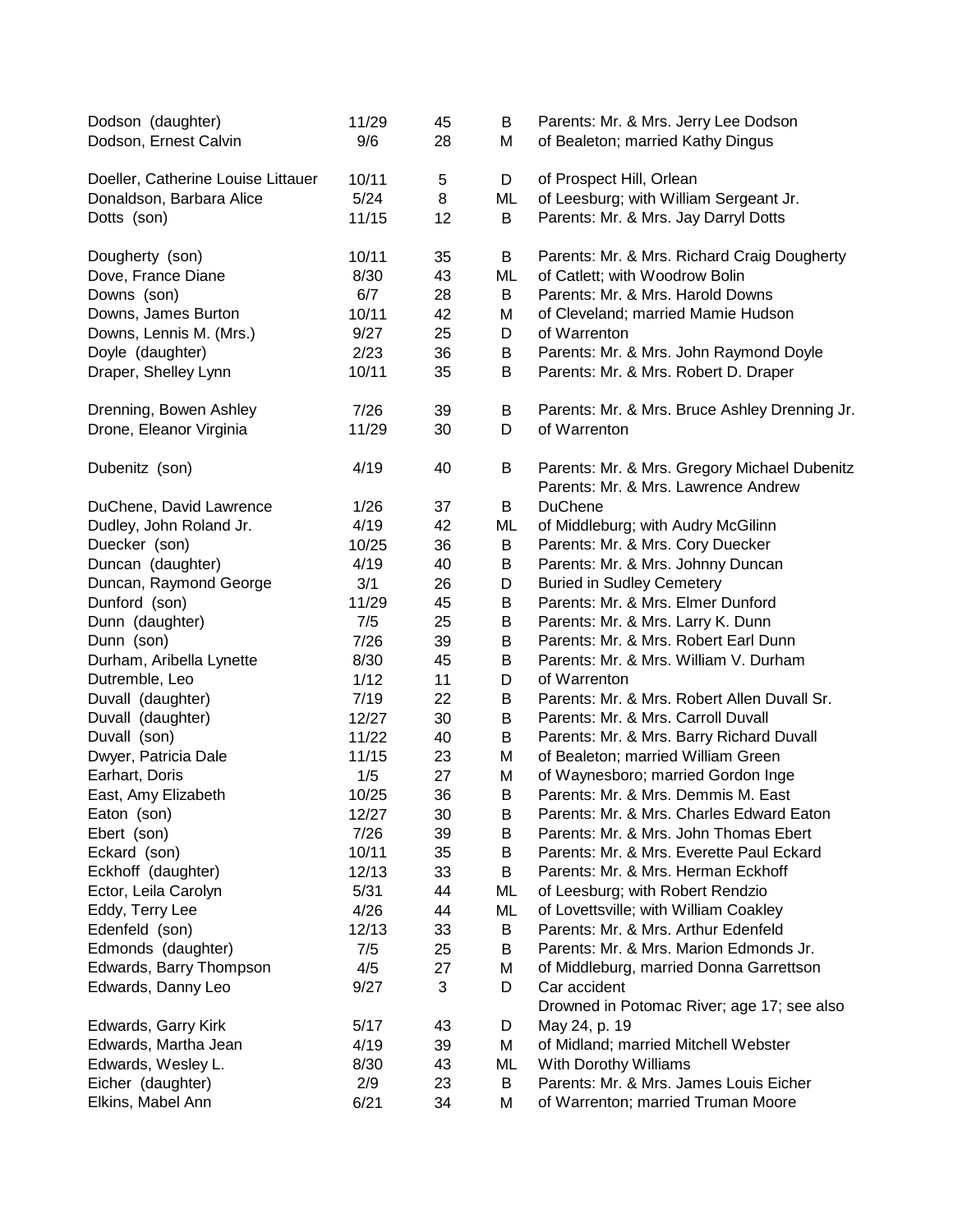| Ellerbe, Lamond Jermaine     | 3/22  | 45 | В | Parents: Mr. & Mrs. Julius Ellerbe          |
|------------------------------|-------|----|---|---------------------------------------------|
| Ellis (daughter)             | 10/11 | 35 | В | Parents: Mr. & Mrs. Melvin Franklin Ellis   |
| Elmore (daughter)            | 11/15 | 12 | B | Parents: Mr. & Mrs. George Clifton Elmore   |
| Elridge, Edward Irving       | 6/21  | 34 | М | of The Plains; married Ann Hertz            |
| Elsea, James Melvin Jr.      | 4/19  | 40 | В | Parents: Mr. & Mrs. James Melvin Elsea      |
| Embrey (son)                 | 10/11 | 35 | В | Parents: Mr. & Mrs. James Embrey            |
| Embrey (son)                 | 10/25 | 36 | B | Parents: Mr. & Mrs. Brooke Embrey Sr.       |
| Embrey, David Lee            | 7/12  | 19 | М | of The Plains; married Grace Glascock       |
| Embrey, George Robert        | 4/26  | 40 | D | of The Plains                               |
| Embrey, James Patrick        | 7/26  | 42 | М | of The Plains; married Ann Price            |
| Embrey, Robert Lee           | 2/9   | 22 | М | of The Plains; married Jane Thompson        |
| Engman (daughter)            | 8/30  | 45 | B | Parents: Mr. & Mrs. Rodney Dean Engman      |
| Eppes, Betty Jane            | 11/15 | 23 | М | of Warrenton; married Franklin Whorton      |
| Ernstes, William Michael     | 7/5   | 25 | В | Parents: Mr. & Mrs. William M. Ernstes Sr.  |
| Evans (son)                  | 7/12  | 44 | B | Parents: Mr. & Mrs. Gerald Arlo Evans       |
| Evans (son)                  | 11/1  | 36 | B | Parents: Mr. & Mrs. Darryl Hugh Evans       |
| Evans, Adrienne Ashton       | 2/23  | 36 | В | Parents: Mr. & Mrs. Reginald Berry Evans    |
| Evans, Debora Ann            | 1/19  | 13 | М |                                             |
| Evans, Jeffrey Miles         | 3/15  | 23 | В | Parents: Mr. & Mrs. John Miles Evans        |
| Everhart, Sabrina Diane      | 5/24  | 42 | B | Parents: Mr. & Mrs. Thomas W. Everhart      |
|                              | 12/27 | 30 | В | Parents: Mr. & Mrs. William E. Everly Jr.   |
| Everly, Christopher Scott    |       |    |   | Parents: Mr. & Mrs. Pete Clifford Evick     |
| Evick (son)                  | 9/6   | 8  | В |                                             |
| Ewell (twin sons)            | 7/12  | 44 | B | Parents: Mr. & Mrs. William Oscar Ewell     |
| Exum (daughter)              | 12/27 | 30 | B | Parents: Mr. & Mrs. Wayne Exum              |
| Fadley (son)                 | 7/26  | 39 | B | Parents: Mr. & Mrs. Lonnie Eugene Fadley    |
| Fairfax (daughter)           | 9/6   | 8  | B | Parents: Mr. & Mrs. Gerald Thomas Fairfax   |
| Fairfax (son)                | 11/29 | 45 | В | Parents: Mr. & Mrs. Robert O'Neal Fairfax   |
| Fairfax, Carmon Patrice      | 1/5   | 29 | В | Parents: Mr. & Mrs. Quentin Lee Fairfax     |
| Falcone (son)                | 12/27 | 30 | B | Parents: Mr. & Mrs. Joseph Anthony Falcone  |
| Faller (daughter)            | 12/27 | 30 | B | Parents: Mr. & Mrs. Jerry Faller            |
| Farkas, Mary Cynthia         | 7/12  | 19 | М | of Warrenton; married Lester Cunningham     |
| Farley (son)                 | 11/22 | 40 | B | Parents: Mr. & Mrs. Guy Otto Farley Jr.     |
| Faucett (daughter)           | 7/5   | 25 | B | Parents: Mr. & Mrs. Lee Ray Faucett         |
| Fenech, Matthew Michael      | 4/19  | 40 | B | Parents: Mr. & Mrs. Michael R. Fenech       |
| Ferguson (son)               | 3/15  | 23 | B | Parents: Mr. & Mrs. Willie Ferguson         |
| Ferguson (son)               | 6/28  | 43 | В | Parents: Mr. & Mrs. Glenn Melvin Ferguson   |
| Fields (daughter)            | 10/25 | 36 | В | Parents: Mr. & Mrs. Buddy Carroll Fields    |
| Figgins (son)                | 10/18 | 42 | B | Parents: Mr. & Mrs. Herbert Figgins         |
| Figgins, Vernon Lee          | 10/25 | 17 | М | of the Plains; married Deborah Gray         |
| Fincham (son)                | 10/11 | 35 | В | Parents: Mr. & Mrs. David Fincham Jr.       |
| Finchan (son)                | 12/27 | 30 | В | Parents: Mr. & Mrs. Charles Finchan Sr.     |
| Finley (son)                 | 12/27 | 30 | B | Parents: Mr. & Mrs. Frank Finley            |
| Fisher (daughter)            | 10/25 | 36 | В | Parents: Mr. & Mrs. William Phillip Fisher  |
|                              |       |    |   | of Colonial Beach; married Patricia         |
| Fisher, Gerald Wayne         | 5/31  | 20 | М | Cunningham                                  |
| Fisher, Robert Roosevelt Jr. | 10/11 | 42 | М | of Warrenton; married Ethel Blackwell       |
| Flagg (daughter)             | 4/5   | 22 | B | Parents: Mr. & Mrs. George Franklin Flagg   |
| Fleet, Charles McKim Jr.     | 4/5   | 22 | B | Parents: Mr. & Mrs. Charles M. Fleet        |
| Fleischer, Werner Hans       | 6/14  | 17 | М | of Cathedral City, Ca; married Fay Moriarty |
| Fleming (son)                | 10/11 | 35 | В | Parents: Mr. & Mrs. Ivan Kemous Fleming     |
| Fleming, Anthony Lynn        | 12/27 | 30 | В | Parents: Mr. & Mrs. Thomas W. Fleming       |
|                              |       |    |   |                                             |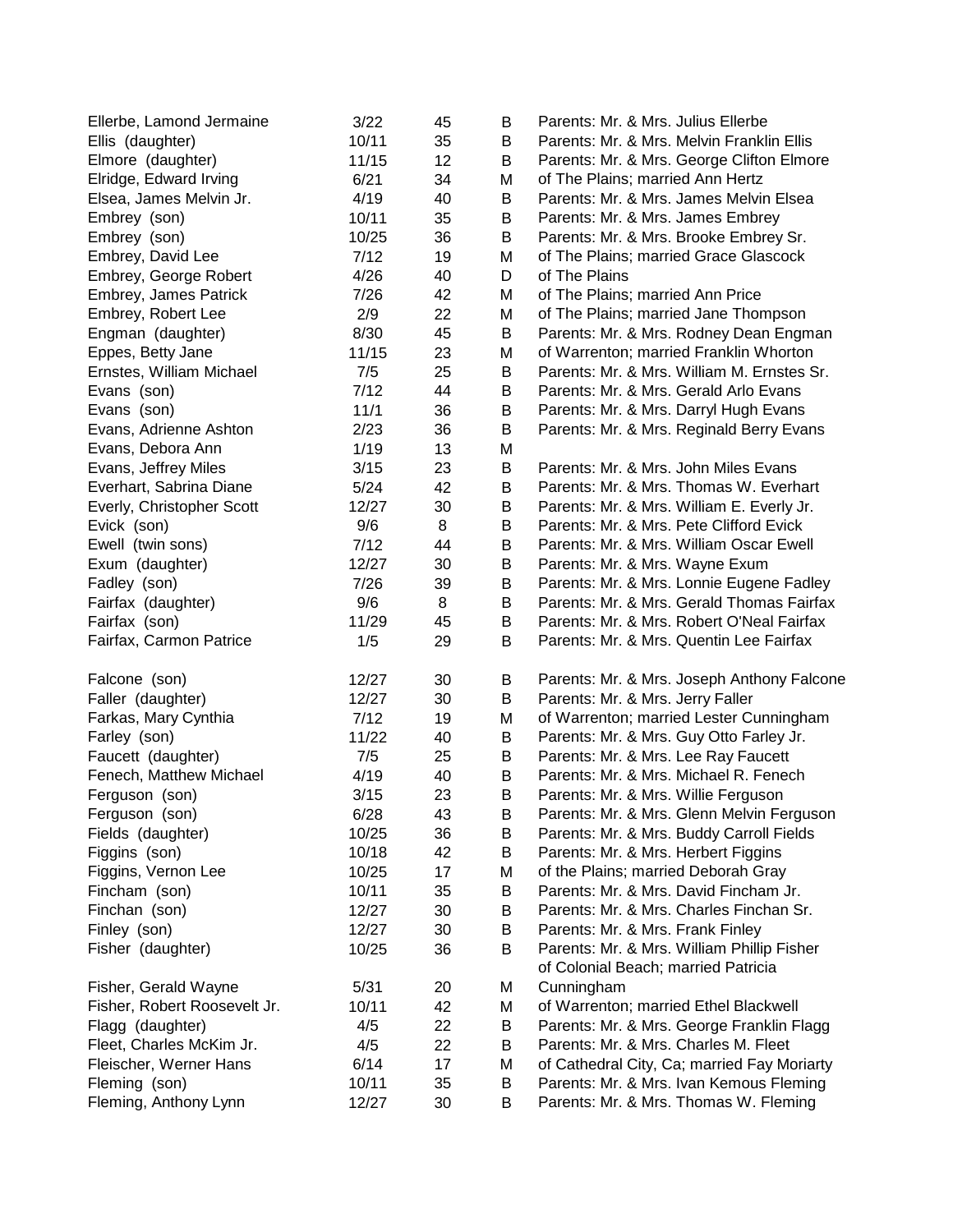| Fleming, Harold Curtis     | 11/8  | 28   | М | of Washington DC; married Virginia Frank                                                |
|----------------------------|-------|------|---|-----------------------------------------------------------------------------------------|
| Fletcher (son)             | 10/18 | 42   | В | Parents: Mr. & Mrs. Johnie Winifred Fletcher                                            |
| Fletcher, Holly Michelle   | 8/30  | 45   | В | Parents: Mr. & Mrs. Ralph G. Fletcher                                                   |
| Fletcher, June             | 3/1   | 16   | Μ | <b>Married Ronald Brady</b>                                                             |
| Fletcher, Linda Lee        | 5/17  | 36   | Μ | of The Plains; married Charles Cunningham                                               |
| Fletcher, Richard North    | 5/31  | 20   | Μ | Married Virginia Jeffries                                                               |
| Fling, Michael Pryce       | 7/12  | 19   | М | of Warrenton; married Joyce Brower                                                      |
| Floyd (son)                | 12/13 | 33   | В | Parents: Mr. & Mrs. Steven Lee Floyd                                                    |
|                            |       |      |   |                                                                                         |
| Flynn (daughter)           | 6/28  | 43   | В | Parents: Mr. & Mrs. Richard Joseph Flynn Jr.<br>Parents: Mr. & Mrs. Winston Kaulana Sam |
| Fong (daughter)            | 11/1  | 40   | B | Fong                                                                                    |
| Ford, Harry Mason          | 12/27 | 24   | D | of Marshall                                                                             |
| Forester, Gary Ralson Jr.  | 2/23  | 36   | B | Parents: Mr. & Mrs. Gary Ralson Forester                                                |
| Foster (daughter)          | 6/28  | 43   | В | Parents: Mr. & Mrs. Donald Foster                                                       |
| Foster (daughter)          | 12/27 | 30   | В | Parents: Mr. & Mrs. James Foster                                                        |
| Foster, Keith              | 6/21  | 17   | D | Died in California                                                                      |
| Foster, Rosa Dell          | 5/17  | 21   | D | Age 94                                                                                  |
| Foth, Donna Kahuinaonalani | 8/30  | 45   | B | Parents: Mr. & Mrs. Donald F. Foth                                                      |
| Fox (daughter)             | 12/13 | 33   | B | Parents: Mr. & Mrs. James Franklin Fox                                                  |
| Fox, Joseph B. (Mrs.)      | 7/19  | 42   | D | of Mounts, IL                                                                           |
| Fox, Matthew James         | 1/26  | 37   | B | Parents: Mr. & Mrs. William Paul Fox                                                    |
| Fox, Meredith Rae          | 4/5   | 22   | В | Parents: Mr. & Mrs. Charles E. Fox                                                      |
| Fox, Michale David         | 5/31  | 8    | В | Parents: Mr. & Mrs. Lloyd S. Fox                                                        |
| Frank, Virginia De Coningh | 11/8  | 28   | Μ | of The Plains; married Harold Fleming                                                   |
| Frazier, Irene             | 5/24  | 3,45 | D | of Middleburg; car accident                                                             |
| Fred, Nannie Conway        | 10/25 | 11   | D | of Sunny Bank, Middleburg                                                               |
| Freemas, Sandra Ann        | 10/18 | 18   | Μ | of Warrenton; married Herbert Jeffries                                                  |
| Friedrichs (daughter)      | 12/13 | 33   | B | Parents: Mr. & Mrs. Jay Mark Friedrichs                                                 |
| Frost (son)                | 12/13 | 33   | B | Parents: Mr. & Mrs. Julien Charles Frost                                                |
| Froyd (son)                | 11/15 | 12   | B | Parents: Mr. & Mrs. Frederic Howard Froyd                                               |
| Fry, Kimberley Lynn        | 12/27 | 30   | B | Parents: Mr. & Mrs. Jerry Fry                                                           |
| Frye, Christa Lea          | 3/15  | 23   | B | Parents: Mr. & Mrs. Floyd J. Frye                                                       |
| Fuerst, Jeffrey John       | 3/8   | 17   | Μ | of Manassas; married Janice Lutes                                                       |
| Funk, Betty Ann            | 7/26  | 42   | М | of Bethel; married Terry Phillips                                                       |
| Furr (son)                 | 12/20 | 38   | М | Parents: Mr. & Mrs. John Furr                                                           |
| Furr, James                | 7/5   | 8    | D | of Washington DC                                                                        |
| Gage (daughter)            | 9/6   | 8    | B | Parents: Mr. & Mrs. Keith Douglas Gage                                                  |
| Gaines (daughter)          | 4/19  | 40   | В | Parents: Mr. & Mrs. Thomas Gaines                                                       |
| Gaines, William E.         | 3/15  | 22   | D | of Leesburg                                                                             |
| Galentine, Elizabeth Ann   | 3/22  | 22   | B | Parents: Mr. & Mrs. Tommie Galentine                                                    |
| Gallahan (daughter)        | 7/5   | 25   | B | Parents: Mr. & Mrs. Lewis Gallahan                                                      |
| Gallihugh (son)            | 7/26  | 39   | B | Parents: Mr. & Mrs. Theodore Ross Gallihugh                                             |
| Gant, Walter Lee Jr.       | 1/5   | 29   | В | Parents: Mr. & Mrs. Walter Lee Gant                                                     |
| Garrett, William Silas III | 10/25 | 36   | В | Parents: Mr. & Mrs. William S. Garrett Jr.                                              |
| Garrettson, Donna Louise   | 4/5   | 27   | М | of Upperville; married Barry Edwards                                                    |
| Gartrell, Guy Donald III   | 6/28  | 15   | М | Married Jo Ann Grisham; see also 3/1, p. 16                                             |
| Gaskins (daughter)         | 10/11 | 35   | B | Parents: Mr. & Mrs. David Jesse Gaskins                                                 |
| Gaskins, John Wesley       | 2/23  | 8    | D | of Upperville                                                                           |
| Gates, Boswell Hailwood    | 6/21  | 34   | Μ | of Catlett; married Joyce Yelverton                                                     |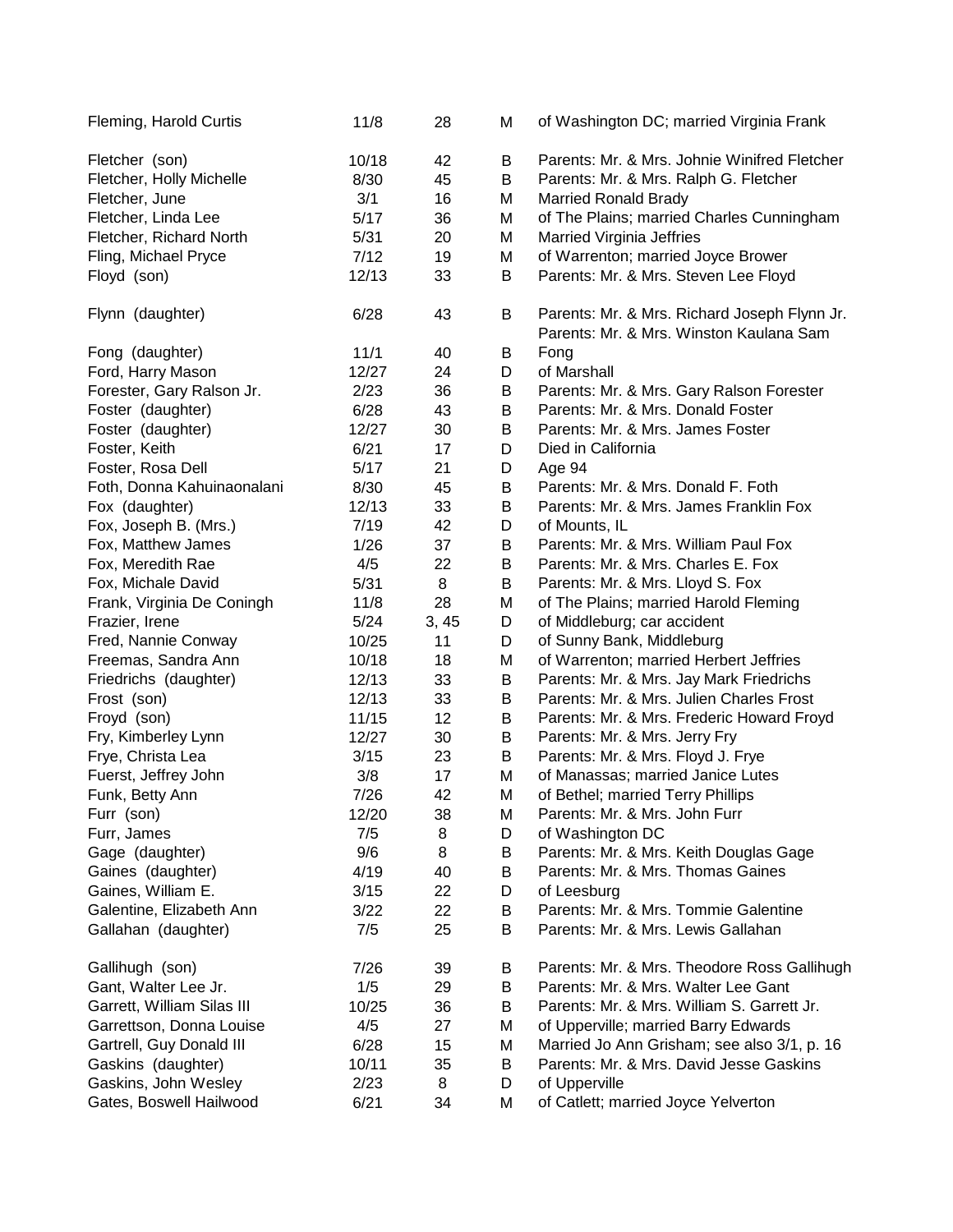| Gatlin (son)                    | 10/25 | 36     | B  | Parents: Mr. & Mrs. Carl Frank Gatlin             |
|---------------------------------|-------|--------|----|---------------------------------------------------|
| George (son)                    | 10/25 | 36     | В  | Parents: Mr. & Mrs. Otis Isaac George             |
| George, Robert Ramsey Jr.       | 3/15  | 23     | В  | Parents: Mr. & Mrs. Robert Ramsey George          |
| Gerard (daughter)               | 7/26  | 39     | В  | Parents: Mr. & Mrs. Gerald Arthur Gerard          |
| Gerow (son)                     | 10/25 | 36     | B  | Parents: Mr. & Mrs. Merlin Marcus Gerow III       |
| Gheen, Cheryl Lee               | 3/15  | 23     | В  | Parents: Mr. & Mrs. Raymond L. Gheen              |
| Giboney (son)                   | 10/18 | 42     | B  | Parents: Mr. & Mrs. Michael Edmund Giboney        |
| Gibson, Diana Florence          | 4/5   | 17     | ML | of Leesburg; with Raymond Turner                  |
| Gibson, Steven William Jr.      | 6/21  | 25     | ML | of Leesburg; with Gladys Robinson                 |
| Gilbert (daughter)              | 11/1  | 36     | B  | Parents: Mr. & Mrs. James Crist Gilbert           |
| Gill, Nancy Gene                | 6/14  | 17     | M  | of Warrenton; married Ronald Kines                |
| Gilley, Darrell Ray             | 6/14  | 34     | ML | of Leesburg; with Mary Frances Longerbeam         |
| Gilley, Shannon Marie           | 7/5   | 25     | B  | Parents: Mr. & Mrs. Darrell R. Gilley             |
| Glascock (daughter)             | 7/19  | 22     | B  | Parents: Mr. & Mrs. Larry Franklin Glascock       |
| Glascock (daughter)             | 10/18 | 42     | B  | Parents: Mr. & Mrs. Robert Glascock               |
| Glascock (son)                  | 5/31  | 8      | B  | Parents: Mr. & Mrs. Paul Glascock Jr.             |
|                                 |       |        |    | of Marshall; married Marelyn Butler; see also     |
| Glascock, Donald Thomas         | 8/30  | 43     | Μ  | 9/6, p. 28                                        |
| Glascock, Grace Louise          | 7/12  | 19     | Μ  | of The Plains; married David Embrey               |
| Glascock, Paul Melville Jr.     | 2/16  | 29     | M  | of Marshall; married Bonnie Campbell              |
| Glascock, Wilhelmine (Minnie)   | 4/19  | 40     | В  | Parents: Mr. & Mrs. James L. Beamer               |
| Goad (daughter)                 | 11/1  | 40     | B  | Parents: Mr. & Mrs. Clifford Basil Goad Jr.       |
| Godfrey (son)                   | 10/18 | 42     | B  | Parents: Mr. & Mrs. Willard Davis Godfrey         |
| Godfrey, Brenda Lee             | 6/7   | 14     | M  | of Warrenton; married Robert Simpson              |
| Godfrey, Gail Addine            | 9/6   | 28     | M  | of Warrenton; married Frank Martin                |
| Godfrey, Gilbert G.             | 7/12  | 15, 32 | D  | of Warrenton                                      |
| Godfrey, Roland Tiffany         | 6/21  | 17     | D  | of Orlean<br>Parents: Mr. & Mrs. Thomas Rhinehart |
| Goetting (son)                  | 10/11 | 35     | B  | Goetting                                          |
| Goode, Charles Edward           | 6/14  | 11     | D  | of Winchester; plane crash                        |
| Goode, Jean Moss                | 11/22 | 26     | D  | of Alexandria                                     |
| Goolsby (son)                   | 10/11 | 35     | B  | Parents: Mr. & Mrs. James Ryan Goolsby            |
| Gordon (son)                    | 2/9   | 23     | B  | Parents: Mr. & Mrs. Colvin Gordon                 |
| Gordon, Blair                   | 11/8  | 24     | M  | of Lynchburg; married Mrs. Iris Brown             |
| Gordon, Mark Blair              | 9/27  | 3      | D  | Age 16; car accident                              |
| Gore (daughter)                 | 12/27 | 30     | B  | Parents: Mr. & Mrs. George Wallace Gore           |
| Gore, Karen Debora              | 7/26  | 42     | М  | of Sumerduck; married David Jennings              |
| Gore, Lucy Jackson (Mrs.)       | 7/12  | 10, 15 | D  |                                                   |
|                                 |       |        |    | of Castleton; married Beverly Brooks; see also    |
| Gore, Richard Franklin Jr.      | 8/30  | 43     | M  | 9/6, p. 45                                        |
| Gouldthorpe, Scott (Mr. & Mrs.) | 9/13  | 20     | A  | 43rd wedding anniversary                          |
| Grady (son)                     | 12/27 | 30     | В  | Parents: Mr. & Mrs. Charles Edward Grady          |
| Graham, Elizabeth Wade          | 3/15  | 23     | В  | Parents: Mr. & Mrs. John Daly Graham              |
| Graham, Shelly Diane            | 8/30  | 45     | B  | Parents: Mr. & Mrs. Walter C. Graham Jr.          |
| Grant, Joyce Frederika          | 3/22  | 14     | ML | of Middleburg; with Roland Howard                 |
| Grant, Shirley Ann              | 6/21  | 34     | М  | of Warrenton; married Timothy Champ               |
| Grant, Vernell William          | 6/14  | 34     | MI | of Middleburg; with Carolyn Smith                 |
| Granum, Michelle Diane          | 10/11 | 35     | B  | Parents: Mr. & Mrs. Michael W. Granum             |
| Graves (son)                    | 10/11 | 35     | В  | Parents: Mr. & Mrs. Wayne Ronald Graves           |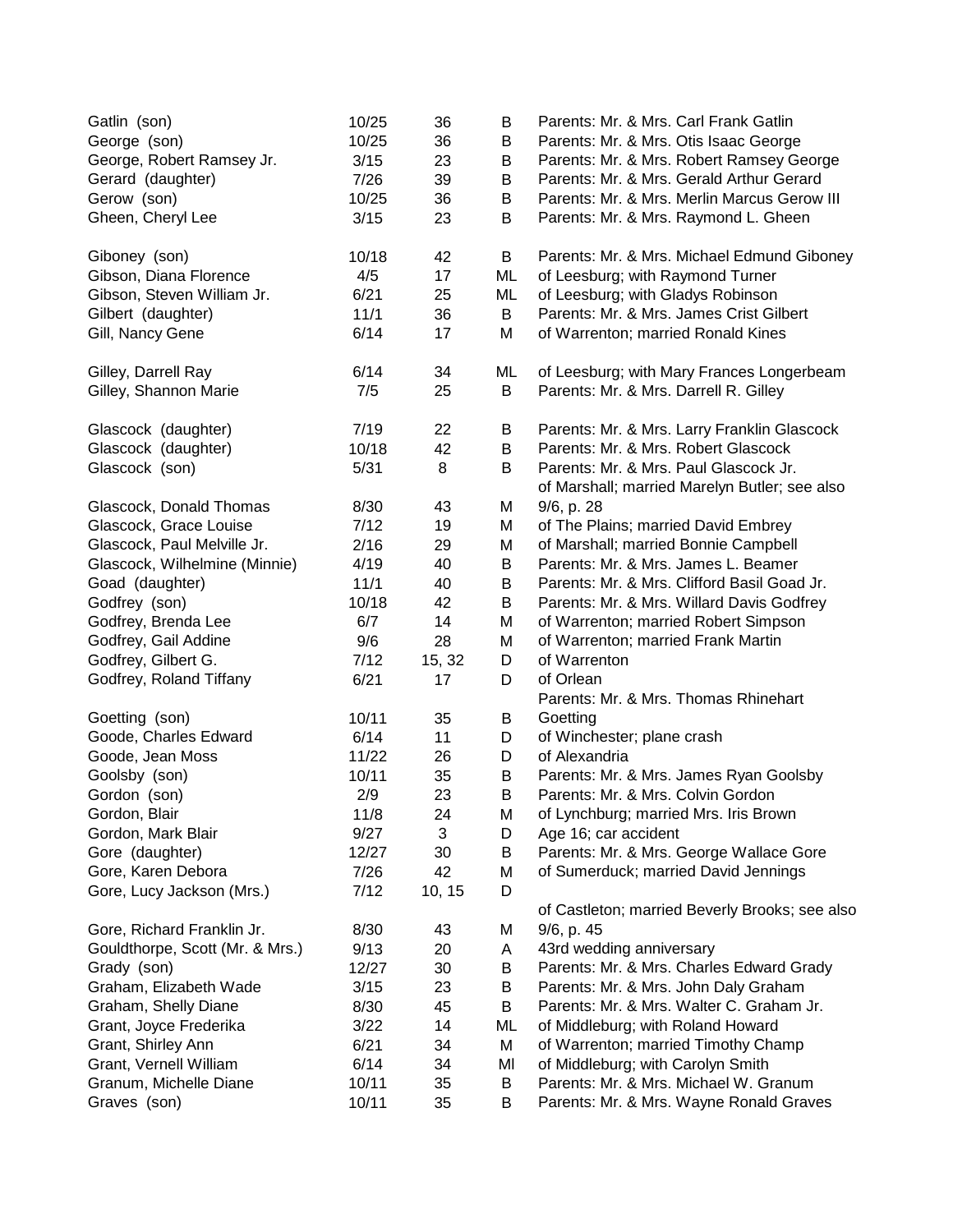| Graves (son)                  | 12/27<br>3/15 | 30<br>23 | B      | Parents: Mr. & Mrs. Thomas Hamilton Graves                           |
|-------------------------------|---------------|----------|--------|----------------------------------------------------------------------|
| Gray (daughter)               | 10/11         | 35       | B      | Parents: Mr. & Mrs. Gary Gray<br>Parents: Mr. & Mrs. Howard Gray Jr. |
| Gray (daughter)<br>Gray (son) | 4/5           | 22       | B<br>B | Parents: Mr. & Mrs. Ralph Gray                                       |
|                               | 6/7           | 28       | B      | Parents: Mr. & Mrs. Harry Gray                                       |
| Gray (son)                    |               |          |        |                                                                      |
| Gray, Charles Bell III        | 2/23          | 36       | Μ      | Married Christine Johnson; see also 3/8, p. 17                       |
| Gray, Deborah Jean            | 10/25         | 17       | Μ      | of Marshall; married Vernon Figgins                                  |
| Gray, Samuel                  | 10/4          | 13       | D      | of Bell Fontaine, OH                                                 |
| Gray, Virgil Eugene           | 12/27         | 17       | D      | Buried in Lakeview Cemetery, Hamilton                                |
| Grayson (daughter)            | 8/30          | 45       | B      | Parents: Mr. & Mrs. Barney Grayson                                   |
|                               |               |          |        | Parents: Mr. & Mrs. Clarence Reginald                                |
| Grayson (son)                 | 10/18         | 42       | B      | Grayson                                                              |
| Grayson, Barney O'Kyle        | 6/28          | 16       | Μ      | of Jeffersonton; married Savilla Groves                              |
| Green (daughter)              | 4/5           | 22       | B      | Parents: Mr. & Mrs. Frank Green                                      |
| Green, Lena T.                | 1/5           | 12       | D      | of Warrenton                                                         |
| Green, Peggy Elizabeth        | 11/1          | 51       | Μ      | of Catlett; married Stephen Brooks                                   |
| Green, William Edward         | 11/15         | 23       | Μ      | of Rixeyville; married Patricia Dwyer                                |
| Greene (daughter)             | 11/22         | 40       | В      | Parents: Mr. & Mrs. Michael Greene                                   |
|                               |               |          |        | Parents: Mr. & Mrs. Marvin Montgomery                                |
| Greene, Lance Montgomery      | 2/9           | 23       | B      | Greene Jr.                                                           |
| Greer, Spencer James          | 10/25         | 17       | Μ      | of Warrenton; married Wilma Deel                                     |
| Griffin (daughter)            | 9/6           | 8        | B      | Parents: Mr. & Mrs. Kenneth Winfield Griffin                         |
| Griffith, Betty Lou           | 10/18         | 18       | М      | of Marshall; married Golder Grimes                                   |
| Griffith, Deborah Sue         | 7/12          | 19       | Μ      | of The Plains; married Gordon Croson                                 |
| Griffith, Patricia Ann        | 6/21          | 34       | Μ      | of Warrenton; married William Mauro                                  |
| Grimes (daughter)             | 11/22         | 40       | В      | Parents: Mr. & Mrs. Frank Elmer Grimes                               |
| Grimes, Cora Lee              | 2/16          | 33       | D      | of Marshall                                                          |
| Grimes, Ellen Rebecca         | 12/13         | 20       | Μ      | of Jessup, MD; married Kenneth Noble                                 |
| Grimes, Golder Delmore        | 10/18         | 18       | Μ      | of Bealeton; married Betty Lou Griffith                              |
| Grinsley, Jesse Lewis Jr.     | 7/26          | 42       | М      | of Berkeley County, SC; married Jean Lanoux                          |
| Grisham, Jo Ann               | 6/28          | 15       | Μ      | Married Guy Gartrell III; see also 3/1, p. 16                        |
| Grissom (son)                 | 10/25         | 36       | B      | Parents: Mr. & Mrs. Harold William Grissom                           |
| Grissom, Ronald Eugene        | 11/22         | 40       | B      | Parents: Mr. & Mrs. Ronald E. Grissom                                |
| Gronning (son)                | 7/12          | 44       | B      | Parents: Mr. & Mrs. Jamie Hilker Gronning                            |
| Groot, William Scott          | 5/31          | 8        | B      | Parents: Mr. & Mrs. William C. Groot                                 |
| Grove (daughter)              | 7/5           | 25       | B      | Parents: Mr. & Mrs. Leonard Grove                                    |
| Grove, H. Lloyd               | 7/12          | 15, 33   | D      | of Falmouth; see also p. 38                                          |
| Groves, Savilla Ann           | 6/28          | 16       | М      | of Warrenton; married Barney Grayson                                 |
| Groves, Thomas                | 1/26          | 22       |        |                                                                      |
|                               |               |          | D      | <b>Buried in Cedar Hill Cemetery</b>                                 |
| Grubbs, Gayla Sue             | 11/29         | 45       | B      | Parents: Mr. & Mrs. James L. Grubbs                                  |
| Gue (daughter)                | 12/27         | 30       | В      | Parents: Mr. & Mrs. Joseph Emory Gue                                 |
| Guest, Victor Harold          | 7/12          | 19       | Μ      | of Warrenton; married Cheryl Tapscott                                |
| Guido (daughter)              | 1/26          | 37       | B      | Parents: Mr. & Mrs. Harry Dominick Guido Jr.                         |
| Guinn (daughter)              | 2/16          | 20       | В      | Parents: Mr. & Mrs. Virgil Wayne Guinn                               |
| Gulick, Edwin (Mr. & Mrs.)    | 11/22         | 34       | A      | 26th wedding anniversary                                             |
| Gulley, Patricia Ann          | 5/24          | 8        | ML     | of Leesburg; with Leroy Short Jr.                                    |
| Gum, Shawn Christopher        | 8/30          | 45       | B      | Parents: Mr. & Mrs. Paul J. Gum                                      |
| Gundry (son)                  | 6/7           | 28       | B      | Parents: Mr. & Mrs. Wayne Arthur Gundry                              |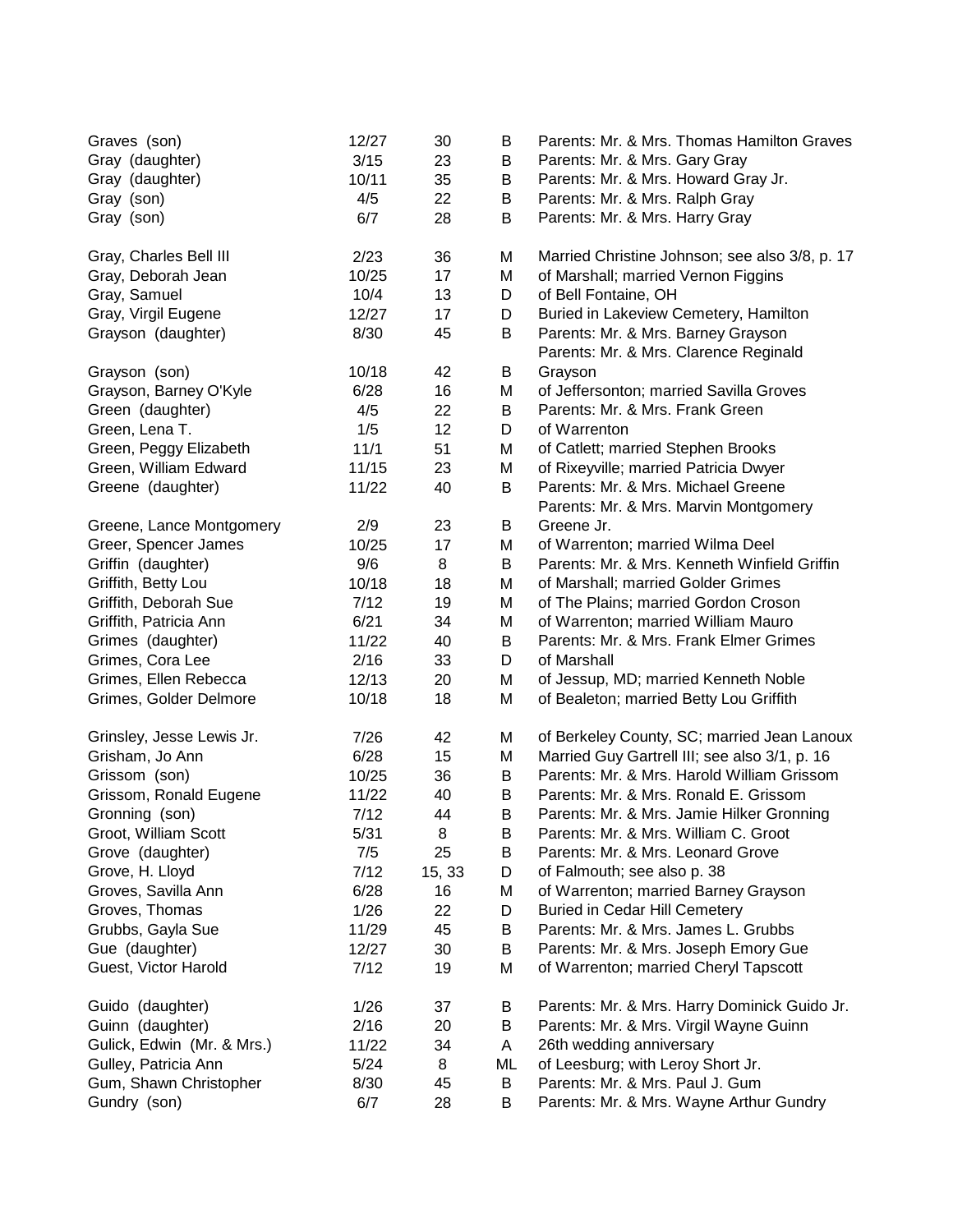| Guy, Judy Elaine                | 11/22  | 36    | М  | of Calverton; married Harold Meadows         |
|---------------------------------|--------|-------|----|----------------------------------------------|
| Hackley, Mary Sue               | 3/8    | 17    | M  | of Marshall; married David Smith             |
| Hagy, Donald Wayne              | 11/1   | 51    | Μ  | of Warrenton; married Alice Meyers           |
| Hahn (daughter)                 | 10/25  | 36    | B  | Parents: Mr. & Mrs. Robert Christopher Hahn  |
| Haines, Christopher Hoyle       | 1/26   | 37    | В  | Parents: Mr. & Mrs. Gary Carson Haines       |
| Haley, Donna Agnes              | 10/25  | 36    | B  | Parents: Mr. & Mrs. Norman S. Haley          |
| Haley, Linda Virginia           | 4/5    | 27    | M  | of Warrenton; married Dennis Weimer          |
| Hall (daughter)                 | 1/26   | 37    | B  | Parents: Mr. & Mrs. Malcolm Eugene Hall      |
| Hall, Henry Wilson Jr.          | 11/22  | 36    | M  | of Warrenton; married Barbara Soper          |
| Hall, Janice Elaine (Lytle)     | 6/14   | 18    | D  | Drowned in Rapid City, SD flood              |
| Hall, Rebeka Ann                | 6/7    | 14    | M  | of Gainesville; married Charles Vandawall    |
| Hall, Thelma Katherine          | 3/29   | 10    | M  | of The Plains; married Howard Leach          |
| Hall, Wilbur Curtis             | 8/30   | 40    | D  | Former member of Virginia House of Delegates |
| Hamilton (daughter)             | 7/26   | 39    | B  | Parents: Mr. & Mrs. Kenneth Wayne Hamilton   |
| Hamilton (daughter)             | 11/22  | 40    | B  | Parents: Mr. & Mrs. Roy Hamilton             |
| Hamilton (daughter)             | 12/13  | 33    | B  | Parents: Mr. & Mrs. Edward Harry Hamilton    |
| Hamlett (daughter)              | 12/20  | 38    | В  | Parents: Mr. & Mrs. Steven Hamlett           |
| Hampton (daughter)              | 11/15  | 12    | В  | Parents: Mr. & Mrs. Claude Wayne Hampton     |
| Hamrick (son)                   | 5/24   | 42    | B  | Parents: Mr. & Mrs. Benjamin Hamrick Jr.     |
| Hancock (son)                   | 7/12   | 44    | B  | Parents: Mr. & Mrs. Steven Douglas Hancock   |
| Hann (son)                      | 7/12   | 44    | B  | Parents: Mr. & Mrs. Wilfred Harold Hann      |
| Hannahs, Joylyn                 | $5/24$ | 42    | B  | Parents: Mr. & Mrs. Roland S. Hannahs        |
| Harding (daughter)              | 10/18  | 42    | B  | Parents: Mr. & Mrs. Paul Allen Harding       |
| Hardy, Jack Daniel              | 7/26   | 39    | B  | Parents: Mr. & Mrs. Richard D. Hardy         |
| Harley (son)                    | 9/6    | 8     | B  | Parents: Mr. & Mrs. Glenn Perry Harley       |
| Harper, Cleveland G.            | 1/26   | 33    | D  | Hit by car; of Great Falls                   |
| Harrigan (daughter)             | 10/25  | 36    | В  | Parents: Mr. & Mrs. George Richard Harrigan  |
| Harris (daughter)               | 10/11  | 35    | B  | Parents: Mr. & Mrs. James Herbert Harris     |
| Harris, Christopher Jon         | 12/27  | 30    | B  | Parents: Mr. & Mrs. Dennie Duane Harris      |
| Harris, James Lee               | 3/15   | 27    | ML | of Round Hill; with Carolyn Shanholtzen      |
| Harris, Marion Jackson          | 4/5    | 22    | B  | Parents: Mr. & Mrs. Marion J. Harris         |
| Harris, Samuel William          | 3/22   | 45    | В  | Parents: Mr. & Mrs. Samuel William Harris    |
| Harris, William Mack            | 7/12   | 19    | Μ  | of Catlett; married Sara Megby               |
| Harrison (daughter)             | 8/30   | 45    | В  | Parents: Mr. & Mrs. Alfred Harrison          |
| Hartman, Andrew Lightfoot       | 5/24   | 42    | В  | Parents: Mr. & Mrs. James N. Hartman Jr.     |
| Hartman, Ivy Lynn               | 1/5    | 2, 29 | В  | Parents: Mr. & Mrs. Kenneth Hartman          |
| Hartsell, Barbara Ellen (twin)  | 1/5    | 9, 29 | B  | Parents: Mr. & Mrs. Bobby Ray Hartsell       |
| Hartsell, William Arthur (twin) | 1/5    | 9, 29 | B  | Parents: Mr. & Mrs. Bobby Ray Hartsell       |
| Hass (son)                      | 8/30   | 45    | В  | Parents: Mr. & Mrs. Paul John Hass           |
| Hatcher, Holly Marlene          | 12/13  | 40    | Μ  | <b>Married Jerry Amos</b>                    |
| Haun (daughter)                 | 11/8   | 33    | В  | Parents: Mr. & Mrs. Ralph Haun Jr.           |
| Haun, Mary Ellen                | 5/17   | 43    | D  | of Gainesville                               |
| Havenner, Brenda Kay            | 4/19   | 42    | ML | of Round Hill; with Richard Aronhalt Jr.     |
| Haw (daughter)                  | 12/27  | 30    | B  | Parents: Mr. & Mrs. Robert Arthur Haw        |
| Hawes, Lula Underwood           | 4/5    | 26    | D  | <b>Buried in Ebenezer Cemetery</b>           |
| Hayes (daughter)                | 7/26   | 39    | B  | Parents: Mr. & Mrs. Brownie Wesley Hayes     |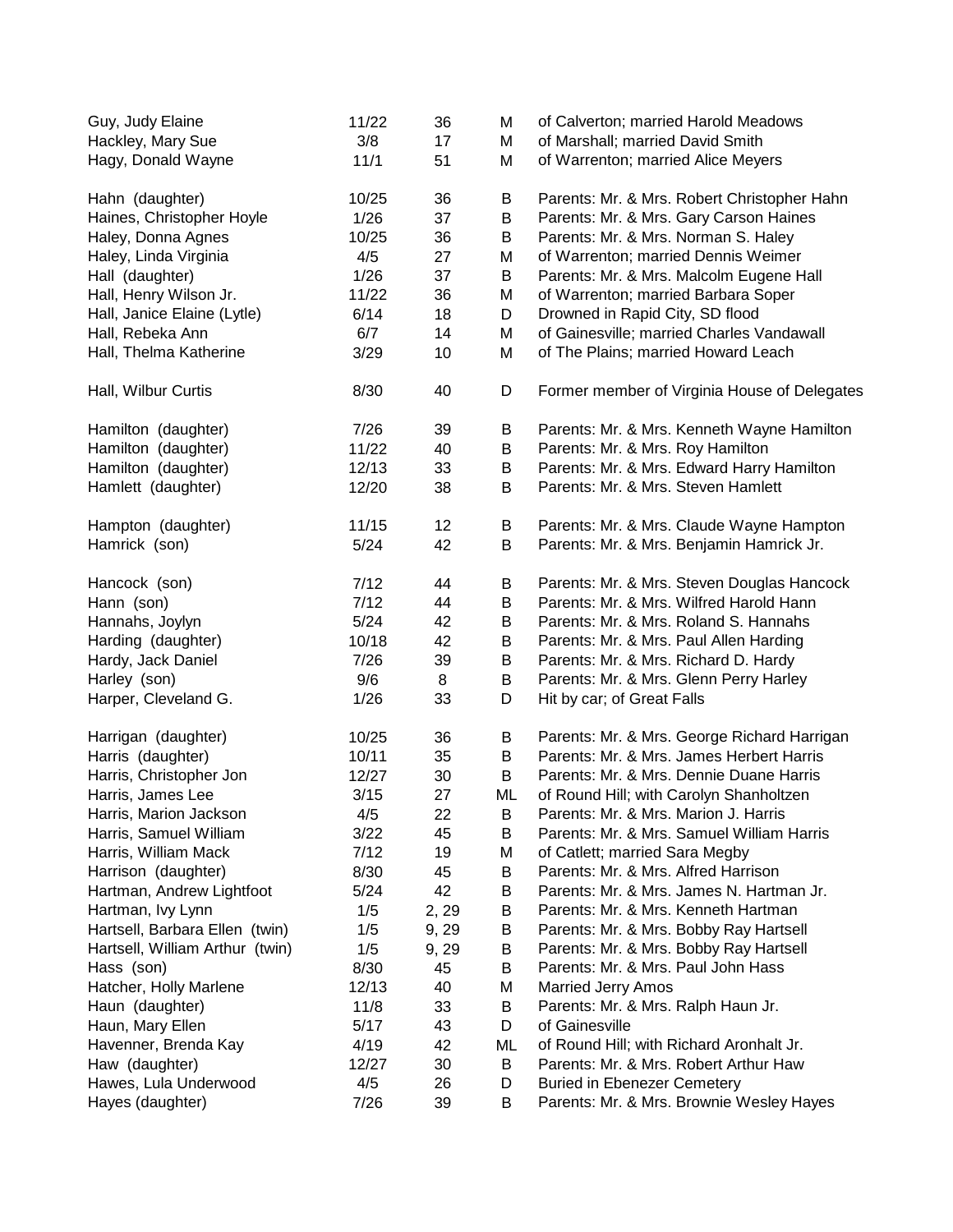| Heddings (daughter)             | 3/15   | 23 | В   | Parents: Mr. & Mrs. Royce Leo Heddings                                                |
|---------------------------------|--------|----|-----|---------------------------------------------------------------------------------------|
| Hedges (son)                    | 11/1   | 36 | В   | Parents: Mr. & Mrs. Rodney Hedges                                                     |
| Heerding (daughter)             | 11/22  | 40 | В   | Parents: Mr. & Mrs. Kenn H. Heerding                                                  |
| Heffner, Christopher Scott      | 10/25  | 36 | B   | Parents: Mr. & Mrs. Carl Lee Heffner                                                  |
| Heflin, Brenda                  | 7/12   | 38 | Eng | To Steve Tuggle; see also 8/30, p. 34                                                 |
| Heflin, Cynthia Ann             | 4/5    | 31 | B   | Parents: Mr. & Mrs. Robbie Heflin                                                     |
| Heflin, Faith                   | 7/19   | 37 | M   | <b>Married Carl Broyles</b>                                                           |
| Heflin, Paul Fitzhugh           | 4/5    | 27 | M   | of Morrisville; married Mary Brown                                                    |
| Heflin, William Franklin        | 8/30   | 40 | D   | of Rectortown                                                                         |
| Heflin, William L. (Mr. & Mrs.) | 7/12   | 38 | Α   | 21st wedding anniversary                                                              |
| Heim, Thomas Henry III          | 5/24   | 42 | B   | Parents: Mr. & Mrs. Thomas H. Heim Jr.                                                |
| Helm, James Arnold              | 1/26   | 11 | Eng | of Remington; to Connie Chacey                                                        |
|                                 |        |    |     | Parents: Mr. & Mrs. James Lafayette                                                   |
| Henderson (son)                 | 10/11  | 35 | B   | Henderson                                                                             |
| Henry (daughter)                | 4/19   | 40 | B   | Parents: Mr. & Mrs. Randolph Henry                                                    |
| Henry (son)                     | 10/25  | 36 | Β   | Parents: Mr. & Mrs. James William Henry Jr.                                           |
| Hensley (son)                   | 2/9    | 23 | B   | Parents: Mr. & Mrs. David Hensley                                                     |
| Herbert, Elizabeth Thomson      | 11/1   | 27 | M   | Married Dr. John Cottrell; see also 11/1, p. 51                                       |
| Herndon (daughter)              | 11/29  | 45 | B   | Parents: Mr. & Mrs. Wallace Gordon Herndon                                            |
| Herring (son)                   | $5/24$ | 42 | B   | Parents: Mr. & Mrs. Floyd Herring                                                     |
| Hertz, Ann                      | 6/21   | 34 | M   | of Wayne, DE; married Edward Elridge                                                  |
| Hess (son)                      | 10/11  | 35 | B   | Parents: Mr. & Mrs. Gary Alan Hess                                                    |
| Hicks, Sharon Lynn              | 6/14   | 17 | M   | of Warrenton; married Rodney Hill                                                     |
| Higgins, Ginny Marie            | 10/25  | 36 | B   | Parents: Mr. & Mrs. Rodney L. Higgins                                                 |
| Higgs (son)                     | 10/18  | 42 | B   | Parents: Mr. & Mrs. Michael Lawrence Higgs                                            |
| Hill, Donald Mac                | 4/12   | 34 | ML  | of Bluemont; with Barbara Dennis                                                      |
| Hill, Rodney Philip             | 6/14   | 17 | M   | of Warrenton; married Sharon Hicks                                                    |
| Hillman, Phyllis Lynne          | 4/26   | 42 | M   | of Marshall; married Robert Sheets                                                    |
| Hindman, Clinton Dale           | 6/7    | 28 | B   | Parents: Mr. & Mrs. Clinton D. Hindman                                                |
| Hines (daughter)                | 4/19   | 40 | B   | Parents: Mr. & Mrs. Kenneth Dale Hines                                                |
| Hinkel, Fremont Newton (Rev.)   | 11/8   | 28 | M   | Former rector of Leeds Church, Markham                                                |
| Hipkins, Timothy Drew           | 7/26   | 39 | B   | Parents: Mr. & Mrs. David L. Hipkins                                                  |
| Hitt (daughter)                 | 10/18  | 42 | Β   | Parents: Mr. & Mrs. Lewis Hitt                                                        |
| Hively (daughter)               | 5/31   | 8  | Β   | Parents: Mr. & Mrs. Bradley Clive Hively Sr.                                          |
| Hockett (daughter)              | 7/12   | 44 | B   | Parents: Mr. & Mrs. Ralph Nelson Hockett                                              |
| Hodge, Daniel Beecher Jr.       | 12/13  | 33 | B   | Parents: Mr. & Mrs. Daniel B. Hodge                                                   |
| Hoffman (son)                   | 7/26   | 39 | B   | Parents: Mr. & Mrs. David Randall Hoffman                                             |
| Hoffman, Christine Louise       | 8/30   | 43 | ML  | of Warrenton; with James Blair                                                        |
| Hoffman, Francis W. Jr.         | 4/26   | 15 | D   | Car accident; see also May 24, p. 3                                                   |
| Holbert, Michael David          | 12/27  | 30 | Β   | Parents: Mr. & Mrs. David A. Holbert                                                  |
| Holland (son)                   | 7/5    | 25 | B   | Parents: Mr. & Mrs. Larry Wilson Holland                                              |
| Holland (son)                   | 7/5    | 32 | B   | Parents: Mr. & Mrs. James Abe Holland                                                 |
| Holleman (son)                  | 5/24   | 42 | B   | Parents: Mr. & Mrs. Stanley Eugene Holleman                                           |
| Holmes, Gary Raymond            | 4/19   | 39 | M   | of Marshall; married Deborah Budd<br>of Marshall; married Ossie Carter; see also 4/5, |
| Holmes, George Robert           | 3/29   | 10 | M   | p. 27                                                                                 |
| Holmes, John Harvey             | 4/12   | 11 | D   | Pinned by car                                                                         |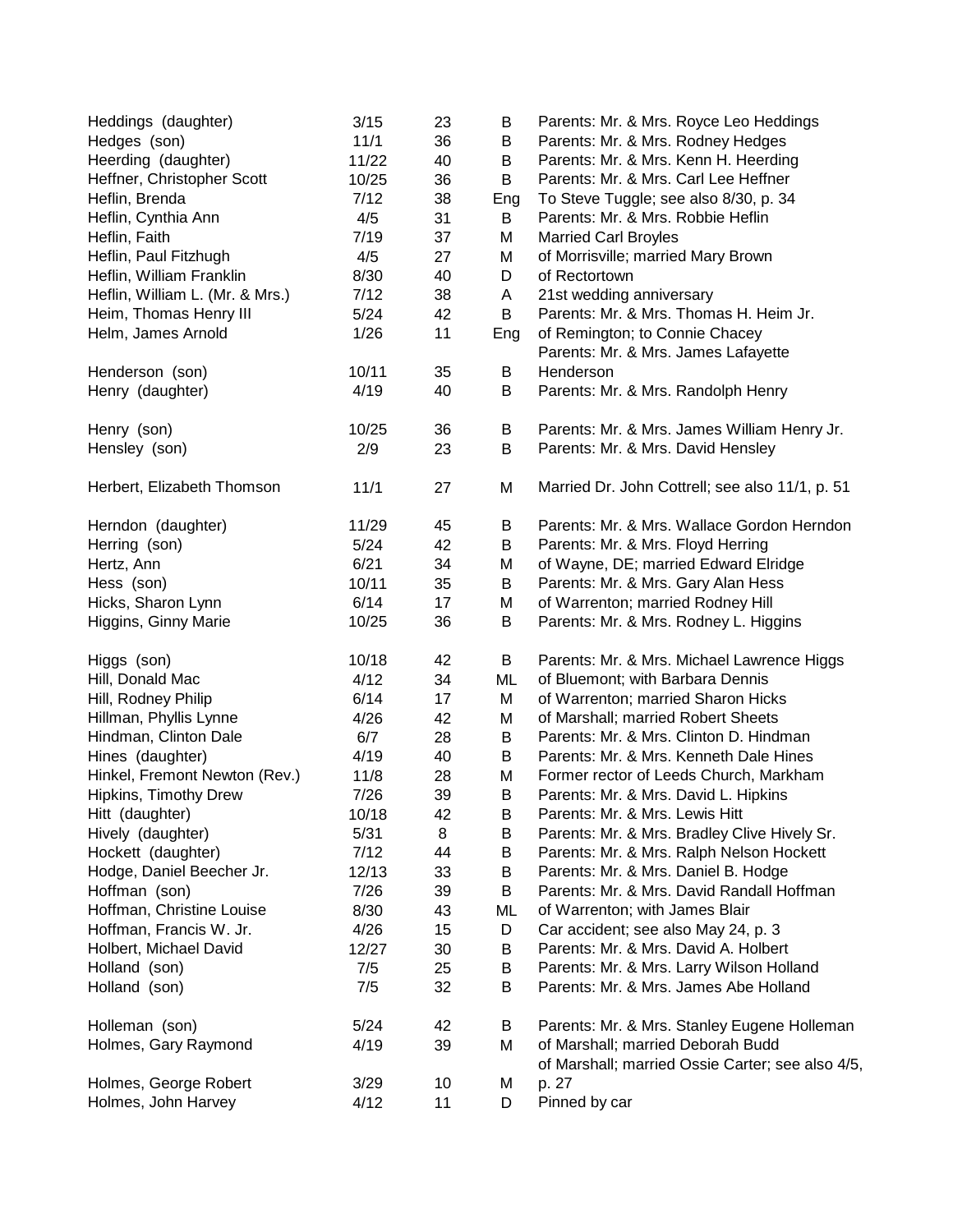| 4/5<br>22<br>Parents: Mr. & Mrs. David I. Holtzman<br>B<br>12/27<br>30<br>B<br>Parents: Mr. & Mrs. James D. Honeycutt<br>3/8<br>17<br>Μ<br>of Warrenton; married Nancy Rivers<br>10/18<br>Hoover (daughter)<br>42<br>B<br>Parents: Mr. & Mrs. Irwin Hood Hoover<br>3/22<br>45<br>Hopkins (daughter)<br>B<br>Parents: Mr. & Mrs. John Thomas Hopkins<br>11/22<br>40<br>Hopkins (son)<br>B<br>Parents: Mr. & Mrs. Michael Allen Hopkins<br>2/9<br>Hopkins, Elmer (Mr. & Mrs.)<br>30<br>A<br>60th wedding anniversary<br>2/9<br>B<br>Parents: Mr. & Mrs. William Horton<br>Horton (son)<br>23<br>7/26<br>39<br>B<br>Horton (son)<br>Parents: Mr. & Mrs. Raymond Alfred Horton<br>10/25<br>36<br>B<br>Parents: Mr. & Mrs. Virgil E. Hose<br>4/5<br>22<br>Hose, Sandra Kay<br>B<br>Parents: Mr. & Mrs. David A. Hose<br>Houser, Evelyn June<br>4/19<br>of Warrenton; married Robert Williams<br>39<br>M<br>Houser, Franklin Wayne<br>20<br>of Elkwood; married Dale Nicholson<br>5/31<br>M<br>Howard (daughter)<br>3/15<br>23<br>B<br>Parents: Mr. & Mrs. William Howard<br>Howard (daughter)<br>11/29<br>45<br>B<br>Parents: Mr. & Mrs. Peter Warren Howard<br>Howard, Roland Beatty<br>3/22<br>14<br>of Middleburg; with Joyce Grant<br>ML<br>B<br>Howell, Jennifer Marie<br>7/19<br>22<br>Parents: Mr. & Mrs. Kenneth J. Howell<br>Parents: Mr. & Mrs. Thadius Rothchild Hudgins<br>Hudgins (daughter)<br>36<br>10/25<br>Ш<br>B<br>Parents: Mr. & Mrs. Judson B. Hudson<br>Hudson, Amy Rebecca<br>23<br>B<br>3/15<br>Hudson, Mamie Catherine<br>42<br>M<br>of Cleveland; married James Downs<br>10/11<br>Hue, Tommi<br>10/11<br>42<br>M<br>of Marshall; married Marie Putnam<br>Parents: Mr. & Mrs. William C. Huff<br>Huff, Stephanie Dean<br>5/31<br>8<br>B<br>Huff, William DeLaney<br>4/19<br>D<br>of Rectortown<br>38<br>Huffman, Rebecca Fay<br>30<br>B<br>Parents: Mr. & Mrs. Pete K. Huffman Jr.<br>12/27<br>B<br>Huggett, Cynthia Denise<br>7/26<br>39<br>Parents: Mr. & Mrs. Charles E. Huggett<br>M<br>Hume, Gail Darleen<br>9/6<br>of Warrenton; married Roger Barb<br>28<br>Hummer, Diane Lenora<br>32<br>of Lovettsville; with Roy May<br>7/26<br>ML<br>of Marshall; married Elizabeth Puckett<br>Hunley, Odel<br>6/14<br>M<br>17<br>Hunt (daughter)<br>6/28<br>Parents: Mr. & Mrs. Charles Bradford Hunt<br>43<br>B<br>Hunter, Jason Douglas<br>8/30<br>B<br>Parents: Mr. & Mrs. Douglas A. Hunter<br>45<br>Huskey, Terri Sue<br>11/15<br>23<br>of Warrenton; married Alan Rocco<br>m<br>Hutchison (son)<br>10/18<br>42<br>B<br>Parents: Mr. & Mrs. Bentley Carr Hutchison<br>12<br>Hutton (son)<br>11/15<br>B<br>Parents: Mr. & Mrs. Larry Adrian Hutton<br>7/19<br>22<br>B<br>Hutton, Christina Marie<br>Parents: Mr. & Mrs. James W. Hutton<br>Hyde, Virginia Gail<br>3/22<br>14<br>ML<br>of Leesburg; with David Crews<br>11/15<br>44<br>D<br>Hylton, D. Price<br>1/5<br>27<br>M<br>Inge, Gordon Harris<br><b>Married Doris Earhart</b><br>10/18<br>5<br>Ingle, John D.<br>D<br>Age 17; car accident<br>5/24<br>Ironside, Jane Christie<br>45<br>D<br>of Gainesville<br>7/12<br>Jackson (daughter)<br>44<br>B<br>Parents: Mr. & Mrs. Donald Paul Jackson<br>Jackson, Bridgett Ann<br>5/24<br>42<br>B<br>Parents: Mr. & Mrs. Alphonzo J. Jackson<br>Jackson, Charles Edward<br>7/12<br>19<br>M<br>of Remington; married Patricia Newman<br>Shot<br>Jackson, Francis<br>11/15<br>42<br>D<br>Jackson, Sharon Kay<br>5/24<br>42<br>B<br>Parents: Mr. & Mrs. Whitney T. Jackson<br>Jackson, Timothy Lee<br>Parents: Mr. & Mrs. Marvin G. Jackson Sr.<br>6/28<br>43<br>B<br>Jacobs (daughter)<br>11/1<br>Parents: Mr. & Mrs. Preston Jacobs<br>36<br>B<br>Jacobs (son)<br>Parents: Mr. & Mrs. Daniel Jacobs<br>1/5<br>B<br>29<br>of Bealeton, married Hazel Kemper; see also<br>Jacobs, Eugene Franklin<br>1/26<br>19<br>11/22, p. 36<br>Μ | Holtslag (daughter)      | 10/25 | 43 | B | Parents: Mr. & Mrs. Lode Henry Holtslag |
|-------------------------------------------------------------------------------------------------------------------------------------------------------------------------------------------------------------------------------------------------------------------------------------------------------------------------------------------------------------------------------------------------------------------------------------------------------------------------------------------------------------------------------------------------------------------------------------------------------------------------------------------------------------------------------------------------------------------------------------------------------------------------------------------------------------------------------------------------------------------------------------------------------------------------------------------------------------------------------------------------------------------------------------------------------------------------------------------------------------------------------------------------------------------------------------------------------------------------------------------------------------------------------------------------------------------------------------------------------------------------------------------------------------------------------------------------------------------------------------------------------------------------------------------------------------------------------------------------------------------------------------------------------------------------------------------------------------------------------------------------------------------------------------------------------------------------------------------------------------------------------------------------------------------------------------------------------------------------------------------------------------------------------------------------------------------------------------------------------------------------------------------------------------------------------------------------------------------------------------------------------------------------------------------------------------------------------------------------------------------------------------------------------------------------------------------------------------------------------------------------------------------------------------------------------------------------------------------------------------------------------------------------------------------------------------------------------------------------------------------------------------------------------------------------------------------------------------------------------------------------------------------------------------------------------------------------------------------------------------------------------------------------------------------------------------------------------------------------------------------------------------------------------------------------------------------------------------------------------------------------------------------------------------------------------------------------------------------------------------------------------------------------------------------------------------------------------------------------------------------------------------------------------------------------------------------------------------------------------------------------------------------------------------------------------------------------------------------------------------------------------------------------------------------------------------------------------------------------------|--------------------------|-------|----|---|-----------------------------------------|
|                                                                                                                                                                                                                                                                                                                                                                                                                                                                                                                                                                                                                                                                                                                                                                                                                                                                                                                                                                                                                                                                                                                                                                                                                                                                                                                                                                                                                                                                                                                                                                                                                                                                                                                                                                                                                                                                                                                                                                                                                                                                                                                                                                                                                                                                                                                                                                                                                                                                                                                                                                                                                                                                                                                                                                                                                                                                                                                                                                                                                                                                                                                                                                                                                                                                                                                                                                                                                                                                                                                                                                                                                                                                                                                                                                                                                                                       | Holtzman, Peter Ryan     |       |    |   |                                         |
|                                                                                                                                                                                                                                                                                                                                                                                                                                                                                                                                                                                                                                                                                                                                                                                                                                                                                                                                                                                                                                                                                                                                                                                                                                                                                                                                                                                                                                                                                                                                                                                                                                                                                                                                                                                                                                                                                                                                                                                                                                                                                                                                                                                                                                                                                                                                                                                                                                                                                                                                                                                                                                                                                                                                                                                                                                                                                                                                                                                                                                                                                                                                                                                                                                                                                                                                                                                                                                                                                                                                                                                                                                                                                                                                                                                                                                                       | Honeycutt, Matthew David |       |    |   |                                         |
|                                                                                                                                                                                                                                                                                                                                                                                                                                                                                                                                                                                                                                                                                                                                                                                                                                                                                                                                                                                                                                                                                                                                                                                                                                                                                                                                                                                                                                                                                                                                                                                                                                                                                                                                                                                                                                                                                                                                                                                                                                                                                                                                                                                                                                                                                                                                                                                                                                                                                                                                                                                                                                                                                                                                                                                                                                                                                                                                                                                                                                                                                                                                                                                                                                                                                                                                                                                                                                                                                                                                                                                                                                                                                                                                                                                                                                                       | Hood, Dean Fraser        |       |    |   |                                         |
|                                                                                                                                                                                                                                                                                                                                                                                                                                                                                                                                                                                                                                                                                                                                                                                                                                                                                                                                                                                                                                                                                                                                                                                                                                                                                                                                                                                                                                                                                                                                                                                                                                                                                                                                                                                                                                                                                                                                                                                                                                                                                                                                                                                                                                                                                                                                                                                                                                                                                                                                                                                                                                                                                                                                                                                                                                                                                                                                                                                                                                                                                                                                                                                                                                                                                                                                                                                                                                                                                                                                                                                                                                                                                                                                                                                                                                                       |                          |       |    |   |                                         |
|                                                                                                                                                                                                                                                                                                                                                                                                                                                                                                                                                                                                                                                                                                                                                                                                                                                                                                                                                                                                                                                                                                                                                                                                                                                                                                                                                                                                                                                                                                                                                                                                                                                                                                                                                                                                                                                                                                                                                                                                                                                                                                                                                                                                                                                                                                                                                                                                                                                                                                                                                                                                                                                                                                                                                                                                                                                                                                                                                                                                                                                                                                                                                                                                                                                                                                                                                                                                                                                                                                                                                                                                                                                                                                                                                                                                                                                       |                          |       |    |   |                                         |
|                                                                                                                                                                                                                                                                                                                                                                                                                                                                                                                                                                                                                                                                                                                                                                                                                                                                                                                                                                                                                                                                                                                                                                                                                                                                                                                                                                                                                                                                                                                                                                                                                                                                                                                                                                                                                                                                                                                                                                                                                                                                                                                                                                                                                                                                                                                                                                                                                                                                                                                                                                                                                                                                                                                                                                                                                                                                                                                                                                                                                                                                                                                                                                                                                                                                                                                                                                                                                                                                                                                                                                                                                                                                                                                                                                                                                                                       |                          |       |    |   |                                         |
|                                                                                                                                                                                                                                                                                                                                                                                                                                                                                                                                                                                                                                                                                                                                                                                                                                                                                                                                                                                                                                                                                                                                                                                                                                                                                                                                                                                                                                                                                                                                                                                                                                                                                                                                                                                                                                                                                                                                                                                                                                                                                                                                                                                                                                                                                                                                                                                                                                                                                                                                                                                                                                                                                                                                                                                                                                                                                                                                                                                                                                                                                                                                                                                                                                                                                                                                                                                                                                                                                                                                                                                                                                                                                                                                                                                                                                                       |                          |       |    |   |                                         |
|                                                                                                                                                                                                                                                                                                                                                                                                                                                                                                                                                                                                                                                                                                                                                                                                                                                                                                                                                                                                                                                                                                                                                                                                                                                                                                                                                                                                                                                                                                                                                                                                                                                                                                                                                                                                                                                                                                                                                                                                                                                                                                                                                                                                                                                                                                                                                                                                                                                                                                                                                                                                                                                                                                                                                                                                                                                                                                                                                                                                                                                                                                                                                                                                                                                                                                                                                                                                                                                                                                                                                                                                                                                                                                                                                                                                                                                       |                          |       |    |   |                                         |
|                                                                                                                                                                                                                                                                                                                                                                                                                                                                                                                                                                                                                                                                                                                                                                                                                                                                                                                                                                                                                                                                                                                                                                                                                                                                                                                                                                                                                                                                                                                                                                                                                                                                                                                                                                                                                                                                                                                                                                                                                                                                                                                                                                                                                                                                                                                                                                                                                                                                                                                                                                                                                                                                                                                                                                                                                                                                                                                                                                                                                                                                                                                                                                                                                                                                                                                                                                                                                                                                                                                                                                                                                                                                                                                                                                                                                                                       |                          |       |    |   |                                         |
|                                                                                                                                                                                                                                                                                                                                                                                                                                                                                                                                                                                                                                                                                                                                                                                                                                                                                                                                                                                                                                                                                                                                                                                                                                                                                                                                                                                                                                                                                                                                                                                                                                                                                                                                                                                                                                                                                                                                                                                                                                                                                                                                                                                                                                                                                                                                                                                                                                                                                                                                                                                                                                                                                                                                                                                                                                                                                                                                                                                                                                                                                                                                                                                                                                                                                                                                                                                                                                                                                                                                                                                                                                                                                                                                                                                                                                                       | Hose, Susan Renee'       |       |    |   |                                         |
|                                                                                                                                                                                                                                                                                                                                                                                                                                                                                                                                                                                                                                                                                                                                                                                                                                                                                                                                                                                                                                                                                                                                                                                                                                                                                                                                                                                                                                                                                                                                                                                                                                                                                                                                                                                                                                                                                                                                                                                                                                                                                                                                                                                                                                                                                                                                                                                                                                                                                                                                                                                                                                                                                                                                                                                                                                                                                                                                                                                                                                                                                                                                                                                                                                                                                                                                                                                                                                                                                                                                                                                                                                                                                                                                                                                                                                                       |                          |       |    |   |                                         |
|                                                                                                                                                                                                                                                                                                                                                                                                                                                                                                                                                                                                                                                                                                                                                                                                                                                                                                                                                                                                                                                                                                                                                                                                                                                                                                                                                                                                                                                                                                                                                                                                                                                                                                                                                                                                                                                                                                                                                                                                                                                                                                                                                                                                                                                                                                                                                                                                                                                                                                                                                                                                                                                                                                                                                                                                                                                                                                                                                                                                                                                                                                                                                                                                                                                                                                                                                                                                                                                                                                                                                                                                                                                                                                                                                                                                                                                       |                          |       |    |   |                                         |
|                                                                                                                                                                                                                                                                                                                                                                                                                                                                                                                                                                                                                                                                                                                                                                                                                                                                                                                                                                                                                                                                                                                                                                                                                                                                                                                                                                                                                                                                                                                                                                                                                                                                                                                                                                                                                                                                                                                                                                                                                                                                                                                                                                                                                                                                                                                                                                                                                                                                                                                                                                                                                                                                                                                                                                                                                                                                                                                                                                                                                                                                                                                                                                                                                                                                                                                                                                                                                                                                                                                                                                                                                                                                                                                                                                                                                                                       |                          |       |    |   |                                         |
|                                                                                                                                                                                                                                                                                                                                                                                                                                                                                                                                                                                                                                                                                                                                                                                                                                                                                                                                                                                                                                                                                                                                                                                                                                                                                                                                                                                                                                                                                                                                                                                                                                                                                                                                                                                                                                                                                                                                                                                                                                                                                                                                                                                                                                                                                                                                                                                                                                                                                                                                                                                                                                                                                                                                                                                                                                                                                                                                                                                                                                                                                                                                                                                                                                                                                                                                                                                                                                                                                                                                                                                                                                                                                                                                                                                                                                                       |                          |       |    |   |                                         |
|                                                                                                                                                                                                                                                                                                                                                                                                                                                                                                                                                                                                                                                                                                                                                                                                                                                                                                                                                                                                                                                                                                                                                                                                                                                                                                                                                                                                                                                                                                                                                                                                                                                                                                                                                                                                                                                                                                                                                                                                                                                                                                                                                                                                                                                                                                                                                                                                                                                                                                                                                                                                                                                                                                                                                                                                                                                                                                                                                                                                                                                                                                                                                                                                                                                                                                                                                                                                                                                                                                                                                                                                                                                                                                                                                                                                                                                       |                          |       |    |   |                                         |
|                                                                                                                                                                                                                                                                                                                                                                                                                                                                                                                                                                                                                                                                                                                                                                                                                                                                                                                                                                                                                                                                                                                                                                                                                                                                                                                                                                                                                                                                                                                                                                                                                                                                                                                                                                                                                                                                                                                                                                                                                                                                                                                                                                                                                                                                                                                                                                                                                                                                                                                                                                                                                                                                                                                                                                                                                                                                                                                                                                                                                                                                                                                                                                                                                                                                                                                                                                                                                                                                                                                                                                                                                                                                                                                                                                                                                                                       |                          |       |    |   |                                         |
|                                                                                                                                                                                                                                                                                                                                                                                                                                                                                                                                                                                                                                                                                                                                                                                                                                                                                                                                                                                                                                                                                                                                                                                                                                                                                                                                                                                                                                                                                                                                                                                                                                                                                                                                                                                                                                                                                                                                                                                                                                                                                                                                                                                                                                                                                                                                                                                                                                                                                                                                                                                                                                                                                                                                                                                                                                                                                                                                                                                                                                                                                                                                                                                                                                                                                                                                                                                                                                                                                                                                                                                                                                                                                                                                                                                                                                                       |                          |       |    |   |                                         |
|                                                                                                                                                                                                                                                                                                                                                                                                                                                                                                                                                                                                                                                                                                                                                                                                                                                                                                                                                                                                                                                                                                                                                                                                                                                                                                                                                                                                                                                                                                                                                                                                                                                                                                                                                                                                                                                                                                                                                                                                                                                                                                                                                                                                                                                                                                                                                                                                                                                                                                                                                                                                                                                                                                                                                                                                                                                                                                                                                                                                                                                                                                                                                                                                                                                                                                                                                                                                                                                                                                                                                                                                                                                                                                                                                                                                                                                       |                          |       |    |   |                                         |
|                                                                                                                                                                                                                                                                                                                                                                                                                                                                                                                                                                                                                                                                                                                                                                                                                                                                                                                                                                                                                                                                                                                                                                                                                                                                                                                                                                                                                                                                                                                                                                                                                                                                                                                                                                                                                                                                                                                                                                                                                                                                                                                                                                                                                                                                                                                                                                                                                                                                                                                                                                                                                                                                                                                                                                                                                                                                                                                                                                                                                                                                                                                                                                                                                                                                                                                                                                                                                                                                                                                                                                                                                                                                                                                                                                                                                                                       |                          |       |    |   |                                         |
|                                                                                                                                                                                                                                                                                                                                                                                                                                                                                                                                                                                                                                                                                                                                                                                                                                                                                                                                                                                                                                                                                                                                                                                                                                                                                                                                                                                                                                                                                                                                                                                                                                                                                                                                                                                                                                                                                                                                                                                                                                                                                                                                                                                                                                                                                                                                                                                                                                                                                                                                                                                                                                                                                                                                                                                                                                                                                                                                                                                                                                                                                                                                                                                                                                                                                                                                                                                                                                                                                                                                                                                                                                                                                                                                                                                                                                                       |                          |       |    |   |                                         |
|                                                                                                                                                                                                                                                                                                                                                                                                                                                                                                                                                                                                                                                                                                                                                                                                                                                                                                                                                                                                                                                                                                                                                                                                                                                                                                                                                                                                                                                                                                                                                                                                                                                                                                                                                                                                                                                                                                                                                                                                                                                                                                                                                                                                                                                                                                                                                                                                                                                                                                                                                                                                                                                                                                                                                                                                                                                                                                                                                                                                                                                                                                                                                                                                                                                                                                                                                                                                                                                                                                                                                                                                                                                                                                                                                                                                                                                       |                          |       |    |   |                                         |
|                                                                                                                                                                                                                                                                                                                                                                                                                                                                                                                                                                                                                                                                                                                                                                                                                                                                                                                                                                                                                                                                                                                                                                                                                                                                                                                                                                                                                                                                                                                                                                                                                                                                                                                                                                                                                                                                                                                                                                                                                                                                                                                                                                                                                                                                                                                                                                                                                                                                                                                                                                                                                                                                                                                                                                                                                                                                                                                                                                                                                                                                                                                                                                                                                                                                                                                                                                                                                                                                                                                                                                                                                                                                                                                                                                                                                                                       |                          |       |    |   |                                         |
|                                                                                                                                                                                                                                                                                                                                                                                                                                                                                                                                                                                                                                                                                                                                                                                                                                                                                                                                                                                                                                                                                                                                                                                                                                                                                                                                                                                                                                                                                                                                                                                                                                                                                                                                                                                                                                                                                                                                                                                                                                                                                                                                                                                                                                                                                                                                                                                                                                                                                                                                                                                                                                                                                                                                                                                                                                                                                                                                                                                                                                                                                                                                                                                                                                                                                                                                                                                                                                                                                                                                                                                                                                                                                                                                                                                                                                                       |                          |       |    |   |                                         |
|                                                                                                                                                                                                                                                                                                                                                                                                                                                                                                                                                                                                                                                                                                                                                                                                                                                                                                                                                                                                                                                                                                                                                                                                                                                                                                                                                                                                                                                                                                                                                                                                                                                                                                                                                                                                                                                                                                                                                                                                                                                                                                                                                                                                                                                                                                                                                                                                                                                                                                                                                                                                                                                                                                                                                                                                                                                                                                                                                                                                                                                                                                                                                                                                                                                                                                                                                                                                                                                                                                                                                                                                                                                                                                                                                                                                                                                       |                          |       |    |   |                                         |
|                                                                                                                                                                                                                                                                                                                                                                                                                                                                                                                                                                                                                                                                                                                                                                                                                                                                                                                                                                                                                                                                                                                                                                                                                                                                                                                                                                                                                                                                                                                                                                                                                                                                                                                                                                                                                                                                                                                                                                                                                                                                                                                                                                                                                                                                                                                                                                                                                                                                                                                                                                                                                                                                                                                                                                                                                                                                                                                                                                                                                                                                                                                                                                                                                                                                                                                                                                                                                                                                                                                                                                                                                                                                                                                                                                                                                                                       |                          |       |    |   |                                         |
|                                                                                                                                                                                                                                                                                                                                                                                                                                                                                                                                                                                                                                                                                                                                                                                                                                                                                                                                                                                                                                                                                                                                                                                                                                                                                                                                                                                                                                                                                                                                                                                                                                                                                                                                                                                                                                                                                                                                                                                                                                                                                                                                                                                                                                                                                                                                                                                                                                                                                                                                                                                                                                                                                                                                                                                                                                                                                                                                                                                                                                                                                                                                                                                                                                                                                                                                                                                                                                                                                                                                                                                                                                                                                                                                                                                                                                                       |                          |       |    |   |                                         |
|                                                                                                                                                                                                                                                                                                                                                                                                                                                                                                                                                                                                                                                                                                                                                                                                                                                                                                                                                                                                                                                                                                                                                                                                                                                                                                                                                                                                                                                                                                                                                                                                                                                                                                                                                                                                                                                                                                                                                                                                                                                                                                                                                                                                                                                                                                                                                                                                                                                                                                                                                                                                                                                                                                                                                                                                                                                                                                                                                                                                                                                                                                                                                                                                                                                                                                                                                                                                                                                                                                                                                                                                                                                                                                                                                                                                                                                       |                          |       |    |   |                                         |
|                                                                                                                                                                                                                                                                                                                                                                                                                                                                                                                                                                                                                                                                                                                                                                                                                                                                                                                                                                                                                                                                                                                                                                                                                                                                                                                                                                                                                                                                                                                                                                                                                                                                                                                                                                                                                                                                                                                                                                                                                                                                                                                                                                                                                                                                                                                                                                                                                                                                                                                                                                                                                                                                                                                                                                                                                                                                                                                                                                                                                                                                                                                                                                                                                                                                                                                                                                                                                                                                                                                                                                                                                                                                                                                                                                                                                                                       |                          |       |    |   |                                         |
|                                                                                                                                                                                                                                                                                                                                                                                                                                                                                                                                                                                                                                                                                                                                                                                                                                                                                                                                                                                                                                                                                                                                                                                                                                                                                                                                                                                                                                                                                                                                                                                                                                                                                                                                                                                                                                                                                                                                                                                                                                                                                                                                                                                                                                                                                                                                                                                                                                                                                                                                                                                                                                                                                                                                                                                                                                                                                                                                                                                                                                                                                                                                                                                                                                                                                                                                                                                                                                                                                                                                                                                                                                                                                                                                                                                                                                                       |                          |       |    |   |                                         |
|                                                                                                                                                                                                                                                                                                                                                                                                                                                                                                                                                                                                                                                                                                                                                                                                                                                                                                                                                                                                                                                                                                                                                                                                                                                                                                                                                                                                                                                                                                                                                                                                                                                                                                                                                                                                                                                                                                                                                                                                                                                                                                                                                                                                                                                                                                                                                                                                                                                                                                                                                                                                                                                                                                                                                                                                                                                                                                                                                                                                                                                                                                                                                                                                                                                                                                                                                                                                                                                                                                                                                                                                                                                                                                                                                                                                                                                       |                          |       |    |   |                                         |
|                                                                                                                                                                                                                                                                                                                                                                                                                                                                                                                                                                                                                                                                                                                                                                                                                                                                                                                                                                                                                                                                                                                                                                                                                                                                                                                                                                                                                                                                                                                                                                                                                                                                                                                                                                                                                                                                                                                                                                                                                                                                                                                                                                                                                                                                                                                                                                                                                                                                                                                                                                                                                                                                                                                                                                                                                                                                                                                                                                                                                                                                                                                                                                                                                                                                                                                                                                                                                                                                                                                                                                                                                                                                                                                                                                                                                                                       |                          |       |    |   |                                         |
|                                                                                                                                                                                                                                                                                                                                                                                                                                                                                                                                                                                                                                                                                                                                                                                                                                                                                                                                                                                                                                                                                                                                                                                                                                                                                                                                                                                                                                                                                                                                                                                                                                                                                                                                                                                                                                                                                                                                                                                                                                                                                                                                                                                                                                                                                                                                                                                                                                                                                                                                                                                                                                                                                                                                                                                                                                                                                                                                                                                                                                                                                                                                                                                                                                                                                                                                                                                                                                                                                                                                                                                                                                                                                                                                                                                                                                                       |                          |       |    |   |                                         |
|                                                                                                                                                                                                                                                                                                                                                                                                                                                                                                                                                                                                                                                                                                                                                                                                                                                                                                                                                                                                                                                                                                                                                                                                                                                                                                                                                                                                                                                                                                                                                                                                                                                                                                                                                                                                                                                                                                                                                                                                                                                                                                                                                                                                                                                                                                                                                                                                                                                                                                                                                                                                                                                                                                                                                                                                                                                                                                                                                                                                                                                                                                                                                                                                                                                                                                                                                                                                                                                                                                                                                                                                                                                                                                                                                                                                                                                       |                          |       |    |   |                                         |
|                                                                                                                                                                                                                                                                                                                                                                                                                                                                                                                                                                                                                                                                                                                                                                                                                                                                                                                                                                                                                                                                                                                                                                                                                                                                                                                                                                                                                                                                                                                                                                                                                                                                                                                                                                                                                                                                                                                                                                                                                                                                                                                                                                                                                                                                                                                                                                                                                                                                                                                                                                                                                                                                                                                                                                                                                                                                                                                                                                                                                                                                                                                                                                                                                                                                                                                                                                                                                                                                                                                                                                                                                                                                                                                                                                                                                                                       |                          |       |    |   |                                         |
|                                                                                                                                                                                                                                                                                                                                                                                                                                                                                                                                                                                                                                                                                                                                                                                                                                                                                                                                                                                                                                                                                                                                                                                                                                                                                                                                                                                                                                                                                                                                                                                                                                                                                                                                                                                                                                                                                                                                                                                                                                                                                                                                                                                                                                                                                                                                                                                                                                                                                                                                                                                                                                                                                                                                                                                                                                                                                                                                                                                                                                                                                                                                                                                                                                                                                                                                                                                                                                                                                                                                                                                                                                                                                                                                                                                                                                                       |                          |       |    |   |                                         |
|                                                                                                                                                                                                                                                                                                                                                                                                                                                                                                                                                                                                                                                                                                                                                                                                                                                                                                                                                                                                                                                                                                                                                                                                                                                                                                                                                                                                                                                                                                                                                                                                                                                                                                                                                                                                                                                                                                                                                                                                                                                                                                                                                                                                                                                                                                                                                                                                                                                                                                                                                                                                                                                                                                                                                                                                                                                                                                                                                                                                                                                                                                                                                                                                                                                                                                                                                                                                                                                                                                                                                                                                                                                                                                                                                                                                                                                       |                          |       |    |   |                                         |
|                                                                                                                                                                                                                                                                                                                                                                                                                                                                                                                                                                                                                                                                                                                                                                                                                                                                                                                                                                                                                                                                                                                                                                                                                                                                                                                                                                                                                                                                                                                                                                                                                                                                                                                                                                                                                                                                                                                                                                                                                                                                                                                                                                                                                                                                                                                                                                                                                                                                                                                                                                                                                                                                                                                                                                                                                                                                                                                                                                                                                                                                                                                                                                                                                                                                                                                                                                                                                                                                                                                                                                                                                                                                                                                                                                                                                                                       |                          |       |    |   |                                         |
|                                                                                                                                                                                                                                                                                                                                                                                                                                                                                                                                                                                                                                                                                                                                                                                                                                                                                                                                                                                                                                                                                                                                                                                                                                                                                                                                                                                                                                                                                                                                                                                                                                                                                                                                                                                                                                                                                                                                                                                                                                                                                                                                                                                                                                                                                                                                                                                                                                                                                                                                                                                                                                                                                                                                                                                                                                                                                                                                                                                                                                                                                                                                                                                                                                                                                                                                                                                                                                                                                                                                                                                                                                                                                                                                                                                                                                                       |                          |       |    |   |                                         |
|                                                                                                                                                                                                                                                                                                                                                                                                                                                                                                                                                                                                                                                                                                                                                                                                                                                                                                                                                                                                                                                                                                                                                                                                                                                                                                                                                                                                                                                                                                                                                                                                                                                                                                                                                                                                                                                                                                                                                                                                                                                                                                                                                                                                                                                                                                                                                                                                                                                                                                                                                                                                                                                                                                                                                                                                                                                                                                                                                                                                                                                                                                                                                                                                                                                                                                                                                                                                                                                                                                                                                                                                                                                                                                                                                                                                                                                       |                          |       |    |   |                                         |
|                                                                                                                                                                                                                                                                                                                                                                                                                                                                                                                                                                                                                                                                                                                                                                                                                                                                                                                                                                                                                                                                                                                                                                                                                                                                                                                                                                                                                                                                                                                                                                                                                                                                                                                                                                                                                                                                                                                                                                                                                                                                                                                                                                                                                                                                                                                                                                                                                                                                                                                                                                                                                                                                                                                                                                                                                                                                                                                                                                                                                                                                                                                                                                                                                                                                                                                                                                                                                                                                                                                                                                                                                                                                                                                                                                                                                                                       |                          |       |    |   |                                         |
|                                                                                                                                                                                                                                                                                                                                                                                                                                                                                                                                                                                                                                                                                                                                                                                                                                                                                                                                                                                                                                                                                                                                                                                                                                                                                                                                                                                                                                                                                                                                                                                                                                                                                                                                                                                                                                                                                                                                                                                                                                                                                                                                                                                                                                                                                                                                                                                                                                                                                                                                                                                                                                                                                                                                                                                                                                                                                                                                                                                                                                                                                                                                                                                                                                                                                                                                                                                                                                                                                                                                                                                                                                                                                                                                                                                                                                                       |                          |       |    |   |                                         |
|                                                                                                                                                                                                                                                                                                                                                                                                                                                                                                                                                                                                                                                                                                                                                                                                                                                                                                                                                                                                                                                                                                                                                                                                                                                                                                                                                                                                                                                                                                                                                                                                                                                                                                                                                                                                                                                                                                                                                                                                                                                                                                                                                                                                                                                                                                                                                                                                                                                                                                                                                                                                                                                                                                                                                                                                                                                                                                                                                                                                                                                                                                                                                                                                                                                                                                                                                                                                                                                                                                                                                                                                                                                                                                                                                                                                                                                       |                          |       |    |   |                                         |
|                                                                                                                                                                                                                                                                                                                                                                                                                                                                                                                                                                                                                                                                                                                                                                                                                                                                                                                                                                                                                                                                                                                                                                                                                                                                                                                                                                                                                                                                                                                                                                                                                                                                                                                                                                                                                                                                                                                                                                                                                                                                                                                                                                                                                                                                                                                                                                                                                                                                                                                                                                                                                                                                                                                                                                                                                                                                                                                                                                                                                                                                                                                                                                                                                                                                                                                                                                                                                                                                                                                                                                                                                                                                                                                                                                                                                                                       |                          |       |    |   |                                         |
|                                                                                                                                                                                                                                                                                                                                                                                                                                                                                                                                                                                                                                                                                                                                                                                                                                                                                                                                                                                                                                                                                                                                                                                                                                                                                                                                                                                                                                                                                                                                                                                                                                                                                                                                                                                                                                                                                                                                                                                                                                                                                                                                                                                                                                                                                                                                                                                                                                                                                                                                                                                                                                                                                                                                                                                                                                                                                                                                                                                                                                                                                                                                                                                                                                                                                                                                                                                                                                                                                                                                                                                                                                                                                                                                                                                                                                                       |                          |       |    |   |                                         |
|                                                                                                                                                                                                                                                                                                                                                                                                                                                                                                                                                                                                                                                                                                                                                                                                                                                                                                                                                                                                                                                                                                                                                                                                                                                                                                                                                                                                                                                                                                                                                                                                                                                                                                                                                                                                                                                                                                                                                                                                                                                                                                                                                                                                                                                                                                                                                                                                                                                                                                                                                                                                                                                                                                                                                                                                                                                                                                                                                                                                                                                                                                                                                                                                                                                                                                                                                                                                                                                                                                                                                                                                                                                                                                                                                                                                                                                       |                          |       |    |   |                                         |
|                                                                                                                                                                                                                                                                                                                                                                                                                                                                                                                                                                                                                                                                                                                                                                                                                                                                                                                                                                                                                                                                                                                                                                                                                                                                                                                                                                                                                                                                                                                                                                                                                                                                                                                                                                                                                                                                                                                                                                                                                                                                                                                                                                                                                                                                                                                                                                                                                                                                                                                                                                                                                                                                                                                                                                                                                                                                                                                                                                                                                                                                                                                                                                                                                                                                                                                                                                                                                                                                                                                                                                                                                                                                                                                                                                                                                                                       |                          |       |    |   |                                         |
|                                                                                                                                                                                                                                                                                                                                                                                                                                                                                                                                                                                                                                                                                                                                                                                                                                                                                                                                                                                                                                                                                                                                                                                                                                                                                                                                                                                                                                                                                                                                                                                                                                                                                                                                                                                                                                                                                                                                                                                                                                                                                                                                                                                                                                                                                                                                                                                                                                                                                                                                                                                                                                                                                                                                                                                                                                                                                                                                                                                                                                                                                                                                                                                                                                                                                                                                                                                                                                                                                                                                                                                                                                                                                                                                                                                                                                                       |                          |       |    |   |                                         |
|                                                                                                                                                                                                                                                                                                                                                                                                                                                                                                                                                                                                                                                                                                                                                                                                                                                                                                                                                                                                                                                                                                                                                                                                                                                                                                                                                                                                                                                                                                                                                                                                                                                                                                                                                                                                                                                                                                                                                                                                                                                                                                                                                                                                                                                                                                                                                                                                                                                                                                                                                                                                                                                                                                                                                                                                                                                                                                                                                                                                                                                                                                                                                                                                                                                                                                                                                                                                                                                                                                                                                                                                                                                                                                                                                                                                                                                       |                          |       |    |   |                                         |
|                                                                                                                                                                                                                                                                                                                                                                                                                                                                                                                                                                                                                                                                                                                                                                                                                                                                                                                                                                                                                                                                                                                                                                                                                                                                                                                                                                                                                                                                                                                                                                                                                                                                                                                                                                                                                                                                                                                                                                                                                                                                                                                                                                                                                                                                                                                                                                                                                                                                                                                                                                                                                                                                                                                                                                                                                                                                                                                                                                                                                                                                                                                                                                                                                                                                                                                                                                                                                                                                                                                                                                                                                                                                                                                                                                                                                                                       |                          |       |    |   |                                         |
|                                                                                                                                                                                                                                                                                                                                                                                                                                                                                                                                                                                                                                                                                                                                                                                                                                                                                                                                                                                                                                                                                                                                                                                                                                                                                                                                                                                                                                                                                                                                                                                                                                                                                                                                                                                                                                                                                                                                                                                                                                                                                                                                                                                                                                                                                                                                                                                                                                                                                                                                                                                                                                                                                                                                                                                                                                                                                                                                                                                                                                                                                                                                                                                                                                                                                                                                                                                                                                                                                                                                                                                                                                                                                                                                                                                                                                                       |                          |       |    |   |                                         |
|                                                                                                                                                                                                                                                                                                                                                                                                                                                                                                                                                                                                                                                                                                                                                                                                                                                                                                                                                                                                                                                                                                                                                                                                                                                                                                                                                                                                                                                                                                                                                                                                                                                                                                                                                                                                                                                                                                                                                                                                                                                                                                                                                                                                                                                                                                                                                                                                                                                                                                                                                                                                                                                                                                                                                                                                                                                                                                                                                                                                                                                                                                                                                                                                                                                                                                                                                                                                                                                                                                                                                                                                                                                                                                                                                                                                                                                       | Jacobs, Harry            | 3/22  | 20 | D |                                         |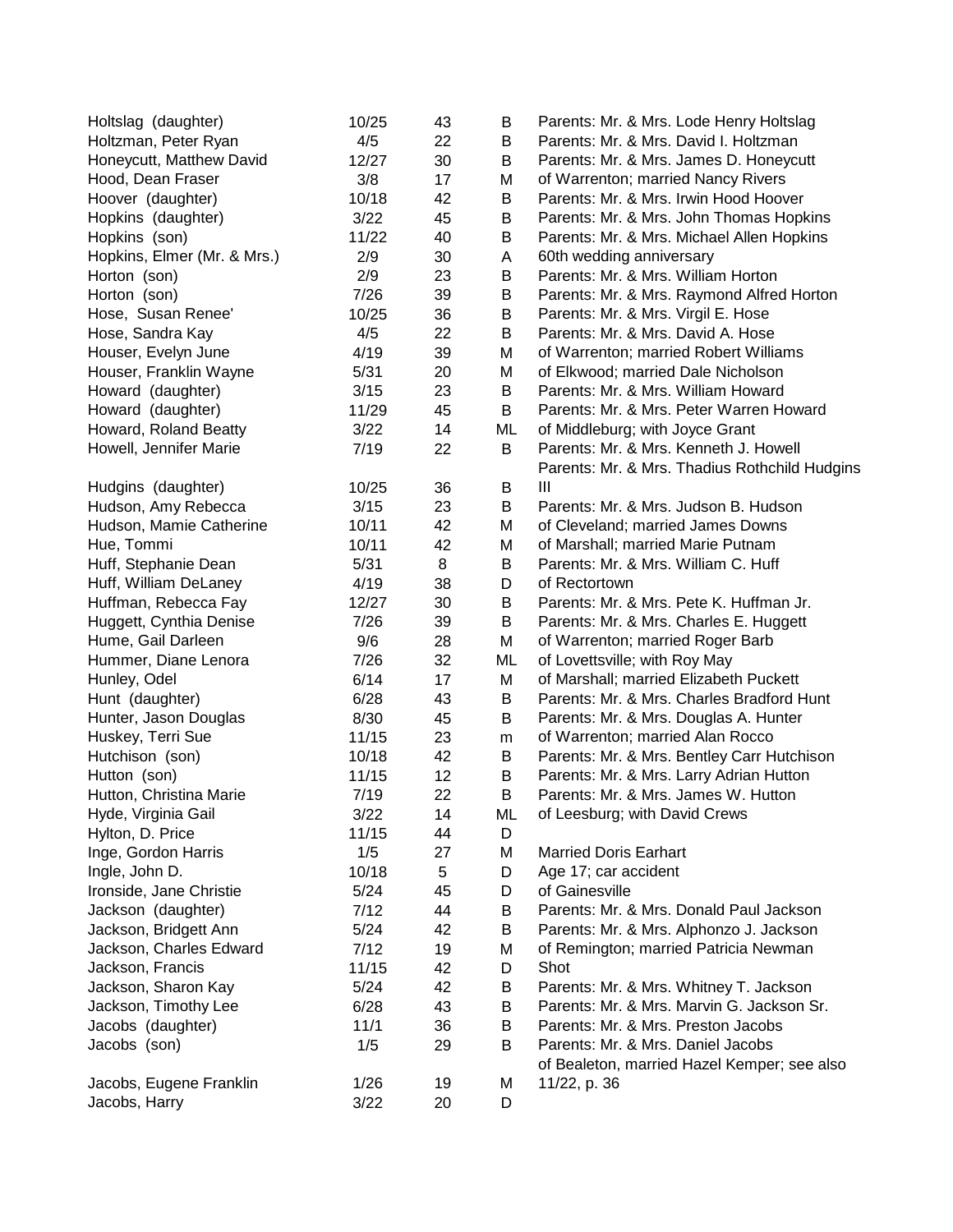| Jacobs, Orvelle Dale              | 4/5   | 27 | М       | of Brandy; married Shirley Vari               |
|-----------------------------------|-------|----|---------|-----------------------------------------------|
| Jacobs, William Henry III         | 6/14  | 17 | М       | of Manassas; married Dawn Saunders            |
| James, Christina Marie            | 4/5   | 22 | В       | Parents: Mr. & Mrs. Charles M. James Jr.      |
| James, Rebecca Anne               | 4/5   | 22 | В       | Parents: Mr. & Mrs. Roger L. James            |
| Jarmans, Mary Julie               | 4/5   | 26 | D       | of Marshall                                   |
| Jeffries, Albert Leroy            | 11/8  | 28 | Μ       | of Bealeton; married Patricia Baker           |
| Jeffries, Herbert Thomas          | 10/18 | 18 | Μ       | of Warrenton; married Sandra Freemas          |
| Jeffries, Virginia K.             | 5/31  | 20 | Μ       | <b>Married Richard Fletcher</b>               |
| Jenkins (daughter)                | 3/15  | 23 | B       | Parents: Mr. & Mrs. James Jenkins             |
| Jenkins (son)                     | 7/12  | 44 | B       | Parents: Mr. & Mrs. James Allen Jenkins       |
| Jenkins (son)                     | 11/29 | 45 | B       | Parents: Mr. & Mrs. Johnny Jenkins            |
| Jenkins (son)                     | 12/13 | 33 | B       | Parents: Mr. & Mrs. George Brook Jenkins      |
| Jenkins, Bryan Keith              | 10/11 | 35 | B       | Parents: Mr. & Mrs. Stephen V. Jenkins        |
| Jenkins, Freddie Christopher      | 7/26  | 39 | B       | Parents: Mr. & Mrs. Freddie W. Jenkins        |
| Jenkins, Johnnie Lee              | 6/28  | 16 | M       | of Warrenton; married Deborah Cross           |
| Jenkins, Jonathan Edgar           | 6/7   | 28 | В       | Parents: Mr. & Mrs. Lewis E. Jenkins          |
| Jenkins, Judy (Mr. & Mrs.)        | 7/5   | 36 | A       | 25th wedding anniversary                      |
| Jenkins, Sharon Lee               | 3/22  | 14 | ML      | of Paeonian Springs; with Ronald Orrison      |
| Jennings, David DeWitt Jr.        | 7/26  | 42 | М       | of Sumerduck; married Karen Gore              |
|                                   |       |    |         |                                               |
| Jennings, James Douglas           | 1/26  | 37 | В       | Parents: Mr. & Mrs. Cecil Edwards Jennings    |
| Jewell (son)                      | 2/9   | 23 | B       | Parents: Mr. & Mrs. Thomas Wayne Jewell       |
| Jock (daughter)                   | 10/11 | 35 | B       | Parents: Mr. & Mrs. Joseph Delbert Jock       |
|                                   |       |    |         |                                               |
| Johnson (daughter)                | 4/19  | 40 | В       | Parents: Mr. & Mrs. Harry James Johnson III   |
| Johnson (daughter)                | 4/19  | 40 | B       | Parents: Mr. Philip Johnson                   |
| Johnson (daughter)                | 7/12  | 44 | B       | Parents: Mr. & Mrs. Ellis Raymond Johnson     |
| Johnson (daughter)                | 12/13 | 33 | B       | Parents: Mr. & Mrs. John Clifton Johnson      |
| Johnson (son)                     | 4/5   | 22 | B       | Parents: Mr. & Mrs. Edward Johnson            |
|                                   |       |    |         |                                               |
| Johnson (son)                     | 11/1  | 36 | B       | Parents: Mr. & Mrs. Robert Whitman Johnson    |
| Johnson (son)                     | 8/30  | 45 | B       | Parents: Mr. & Mrs. Robert James Johnson      |
| Johnson (son)                     | 9/6   | 8  | В       | Parents: Mr. & Mrs. Andrew Harper Johnson     |
|                                   |       |    |         |                                               |
| Johnson (son)                     | 10/11 | 35 | B       | Parents: Mr. & Mrs. Carl Herbert Johnson Jr.  |
| Johnson (son)                     | 10/25 | 36 | В       | Parents: Mr. & Mrs. Kenneth Johnson           |
| Johnson (son)                     | 11/22 | 40 | $\sf B$ | Parents: Mr. & Mrs. Kenneth Johnson           |
|                                   |       |    |         |                                               |
| Johnson, Christine Ann (Chrissie) | 2/23  | 36 | М       | Married Charles Gray III; see also 3/8, p. 17 |
| Johnson, Eric Lee                 | 2/16  | 20 | В       | Parents: Mr. & Mrs. Richard Reed Johnson      |
| Johnson, George Anthony           | 10/11 | 42 | Μ       | of Culpeper; married Mary Roberts             |
| Johnson, Geraldine Patricia       | 11/29 | 30 | D       | of Alexandria                                 |
| Johnson, James Arthur III         | 6/7   | 28 | B       | Parents: Mr. & Mrs. James A. Johnson Jr.      |
| Johnson, Jeffrey Hugh             | 12/27 | 30 | В       | Parents: Mr. & Mrs. John L. Johnson           |
| Johnson, Linda Anne               | 6/21  | 25 | ML      | of Leesburg; with Hunter deButts              |
| Johnson, Matthew Thomas           | 6/28  | 43 | B       | Parents: Mr. & Mrs. Louis T. Johnson          |
| Johnson, Nicholas Andrew          | 11/1  | 40 | В       | Parents: Mr. & Mrs. Cal D. Johnson            |
| Johnson, Sidney Hensey Jr.        | 12/13 | 33 | B       | Parents: Mr. & Mrs. Sidney H. Johnson         |
| Johnston, Jennifer Leigh          | 10/25 | 36 | B       | Parents: Mr. & Mrs. Larry K. Johnston         |
| Jones (daughter)                  | 7/26  | 39 | В       | Parents: Mr. & Mrs. Thomas Carlon Jones       |
| Jones (daughter)                  | 11/29 | 45 | В       | Parents: Mr. & Mrs. Roger Lee Jones           |
| Jones (son)                       | 4/19  | 40 | В       | Parents: Mr. & Mrs. Clarence Jones            |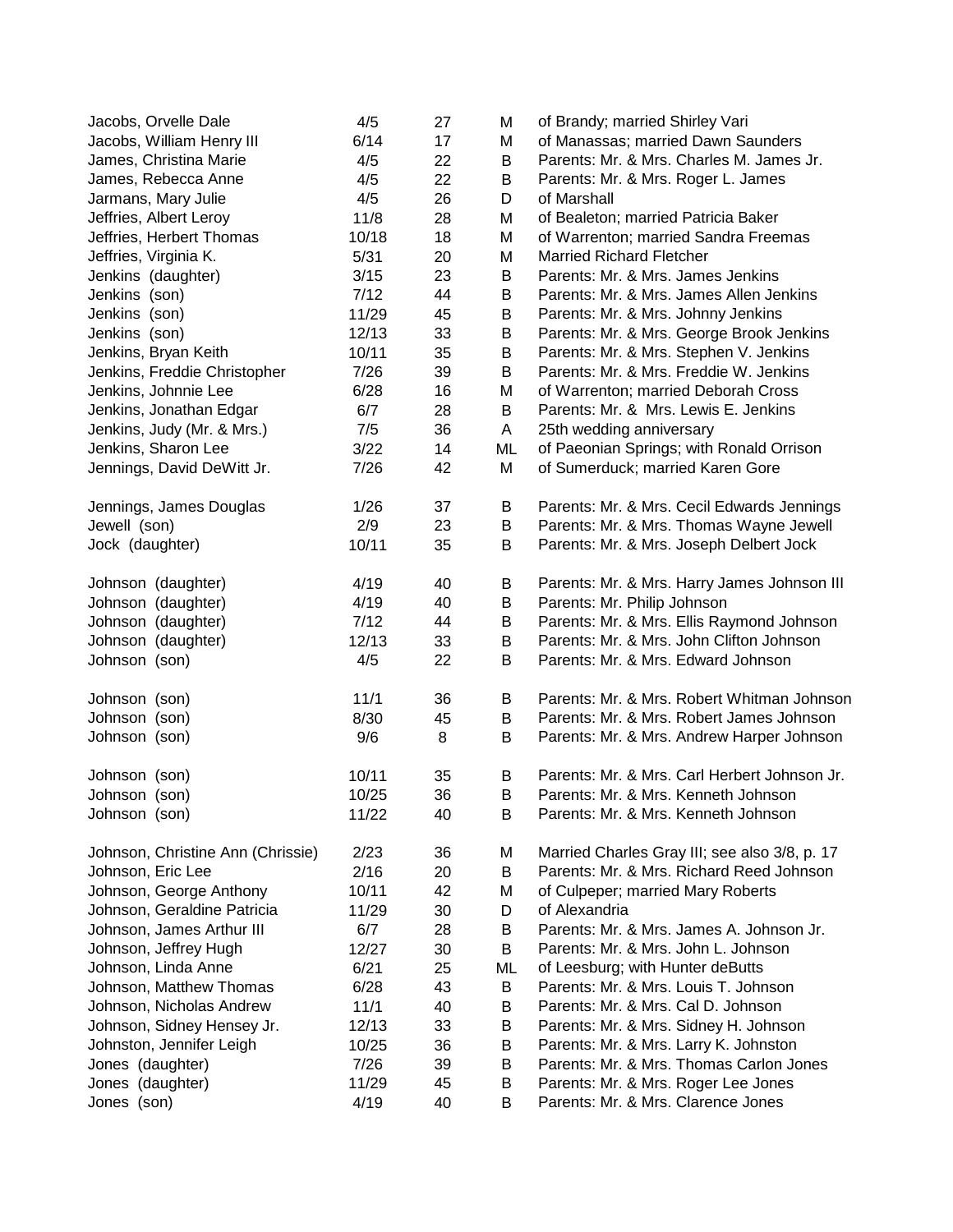| Jones (son)                  | 11/1  | 40             | B  | Parents: Mr. & Mrs. Donald Leroy Jones          |
|------------------------------|-------|----------------|----|-------------------------------------------------|
| Jones, Carrie Elizabeth      | 12/27 | 30             | B  | Parents: Mr. & Mrs. John L. Jones               |
| Jones, Lawrence Campbell     | 2/16  | 29             | M  | of Warrenton; married Anda Clater               |
| Jones, Mathew Corey          | 1/26  | 22             | B  | Parents: Mr. & Mrs. Tom Jones                   |
| Joy, Stuart Wayne            | 7/26  | 39             | B  | Parents: Mr. & Mrs. David E. Joy                |
| Kane (son)                   | 11/22 | 40             | B  | Parents: Mr. & Mrs. Lloyd Kane                  |
| Karstetter, Kevin Mark       | 6/7   | 28             | B  | Parents: Mr. & Mrs. Ralph Karstetter            |
|                              |       |                |    | of Culpeper; married Dianne Clark; see also     |
| Kauffman, Michael Lawrence   | 7/19  | 26             | M  | 12/20, p. 16                                    |
| Kaufman (son)                | 9/6   | 8              | B  | Parents: Mr. & Mrs. Donald Robert Kaufman       |
| Kaylor, Susan Lee            | 6/21  | 25             | ML | of Aldie; with Ronald Ketcham                   |
| Keaton (twin son & daughter) | 2/9   | 23             | B  | Parents: Mr. & Mrs. Jimmy Harold Keaton         |
| Keel, Yvonne Lui             | 3/22  | $\overline{7}$ | M  | <b>Married John Meadows</b>                     |
| Keene (son)                  | 3/15  | 23             | В  | Parents: Mr. & Mrs. William Robert Keene        |
|                              |       |                |    |                                                 |
| Keith (daughter)             | 3/22  | 45             | Β  | Parents: Mr. & Mrs. Raymond Regis Keith Jr.     |
| Keller, Della Mae            | 12/27 | 30             | B  | Parents: Mr. & Mrs. George F. Keller            |
| Keller, Jennifer Marie       | 12/27 | 30             | B  | Parents: Mr. & Mrs. Jerry L. Keller             |
| Kelley, Ginger Elaine        | 12/27 | 30             | B  | Parents: Mr. & Mrs. William H. Kelley           |
| Kelly, John Joseph Jr.       | 11/29 | 42             | M  | of Somerville, NJ; with Ann Albe                |
| Kelly, Marian                | 12/27 | 17             | D  | Home teacher for the blind                      |
| Kelly, Michael William       | 8/30  | 45             | B  | Parents: Mr. & Mrs. John J. Kelly               |
| Kelly, Teresa Diane          | 5/31  | 44             | ML | of Charlestown, VA; married Daniel Cooper       |
|                              |       |                |    | of Morrisville; married Eugene Jacobs; see also |
| Kemper, Hazel Elizabeth      | 1/26  | 19             | M  | 11/22, p. 36                                    |
|                              | 6/14  | 38             | M  | Married Pam Weedon                              |
| Kemper, Norman               |       |                |    |                                                 |
| Kennan, Teresa Louise        | 3/22  | 14             | ML | of Purcellville; with Joseph Stewart Jr.        |
| Kennedy (daughter)           | 8/30  | 45             | B  | Parents: Mr. & Mrs. Roger Lynn Kennedy          |
| Kennedy (son)                | 6/7   | 28             | B  | Parents: Mr. & Mrs. Thomas Roderick Kennedy     |
| Kennedy (son)                | 7/26  | 39             | B  | Parents: Mr. & Mrs. Weston Eugene Kennedy       |
| Kennedy, Robert              | 5/31  | 11             | D  | of Escondido, CA; aerial stuntman               |
| Kennedy, Robert Isaac Jr.    | 1/26  | 34             | M  | of Gainesville; married Evelyn Brown            |
| Kenny, Charles Cleveland     | 5/31  | 5              | D  | Buried in Ivy Hill Cemetery                     |
| Kent, Billie Jo              | 11/8  | 33             | B  | Parents: Mr. & Mrrs. William T. Kent Sr.        |
| Kent, Edward Alan            | 12/13 | 33             | B  | Parents: Mr. & Mrs. Thomas L. Kent              |
| Kephart, William Vincent II  | 7/12  | 44             | В  | Parents: Mr. & Mrs. William V. Kephart          |
| Kern (daughter)              | 10/25 | 36             | B  | Parents: Mr. & Mrs. Stanley Kern                |
| Kerns (daughter)             | 7/26  | 39             | B  | Parents: Mr. & Mrs. Richard Mabry Kerns         |
| Kerns (son)                  | 9/6   | 8              | B  | Parents: Mr. & Mrs. Nathaniel Ray Kerns         |
| Kerns, Michael Lee           | 2/16  | 29             | M  | of Remington; married Mary Ann Adams            |
| Kerns, Monika Ruth           | 8/30  | 45             | B  | Parents: Mr. & Mrs. S. Walter Kerns             |
|                              |       |                |    |                                                 |
| Ketcham, Ronald Reid         | 6/21  | 25             | ML | of Leesburg; with Susan Kaylor                  |
| Keys (daughter)              | 10/18 | 42             | B  | Parents: Mr. & Mrs. Robert Lester Keys          |
| Keyser, Betty Kay            | 12/13 | 20             | M  | of Marshall; married Jack Mansfield             |
| Kibler, Carolyn Johanna      | 6/28  | 4, 33          | D  | Car accident                                    |
| Kidwell (daughter)           | 11/15 | 12             | B  | Parents: Mr. & Mrs. Franklin Kidwell            |
| Kiger (son)                  | 12/13 | 33             | B  | Parents: Mr. & Mrs. Orville Wright Kiger Jr.    |
| Kimmel (son)                 | 7/26  | 39             | B  | Parents: Mr. & Mrs. George Gary Kimmel          |
| Kincheloe (daughter)         | 10/11 | 35             | B  | Parents: Mr. & Mrs. Connie Wayne Kincheloe      |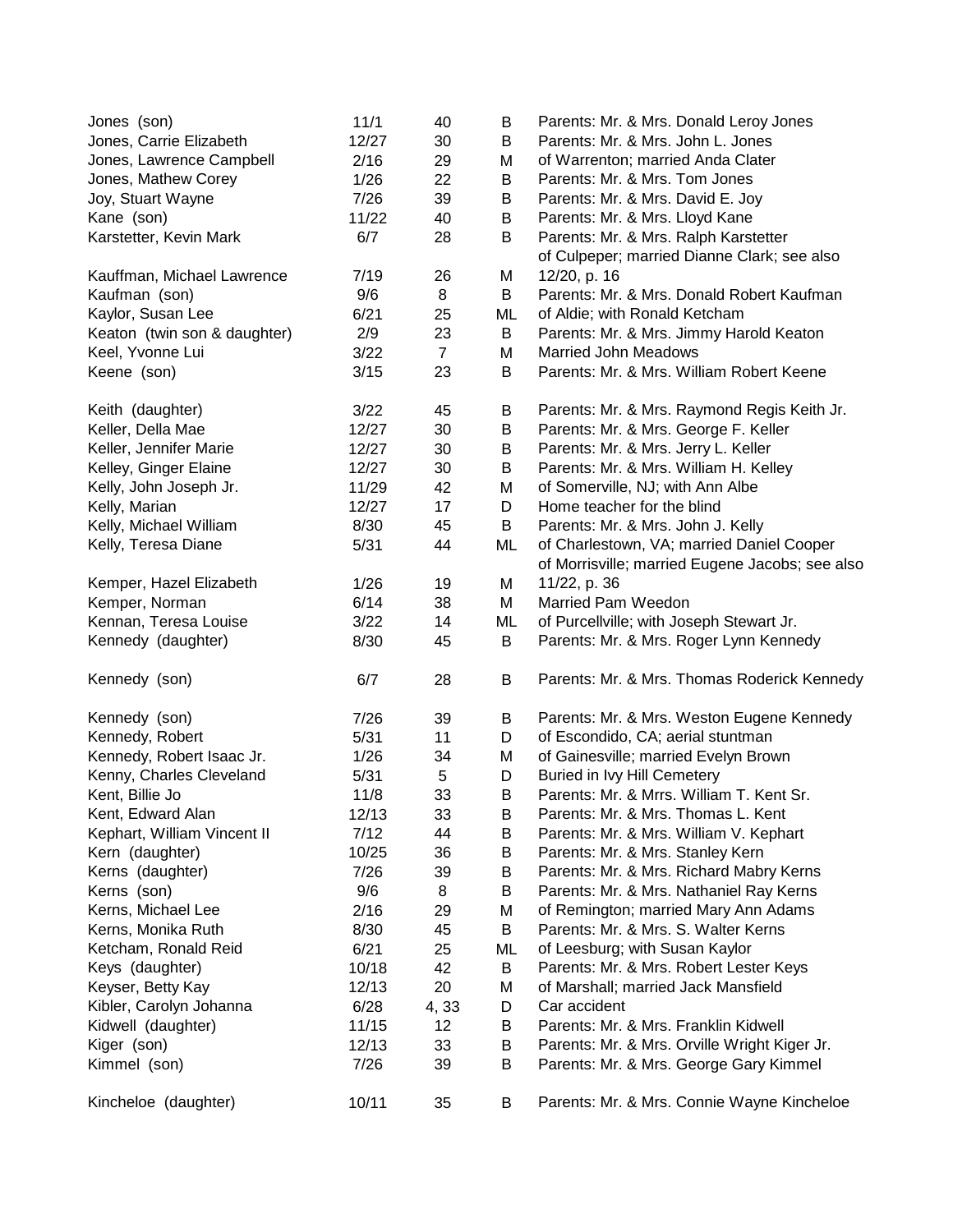| Kinder, Michele Ann         | 8/30  | 45 | В  | Parents: Mr. & Mrs. James H. Kinder          |
|-----------------------------|-------|----|----|----------------------------------------------|
| Kines, Ronald Russell       | 6/14  | 17 | Μ  | of Warrenton; married Nancy Gill             |
| Kines, Thomas Settle        | 5/3   | 33 | D  | of Markham                                   |
| King, Mareion Virginia      | 9/6   | 28 | Μ  | of Marshall; married James Walden            |
| Kinser (daughter)           | 6/28  | 43 | B  | Parents: Mr. & Mrs. James David Kinser       |
| Kinser, Christopher Warren  | 1/12  | 28 | B  | Parents: Mr. & Mrs. Dudley W. Kinser Jr.     |
| Kirk, Dinah Jo              | 11/22 | 40 | B  | Parents: Mr. & Mrs. Joseph F. Kirk           |
| Kirk, Toni Rene             | 1/12  | 28 | В  | Parents: Mr. & Mrs. Argo Kirk                |
| Kirkpatrick, George Edward  | 1/19  | 13 | Μ  | of Middleburg; married Sylvia Davis          |
| Kisner, David Scott         | 7/19  | 22 | В  | Parents: Mr. & Mrs. Robert L. Kisner         |
| Kitts (son)                 | 10/18 | 42 | B  | Parents: Mr. & Mrs. William Melvin Kitts     |
| Kitzmiller (daughter)       | 7/26  | 39 | B  | Parents: Mr. & Mrs. Ronald Ralph Kitzmiller  |
| Kline, Allison Paige        | 12/27 | 30 | B  | Parents: Mr. & Mrs. Howard M. Kline          |
| Kline, Daniel Eugene        | 5/31  | 8  | B  | Parents: Mr. & Mrs. Tollisson E. Kline       |
| Kline, Tony Scott           | 1/12  | 28 | B  | Parents: Mr. & Mrs. Larry V. Kline           |
| Knapp, Stephen Ronald       | 12/6  | 30 | М  | of Warrenton; married Connie Menefee         |
| Knicely (son)               | 10/11 | 35 | B  | Parents: Mr. & Mrs. Lloyd Knicely            |
| Knight (son)                | 11/22 | 40 | B  | Parents: Mr. & Mrs. Terry Carl Knight        |
|                             |       |    |    |                                              |
| Knowles (son)               | 11/22 | 40 | B  | Parents: Mr. & Mrs. Edward Steven Knowles    |
| Knox, Stephen Alexander Jr. | 5/31  | 8  | В  | Parents: Mr. & Mrs. Stephen A. Knox          |
| Koontz (son)                | 1/26  | 37 | В  | Parents: Mr. & Mrs. John Stuart Koontz       |
|                             |       |    |    |                                              |
| Kreibick (son)              | 10/11 | 35 | B  | Parents: Mr. & Mrs. Michael Edward Kreibick  |
| Krise, Vickie Sue           | 1/12  | 28 | В  | Parents: Mr. & Mrs. Elvin Ralph Krise        |
|                             |       |    |    |                                              |
| Kryston, Sean Victor        | 1/5   | 29 | В  | Parents: Mr. & Mrs. Victor Henry Kryston Jr. |
|                             |       |    |    | Parents: Mr. & Mrs. Thekkakuttipalackal      |
| Kurlan (son)                | 11/22 | 40 | B  | Joseph Kurlan                                |
| Kuznicki (daughter)         | 1/26  | 37 | B  | Parents: Mr. & Mrs. Ronald John Kuznicki     |
| Kyhl, Brenda Jean           | 8/30  | 43 | ML | of Warrenton; with Golden Ruffner            |
| Labaree, Joshua Che         | 1/26  | 37 | В  | Parents: Mr. & Mrs. Jon Philip Labaree       |
| Lacey, Robert Wesley        | 11/1  | 40 | В  | Parents: Mr. & Mrs. Daughton W. Lacey        |
| LaFon, Cherie Renee         | 6/28  | 43 | В  | Parents: Mr. & Mrs. Richard G. LaFon         |
| Lahnam, Melissa Ann         | 10/25 | 36 | B  | Parents: Mr. & Mrs. Harry L. Lahman Jr.      |
| Lake, Melissa Anne          | 6/7   | 28 | B  | Parents: Mr. & Mrs. Michael A. Lake          |
| Lamb, Karen Elizabeth       | 10/25 | 36 | B  | Parents: Mr. & Mrs. Ronald G. Lamb           |
|                             |       |    |    |                                              |
| Lamber (daughter)           | 10/25 | 36 | В  | Parents: Mr. & Mrs. Dwight Woodrow Lamber    |
| Lambert, Lofton H. Sr.      | 3/22  | 8  | D  | of Marshall                                  |
| Lambert, Margaret           | 1/5   | 26 | Μ  | of The Plains; married Turner Carter         |
| Lambert, Sharon Gail        | 7/26  | 42 | D  | of Marshall; married Gerard Reynolds         |
| Lancaster, John Frederick   | 10/11 | 35 | B  | Parents: Mr. & Mrs. Robert S. Lancaster      |
| Lancio, Kristen Lea         | 8/30  | 45 | B  | Parents: Mr. & Mrs. George H. Lancio         |
| Lane, Granville Sr.         | 4/26  | 40 | D  | of Markham                                   |
| Lanoux, Jean                | 7/26  | 42 | М  | of Warrenton; married Jesse Grimsley         |
|                             |       |    |    | Parents: Mr. & Mrs. Howard Perkins           |
| Lansdowne (daughter)        | 1/26  | 37 | B  | Lansdowne                                    |
|                             |       |    |    | Parents: Mr. & Mrs. Gordon Edward            |
| Lansdowne (son)             | 10/25 | 43 | В  | Lansdowne                                    |
| Largen (daughter)           | 9/6   | 8  | B  | Parents: Mr. & Mrs. James Robert Largen      |
| Lavani (daughter)           | 12/27 | 30 | B  | Parents: Mr. & Mrs. Odhaji N. Lavani         |
|                             |       |    |    |                                              |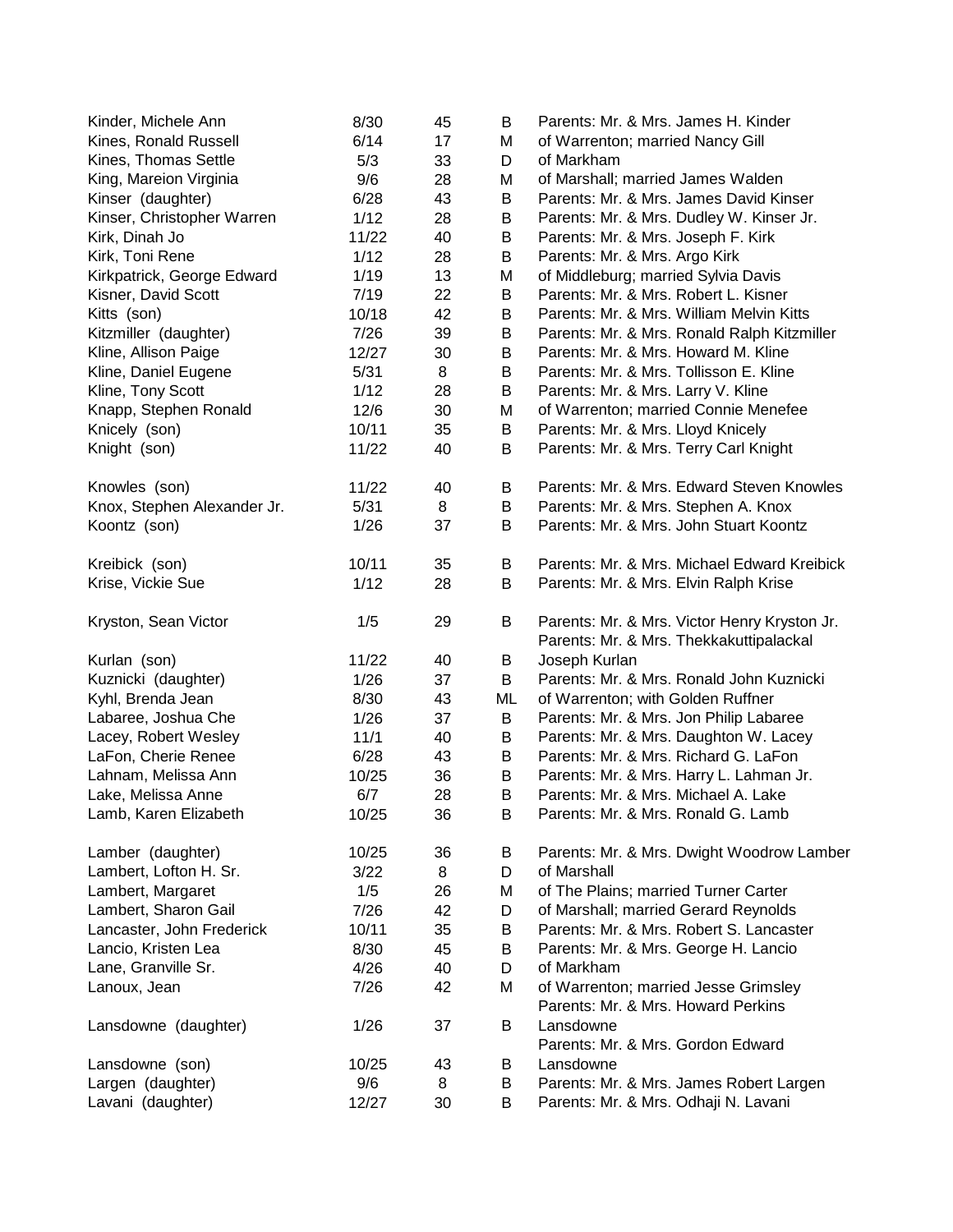| LaWall (daughter)        | 11/15 | 12 | B  | Parents: Mr. & Mrs. Edwin Elliott LaWall     |
|--------------------------|-------|----|----|----------------------------------------------|
| Lawhorne (daughter)      | 12/27 | 30 | B  | Parents: Mr. & Mrs. Perry Oscar Lawhorne     |
| Lawler, Nellie M.        | 1/5   | 12 | D  | of Marshall                                  |
| Lawson (son)             | 11/1  | 38 | В  | Parents: Mr. & Mrs. Ronald Lawson            |
| Lawson, Elizabeth Helen  | 7/12  | 44 | В  | Parents: Mr. & Mrs. William P. Lawson        |
| Layton, William Joseph   | 11/1  | 40 | B  | Parents: Mr. & Mrs. Kenneth R. Layton        |
| Leach (son)              | 7/12  | 44 | B  | Parents: Mr. & Mrs. Samuel Val Leach         |
| Leach (son)              | 10/11 | 35 | B  | Parents: Mr. & Mrs. Howard Leach Jr.         |
| Leach, Eddie             | 9/6   | 12 | D  | of Fauquier County                           |
| Leach, Eliza Alice       | 10/4  | 23 | D  | of Vienna                                    |
| Leach, Gertrude May      | 4/12  | 32 | D  |                                              |
| Leach, Howard Samuel     | 3/29  | 10 | Μ  | of The Plains; married Thelma Hall           |
| Leach, John Edward       | 9/27  | 37 | D  | <b>Buried in Warrenton Cemetery</b>          |
| Leddy (son)              | 5/31  | 8  | В  | Parents: Mr. & Mrs. Joseph Lawrence Leddy    |
| Lee (daughter)           | 7/26  | 39 | B  | Parents: Mr. & Mrs. Chung-Up Lee             |
| Lee, George David Jr.    | 6/28  | 43 | B  | Parents: Mr. & Mrs. George David Lee         |
| Lee, George William III  | 1/12  | 28 | B  | Parents: Mr. & Mrs. George W. Lee Jr.        |
| Lee, Gerald Dale Jr.     | 8/30  | 45 | B  | Parents: Mr. & Mrs. Gerald D. Lee Sr.        |
| Legg (son)               | 2/9   | 23 | B  | Parents: Mr. & Mrs. David Legg               |
|                          |       |    |    | Parents: Mr. & Mrs. Robert D. Legg; see also |
| Legg, Dianna Michelle    | 7/19  | 22 | B  | 7/26, p. 7                                   |
| Leith (daughter)         | 8/30  | 45 | В  | Parents: Mr. & Mrs. Leary Ross Leith         |
| Lemon, Robert Lee        | 7/26  | 44 | М  | Married Vickie May                           |
| Leonard (daughter)       | 10/18 | 42 | B  | Parents: Mr. & Mrs. Jerry Lee Leonard        |
| Leonard (son)            | 2/23  | 36 | B  | Parents: Mr. & Mrs. Donald Welby Leonard     |
| Leonard (son)            | 2/23  | 36 | B  | Parents: Mr. & Mrs. Ronald Clifton Leonard   |
| Leonard, Harry           | 6/21  | 17 | D  | of The Plains                                |
| Lewis (daughter)         | 6/7   | 28 | B  | Parents: Mr. & Mrs. George Lewis Jr.         |
| Lewis, Donna Marie       | 5/17  | 34 | Μ  | Married Jackie Shipe                         |
|                          |       |    |    | of Casanova; married Jackie Shipe; see also  |
| Lewis, Donna Marie       | 6/14  | 17 | Μ  | 6/21, p. 17                                  |
| Lewis, John Turner       | 4/19  | 38 | D  | of Rectortown                                |
| Lewis, Mercedes          | 5/31  | 20 | Μ  | of Beltsville, MD; married Carlton Sellars   |
| Lewis, Shirley Ann       | 4/26  | 42 | М  | of Midland; married Richard Yates            |
| Lickey, Jennifer Marie   | 11/29 | 45 | В  | Parents: Mr. & Mrs. James S. Lickey Sr.      |
| Lickey, Patrick Allen    | 10/11 | 35 | Β  | Parents: Mr. & Mrs. Jerry A. Lickey          |
| Likout (daughter)        | 12/27 | 30 | В  | Parents: Mr. & Mrs. Douglas Likout           |
| Lilly (daughter)         | 11/15 | 12 | B  | Parents: Mr. & Mrs. Robert Christopher Lilly |
| Lincoln, Dwight Ireve    | 7/26  | 39 | В  | Parents: Mr. & Mrs. Dwight I. Lincoln Sr.    |
| Lincoln, Gregory Donnell | 2/9   | 23 | В  | Parents: Mr. & Mrs. Carroll Richard Lincoln  |
| Linton (son)             | 10/25 | 43 | B  | Parents: Mr. & Mrs. Paul Blain Linton        |
| Lloyd, Brian Keith       | 7/12  | 44 | B  | Parents: Mr. & Mrs. Arthur S. Lloyd          |
| Lloyd, Ethel Berryman    | 6/21  | 16 | D  | of Middleburg                                |
| Locke, Amy Melissa       | 1/12  | 28 | B  | Parents: Mr. & Mrs. Leroy Locke              |
| Loder (daughter)         | 4/19  | 40 | B  | Parents: Mr. & Mrs. Robert Geoffrey Loder    |
| Lodge (son)              | 10/11 | 35 | В  | Parents: Mr. & Mrs. David Dean Lodge         |
| Lofthouse, Jay Michael   | 6/21  | 34 | В  | Parents: Mr. & Mrs. Harold B. Lofthouse      |
| Long (daughter)          | 10/25 | 36 | В  | Parents: Mr. & Mrs. Mark Joseph Long         |
| Long, Waldo Carlton      | 2/2   | 16 | D  | Car accident                                 |
| Longerbeam, Mary Frances | 6/14  | 34 | ML | of Purcellville; with Darrell Gilley         |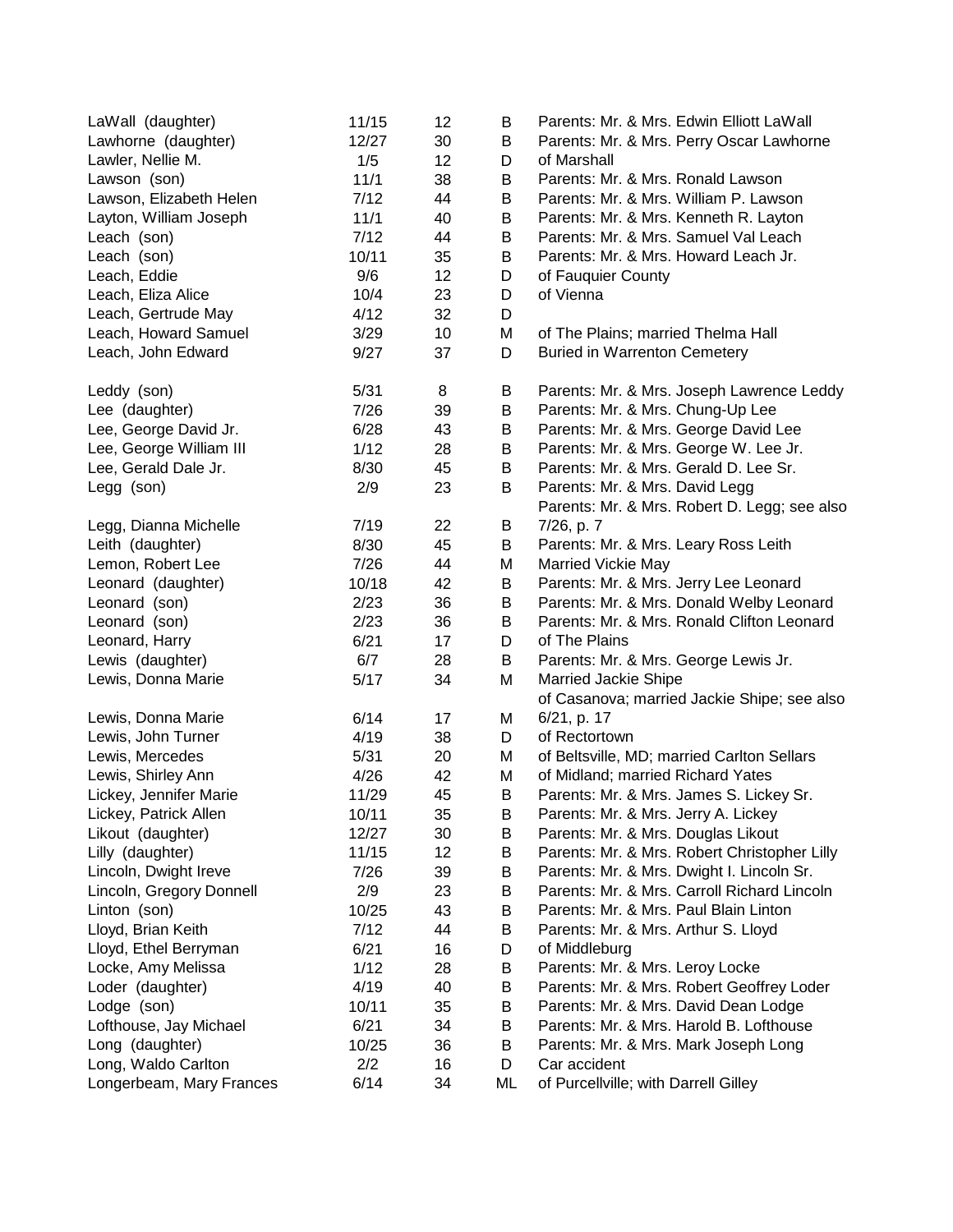| Longmire (daughter)        | 9/6   | 8  | В  | Parents: Mr. & Mrs. John Preston Longmire III  |
|----------------------------|-------|----|----|------------------------------------------------|
| Lopez (son)                | 6/28  | 43 | B  | Parents: Mr. & Mrs. Jose Angel Martinez Lopez  |
| Louis, Frank Whitaker      | 6/14  | 34 | ML | of Charlottesville; with Ellen Coxe            |
|                            |       |    |    | Parents: Mr. & Mrs. Warren LeRoy Loveland      |
| Loveland (daughter)        | 12/27 | 30 | B  | Jr.                                            |
| Lovett (son)               | 7/5   | 25 | B  | Parents: Mr. & Mrs. Leroy L. Lovett            |
| Lowe (son)                 | 6/28  | 43 | B  | Parents: Mr. & Mrs. Walter Edward Lowe         |
| Lowry (son)                | 7/12  | 44 | B  | Parents: Mr. & Mrs. Donald David Lowry         |
| Lucas, Pam Denise          | 10/18 | 42 | В  | Parents: Mr. & Mrs. Charles H. Lucas           |
| Lunceford, Joyce Marie     | 6/7   | 14 | M  | of Warrenton; married John McDermott           |
| Lunceford, Preston R.      | 4/19  | 38 | D  | of Warrenton                                   |
| Lunsford (son)             | 3/22  | 45 | В  | Parents: Mr. & Mrs. Larry Eugene Lunsford      |
| Lunsford, Edgar Allen      | 4/19  | 39 | M  | of The Plains; married Linda Waddell           |
| Lutes, Janice Lynn         | 3/8   | 17 | M  | of Denver, CO; married Jeffrey Fuerst          |
| Luther (daughter)          | 4/5   | 22 | B  | Parents: Mr. & Mrs. Aubrey Eugene Luther       |
| Lyall, Woodrow Harold      | 11/22 | 36 | M  | of Falls Church; married Loraine Wright        |
| Lyles, Debora Dolores      | 3/22  | 31 | М  | of Warrenton; married Charles Costello         |
| Lynn (son)                 | 12/13 | 33 | B  | Parents: Mr. & Mrs. Charles Craig Lynn         |
| Lynne, Harry (Mr. & Mrs.)  | 11/1  | 18 | A  | 50th wedding anniversary                       |
| Mabe, Jock David           | 11/15 | 23 | M  | of Warrenton; married Pamela Moore             |
| Macaluso, Joseph Louis     | 9/6   | 28 | M  | of Suffolk County, NY; married Patricia Curran |
| Mackie, Margaret Mae       | 6/21  | 34 | M  | of Warrenton; married Donald Sanders           |
| Madill (daughter)          | 6/28  | 43 | B  | Parents: Mr. & Mrs. Roy Allen Madill           |
| Makoul, Joshua Michael     | 10/11 | 35 | B  | Parents: Mr. & Mrs. Thomas J. Makoul           |
|                            |       |    |    |                                                |
| Maloney (daughter)         | 2/9   | 23 | B  | Parents: Mr. & Mrs. Joseph George Maloney      |
|                            |       |    |    | Former member of Prince William County         |
| Manderfield, Grover P.     | 8/30  | 40 | D  | <b>Board of Supervisors</b>                    |
| Mandley, John Thomas       | 3/8   | 17 | D  | of Alexandria                                  |
| Mangeno, Jeffrey Foster    | 11/8  | 33 | B  | Parents: Mr. & Mrs. James J. Mangeno           |
| Mann (daughter)            | 10/18 | 42 | B  | Parents: Mr. & Mrs. David Howard Mann          |
| Mansfield, Jack Donald     | 12/13 | 20 | М  | of Warrenton; married Betty Keyser             |
| Marchland (daughter)       | 11/15 | 12 | B  | Parents: Mr. & Mrs. Gerald William Marchland   |
| Marfill, Robert Lee        | 8/30  | 43 | ML | With Barbara Owens                             |
| Marrow, Donald Wayne       | 11/8  | 33 | В  | Parents: Mr. & Mrs. Gary Lee Marrow            |
| Marshall (daughter)        | 10/18 | 42 | B  | Parents: Mr. & Mrs. Gerald Lee Marshall        |
| Marshall (son)             | 10/25 | 36 | B  | Parents: Mr. & Mrs. Leslie Isaac Marshall      |
| Marshall, Tracy Michael    | 11/22 | 40 | B  | Parents: Mr. & Mrs. James H. Marshall          |
| Martin (daughter)          | 7/26  | 39 | B  | Parents: Mr. & Mrs. Rush Howard Martin         |
| Martin (daughter)          | 10/18 | 42 | B  | Parents: Mr. & Mrs. James Oliver Martin        |
| Martin (daughter)          | 12/13 | 33 | B  | Parents: Mr. & Mrs. Rodney Wayne Martin        |
| Martin (son)               | 3/22  | 45 | B  | Parents: Mr. & Mrs. Robert Martin              |
| Martin, Dudley Jackson Sr. | 4/26  | 40 | D  | of Manassas                                    |
| Martin, Frank Lester       | 9/6   | 28 | M  | of Catlett; married Gail Godfrey               |
| Martin, James Oliver       | 3/22  | 31 | М  | of Midland; married Veronica Cobb              |
| Martz, Christopher Scott   | 3/22  | 45 | В  | Parents: Mr. & Mrs. Marvin Edgar Martz         |
| Mason (daughter)           | 11/22 | 40 | B  | Parents: Mr. & Mrs. Edward Lee Mason           |
| Mathews, Cynthia Ann       | 6/14  | 17 | M  | of Warrenton; married Bruce Crocker            |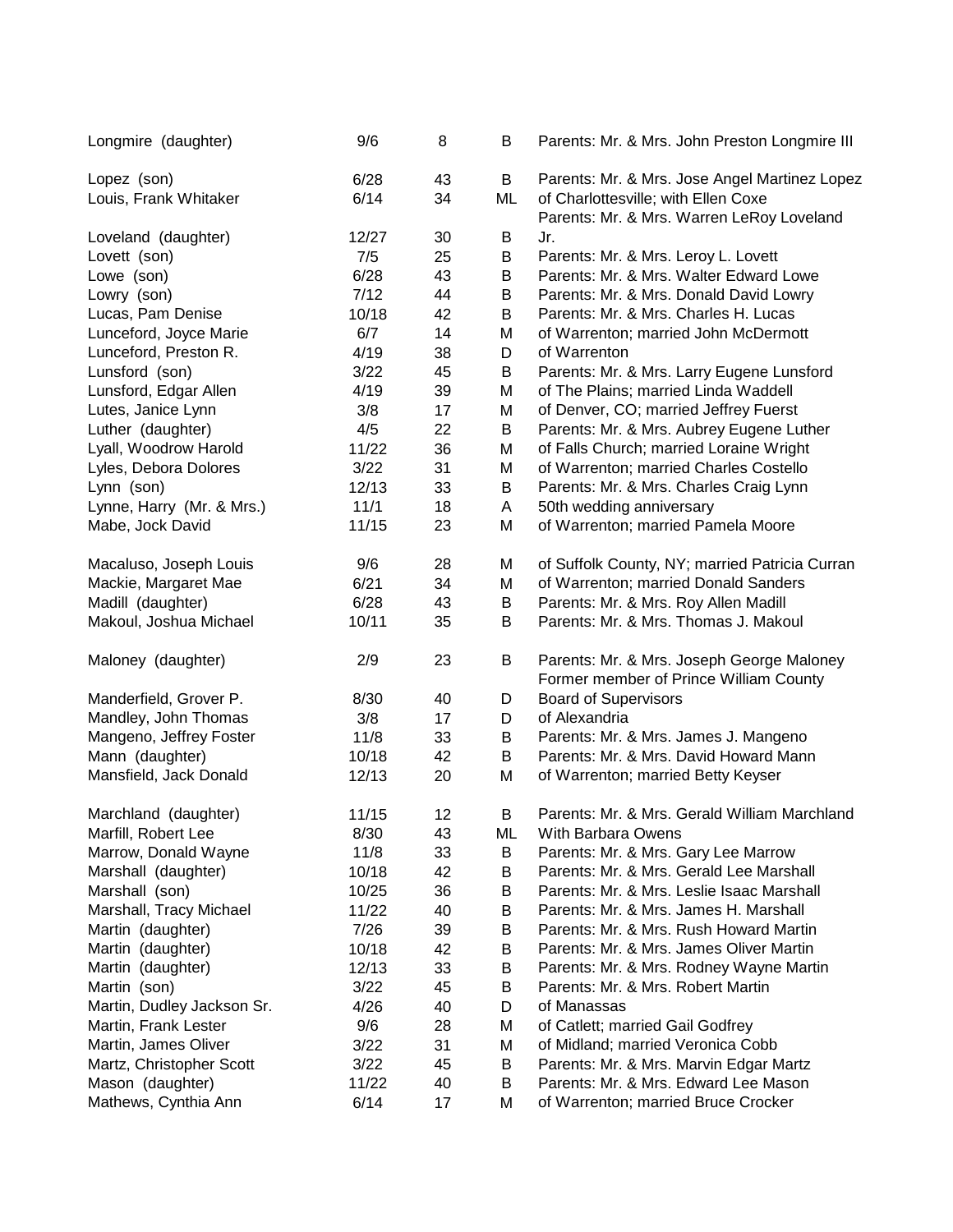| Mathias (daughter)            | 4/19   | 40 | B  | Parents: Mr. & Mrs. Harold Mathias                                                          |
|-------------------------------|--------|----|----|---------------------------------------------------------------------------------------------|
| Matthews (daughter)           | 7/26   | 39 | B  | Parents: Mr. & Mrs. Robert Stanley Matthews                                                 |
| Matthews (son)                | 7/26   | 39 | B  | Parents: Mr. & Mrs. Clyne Gerald Matthews                                                   |
| Mauro, William Francis        | 6/21   | 34 | M  | of Warrenton; married Patricia Griffith                                                     |
| Mawyer, Emmitt Vanderslice    | 6/14   | 34 | D  | of Marshall                                                                                 |
| Mawyer, Robert Wayne          | $5/24$ | 42 | B  | Parents: Mr. & Mrs. Samuel W. Mawyer                                                        |
| May (daughter)                | 12/13  | 33 | B  | Parents: Mr. & Mrs. Steven Michael May                                                      |
| May, Roy Eugene               | 7/26   | 32 | ML | of Frederick, MD; with Diane Hummer                                                         |
| May, Vickie Lorraine          | 7/26   | 44 | M  | <b>Married Robert Lemon</b>                                                                 |
| Mayer (son)                   | 7/26   | 39 | B  | Parents: Mr. & Mrs. Vincent Anthony Mayer                                                   |
| Mayfield, Albert Edward       | 11/22  | 40 | B  | Parents: Mr. & Mrs. Albert E. Mayfield Jr.                                                  |
| Mayhugh, P.B.                 | 7/12   | 38 | D  |                                                                                             |
| Mayhugh, Pendleton B.         | 7/5    | 8  | D  | of Bealeton                                                                                 |
| Maynard (daughter)            | 9/6    | 8  | B  | Parents: Mr. & Mrs. Ray William Maynard                                                     |
| Mayor, Jessica Diane          | 5/24   | 42 | B  | Parents: Mr. & Mrs. Gregory E. Mayor                                                        |
| Mays, Christopher Aaron       | 8/30   | 45 | В  | Parents: Mr. & Mrs. Herbert E. Mays                                                         |
|                               |        |    |    | Parents: Mr. & Mrs. Richard Joseph Leonard                                                  |
| Mazur (son)                   | 12/27  | 30 | B  | Mazur                                                                                       |
| McAloon (son)                 | 11/22  | 40 | В  | Parents: Mr. & Mrs. William Michael McAloon                                                 |
| McBride, Robert Roy           | 3/15   | 3  | D  | Car accident; of Fairfax                                                                    |
| McBride, Shirley Cecelia      | 3/15   | 3  | D  | Car accident; of Fairfax                                                                    |
| McCary, Jennifer Ann          | 12/27  | 30 | B  | Parents: Mr. & Mrs. Richard E. McCary                                                       |
| McClanahan (daughter)         | 6/28   | 43 | B  | Parents: Mr. & Mrs. Robert McClanahan                                                       |
| McClanahan, Richard David     | 11/22  | 36 | M  | of Warrenton; married Mabel Woodward                                                        |
|                               |        |    |    |                                                                                             |
| McConnell (son)               | 4/19   | 40 | B  | Parents: Mr. & Mrs. John Kemper McConnell                                                   |
| McCormick, James Kirby        | 6/7    | 28 | B  | Parents: Mr. & Mrs. Rube K. McCormick                                                       |
| McCracken (daughter)          | 8/30   | 45 | B  | Parents: Mr. & Mrs. William Martin McCracken                                                |
| McCue, John Jay               | 10/11  | 35 | B  | Parents: Mr. & Mrs. Ronald F. McCue                                                         |
| McCusker (daughter)           | 11/22  | 40 | B  | Parents: Mr. & Mrs. Janmes Paul McCusker                                                    |
| McDermott, John Joseph        | 6/7    | 14 | M  | of Warrenton; married Joyce Lunceford                                                       |
| McDonald, Annie Elton         | 2/16   | 15 | D  | of Washington DC                                                                            |
| McDonald, Leonard William Jr. | 4/5    | 17 | ML | of Aldie, with Constance Mock                                                               |
| McFall, Michael Allen         | 3/15   | 23 | B  | Parents: Mr. & Mrs. Freddy A. McFall                                                        |
| McGhee (daughter)             | 10/18  | 42 | B  | Parents: Mr. & Mrs. Gary Wade McGhee                                                        |
| McGilinn, Audry Alanna        | 4/19   | 42 | ML | of Middleburg; with John Dudley Jr.                                                         |
| McGuinn, Elizabeth Anne       | 3/8    | 26 | D  | of Marshall                                                                                 |
| McGuire, John Allen           | 11/22  | 36 | M  | of Midland; married Debra Robins                                                            |
| McIntosh, Lillian Mae         | 5/24   | 42 | B  | Parents: Mr. & Mrs. Frank W. McIntosh                                                       |
| McInturff, Ruth Davison       | 11/1   | 40 | B  | Parents: Mr. & Mrs. Craig S. McInturff                                                      |
| McKenzie, Douglas Gene        | 7/12   | 44 | B  | Parents: Mr. & Mrs. Larry D. McKenzie                                                       |
| McKimmey, David Arnold        | 6/21   | 25 | ML | of Leesburg; with Kathryn Miller                                                            |
| McKinley, Joseph              | 1/5    | 29 | В  | Parents: Mr. & Mrs. Joseph Donald McKinley<br>Parents: Mr. & Mrs. William George McKinstrie |
| McKinstrie (son)              | 11/22  | 40 | B  | Jr.                                                                                         |
| McKinstry, William Alexander  | 6/28   | 43 | В  | Parents: Mr. & Mrs. William A. McKinstry                                                    |
| McMullin (son)                | 1/26   | 37 | B  | Parents: Mr. & Mrs. Brian William McMullin                                                  |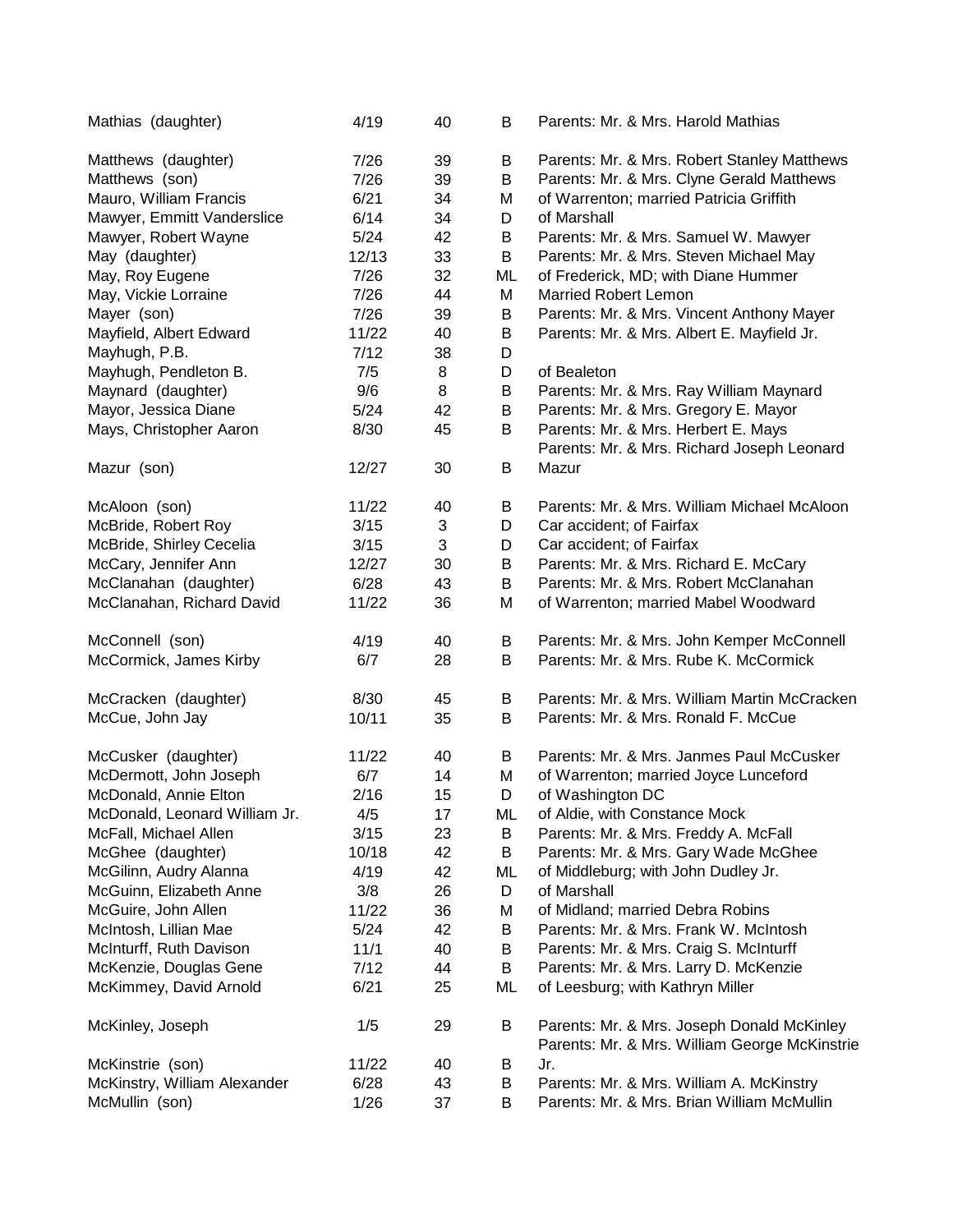| McNear (daughter)                | 12/6  | 6              | В   | Parents: Mr. & Mrs. Richard McNear        |
|----------------------------------|-------|----------------|-----|-------------------------------------------|
| McPeek (daughter)                | 11/29 | 45             | В   | Parents: Mr. & Mrs. Raleigh Lester McPeek |
|                                  |       |                |     |                                           |
| McReynolds, Denise Elaine        | 11/29 | 45             | B   | Parents: Mr. & Mrs. Kenneth G. McReynolds |
|                                  |       |                |     |                                           |
| McRoy, Jamie Sue                 | 2/16  | 20             | B   | Parents: Mr. & Mrs. James Randolph McRoy  |
| Meadows (daughter)               | 7/12  | 44             | B   | Parents: Mr. & Mrs. Howard Meadows        |
|                                  |       |                |     | Parents: Mr. & Mrs. Lawrence Frederick    |
| Meadows (daughter)               | 7/19  | 22             | B   | Meadows                                   |
| Meadows (son)                    | 10/11 | 35             | В   | Parents: Mr. & Mrs. John Meadows          |
| Meadows, Harold Lee              | 11/22 | 36             | M   | of Midland; married Judy Guy              |
| Meadows, John Randall            | 3/22  | $\overline{7}$ | М   | <b>Married Yvonne Keel</b>                |
| Megby, Sara Kathryn              | 7/12  | 19             | M   | of Warrenton; married William Harris      |
| Melvin (son)                     | 10/4  | 43             | B   | Parents: Mr. & Mrs. Eli Melvin Jr.        |
| Melvin (son)                     | 11/8  | 33             | B   | Parents: Mr. & Mrs. George Arthur Melvin  |
| Menefee, Connie Mae              | 12/6  | 30             | M   | of Bealeton; married Stephen Knapp        |
| Mercer, Geneva D.                | 1/12  | 27             | D   | of Broad Run                              |
| Merchant (son)                   | 11/22 | 40             | В   | Parents: Mr. & Mrs. Donald John Merchant  |
| Merica, Rogers Lee               | 6/21  | 34             | M   | of Remington; married Patricia Moffett    |
| Meterko (daughter)               | 12/13 | 33             | B   | Parents: Mr. & Mrs. David Jeffrey Meterko |
| Meyers, Alice Carolyn            | 11/1  | 51             | M   | of Bethel; married Donald Hagy            |
| Michand, Suzanne                 | 6/21  | 25             | ML  | of Purcellville; with Howard Russell      |
| Middlebrook (son)                | 12/13 | 33             | B   | Parents: Mr. & Mrs. Henry Middlebrook Sr. |
| Milbourne, Jerry Wayne           | 3/22  | 14             | ML  | of Hamilton; with Susan White             |
| Milburn, John William            | 4/26  | 44             | ML  | of Round Hill; with Brenda Wortman        |
| Miller (daughter)                | 9/6   | 8              | B   | Parents: Mr. & Mrs. James Emory Miller    |
| Miller (daughter)                | 10/25 | 36             | B   | Parents: Mr. & Mrs. Raymond Miller        |
| Miller (daughter)                | 11/15 | 12             | B   | Parents: Mr. & Mrs. William James Miller  |
| Miller (son)                     | 3/15  | 23             | B   | Parents: Mr. & Mrs. Harry Miller          |
| Miller (son)                     | 11/22 | 40             | B   | Parents: Mr. & Mrs. Danny Lou Miller      |
| Miller (son)                     | 12/13 | 33             | B   | Parents: Mr. & Mrs. Raymond Miller        |
|                                  |       |                |     | of Stafford County; married Barbara       |
| Miller, David Roy                | 6/21  | 34             | М   | Christensen                               |
| Miller, Kathryn Jo               | 6/21  | 25             | ML  | of Leesburg; with David McKimmey          |
| Miller, Leo G.                   | 1/26  | 33             | D   | Hit by car; of Herndon                    |
| Miller, Lisa Marie               | 8/30  | 45             | В   | Parents: Mr. & Mrs. William A. Miller III |
| Miller, Raymond Millard Jr.      | 7/12  | 19             | М   | of Upperville; married Wenonah Bates      |
| Miller, Rebecca Leila            | 11/22 | 36             | Μ   | of Warrenton; married Rodney Christensen  |
| Miller, Susan Elilzabeth         | 11/15 | 19             | Eng | <b>To Klaus Warrell</b>                   |
| Miller, Tasha Susanne            | 10/11 | 35             | В   | Parents: Mr. & Mrs. Richard A. Miller     |
| Miller, Tina Lynn                | 5/24  | 42             | В   | Parents: Sp/4 & Mrs. Robert E. Miller     |
| Miller, Walter Henry             | 2/23  | 34             | D   | of Catlett                                |
| Milligan, William Norris         | 5/24  | 42             | В   | Parents: Mr. & Mrs. William P. Milligan   |
| Million (daughter)               | 2/23  | 36             | В   | Parents: Mr. & Mrs. Frank Allen Million   |
| Mills, Larry Sheldon             | 10/11 | 42             | Μ   | of Hume; married Connie Thornton          |
|                                  |       |                |     |                                           |
| Minetta, Salvatore Craig Anthony | 7/12  | 19             | М   | of Warrenton; married Linda Coffee        |
| Minnis (son)                     | 9/6   | 8              | B   | Parents: Mr. & Mrs. Robert Edward Minnis  |
| Mitchell (daughter)              | 3/22  | 45             | В   | Parents: Mr. & Mrs. Samuel Mitchell       |
| Mitchell (daughter)              | 7/5   | 25             | В   | Parents: Mr. & Mrs. Clayton Mitchell      |
| Mock, Constance Marie            | 4/5   | 17             | ML  | of Leesburg; with Leonard McDonald Jr.    |
| Mock, Jennifer Ann               | 4/5   | 22             | B   | Parents: Mr. & Mrs. Richard W. Mock       |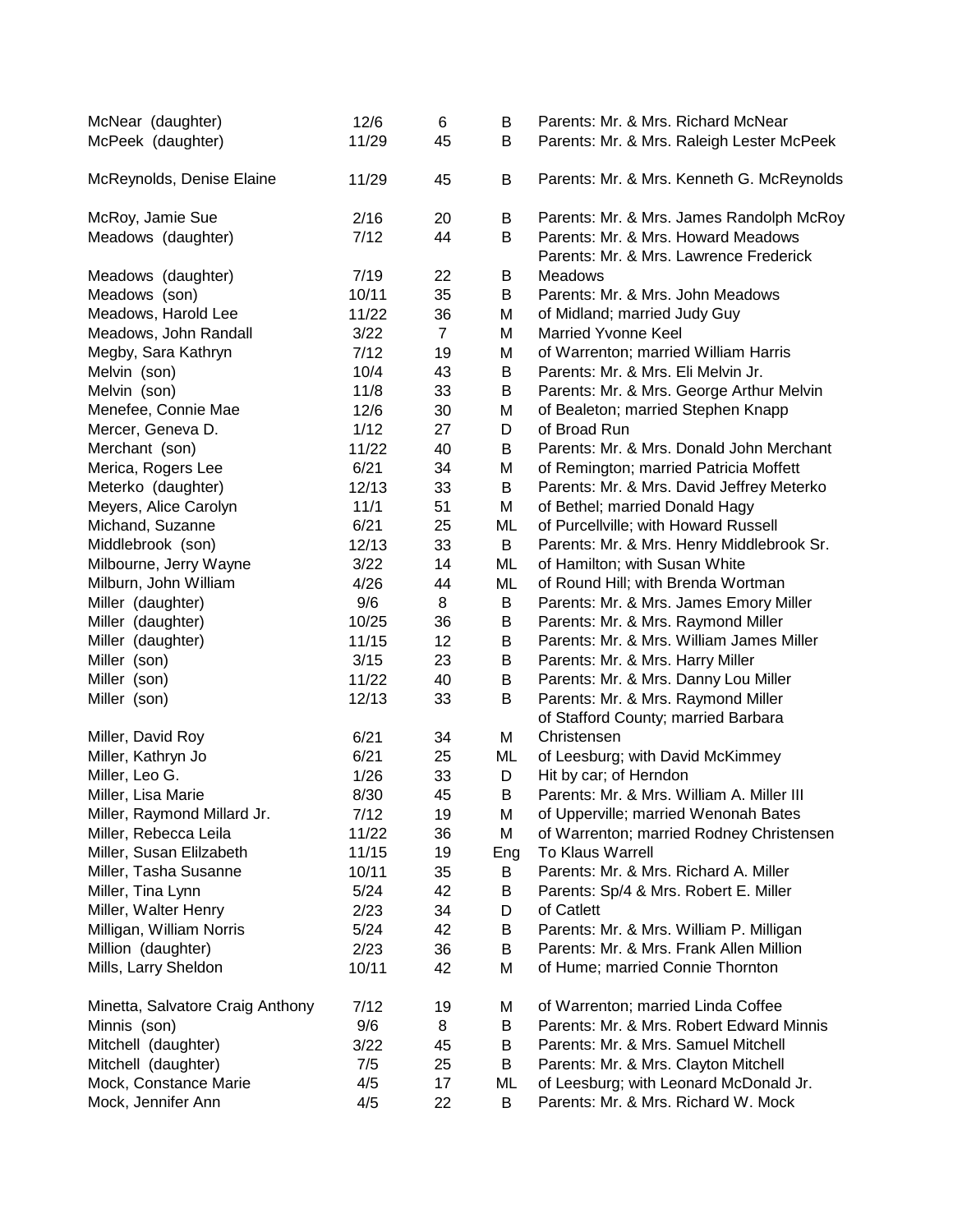| Moffett, Patricia Ann         | 6/21  | 34     | M | of Marshall; married Rogers Merica            |
|-------------------------------|-------|--------|---|-----------------------------------------------|
| Mohler, Brian Eugene          | 10/18 | 42     | В | Parents: Mr. & Mrs. Evan E. Mohler            |
| Mohler, Sailor Christopher    | 12/27 | 30     | В | Parents: Mr. & Mrs. Sailor H. Mohler          |
| Monk (son)                    | 12/13 | 33     | В | Parents: Mr. & Mrs. Thurman Monk              |
| Monroe, Christopher Allen     | 1/26  | 37     | В | Parents: Mr. & Mrs. Joseph Rodney Monroe      |
| Monroe, Debbie Ann            | 12/13 | 33     | В | Parents: Mr. & Mrs. Charles W. Monroe         |
| Monroe, Sean Michael          | 11/8  | 33     | В | Parents: Mr. & Mrs. Samuel C. Monroe          |
| Montgomery, Sandra Elaine     | 12/27 | 30     | Β | Parents: Mr. & Mrs. Larry M. Montgomery       |
| Montley, Blanche Mae          | 6/14  | 17     | M | of Marshall; married Jack Wright              |
| Moonmaw, Jane Lee             | 4/5   | 22     | B | Parents: Mr. & Mrs. Willie L. Moonmaw         |
| Moore (daughter)              | 4/5   | 22     | В | Parents: Mr. & Mrs. Foster Moore              |
| Moore (daughter)              | 10/11 | 35     | В | Parents: Mr. & Mrs. Russell Moore             |
| Moore (son)                   | 10/18 | 42     | В | Parents: Mr. & Mrs. John William Moore        |
| Moore (son)                   | 11/15 | 12     | Β | Parents: Mr. & Mrs. Donald Ray Moore          |
| Moore, James Edward           | 7/26  | 42     | M | of Warrenton; married Sharon Davidson         |
| Moore, Leticia Anne           | 7/12  | 44     | B | Parents: Mr. & Mrs. Terry L. Moore            |
| Moore, Pamela Sue             | 11/15 | 23     | M | of Warrenton; married Jock Mabe               |
| Moore, Sandra Kay             | 6/28  | 16, 41 | M | of The Plains; married Philip Dingus          |
| Moore, Truman Frederick Jr.   | 6/21  | 34     | M | of Centreville; married Mabel Elkins          |
| Morgan, Charles (Mrs.)        | 7/19  | 10     | D | of Middleburg                                 |
| Morgan, Ronald Lee            | 11/29 | 42     | M | of Warrenton; married Sherry Campbell         |
| Morgantini (daughter)         | 11/22 | 40     | B | Parents: Mr. & Mrs. Robert John Morgantini    |
| Moriarty, Fay Lee             | 6/14  | 17     | M | of The Plains; married Werner Fleischer       |
| Moriarty, Mary Ellen (May)    | 3/29  | 18     | D | of The Plains                                 |
| Morison, Nathaniel Holmes Jr. | 1/12  | 11     | D | of Middleburg                                 |
| Morris (daughter)             | 4/19  | 40     | B | Parents: Mr. & Mrs. Harry Morris Jr.          |
| Morris (daughter)             | 11/29 | 45     | B | Parents: Mr. & Mrs. Kenneth Eugene Morris     |
| Morris (son)                  | 6/28  | 43     | В | Parents: Mr. & Mrs. Paul Leonard Morris Jr.   |
| Morris (son)                  | 11/1  | 36     | B | Parents: Mr. & Mrs. Bruce Leonard Morris      |
| Morris (son)                  | 9/6   | 8      | B | Parents: Mr. & Mrs. James Lewis Morris        |
|                               |       |        |   |                                               |
| Morris (son)                  | 10/25 | 36     | Β | Parents: Mr. & Mrs. George Phillip Morris Jr. |
| Morrow (daughter)             | 7/5   | 25     | B | Parents: Mr. & Mrs. Dee James Morrow          |
| Morrow (daughter)             | 12/27 | 30     | B | Parents: Mr. & Mrs. Wiley Thomas Morrow       |
| Morton (daughter)             | 11/15 | 12     | B | Parents: Mr. & Mrs. Leonard Seth Morton       |
| Morton, Clyde Alfred          | 3/15  | 37     | М | of Catlett; married Fornia Tanner             |
| Moseley, Shannon Lee          | 5/24  | 42     | B | Parents: Mr. & Mrs. Steven W. Moseley         |
| Mountjoy (son)                | 7/26  | 39     | В | Parents: Mr. & Mrs. Dennis Ray Mountjoy       |
| Mountjoy, Pearl Inez          | 1/26  | 11     | D | of Catlett                                    |
| Moyer (daughter)              | 2/9   | 23     | Β | Parents: Mr. & Mrs. Stephen Boyd Moyer        |
| Moyer (dautghter)             | 11/29 | 45     | B | Parents: Mr. & Mrs. Rexford Leo Moyer         |
|                               |       |        |   | Parents: Mr. & Mrs. Leonard Byron Muddiman    |
| Muddiman (daughter)           | 11/1  | 40     | B | Jr.                                           |
| Muffelman, Drury              | 11/1  | 38     | D | Burned in truck accident                      |
| Mugerauer (daughter)          | 1/5   | 29     | В | Parents: Mr. & Mrs. Steven Mugerauer          |
|                               |       |        |   |                                               |
| Mulhern (daughter)            | 7/19  | 22     | В | Parents: Mr. & Mrs. Douglas James Mulhern     |
| Mullen (daughter)             | 5/24  | 42     | Β | Parents: Mr. & Mrs. David Samuel Mullen       |
| Mullens, Ronald Eugene        | 11/22 | 40     | Β | Parents: Mr. & Mrs. Ronald Eugene Mullens     |
| Mullins (daughter)            | 7/26  | 39     | В | Parents: Mr. & Mrs. Johnny Calvin Mullins     |
| Mullins (daughter)            | 11/22 | 40     | В | Parents: Mr. & Mrs. Larry Douglas Mullins     |
| Mullins (son)                 | 11/22 | 40     | В | Parents: Mr. & Mrs. Johnnie Farrell Mullins   |
|                               |       |        |   |                                               |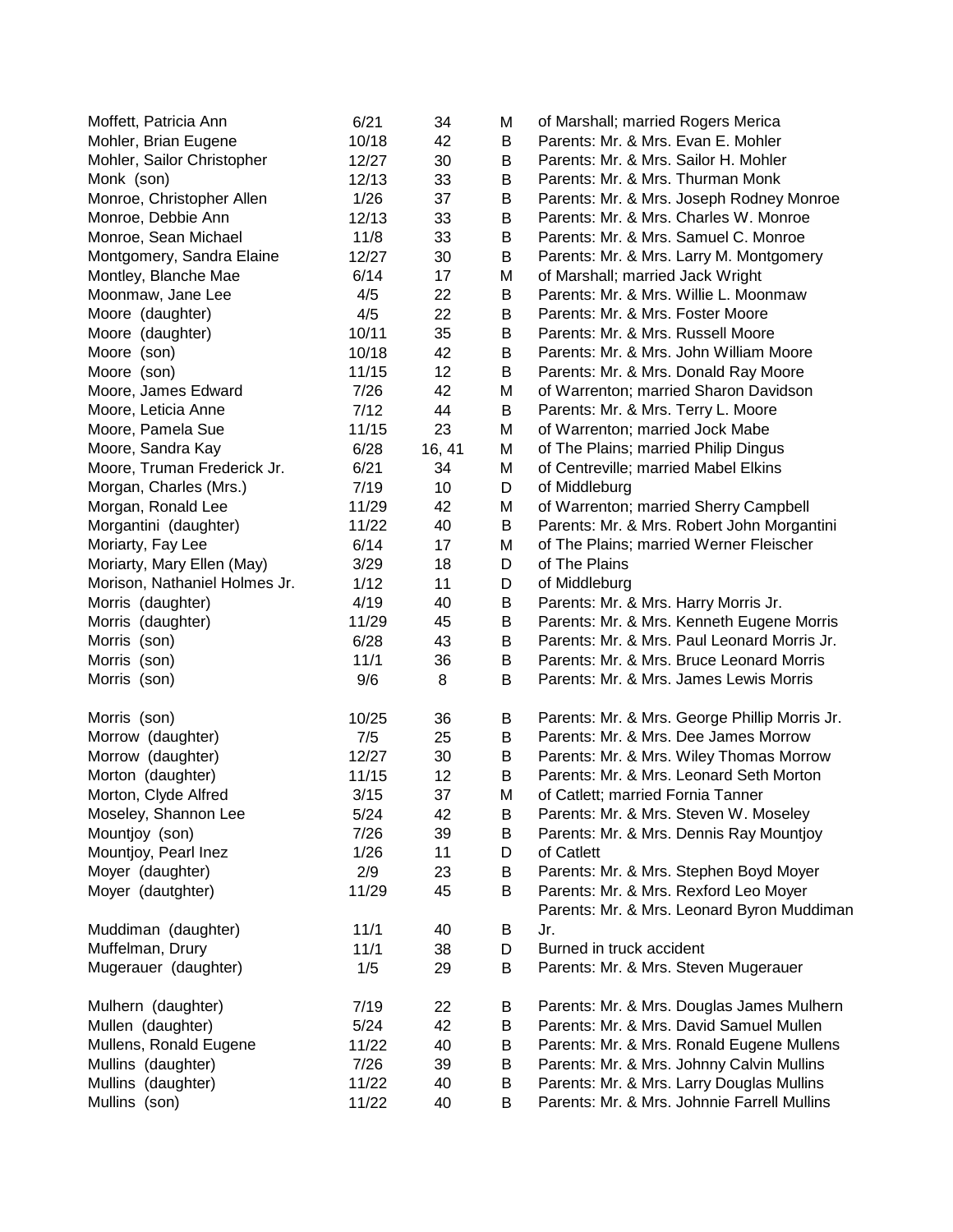| Mullins (son)             | 11/29  | 45             | B  | Parents: Mr. & Mrs. Ronald Farrell Mullins     |
|---------------------------|--------|----------------|----|------------------------------------------------|
| Mullins (son)             | 12/27  | 30             | B  | Parents: Mr. & Mrs. Joseph Darrell Mullins     |
| Mullins, Bryan Michael    | 7/26   | 39             | B  | Parents: Mr. & Mrs. Benny M. Mullins           |
| Mullins, Donna Kay        | 3/22   | 31             | M  | of Goldvein; married Lindsey Sullivan          |
| Munday (daughter)         | 11/22  | 40             | B  | Parents: Mr. & Mrs. James Westwood Munday      |
| Murdock, Sue Ann          | 7/26   | 32             | ML | of Arcola; with Severino Alvarez               |
| Murphy, Maurice Lee       | 5/24   | 42             | B  | Parents: Mr. & Mrs. Samuel L. Murphy           |
| Murray (son)              | 12/27  | 30             | B  | Parents: Mr. & Mrs. Robert Lester Murray Jr.   |
| Murry, William Edward     | 2/16   | 8              | D  | Died in house fire                             |
| Musick (daughter)         | 2/23   | 36             | B  | Parents: Mr. & Mrs. Thurman Edgar Musick       |
| Musolino, Nancy Catherine | 6/14   | 34             | ML | of Aldie; with Albert Page Jr.                 |
| Musser (son)              | 9/6    | 8              | B  | Parents: Mr. & Mrs. Carl Wilson Musser         |
| Muth, James Clarence      | 3/15   | 27             | ML | of Herndon; with Dorothy Spurlock              |
| Mydlinski, Jeremy Lee     | 7/26   | 39             | B  | Parents: Mr. & Mrs. Joseph E. Mydlinski        |
| Myers (son)               | 2/9    | 23             | B  | Parents: Mr. & Mrs. Ernest Myers               |
| Myers (son)               | 7/5    | 25             | B  | Parents: Mr. & Mrs. Lewis Clark Myers          |
| Myers (son)               | 8/30   | 45             | B  | Parents: Mr. & Mrs. John Myers Jr.             |
| Myers (son)               | 10/18  | 42             | B  | Parents: Mr. & Mrs. Dewey Ray Myers            |
| Myers, Annie Cornwell     | 12/13  | 21             | D  | of Remington                                   |
| Myers, James L.           | 12/6   | 9              | D  | of Ford River, NJ                              |
| Myers, Philip Glenn       | 11/8   | 28             | M  | of Elkwood; married Elaine Vogl                |
| Myers, Raymond Milford    | 10/11  | 35             | B  | Parents: Mr. & Mrs. Kenneth F. Myers           |
| Nadzom (daughter)         | 11/29  | 45             | B  | Parents: Mr. & Mrs. Gregory Joseph Nadzom      |
| Nalls (son)               | 10/4   | 43             | B  | Parents: Mr. & Mrs. Clarence Nalls             |
| Neal, Bryan Vincent       | 2/9    | 23             | B  | Parents: Mr. & Mrs. Robert Neal                |
| Neal, Daniel James        | $5/24$ | 42             | B  | Parents: Mr. & Mrs. James B. Neal              |
| Neal, Donna Evelyn        | 1/5    | $\overline{2}$ | B  | Parents: Mr. & Mrs. John Douglas Neal Jr.      |
| Nelson (son)              | 10/11  | 35             | B  | Parents: Mr. & Mrs. Larry Nelson               |
| Nelson, Lula L.           | 3/29   | 28             | D  | of Arlington                                   |
| Nestor, Wanda Louise      | 6/28   | 43             | B  | Parents: Mr. & Mrs. Allen L. Nestor            |
| Neville (son)             | 7/19   | 22             | B  | Parents: Mr. & Mrs. Hugh Timpthy Allen Neville |
| Newcomb (daughter)        | 7/26   | 39             | B  | Parents: Mr. & Mrs. Harry Austin Newcomb       |
| Newman (daughter)         | 10/11  | 35             | B  | Parents: Mr. & Mrs. Leroy Newman               |
| Newman, Patricia Ann      | 7/12   | 19             | M  | of Remington; married Charles Jackson          |
| Newton, Martina Lynn      | 7/26   | 39             | B  | Parents: Mr. & Mrs. Michael L. Newton          |
| Nichols, Joyce Holden     | 6/7    | 17             | ML | of Purcellville; with Lucien Roughton          |
| Nichols, Ricky Eugene     | 11/29  | 45             | B  | Parents: Mr. & Mrs. Eugene W. Nichols          |
| Nicholson (daughter)      | 10/18  | 42             | B  | Parents: Mr. & Mrs. George Bailey Nicholson    |
| Nicholson, Dale Evans     | 5/31   | 20             | M  | of Remington; married Franklin Houser          |
| Nielsen (daughter)        | 2/23   | 36             | B  | Parents: Mr. & Mrs. Reed Nicholi Nielsen       |
| Nissley (daughter)        | 11/1   | 38             | B  | Parents: Mr. & Mrs. Dan Nissley Jr.            |
| Noble, Kenneth Ray        | 12/13  | 20             | M  | of Jessup, MD; married Ellen Grimes            |
| Noel (daughter)           | 11/1   | 36             | B  | Parents: Mr. & Mrs. Valvern Bernard Noel       |
| Nokes (daughter)          | 7/26   | 39             | B  | Parents: Mr. & Mrs. Larry Sylvester Nokes      |
| Nokes, George Randolph    | 10/18  | 18             | M  | of Midland; married Shirley Thomas             |
| Noland, Bruce Nicholas    | 5/31   | 20             | M  | of Catlett; married Karen Patterson            |
| Norman (daughter)         | 11/15  | 12             | B  | Parents: Mr. & Mrs. John Joseph Norman         |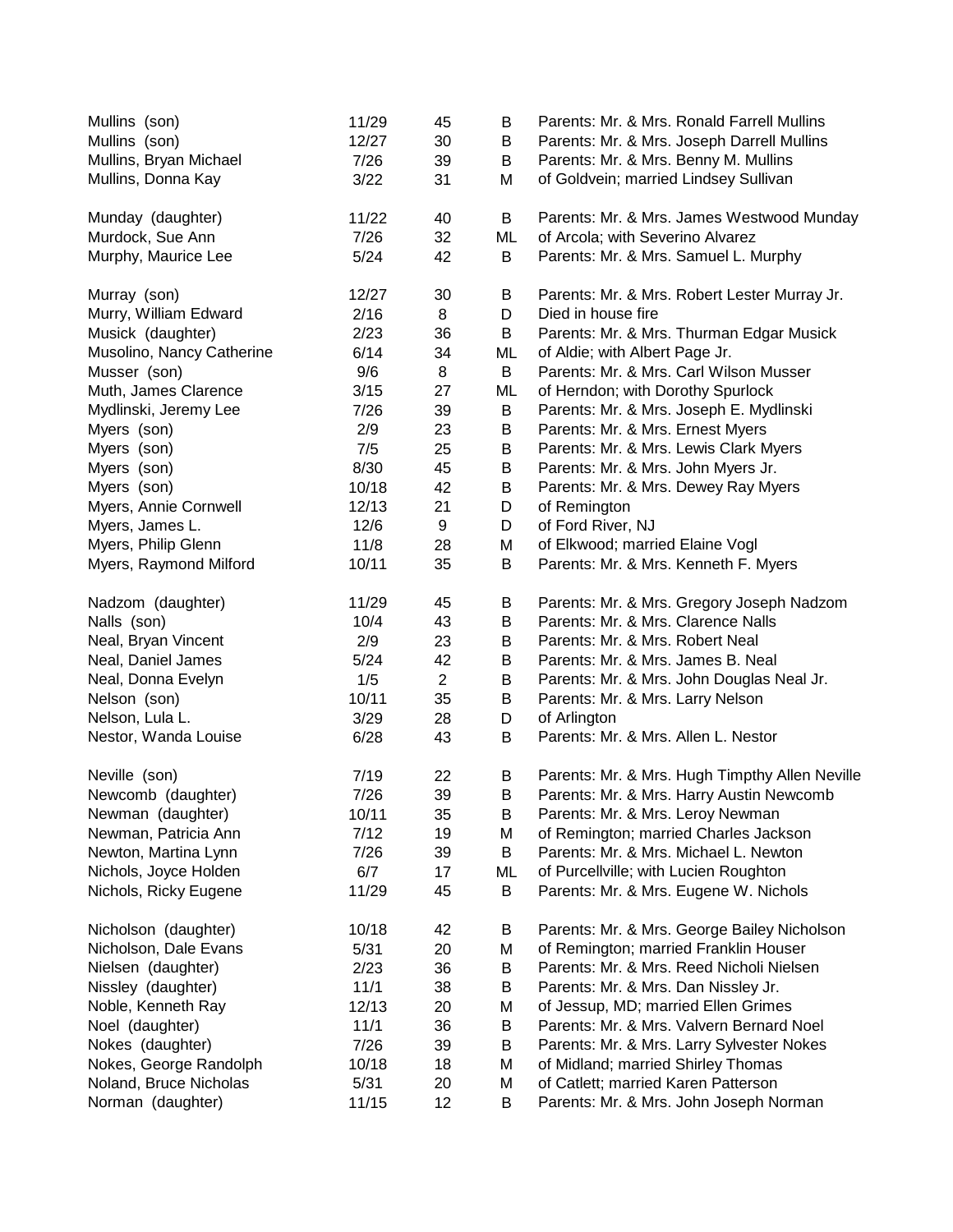| Norris, Ellen Stringfellow | 3/1   | 11     | D  | of Warrenton                                |
|----------------------------|-------|--------|----|---------------------------------------------|
| Norris, Michael Alan       | 6/7   | 14     | М  | of Warrenton; married Rhonda Beach          |
|                            |       |        |    |                                             |
| Noseda (daughter)          | 12/13 | 33     | B  | Parents: Mr. & Mrs. Cornelio Antonio Noseda |
| Nuckols (son)              | 12/27 | 30     | В  | Parents: Mr. & Mrs. Stephen Craig Nuckols   |
| Oberbauer (daughter)       | 12/27 | 30     | B  | Parents: Mr. & Mrs. Earl John Oberbauer     |
| Oberman (son)              | 6/28  | 43     | B  | Parents: Mr. & Mrs. Thomas Oberman Jr.      |
| O'Brien, Leona             | 3/15  | 23     | B  | Parents: Mr. & Mrs. Leo O'Brien             |
| O'Byne, Constance Elaine   | 6/14  | 17     | M  | of Goldvein; married Lester Dodd            |
| Odems (daughter)           | 12/13 | 33     | B  | Parents: Mr. & Mrs. Paul Odems              |
| Olson (daughter)           | 11/22 | 40     | B  | Parents: Mr. & Mrs. Warren Jack Olson       |
| Olson (daughter)           | 12/27 | 30     | B  | Parents: Mr. & Mrs. Ernest Dean Olson       |
| Orrison, Ronald Lee        | 3/22  | 14     | ML | of Leesburg; with Sharon Jenkins            |
| Ostrom (daughter)          | 9/6   | 8      | B  | Parents: Mr. & Mrs. Philip Gardner Ostrom   |
| Ott, Morgan (Mr. & Mrs.)   | 11/29 | 42     | A  | 50th wedding anniversary                    |
| Overgard (daughter)        | 7/26  | 39     | B  | Parents: Mr. & Mrs. Richard Neil Overgard   |
| Owens (son)                | 10/18 | 42     | B  | Parents: Mr. & Mrs. Fenton Owens Sr.        |
|                            | 11/22 | 36     |    |                                             |
| Owens, Barbara Jane        |       |        | M  | of Warrenton; married Glen Perry            |
| Owens, Barbara Jean        | 8/30  | 43     | ML | of Warrenton; with Robert Marfill           |
| Owens, Hope Josette        | 4/5   | 22     | B  | Parents: Mr. & Mrs. Oliver F. Owens         |
|                            |       |        |    | Cafeteria worker at Ashburn Elementary      |
| Owens, Louise              | 12/27 | 17     | D  | School                                      |
| Owens, Roy Lee             | 3/8   | 17     | М  | of Bealeton; married Janice Breeden         |
| Page, Albert Alphonso Jr.  | 6/14  | 34     | ML | of Long Island, NY; with Nancy Musolino     |
| Page, Frank                | 12/13 | 21     | D  | of Purcellville                             |
|                            |       |        |    | Parents: Mr. & Mrs. Roberto Jundis          |
| Paglinawan (son)           | 12/13 | 33     | B  | Paglinawan                                  |
| Palmer (son)               | 10/11 | 35     | B  | Parents: Mr. & Mrs. David Kent Palmer       |
| Pancione (son)             | 2/9   | 23     | B  | Parents: Mr. & Mrs. George Nicolo Pancione  |
|                            | 11/22 | 40     |    | Parents: Mr. & Mrs. Carroll Rodger Panell   |
| Panell (son)               |       |        | B  |                                             |
| Pappas, Martha Ann         | 12/6  | 30     | M  | of Warrenton; married Paul Yoder            |
| Paravano (son)             | 9/27  | 32     | B  | Parents: Mr. & Mrs. Dominick Paravano       |
| Paravano (son)             | 10/18 | 42     | B  | Parents: Mr. & Mrs. Dominic Henry Paravano  |
| Parker, Annie Ruth         | 12/13 | 20     | M  | of Remington; married William Blackwell     |
| Parks (daughter)           | 3/15  | 23     | B  | Parents: Mr. & Mrs. Carl Parks              |
| Parsons, Brenda Lou        | 11/1  | 51     | Μ  | of Calverton; married Steven Soaper         |
| Partlow, Haldane           | 5/31  | 5      | D  | of Marshall                                 |
| Paschall (son)             | 9/6   | 8      | В  | Parents: Mr. & Mrs. Edcel Noah Paschall     |
| Patterson, Karen Ann       | 5/31  | 20     | М  | of Warrenton; married Bruce Noland          |
| Paulson, David             | 5/17  | 32     | М  | <b>Married Susan Piercy</b>                 |
| Payne (daughter)           | 11/15 | 12     | B  | Parents: Mr. & Mrs. Carl Payne              |
| Payne (son)                | 12/27 | 30     | B  | Parents: Mr. & Mrs. Wyatt Elton Payne Jr.   |
| Payne, Betty Lou Ann       | 6/14  | 17     | м  | of Marshall; married Roger Soper            |
| Payne, Eller Jeannette     | 4/5   | 27     | м  | of Catlett; married Clyde Bumbrey           |
| Payne, James Tom           | 1/12  | 11     | D  | of Rectortown                               |
|                            |       |        |    | Age 17; buried in Lakeview Cemetery,        |
| Payne, Larry Thomas        | 12/27 | 17, 24 | D  | Hamilton                                    |
| Payne, Mary Elizabeth      | 12/13 | 9      | D  | of Front Royal                              |
| Payne, Michael Brett       | 4/5   | 22     | B  | Parents: Mr. & Mrs. James M. Payne          |
| Payne, Nellie Jane         | 6/7   | 36     | D  | of Rectortown                               |
|                            |       |        |    |                                             |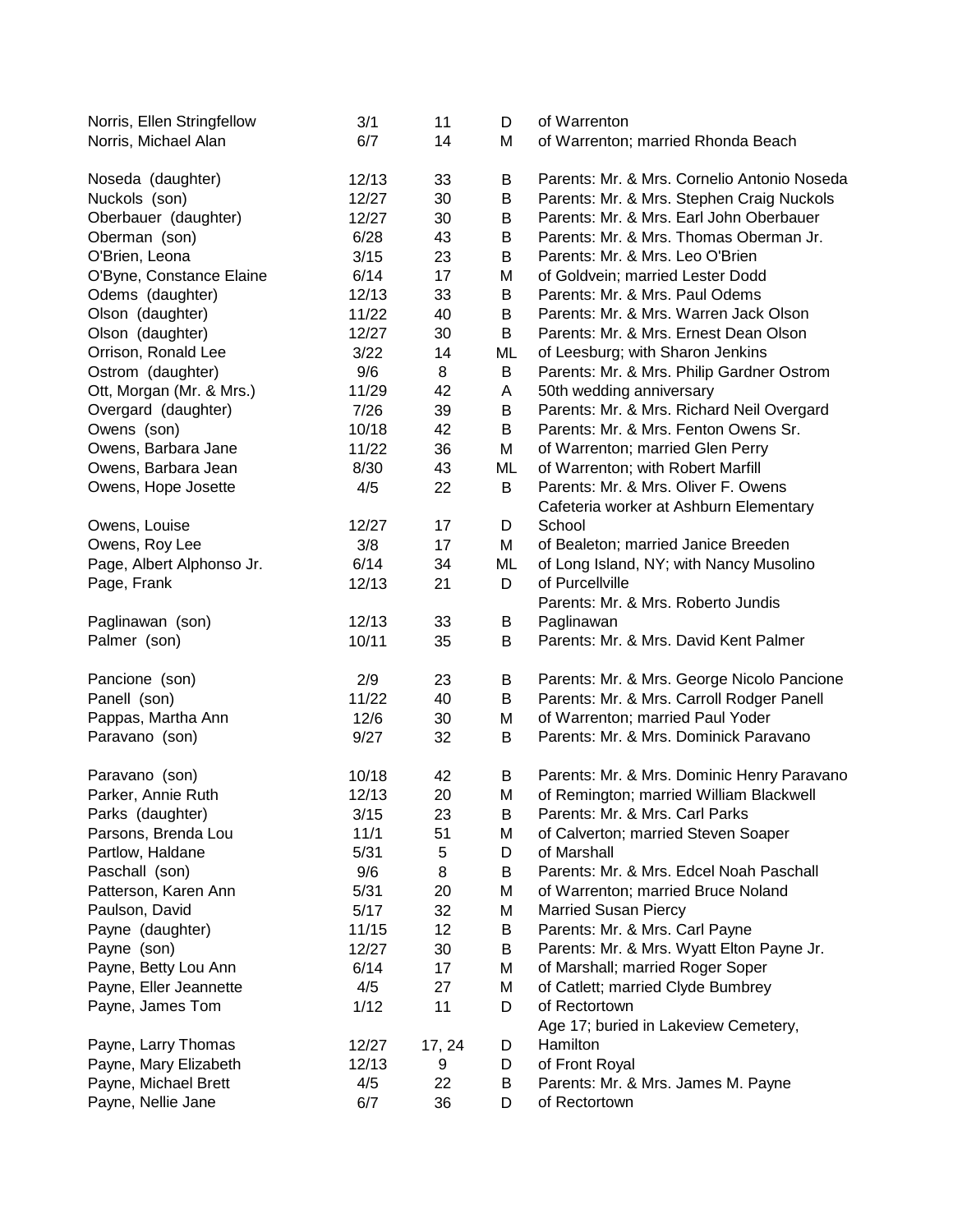| Payne, Tammy Annette<br>Peach, Richards Seldom | 10/25<br>10/11 | 36<br>4 | В<br>D | Parents: Mr. & Mrs. Archie F. Payne Jr.<br>of Winchester                                    |
|------------------------------------------------|----------------|---------|--------|---------------------------------------------------------------------------------------------|
| Pearson (daughter)                             | 2/23           | 36      | В      | Parents: Mr. & Mrs. Robert Pearson                                                          |
| Pearson (daughter)                             | 10/11          | 35      | B      | Parents: Mr. & Mrs. Homer Lee Pearson                                                       |
| Pearson (son)                                  | 7/26           | 39      | В      | Parents: Mr. & Mrs. Charles Irvin Pearson Jr.                                               |
| Pearson, Henry Thomas                          | 2/23           | 26      | D      | of The Plains                                                                               |
| Pearson, Sarah Frances                         | 12/6           | 17      | D      | Buried in Ebenezer Cemetery, near Round Hill                                                |
| Pearson, Viola Mae                             | 2/16           | 30      | D      | of Leesburg                                                                                 |
| Peetz (son)                                    | 9/6            | 8       | B      | Parents: Mr. & Mrs. Donald Steve Peetz                                                      |
| Perkinson, Robert Wayne Jr.                    | 5/24           | 42      | В      | Parents: Mr. & Mrs. Robert W. Perkinson                                                     |
| Perry (daughter)                               | 11/15          | 12      | В      | Parents: Mr. & Mrs. Jimmy Ray Perry                                                         |
| Perry, Glen McKinley                           | 11/22          | 36      | Μ      | of Midland; married Barbara Owens                                                           |
| Peters, Peyton                                 | 3/8            | 26      | D      | Car accident                                                                                |
| Petterson (son)                                | 10/11          | 35      | В      | Parents: Mr. & Mrs. Odd Petterson                                                           |
| Pettitt, Jamie Brandon                         | 12/27          | 30      | В      | Parents: Mr. & Mrs. Alvin M. Pettitt                                                        |
| Peyton, Louis (Mr. & Mrs.)                     | 12/20          | 36      | A      | 25th wedding anniversary                                                                    |
| Phillips (son)                                 | 10/25          | 43      | В      | Parents: Mr. & Mrs. George Wendell Phillips                                                 |
| Phillips, Joseph Barrett Jr.                   | 1/12           | 28      | B      | Parents: Mr. & Mrs. Joseph B. Phillips                                                      |
|                                                |                |         |        | of Leesburg; age 7; parents: Alfred L. & Clara                                              |
| Phillips, Penny Jean                           | 3/15           | 22      | D      | <b>B.</b> Phillips                                                                          |
| Phillips, Terry Leon                           | 7/26           | 42      | M      | of Warrenton; married Betty Ann Funk                                                        |
| Phillips, Troy James                           | $5/24$         | 42      | B      | Parents: Mr. & Mrs. Alvin J. Phillips                                                       |
| Pierce (son)                                   | 3/15           | 23      | B      | Parents: Mr. & Mrs. Raymond Lloyd Pierce                                                    |
| Piercy, Susan                                  | 5/17           | 32      | Μ      | <b>Married David Paulson</b>                                                                |
| Pinn, Geneva                                   | 10/11          | 42      | Μ      | of Warrenton; married Edward Winston                                                        |
| Pippin (son)                                   | 1/26           | 37      | В      | Parents: Mr. & Mrs. Jesse Earl Pippin                                                       |
| Pizza (son)                                    | 12/13          | 33      | B      | Parents: Mr. & Mrs. Thomas Anthony Pizza                                                    |
| Platt (son)                                    | 8/30           | 45      | B      | Parents: Mr. & Mrs. Thomas Platt                                                            |
| Poe (son)                                      | 7/26           | 39      | B      | Parents: Mr. & Mrs. Michael Floyd Poe                                                       |
| Pollard, Claude Anthony                        | 2/23           | 36      | В      | Parents: Mr. & Mrs. Claude Allen Pollard                                                    |
| Pollard, Lloyd Lester                          | $5/24$         | 42      | В      | Parents: Mr. & Mrs. Lloyd W. Pollard                                                        |
| Pond, William Joseph III                       | 5/24           | 42      | В      | Parents: Mr. & Mrs. William J. Pond Jr.                                                     |
| Ponder (son)                                   | 10/18          | 42      | В      | Parents: Mr. & Mrs. Luther Wayne Ponder                                                     |
| Poole (daughter)                               | 9/6            | 8       | B      | Parents: Mr. & Mrs. Joseph William Poole II                                                 |
| Poole (daughter)                               | 12/13          | 33      | В      | Parents: Mr. & Mrs. John Ernest Poole                                                       |
| Popkins, Deborah Virginia                      | 5/24           | 28      | D      | Car accident                                                                                |
| Porch (son)                                    | 12/13          | 33      | B      | Parents: Mr. & Mrs. Eric Quinn Porch                                                        |
| Porter (daughter)                              | 6/28           | 43      | B      | Parents: Mr. & Mrs. William Matthew Porter<br>Founder and director of the Corley School for |
| Porter, Edith C.                               | 5/24           | 45      | D      | handicapped children, Leesburg)                                                             |
| Potter (son)                                   | 10/25          | 43      | B      | Parents: Mr. & Mrs. Charles Alan Potter                                                     |
| Potts, Carter James                            | 4/5            | 22      | B      | Parents: Mr. & Mrs. Larry A. Potts                                                          |
| Potts, Cathy Michelle                          | 4/19           | 40      | B      | Parents: Mr. & Mrs. Gayle H. Potts                                                          |
| Pounds (son)                                   | 10/18          | 42      | В      | Parents: Mr. & Mrs. James Calvin Pounds                                                     |
| Powell, Emerson (Mr. & Mrs.)                   | 7/12           | 33      | Α      | 46th wedding anniversary                                                                    |
| Power (son)                                    | 10/18          | 42      | В      | Parents: Mr. & Mrs. Albert Power                                                            |
| Pownell (daughter)                             | 7/26           | 39      | В      | Parents: Mr. & Mrs. Robert Dailey Pownell                                                   |
| Presgraves, Eugene Wayne                       | 10/11          | 42      | Μ      | of Nokesville; married Karen Albright                                                       |
| Price (son)                                    | 6/28           | 43      | В      | Parents: Mr. & Mrs. Thomas Price                                                            |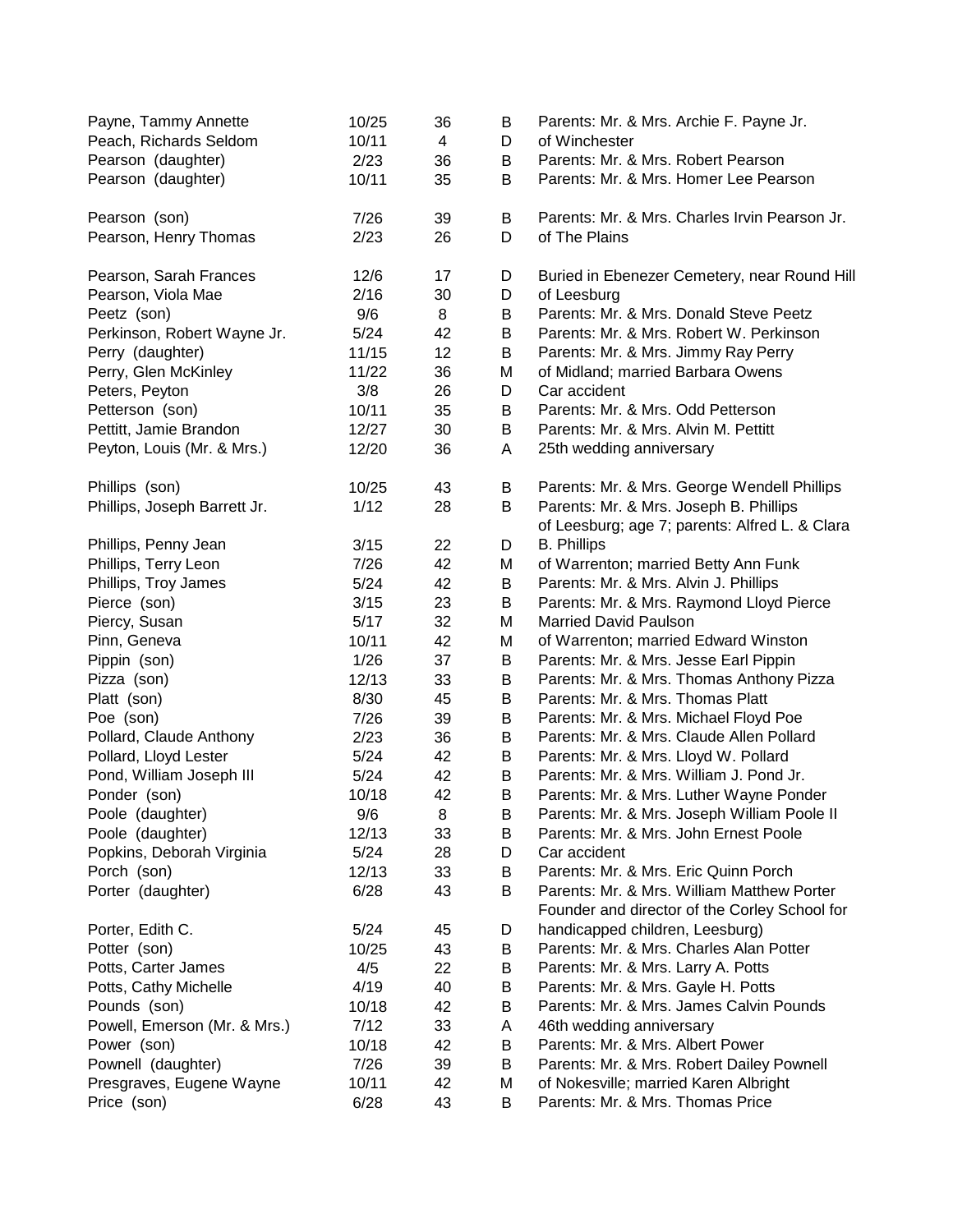| Price (son)                   | 12/27 | 30             | B       | Parents: Mr. & Mrs. Johnny Nick Price                                              |
|-------------------------------|-------|----------------|---------|------------------------------------------------------------------------------------|
| Price, Ann Grayson            | 7/26  | 42             | M       | of Warrenton; married James Embrey                                                 |
| Price, Henry Otis             | 6/14  | 17             | M       | of Culpeper; married Robin White                                                   |
| Price, Joshua Paul            | 5/24  | 42             | В       | Parents: Mr. & Mrs. John S. Price                                                  |
| Price, Robert Lloyd           | 6/14  | 17             | Μ       | of Fairfax; married Sandra Brown                                                   |
| Privett (son)                 | 8/30  | 45             | B       | Parents: Mr. & Mrs. James Anderson Privett                                         |
| Pryor (daughter)              | 10/18 | 42             | B       | Parents: Mr. & Mrs. Roger Edward Pryor                                             |
| Puchi (daughter)              | 10/18 | 42             | В       | Parents: Mr. & Mrs. William Puchi                                                  |
| Puckett (daughter)            | 10/11 | 35             | В       | Parents: Mr. & Mrs. Ronnie Alvin Puckett                                           |
| Puckett, Elizabeth            | 6/14  | 17             | М       | of Marshall; married Odel Hunley                                                   |
| Purdy (daughter)              | 10/25 | 36             | В       | Parents: Mr. & Mrs. Lawrence Benjamin Purdy                                        |
| Putman, Thomas Arnold         | 11/29 | 42             | M       | of Marshall; married Barbara Ryar                                                  |
| Putnam, Jeanette Marie        | 6/28  | 16             | M       | of Warrenton; married William Wright                                               |
| Putnam, Marie Browning        | 10/11 | 42             | Μ       | of Marshall; married Tommi Hue                                                     |
| Putnam, Maude                 | 7/12  | 37             | D       | of Marshall                                                                        |
| Putt (daughter)               | 10/25 | 36             | В       | Parents: Mr. & Mrs. Barry Michael Putt                                             |
| Pyles (son)                   | 6/28  | 43             | В       | Parents: Mr. & Mrs. Robert Bernard Pyles                                           |
| Radford (son)                 | 12/13 | 33             | B       | Parents: Mr. & Mrs. Paul Grady Radford                                             |
| Raflo, John Paul              | 3/15  | 23             | B       | Parents: Mr. & Mrs. Paul W. Raflo                                                  |
| Ragland (son)                 | 11/22 | 40             | B       | Parents: Mr. & Mrs. John Howard Ragland                                            |
| Raines (daughter)             | 12/27 | 30             | B       | Parents: Mr. & Mrs. Richard Allen Raines                                           |
| Ralls (son)                   | 8/30  | 45             | В       | Parents: Mr. & Mrs. Tex Ralls                                                      |
| Ramey. Michelle Teresa        | 6/28  | 43             | B       | Parents: Mr. & Mrs. James L. Ramey                                                 |
| Randall (son)                 | 1/5   | 29             | B       | Parents: Mr. & Mrs. Gary Randall                                                   |
| Randolph, William Matthew     | 1/5   | $\overline{4}$ | B       | Parents: Mr. & Mrs. James Randolph                                                 |
| Rankin (daughter)             | 2/16  | 20             | B       | Parents: Mr. & Mrs. Robert Calhoun Rankin                                          |
| Ratcliff, Christopher Steven  | 12/27 | 30             | B       | Parents: Mr. & Mrs. Charles R. Ratcliff                                            |
| Ray (daughter)                | 3/15  | 23             | B       | Parents: Mr. & Mrs. John Hunter Ray                                                |
| Reamy, Christopher St. Clair  | 5/24  | 42             | В       | Parents: Mr. & Mrs. Herbert S. Reamy                                               |
| Reaves (daughter)             | 10/11 | 35             | В       | Parents: Mr. & Mrs. George Arthur Reaves III                                       |
| Rector, Mary Lee              | 11/22 | 26             | D       | of Marshall                                                                        |
| Rector, Richard Lee Jr.       | 4/19  | 5              | Μ       | <b>Married Christine Zahorchak</b>                                                 |
| Redmon, Thomas Kelly          | 11/15 | 23             | Μ       | of Upperville; married Shelly Brazwell                                             |
| Reed, Sharon                  | 6/14  | 17             | M       | of Markham; married Kenneth Cameron                                                |
| Rees (son)                    | 10/18 | 42             | $\sf B$ | Parents: Mr. & Mrs. Edward Francis Rees                                            |
| Reese, Ernest Rutherford (Lt. |       |                |         |                                                                                    |
| Col.                          | 4/12  | 24             | D       | Retired, U.S. Air Force                                                            |
| Reese, Mary Lee               | 11/15 | 39             | D       | Died in Fredericksburg                                                             |
| Rendzio, Robert Joseph        | 5/31  | 44             | ML      | of Aldie; with Leila Ector                                                         |
| Reynolds, Franklin Andrew     | 1/5   | 29             | B       | Parents: Mr. & Mrs. Charles Andrew Reynolds                                        |
| Reynolds, Gerard Thomas       | 7/26  | 42             | M       | of Hardy County, WV; married Sharon Lambert                                        |
| Rhodes (daughter)             | 8/30  | 45             | B       | Parents: Mr. & Mrs. Thomas Hamilton Rhodes                                         |
| Rhodes, Holly Anne            | 9/6   | 8              | В       | Parents: Mr. & Mrs. Samuel R. Rhodes<br>Buried in Grace Episcopal Church Cemetery, |
| Ribble, John F. Jr. (Jack)    | 2/23  | 8,36           | D       | Casanova                                                                           |
| Rice (daughter)               | 9/6   | 8              | B       | Parents: Mr. & Mrs. Elisha David Rice                                              |
| Richards, John Lewis          | 6/7   | 15             | ML      | of Urbana, IL; with Rosa Unger                                                     |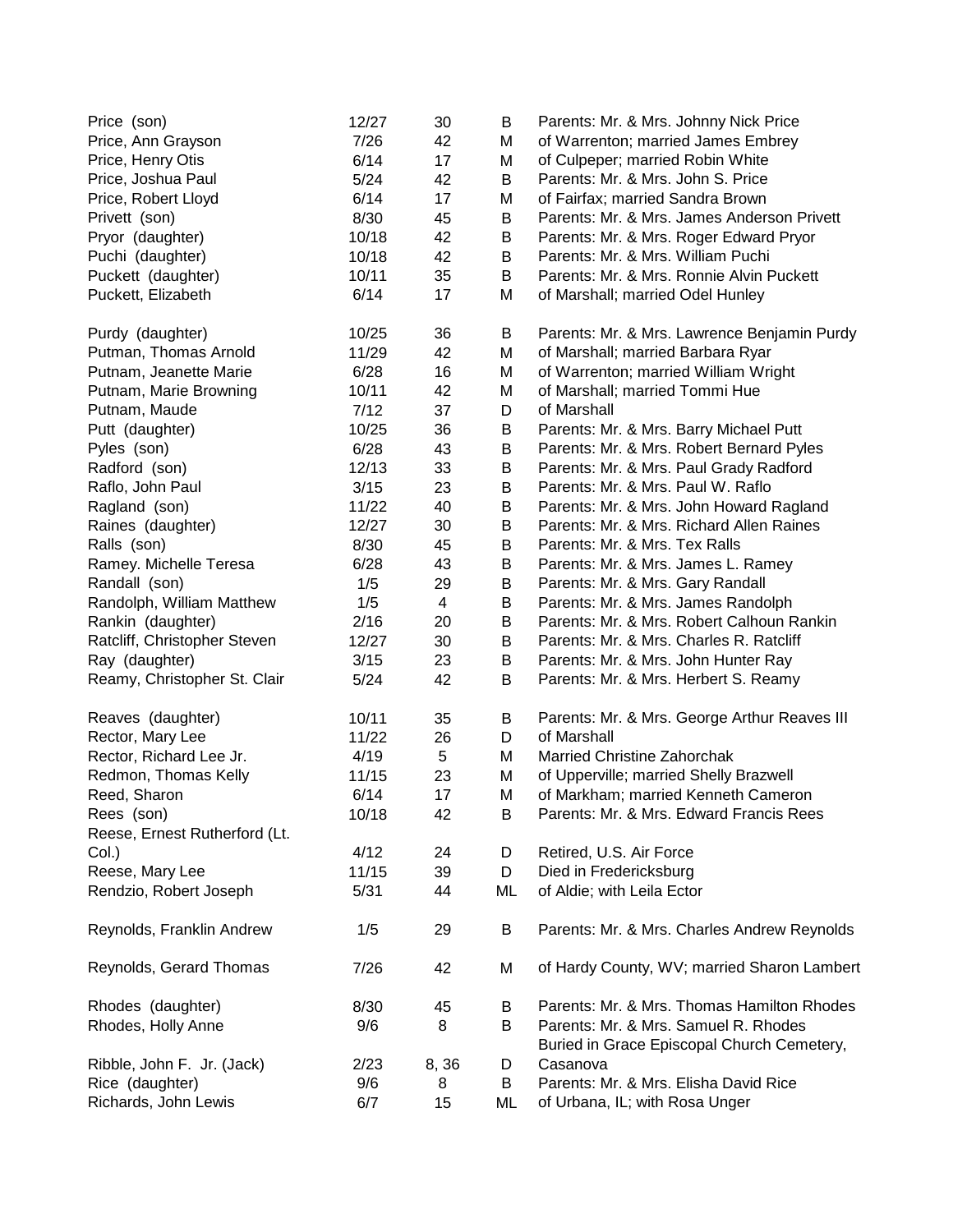| Richardson, Coy Edward            | 9/6   | 8  | B  | Parents: Mr. & Mrs. Coy D. Richardson        |
|-----------------------------------|-------|----|----|----------------------------------------------|
| Riddle (daughter)                 | 11/22 | 40 | B  | Parents: Mr. & Mrs. Ralph Darrel Riddle      |
| Ridgeway, Adalaide Katie (Taitie) | 10/11 | 45 | D  | of Paris; see also 10/18, p. 45              |
| Ridgeway, James Allen             | 3/15  | 23 | B  | Parents: Mr. & Mrs. James L. Ridgeway        |
| Riegel (daughter)                 | 6/28  | 43 | B  | Parents: Mr. & Mrs. Larry George Riegle      |
| Rife (daughter)                   | 9/6   | 8  | B  | Parents: Mr. & Mrs. Phillip Mitchell Rife    |
| Rife (son)                        | 6/28  | 43 | B  | Parents: Mr. & Mrs. Danny Dee Rife           |
| Riley (son)                       | 4/19  | 40 | B  | Parents: Mr. & Mrs. Franklin Riley Jr.       |
| Riley (son)                       | 5/31  | 8  | Β  | Parents: Mr. & Mrs. James Henry Riley        |
| Riley (son)                       | 7/5   | 32 | B  | Parents: Mr. & Mrs. Franklin Thomas Riley    |
| Riley (son)                       | 11/1  | 38 | B  | Parents: Mr. & Mrs. Trent Patrick Riley      |
| Rinker (son)                      | 12/27 | 30 | B  | Parents: Mr. & Mrs. Ray Lee Rinker           |
| Ritchie, Robert Willard           | 6/7   | 28 | В  | Parents: Mr. & Mrs. Robert P. Ritchie        |
|                                   |       |    |    | Parents: Mr. & Mrs. Charles William          |
| Rivenburgh (son)                  | 9/6   | 8  | B  | Rivenburgh                                   |
| Rivers, Nancy Ann                 | 3/8   | 17 | M  | of Warrenton; married Dean Hood              |
| Roach (son)                       | 11/1  | 40 | B  | Parents: Mr. & Mrs. Wayne Carlton Roach      |
| Robbins (son)                     | 11/8  | 33 | B  | Parents: Mr. & Mrs. Harvey Robbins Jr.       |
| Roberts, Constance Maria          | 3/22  | 14 | ML | of Leesburg; with John Carter                |
| Roberts, Manry Virginia           | 10/11 | 42 | M  | of Markham; married George Johnson           |
| Robey, Cathy Jo                   | 8/30  | 45 | B  | Parents: Mr. & Mrs. William S. Robey         |
| Robins, Debra Carol               | 11/22 | 36 | M  | of Midland; married John McGuire             |
| Robinson (daughter)               | 3/15  | 23 | B  | Parents: Mr. & Mrs. Richard Robinson         |
| Robinson (daughter)               | 6/7   | 28 | B  | Parents: Mr. & Mrs. James Robert Robinson    |
| Robinson (daughter)               | 7/5   | 25 | B  | Parents: Mr. & Mrs. Eston Robinson           |
| Robinson (daughter)               | 10/18 | 42 | B  | Parents: Mr. & Mrs. Terence Wayne Robinson   |
| Robinson (son)                    | 7/19  | 22 | B  | Parents: Mr. & Mrs. Andrew Lee Robinson      |
| Robinson, George Samuel Jr.       | 10/25 | 36 | B  | Parents: Mr. & Mrs. George S. Robinson       |
| Robinson, Gladys Deloris          | 6/21  | 25 | ML | of Middleburg; with Steven Gibson Jr.        |
| Rocco, Alan James                 | 11/15 | 23 | M  | of Warrenton; married Terri Huskey           |
| Rodgers, Forrest Gray Jr.         | 7/19  | 22 | B  | Parents: Mr. & Mrs. Forrest G. Rodgers Sr.   |
| Rogers, Lester Cushing            | 2/16  | 30 | D  | of Madison, WI                               |
| Roller (son)                      | 7/5   | 25 | B  | Parents: Mr. & Mrs. James Delbert Roller     |
| Rollins (daughter)                | 7/26  | 39 | B  | Parents: Mr. & Mrs. Richard Allen Rollins    |
| Rollison, Hugh Henry              | 12/13 | 21 | D  | of Leesburg; married Frank Page              |
| Rollison, Jeffrey Todd            | 1/5   | 29 | В  | Parents: Mr. & Mrs. Raymond Gregory Rollison |
| Rose (daughter)                   | 10/25 | 36 | B  | Parents: Mr. & Mrs. Ronald Edward Rose       |
| Rose (son)                        | 5/24  | 42 | Β  | Parents: Mr. & Mrs. Roger Donald Rose        |
| Rose (son)                        | 10/18 | 42 | Β  | Parents: Mr. & Mrs. Joseph Ernest Rose       |
| Ross (daughter)                   | 1/12  | 28 | В  | Parents: Mr. & Mrs. Rodger David Ross        |
| Roston (daughter)                 | 9/13  | 45 | B  | Parents: Mr. & Mrs. Edward Roston            |
| Roth (daughter)                   | 11/22 | 40 | B  | Parents: Mr. & Mrs. Richard Alexander Roth   |
| Roughton, Lucien Malone           | 6/7   | 17 | ML | of Thomasville, NC; with Joyce Nichols       |
| Rowe (daughter)                   | 12/20 | 38 | B  | Parents: Mr. & Mrs. Carl Rowe                |
| Ruffin, Elizabeth Smith           | 3/1   | 13 | D  | of Warrenton                                 |
| Ruffner, Golden Henry             | 8/30  | 43 | ML | With Brenda Kyhl                             |
| Rulapaugh, Warren Adam            | 12/13 | 33 | B  | Parents: Mr. & Mrs. Warren A. Rulapaugh      |
| Runion (daughter)                 | 7/26  | 39 | B  | Parents: Mr. & Mrs. William Everett Runion   |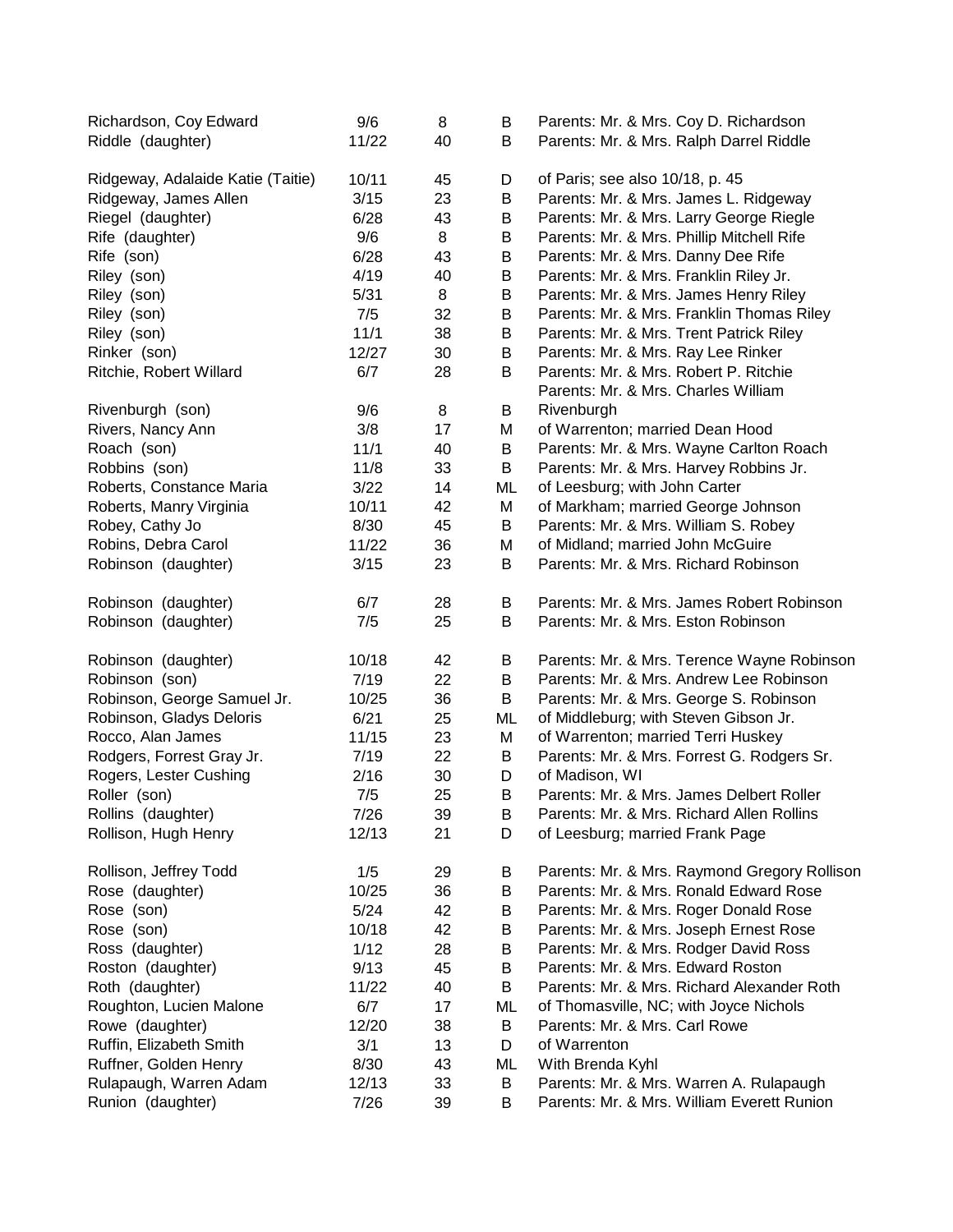| Rush, Esther                 | 2/23   | 36 | D  | <b>Buried in Warrenton Cemetery</b>           |
|------------------------------|--------|----|----|-----------------------------------------------|
| Russell, Dorsey Lee          | 6/21   | 34 | M  | of The Plains; married Vickie Brumfield       |
| Russell, Howard Preston      | 6/21   | 25 | ML | of Hamilton; with Suzanne Michand             |
| Rutherford, Alicia Renee     | 11/22  | 40 | В  | Parents: Mr. & Mrs. Charles H. Rutherford Jr. |
| Rutter (son)                 | 9/6    | 8  | B  | Parents: Mr. & Mrs. Louis Ray Rutter          |
| Ryan (daughter)              | 11/8   | 33 | B  | Parents: Mr. & Mrs. Dwight W. Ryan            |
| Ryan, Elsie Mae              | 11/22  | 26 | D  | of Upperville                                 |
| Ryar, Barbara Lucille        | 11/29  | 42 | M  | of Orlean; married Thomas Putman              |
| Ryder (daughter)             | 12/27  | 30 | B  | Parents: Mr. & Mrs. Jimmy Ishmeal Ryder       |
| Ryder (son)                  | 4/5    | 22 | B  | Parents: Mr. & Mrs. Thomas Ryder              |
| Ryder (son)                  | 11/29  | 45 | B  | Parents: Mr. & Mrs. James William Ryder       |
| Sacks (daughter)             | 11/22  | 40 | B  | Parents: Mr. & Mrs. Barry Samuel Sacks        |
| Sacra, Ethel Taylor          | 4/19   | 38 | D  | of Rectortown                                 |
| Saffer, Martha G.            | 11/1   | 38 | D  | <b>Buried in Middleburg Cemetery</b>          |
| Salmon, Tiffany Lee          | 11/1   | 40 | B  | Parents: Mr. & Mrs. Michael V. Salmon         |
| Salyers (son)                | 4/5    | 22 | В  | Parents: Mr. & Mrs. Sunset Carson Salyers     |
| Sams, Eric William David     | 12/27  | 30 | B  | Parents: Mr. & Mrs. William D. Sams           |
| Sanders, Donald Powell       | 6/21   | 34 | М  | of Richmond; married Margaret Mackie          |
| Sanford, Leona Leigh         | 12/13  | 33 | B  | Parents: Mr. & Mrs. James R. Sanford Jr.      |
| Sauer, Nacole Dawn           | 10/18  | 42 | B  | Parents: Mr. & Mrs. Raymond G. Sauer          |
| Saunders, Dawn Carol         | 6/14   | 17 | M  | of The Plains; married William Jacobs III     |
| Saunders, Linda Carol        | 7/26   | 32 | ML | of Purcellville; with Clarence Schooley       |
|                              |        |    |    |                                               |
| Scanlon (twin daughters)     | 9/6    | 8  | B  | Parents: Mr. & Mrs. Michael Bernard Scanlon   |
| Scholz (daughter)            | 7/26   | 39 | В  | Parents: Mr. & Mrs. Eric Alfred Scholz        |
| Schooley, Clarence William   | 7/26   | 32 | ML | of Purcellville; with Linda Saunders          |
| Schrum (daughter)            | 2/23   | 36 | B  | Parents: Mr. & Mrs. Terry Lee Schrum          |
| Schumacher (son)             | 1/26   | 37 | B  | Parents: Mr. & Mrs. Paul Joseph Schumacher    |
| Schwarting, Jonathan Wilford | 10/11  | 35 | B  | Parents: Mr. & Mrs. Wilford R. Schwarting     |
| Schwartz (daughter)          | 12/27  | 30 | B  | Parents: Mr. & Mrs. Michael Schwartz          |
| Scott, Kimberly Michelle     | 12/13  | 33 | B  | Parents: Mr. & Mrs. Michael E. Scott          |
| Scotten, George Bartling     | 6/21   | 16 | D  | of Middleburg                                 |
| Scroggins (son)              | 12/13  | 33 | В  | Parents: Mr. & Mrs. Roger Randall Scroggins   |
| Seabolt (daughter)           | 11/22  | 40 | Β  | Parents: Mr. & Mrs. Deacil Henry Seabolt      |
| Seal (son)                   | 2/23   | 36 | B  | Parents: Mr. & Mrs. Earl Seal                 |
| Sealock (daughter)           | 2/16   | 20 | В  | Parents: Mr. & Mrs. John Velvie Sealock       |
| Seaton, Jesse Douglas III    | 7/26   | 32 | ML | of Philomont; with Sharon Whirley             |
| Seese (daughter)             | 12/27  | 30 | B  | Parents: Mr. & Mrs. Clifford Wilson Seese     |
| Sellars, Carlton Clarence    | 5/31   | 20 | M  | of Lanham, MD. Married Mercedes Lewis         |
| Sellers (son)                | 11/15  | 12 | B  | Parents: Mr. & Mrs. Jake Junior Sellers       |
| Sergeant, William Alexander  | $5/24$ | 8  | ML | of Danville; with Barbara Donaldson           |
| Sesser (son)                 | 11/22  | 40 | B  | Parents: Mr. & Mrs. George Ramey Sesser       |
|                              |        |    |    |                                               |
| Settle (son)                 | 4/5    | 22 | B  | Parents: Mr. & Mrs. Sherman Ricardo Settle    |
| Settle, Juanita              | 10/11  | 42 | Μ  | of Remington; married William Whorton         |
| Seymour, Jeffrey Todd        | 8/30   | 45 | В  | Parents: Mr. & Mrs. Willis C. Seymour         |
| Seymour, Therese Jane        | 10/11  | 35 | В  | Parents: Mr. & Mrs. Charles A. Seymour        |
| Shacklett, Mary E.           | 2/9    | 22 | D  | Age 91; of Linden                             |
| Shafer, Mary Elizabeth       | 5/24   | 42 | B  | Parents: Mr. & Mrs. Lary R. Shafer            |
|                              |        |    |    |                                               |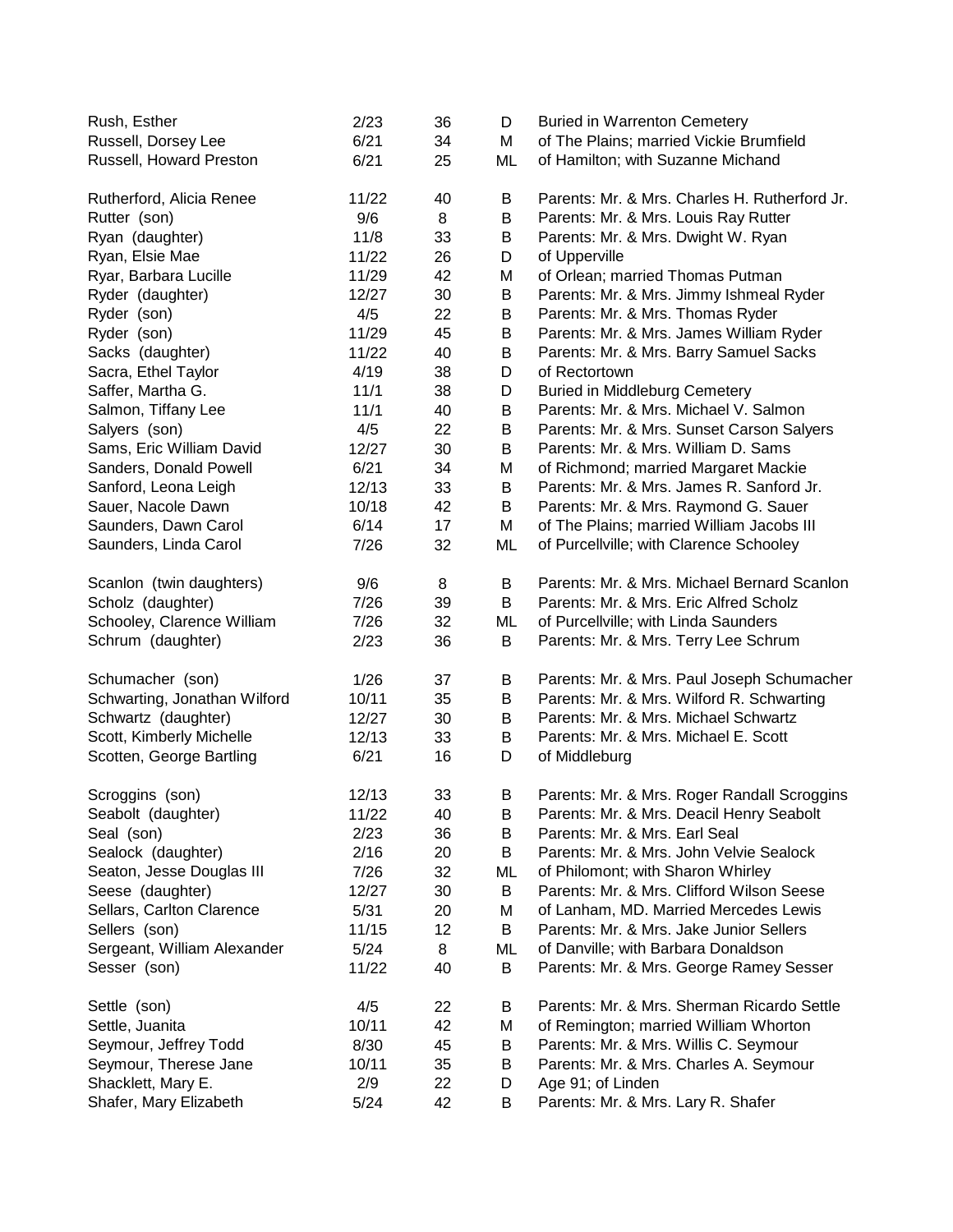| Shaffer, Debra Elaine          | 2/16   | 20 | B  | Parents: Mr. & Mrs. Roy Lee Shaffer           |
|--------------------------------|--------|----|----|-----------------------------------------------|
| Shaffer, Denise Marie          | 7/19   | 22 | B  | Parents: Mr. & Mrs. William H. Shaffer        |
| Shanholtzen, Carolyn Marie     | 3/15   | 27 | ML | of Round Hill; with James Harris              |
| Sharp (daughter)               | 1/26   | 37 | B  | Parents: Mr. & Mrs. William Lawton Sharp Jr.  |
| Sharp (daughter)               | 10/11  | 35 | B  | Parents: Mr. & Mrs. Bruce Sharp               |
| Sharp (son)                    | 9/6    | 8  | B  | Parents: Mr. & Mrs. Bruce Owen Sharp          |
| Shaw, Todd Bryan               | 10/25  | 36 | B  | Parents: Mr. & Mrs. Dennis B. Shaw            |
| Sheets, Robert Milton          | 4/26   | 42 |    |                                               |
|                                |        |    | M  | of Augusta County; married Phyllis Hillman    |
| Sherwood (daughter)            | 8/30   | 45 | B  | Parents: Mr. & Mrs. Michael Joseph Sherwood   |
| Shifflett, Amy Rebecca         | 8/30   | 45 | B  | Parents: Mr. & Mrs. Raymond R. Shifflett      |
| Shipe, Jackie                  | 5/17   | 34 | M  | <b>Married Donna Lewis</b>                    |
|                                |        |    |    | of Casanova; married Donna Lewis; see also    |
| Shipe, Jackie Conway           | 6/14   | 17 | M  | 6/21, p. 17                                   |
| Shirley (son)                  | 12/13  | 33 | B  | Parents: Mr. & Mrs. John Gary Shirley         |
| Shivley, Albert Eugene         | 6/28   | 16 | M  | of Washington DC; married Joanne Browning     |
| Short, Leroy Jr.               | $5/24$ | 8  | ML | of Sterling; with Patricia Gulley             |
| Shorts (daughter)              | 7/5    | 25 | B  | Parents: Mr. & Mrs. Horace Dwight Shorts      |
| Shorts, Laura                  | 11/22  | 26 | D  | of Belvoir                                    |
| Shumaker, April Dawn           | 11/8   | 33 | B  | Parents: Mr. & Mrs. Francis A. Shumaker       |
|                                |        |    |    |                                               |
| Sikerica, Terrence George      | 11/22  | 40 | B  | Parents: Mr. & Mrs. Ronald G. Sikerica        |
| Silvertson (daughter)          | 7/26   | 39 | B  | Parents: Mr. & Mrs. Richard Rones Silvertson  |
| Silvious, Samuel Franklin III  | 7/19   | 22 | B  | Parents: Mr. & Mrs. Samuel F. Silvious Jr.    |
| Simmons (daughter)             | 10/25  | 36 | B  | Parents: Mr. & Mrs. Howard Franklin Simmons   |
| Simmons (daughter)             | 12/27  | 30 | B  | Parents: Mr. & Mrs. Ronald Colen Simmons      |
|                                |        |    |    | of West Nyack, NY; married James Thompson     |
| Simons, Lettie Geraldine       | 12/20  | 16 | M  | Jr.                                           |
| Simpson (son)                  | 11/15  | 12 | B  | Parents: Mr. & Mrs. Clifton Simpson           |
| Simpson, Adam Leon             | 6/21   | 16 | D  | of The Plains                                 |
| Simpson, Matthew Childs        | 10/25  | 36 | B  | Parents: Mr. & Mrs. Robert M. Simpson         |
| Simpson, Robert Darden         | 6/7    | 14 | M  | of Catlett; married Brenda Godfrey            |
|                                |        |    |    |                                               |
| Simpson, Tina Dawn             | 11/29  | 45 | B  | Parents: Mr. & Mrs. Eugene W. Simpson Jr.     |
| Sims, Kristen Michelle         | 5/24   | 42 | В  | Parents: Mr. & Mrs. James A. Sims             |
| Singleton, Robert Lee          | 3/22   | 31 | M  | of Marshall; married Linda Thorpe             |
| Sirk, Daniel Robert            | 5/31   | 31 | M  | <b>Married Marion Thayer</b>                  |
| Sisson (daughter)              | 10/11  | 35 | B  | Parents: Mr. & Mrs. Robert Louis Sisson       |
| Sisson (daughter)              | 11/1   | 40 | B  | Parents: Mr. & Mrs. David John Sisson         |
| Sizemore, Kenneth Fletcher Jr. | 2/16   | 20 | Β  | Parents: Mr. & Mrs. Kenneth Fletcher Sizemore |
| Skaggs (daughter)              | 7/5    | 25 | B  | Parents: Mr. & Mrs. James David Skaggs        |
| Skewes (daughter)              | 3/15   | 23 | B  | Parents: Mr. & Mrs. Ronald Lanier Skewes      |
| Skiles, Hilda Jean             | 4/12   | 34 | ML | of Leesburg; with Donald Steiner              |
| Slaby (daughter)               | 7/5    | 25 | B  | Parents: Mr. & Mrs. Frank Stephen Slaby       |
| Slaseman, Benjamin Charles     | 3/22   | 14 | ML | of Middleburg; with Cherrl Sweger             |
| Slaughter (daughter)           | 12/13  | 33 | B  | Parents: Mr. & Mrs. John Henry Slaughter      |
| Smallwood, Kimberly Lea        | 12/13  | 33 | B  | Parents: Mr. & Mrs. Robert J. Smallwood       |
|                                |        |    | B  | Parents: Mr. & Mrs. Thomas Harrison Smith     |
| Smith (daughter)               | 10/18  | 42 |    |                                               |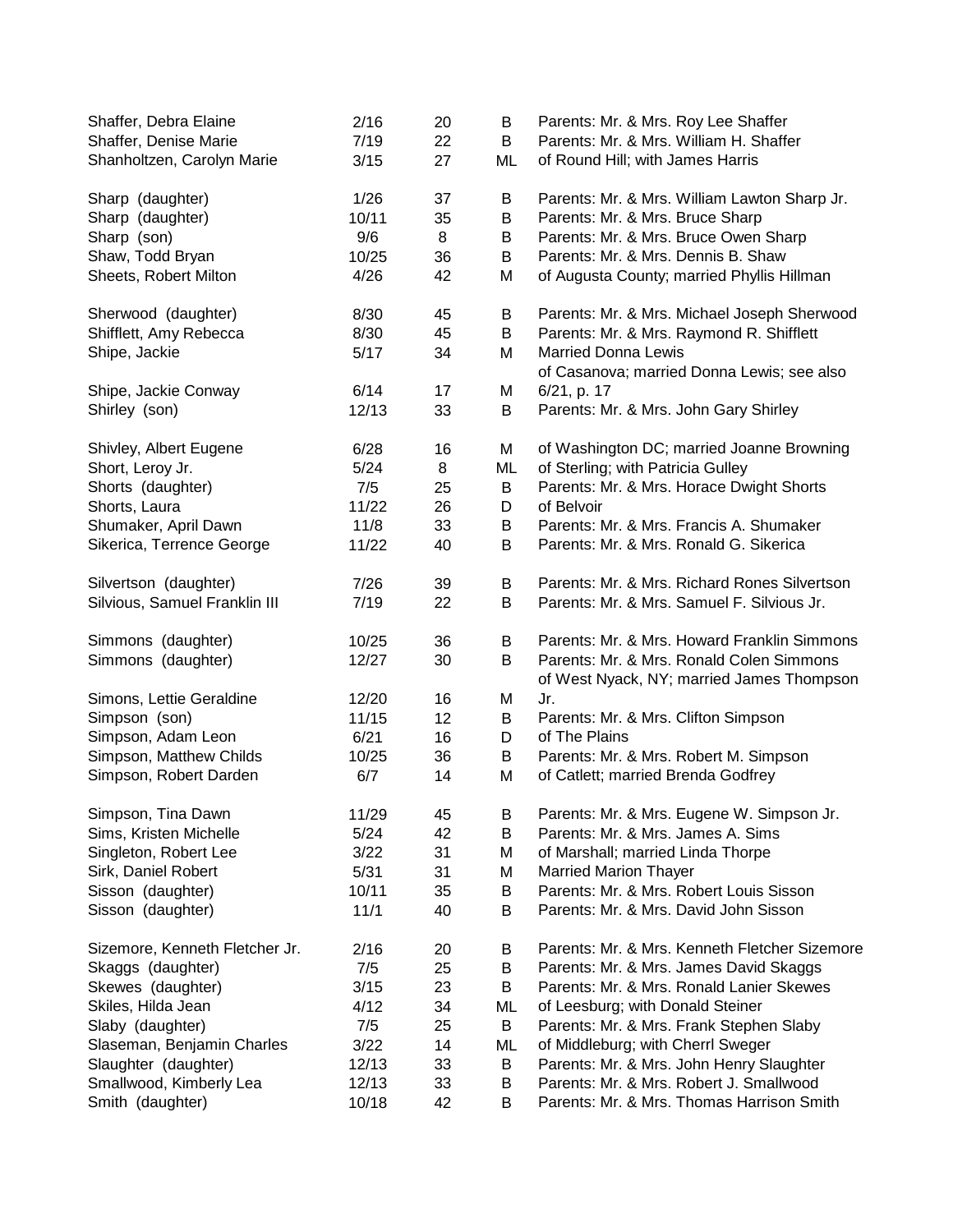| Smith (daughter)              | 11/1  | 40 | B              | Parents: Mr. & Mrs. David Earl Smith        |
|-------------------------------|-------|----|----------------|---------------------------------------------|
| Smith (daughter)              | 11/8  | 33 | B              | Parents: Mr. & Mrs. Lawrence Lee Smith      |
| Smith (daughter)              | 11/15 | 12 | B              | Parents: Mr. & Mrs. Kelly Wayne Smith       |
| Smith (daughter)              | 12/13 | 33 | B              | Parents: Mr. & Mrs. Bernard Lyle Smith Jr.  |
| Smith (son)                   | 6/7   | 28 | B              | Parents: Mr. & Mrs. Rogers Turner Smith     |
| Smith (son)                   | 7/26  | 39 | B              | Parents: Mr. & Mrs. Delmas Louis Smith      |
| Smith (son)                   | 12/20 | 38 | М              | Parents: Mr. & Mrs. William Smith           |
| Smith (son)                   | 10/11 | 35 | B              | Parents: Mr. & Mrs. Robert Smith Sr.        |
| Smith (son)                   | 10/11 | 35 | B              | Parents: Mr. & Mrs. David Smith             |
| Smith (son)                   | 10/18 | 42 | B              | Parents: Mr. & Mrs. Ray Smith               |
| Smith, April Darlene          | 2/9   | 22 | М              | of The Plains; married Ross Anderson        |
| Smith, Bradley Kyle           | 4/5   | 22 | B              | Parents: Mr. & Mrs. Donald L. Smith         |
| Smith, Carolyn Doretha        | 6/14  | 34 | ML             | of Purcellville; with Vernell Grant         |
| Smith, Charles Edward         | 6/21  | 25 | ML             | of Middleburg; with Lillian Thornton        |
| Smith, Charles F. Jr.         | 5/31  | 38 | М              | <b>Married Susanne Welsh</b>                |
| Smith, Daniel Edward          | 5/24  | 42 | B              | Parents: Mr. & Mrs. Bruce F. Smith          |
| Smith, David Junior           | 3/8   | 17 | М              | of Marshall; married Mary Sue Hackley       |
| Smith, Frank                  | 5/3   | 45 | М              | <b>Married Susanne Welsh</b>                |
| Smith, Leslie Catherine       | 1/5   | 29 | B              | Parents: Mr. & Mrs. William Stafford Smith  |
| Smith, Loda D.                | 1/5   | 28 | D              | of Paeonian Springs                         |
| Smith, Melvin DeWitt          | 2/16  | 30 | D              | of The Plains                               |
| Smith, Scott Matthew          | 3/15  | 23 | B              | Parents: Mr. & Mrs. William A. Smith        |
| Smoot (son)                   | 2/9   | 23 | B              | Parents: Mr. & Mrs. Perry Smoot             |
|                               |       |    |                |                                             |
| Snelling, Emmitt              | 7/12  | 33 | D              | Buried in Calverton Baptist Church Cemetery |
| Snider (daughter)             | 8/30  | 45 | B              | Parents: Mr. & Mrs. Peter Snider            |
| Snyder (daughter)             | 9/27  | 32 | B              | Parents: Mr. & Mrs. Pete Snyder Jr.         |
| Snyder (daughter)             | 11/1  | 40 | B              | Parents: Mr. & Mrs. Harvey Welton Snyder    |
| Soaper, Steven Randolph       | 11/1  | 51 | М              | of Warrenton; married Brenda Parsons        |
| Soper, Barbara Ann            | 11/22 | 36 | М              | of Warrenton; married Henry Hall Jr.        |
| Soper, Roger Lee              | 6/14  | 17 | м              | of Manassas; married Betty Lou Payne        |
| Sorrell (son)                 | 11/15 | 12 | B              | Parents: Mr. & Mrs. William Bennett Sorrell |
| Souders, Elisabeth Maren      | 11/22 | 40 | B              | Parents: Mr. & Mrrs. John M. Souders        |
| Southall, George Augustus Jr. | 3/22  | 14 | ML             | of Leesburg; with Linda Beaver              |
|                               |       |    |                |                                             |
| Sowash (daughter)             | 7/26  | 39 | в              | Parents: Mr. & Mrs. Richard Thomas Sowash   |
| Spangler, Daniel Ray          | 4/5   | 22 | B <sub>a</sub> | Parents: Mr. & Mrs. John W. Spangler        |
| Sparks (son)                  | 8/30  | 45 | B              | Parents: Mr. & Mrs. William Sparks          |
| Spickler, Charles Franklin II | 7/12  | 44 | B              | Parents: Mr. & Mrs. Ralph G. Spickler       |
| Spina (daughter)              | 7/26  | 39 | B              | Parents: Mr. & Mrs. Warren John Spina       |
| Spinks (daughter)             | 2/9   | 23 | В              | Parents: Mr. & Mrs. Robert Spinks           |
| Spinks, Lisa Michelle         | 10/11 | 35 | B              | Parents: Mr. & Mrs. Ronnie W. Spinks        |
| Spinks, Mary Jane             | 9/6   | 28 | М              | of Marshall; married Franklin Carver        |
| Spurlock, Dorothy Elizabeth   | 3/15  | 27 | ML             | of Waterford; with James Muth               |
| St. John (daughter)           | 12/13 | 33 | B              | Parents: Mr. & Mrs. Glen Franklin St. John  |
| Stallard, Jennifer Suzanne    | 6/28  | 43 | B              | Parents: Mr. & Mrs. Stephen C. Stallard     |
| Stanley (daughter)            | 8/30  | 45 | B              | Parents: Mr. & Mrs. Curtis Donald Stanley   |
| Stanley (daughter)            | 11/22 | 40 | B              | Parents: Mr. & Mrs. Phillip Valgene Stanley |
| Stanley (son)                 | 7/26  | 39 | B              | Parents: Mr. & Mrs. Cloudie Milan Stanley   |
| Stanton, Matthew Gene         | 7/12  | 44 | B              | Parents: Mr. & Mrs. Gene D. Stanton         |
| Starks (daughter)             | 4/19  | 40 | B              | Parents: Mr. & Mrs. Thomas Starks           |
| Stauffer (daughter)           | 12/13 | 33 | B              | Parents: Mr. & Mrs. Rodney Paul Stauffer    |
|                               |       |    |                |                                             |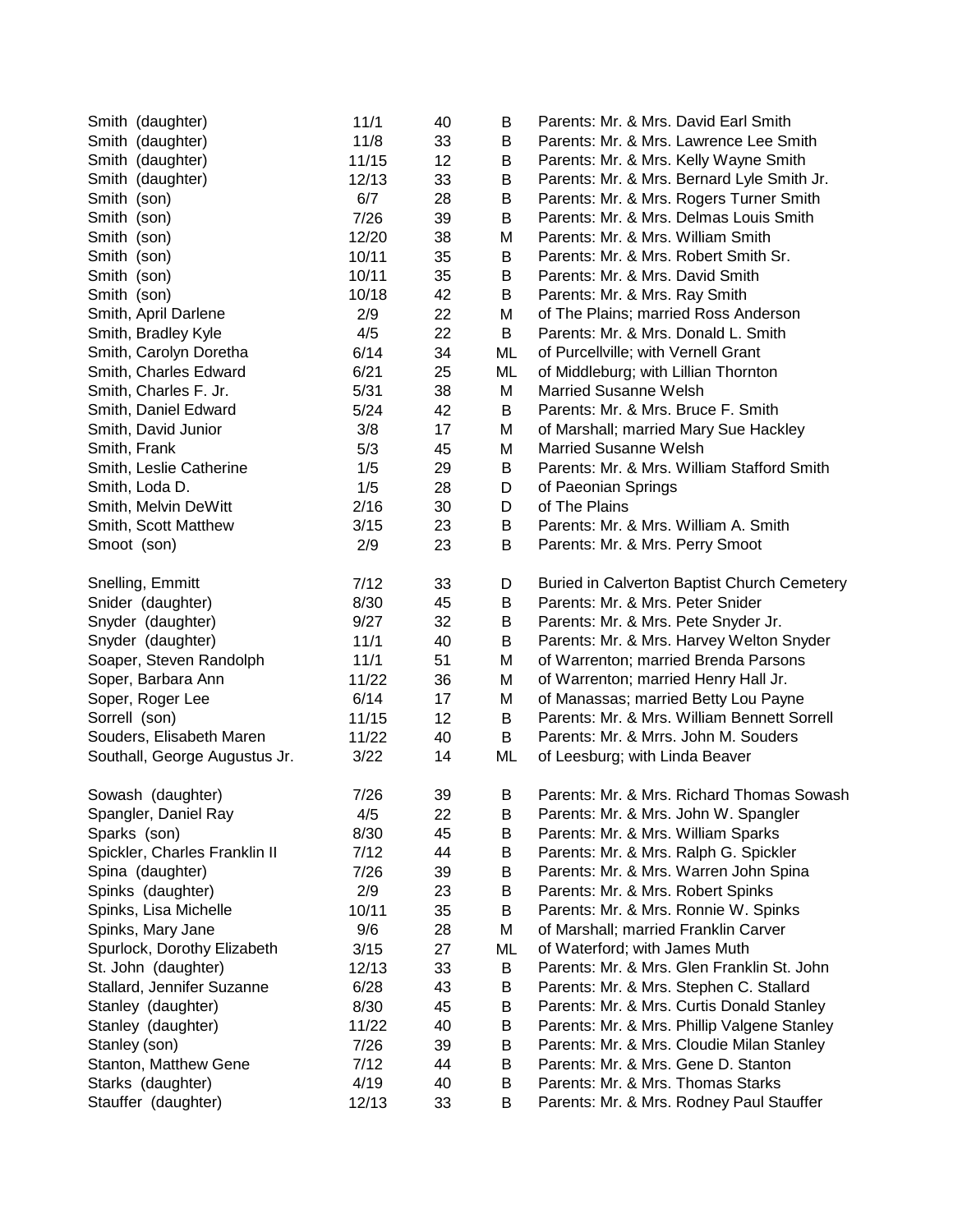| Steere, Julie Alene              | 5/31  | 8  | B  | Parents: Mr. & Mrs. Clarence L. Steere                                                  |
|----------------------------------|-------|----|----|-----------------------------------------------------------------------------------------|
| Steiner, Donald LeRoy            | 4/12  | 34 | ML | of Vienna; with Hilda Skiles                                                            |
| Stepps (son)                     | 9/6   | 8  | B  | Parents: Mr. & Mrs. Edward Bonner Stepps                                                |
| Sterling, Laura Marie            | 12/27 | 30 | B  | Parents: Mr. & Mrs. Henry L. Lane                                                       |
| Sterner, David Michael           | 10/11 | 35 | B  | Parents: Mr. & Mrs. William E. Sterner                                                  |
| Stevens, Lilmer Clarence         | 5/31  | 20 | M  | of Catlett; married Lorraine Allen                                                      |
| Steward, Patricia Ann            | 11/15 | 23 | M  | of Morrisville; married Tommy Corsaro                                                   |
| Stewart (daughter)               | 3/15  | 23 | B  | Parents: Mr. & Mrs. Calvin Stewart                                                      |
| Stewart, Joseph Lee Jr.          | 3/22  | 14 | ML | of Lincoln; with Teresa Kennan                                                          |
| Stickman, Shawn Rene             | 1/5   | 29 | В  | Parents: Mr. & Mrs. George Harold Stickman                                              |
| Stiltner (daughter)              | 12/27 | 30 | Β  | Parents: Mr. & Mrs. Lonnie Edgar Stiltner                                               |
| Stock (son)                      | 10/11 | 35 | B  | Parents: Mr. & Mrs. Randall Stock                                                       |
| Stone (son)                      | 3/22  | 45 | B  | Parents: Mr. & Mrs. James Bannister Stone III                                           |
| Stoneberger (daughter)           | 5/24  | 42 | B  | Parents: Mr. & Mrs. Roy Junior Stoneberger                                              |
| Stoneberger, Sean Patrick        | 9/6   | 8  | B  | Parents: Mr. & Mrs. James N. Stoneburner                                                |
| Stoner (daughter)                | 10/25 | 43 | B  | Parents: Mr. & Mrs. Richard John Stoner                                                 |
| Storts (son)                     | 12/13 | 33 | B  | Parents: Mr. & Mrs. Bruce Storts                                                        |
| Stottlemeyer, Charles Edward Jr. | 6/7   | 14 | M  | of Charlestown, WV; married Debra Breeden                                               |
| Straughn, Norman Smith IV        | 1/5   | 29 | В  | Parents: Mr. & Mrs. Norman Smith Straughn III                                           |
| Stricklin (son)                  | 12/27 | 30 | B  | Parents: Mr. & Mrs. Charles Ray Stricklin                                               |
| Stringfellow (daughter)          | 6/7   | 28 | B  | Parents: Mr. & Mrs. Charles Stringfellow                                                |
| Stripling, Jason Alexander       | 7/12  | 44 | B  | Parents: Mr. & Mrs. Thomas L. Stripling<br>of The Plains; married Michael Craig Dobson; |
| Strother, Louis Delaplane        | 5/31  | 20 | M  | see also 4/12, p. 8                                                                     |
| Strother, Ruth Lee               | 12/20 | 12 | D  | of Linden                                                                               |
| Stubbs (daughter)                | 7/26  | 39 | B  | Parents: Mr. & Mrs. Max Berry Stubbs                                                    |
| Sturgis, Florence Walker         | 4/26  | 40 | D  | of Marshall                                                                             |
| Sulliven, Lindsey Larry          | 3/22  | 31 | M  | of Fredericksburg; married Donna Mullins                                                |
| Suskie (son)                     | 7/12  | 44 | B  | Parents: Mr. & Mrs. Marshall John Suskie                                                |
| Sutphin (son)                    | 4/5   | 22 | B  | Parents: Mr. & Mrs. Charles Sutphin                                                     |
| Sutton (daughter)                | 1/12  | 28 | B  | Parents: Mr. & Mrs. Robert Porter Sutton                                                |
| Swaine (son)                     | 12/27 | 30 | B  | Parents: Mr. & Mrs. James Swaine                                                        |
| Swanigan (daughter)              | 10/11 | 35 | Β  | Parents: Mr. & Mrs. Jerry Don Swanigan                                                  |
| Swartz, Christine Jean           | 5/31  | 8  | B  | Parents: Mr. & Mrs. John H. Swartz                                                      |
| Sweeney (son)                    | 9/6   | 8  | В  | Parents: Mr. & Mrs. LeRoy Maurice Sweeney                                               |
| Sweeney, Kathleen Elizabeth      | 6/7   | 28 | В  | Parents: Mr. & Mrs. David R. Sweeney                                                    |
| Sweger, Cherrl Ann               | 3/22  | 14 | ML | of Middleburg; with Benjamin Slaseman                                                   |
| Swicegood (son)                  | 11/22 | 40 | B  | Parents: Mr. & Mrs. Andrew Swicegood                                                    |
| Swindall (daughter)              | 11/29 | 45 | B  | Parents: Mr. & Mrs. Bennie Kyle Swindall                                                |
| Sylvester, Robin Diane           | 6/21  | 34 | M  | of Marshall; married Earnest Carter                                                     |
| Tallent (son)                    | 9/6   | 8  | B  | Parents: Mr. & Mrs. Thomas Allen Tallent                                                |
| Tanghe, Lynda Jo Anne            | 12/6  | 30 | M  | of Warrenton; married Joe Workman                                                       |
| Tanner, Fornia                   | 3/15  | 37 | M  | of Warrenton; married Clyde Morton                                                      |
| Tapp (son)                       | 10/25 | 43 | В  | Parents: Mr. & Mrs. Earl Alton Tapp                                                     |
| Tapscott, Cheryl Lorita          | 7/12  | 19 | M  | of Warrenton; married Victor Guest                                                      |
| Tate (daughter)                  | 4/5   | 22 | B  | Parents: Mr. & Mrs. Arthur Gordon Tate                                                  |
| Tate (daughter)                  | 12/27 | 30 | B  | Parents: Mr. & Mrs. Frederick Gerald Tate                                               |
|                                  |       |    |    |                                                                                         |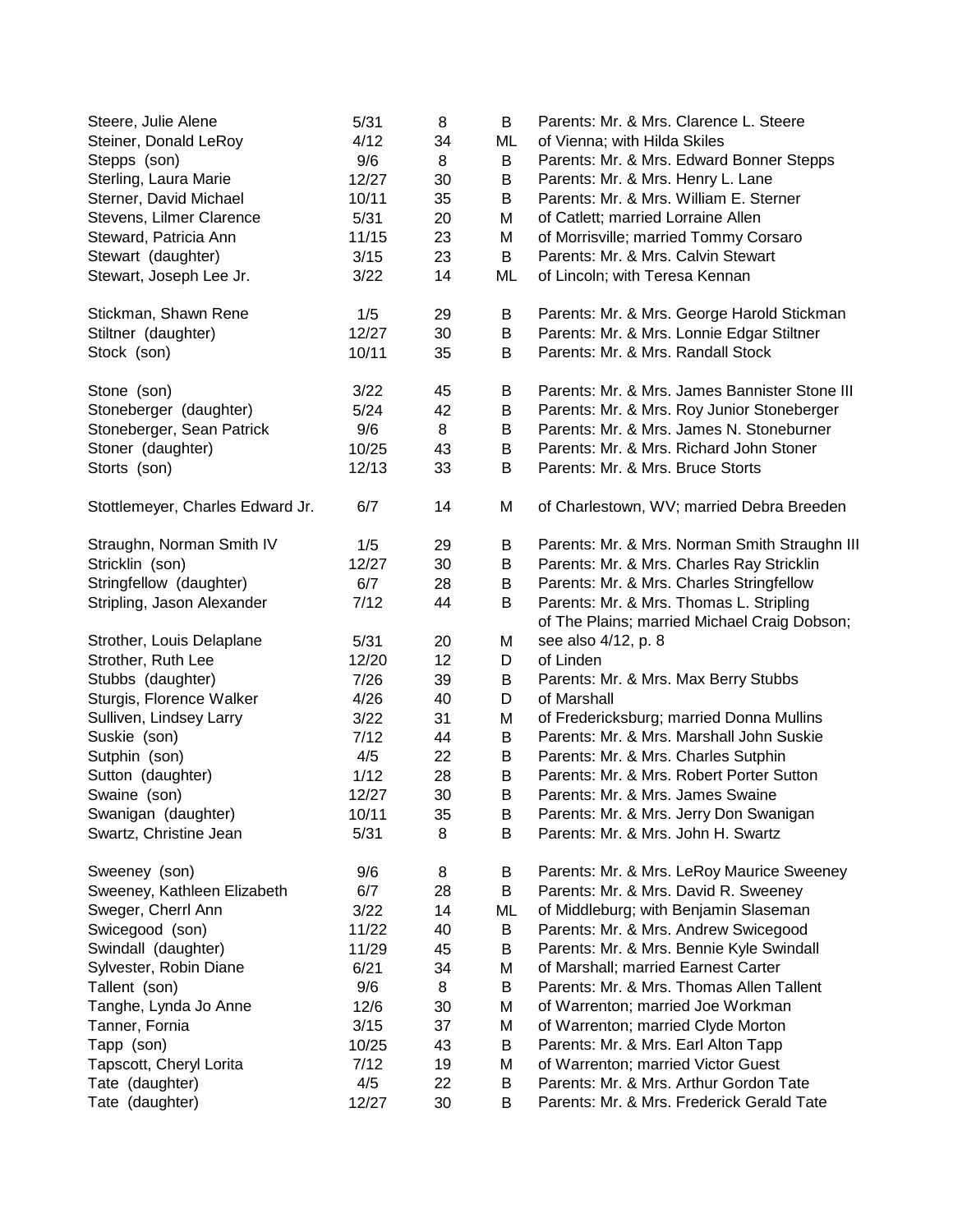| Taylor (daughter)<br>1/5<br>Parents: Mr. & Mrs. Jessie Louis Taylor<br>29<br>В<br>12/27<br>Taylor (daughter)<br>30<br>B<br>Parents: Mr. & Mrs. Donald Paul Taylor<br>6/28<br>Taylor (son)<br>43<br>B<br>Parents: Mr. & Mrs. Robert William Taylor<br>Taylor (son)<br>12/27<br>30<br>B<br>Parents: Mr. & Mrs. Jerry Taylor<br>Taylor (twin sons)<br>12/13<br>33<br>B<br>Parents: Mr. & Mrs. Keith Allen Taylor<br>1/12<br>Teaford, Tammy Lynn<br>28<br>В<br>Parents: Mr. & Mrs. Gordon M. Teaford<br>42<br>Parents: Mr. & Mrs. Ervin Ellsworth Teets<br>Teets (son)<br>10/18<br>B<br>Templeton (daughter)<br>11/22<br>40<br>Parents: Mr. & Mrs. John Robert Templeton<br>В<br>Parents: Mr. & Mrs. Samuel Allen Terrant<br>Terrant (daughter)<br>12/13<br>33<br>B<br>39<br>Parents: Mr. & Mrs. Robert Evan Terrill<br>Terrill (son)<br>7/26<br>В<br>5/24<br>Parents: Mr. & Mrs. Fred K. Testa<br>Testa, Darren Kenneth<br>42<br>В<br>4/26<br>of Midland<br>Tharpe, H. Moffett<br>40<br>D<br>31<br>Thayer, Marion Allaire<br>5/31<br><b>Married Daniel Sirk</b><br>м<br>Parents: Mr. & Mrs. Robert T. Thayer Jr.<br>Thayer, Robert Martin<br>12/27<br>30<br>В<br>4/19<br>Parents: Mr. & Mrs. Richard Buford Thomas<br>Thomas (daughter)<br>40<br>B<br>Thomas (daughter)<br>5/24<br>42<br>Parents: Mr. & Mrs. Colin Thomas<br>B<br>Thomas (daughter)<br>8/30<br>45<br>Parents: Mr. & Mrs. Carl Leon Thomas<br>В<br>5/24<br>42<br>Parents: Mr. & Mrs. Harold Burton<br>Thomas (son)<br>В<br>Thomas, Gene Allen II<br>7/19<br>22<br>Parents: Mr. & Mrs. Gene A. Thomas Sr.<br>В<br>Thomas, Shirley Ann<br>10/18<br>18<br>of Midland; married George Nokes<br>Μ<br>Thompson, Clara Louise<br>of The Plains<br>5/12<br>8<br>D<br>Thompson, James William Jr.<br>of West Nyack, NY; married Lettie Simons<br>12/20<br>16<br>Μ<br>Thompson, Jane Elizabeth<br>22<br>2/9<br>of The Plains; married Robert Embrey<br>M<br>of The Plains<br>Thompson, Keeley Oscar<br>3/8<br>26<br>D<br>Thornton, Connie Sue<br>42<br>of Hume; married Larry Mills<br>10/11<br>м<br>Thornton, Lillian<br>6/21<br>25<br>of Aldie; with Charles Smith<br>ML<br>Car accident<br>5/24<br>28<br>Thorpe, Eugene D.<br>D<br>of Marshall<br>Thorpe, Joseph Donald<br>10/18<br>27<br>D<br>3/22<br>31<br>Thorpe, Linda Marie<br>M<br>of Marshall; married Robert Singleton<br>5/31<br>Tiger, John Stefan<br>8<br>Parents: Mr. & Mrs. Philip E. Tiger<br>B<br>Parents: Mr. & Mrs. Summerfield Bolyn Tillett<br>1/5<br>29<br>Ш<br>Tillett, Laura Ann<br>B<br>11/8<br>33<br>Tilley (daughter)<br>Parents: Mr. & Mrs. Michael W. Tilley<br>B<br>Timbers (son)<br>8/30<br>45<br>В<br>Parents: Mr. & Mrs. James Timbers<br>30<br>Timbrook (daughter)<br>12/27<br>В<br>Parents: Mr. & Mrs. Jerry Odell Timbrook<br>7/12<br>Timmons (daughter)<br>44<br>B<br>Parents: Mr. & Mrs. Carl Franklin Timmons<br>Tinnell, Christopher Jay<br>10/18<br>42<br>В<br>Parents: Mr. & Mrs. Gary W. Tinnell<br>Tipton, Angela Rae<br>3/15<br>23<br>B<br>Parents: Mr. & Mrs. Roberts Kyle Tipton<br>Titus, Thomas Alan<br>7/19<br>22<br>В<br>Parents: Mr. & Mrs. Larry W. Titus<br>Towler (son)<br>7/5<br>25<br>Parents: Mr. & Mrs. Ralph Towler<br>B<br>Townsend, Donald Peter II<br>Parents: Mr. & Mrs. Donald P. Townsend<br>12/27<br>30<br>B<br>Parents: Mr. & Mrs. Herman S. Townsend<br>Townsend, Herman Steverson<br>11/29<br>45<br>В<br>Townsend, James Frank Jr.<br>of Milledgeville, VA; married Judith Cox<br>4/19<br>39<br>М<br>Townsend, Michelle Annette<br>Parents: Mr. & Mrs. Ronald A. Townsend<br>4/5<br>22<br>В |
|----------------------------------------------------------------------------------------------------------------------------------------------------------------------------------------------------------------------------------------------------------------------------------------------------------------------------------------------------------------------------------------------------------------------------------------------------------------------------------------------------------------------------------------------------------------------------------------------------------------------------------------------------------------------------------------------------------------------------------------------------------------------------------------------------------------------------------------------------------------------------------------------------------------------------------------------------------------------------------------------------------------------------------------------------------------------------------------------------------------------------------------------------------------------------------------------------------------------------------------------------------------------------------------------------------------------------------------------------------------------------------------------------------------------------------------------------------------------------------------------------------------------------------------------------------------------------------------------------------------------------------------------------------------------------------------------------------------------------------------------------------------------------------------------------------------------------------------------------------------------------------------------------------------------------------------------------------------------------------------------------------------------------------------------------------------------------------------------------------------------------------------------------------------------------------------------------------------------------------------------------------------------------------------------------------------------------------------------------------------------------------------------------------------------------------------------------------------------------------------------------------------------------------------------------------------------------------------------------------------------------------------------------------------------------------------------------------------------------------------------------------------------------------------------------------------------------------------------------------------------------------------------------------------------------------------------------------------------------------------------------------------------------------------------------------------------------------------------------------------------------------------------------------------------------------------------------------------------------------------------------------------------------------------------------------------------------------------------------------------------------------------------------------------------------------------------------------------------------------------------------------------------------------------------------------------------|
|                                                                                                                                                                                                                                                                                                                                                                                                                                                                                                                                                                                                                                                                                                                                                                                                                                                                                                                                                                                                                                                                                                                                                                                                                                                                                                                                                                                                                                                                                                                                                                                                                                                                                                                                                                                                                                                                                                                                                                                                                                                                                                                                                                                                                                                                                                                                                                                                                                                                                                                                                                                                                                                                                                                                                                                                                                                                                                                                                                                                                                                                                                                                                                                                                                                                                                                                                                                                                                                                                                                                                                      |
|                                                                                                                                                                                                                                                                                                                                                                                                                                                                                                                                                                                                                                                                                                                                                                                                                                                                                                                                                                                                                                                                                                                                                                                                                                                                                                                                                                                                                                                                                                                                                                                                                                                                                                                                                                                                                                                                                                                                                                                                                                                                                                                                                                                                                                                                                                                                                                                                                                                                                                                                                                                                                                                                                                                                                                                                                                                                                                                                                                                                                                                                                                                                                                                                                                                                                                                                                                                                                                                                                                                                                                      |
|                                                                                                                                                                                                                                                                                                                                                                                                                                                                                                                                                                                                                                                                                                                                                                                                                                                                                                                                                                                                                                                                                                                                                                                                                                                                                                                                                                                                                                                                                                                                                                                                                                                                                                                                                                                                                                                                                                                                                                                                                                                                                                                                                                                                                                                                                                                                                                                                                                                                                                                                                                                                                                                                                                                                                                                                                                                                                                                                                                                                                                                                                                                                                                                                                                                                                                                                                                                                                                                                                                                                                                      |
|                                                                                                                                                                                                                                                                                                                                                                                                                                                                                                                                                                                                                                                                                                                                                                                                                                                                                                                                                                                                                                                                                                                                                                                                                                                                                                                                                                                                                                                                                                                                                                                                                                                                                                                                                                                                                                                                                                                                                                                                                                                                                                                                                                                                                                                                                                                                                                                                                                                                                                                                                                                                                                                                                                                                                                                                                                                                                                                                                                                                                                                                                                                                                                                                                                                                                                                                                                                                                                                                                                                                                                      |
|                                                                                                                                                                                                                                                                                                                                                                                                                                                                                                                                                                                                                                                                                                                                                                                                                                                                                                                                                                                                                                                                                                                                                                                                                                                                                                                                                                                                                                                                                                                                                                                                                                                                                                                                                                                                                                                                                                                                                                                                                                                                                                                                                                                                                                                                                                                                                                                                                                                                                                                                                                                                                                                                                                                                                                                                                                                                                                                                                                                                                                                                                                                                                                                                                                                                                                                                                                                                                                                                                                                                                                      |
|                                                                                                                                                                                                                                                                                                                                                                                                                                                                                                                                                                                                                                                                                                                                                                                                                                                                                                                                                                                                                                                                                                                                                                                                                                                                                                                                                                                                                                                                                                                                                                                                                                                                                                                                                                                                                                                                                                                                                                                                                                                                                                                                                                                                                                                                                                                                                                                                                                                                                                                                                                                                                                                                                                                                                                                                                                                                                                                                                                                                                                                                                                                                                                                                                                                                                                                                                                                                                                                                                                                                                                      |
|                                                                                                                                                                                                                                                                                                                                                                                                                                                                                                                                                                                                                                                                                                                                                                                                                                                                                                                                                                                                                                                                                                                                                                                                                                                                                                                                                                                                                                                                                                                                                                                                                                                                                                                                                                                                                                                                                                                                                                                                                                                                                                                                                                                                                                                                                                                                                                                                                                                                                                                                                                                                                                                                                                                                                                                                                                                                                                                                                                                                                                                                                                                                                                                                                                                                                                                                                                                                                                                                                                                                                                      |
|                                                                                                                                                                                                                                                                                                                                                                                                                                                                                                                                                                                                                                                                                                                                                                                                                                                                                                                                                                                                                                                                                                                                                                                                                                                                                                                                                                                                                                                                                                                                                                                                                                                                                                                                                                                                                                                                                                                                                                                                                                                                                                                                                                                                                                                                                                                                                                                                                                                                                                                                                                                                                                                                                                                                                                                                                                                                                                                                                                                                                                                                                                                                                                                                                                                                                                                                                                                                                                                                                                                                                                      |
|                                                                                                                                                                                                                                                                                                                                                                                                                                                                                                                                                                                                                                                                                                                                                                                                                                                                                                                                                                                                                                                                                                                                                                                                                                                                                                                                                                                                                                                                                                                                                                                                                                                                                                                                                                                                                                                                                                                                                                                                                                                                                                                                                                                                                                                                                                                                                                                                                                                                                                                                                                                                                                                                                                                                                                                                                                                                                                                                                                                                                                                                                                                                                                                                                                                                                                                                                                                                                                                                                                                                                                      |
|                                                                                                                                                                                                                                                                                                                                                                                                                                                                                                                                                                                                                                                                                                                                                                                                                                                                                                                                                                                                                                                                                                                                                                                                                                                                                                                                                                                                                                                                                                                                                                                                                                                                                                                                                                                                                                                                                                                                                                                                                                                                                                                                                                                                                                                                                                                                                                                                                                                                                                                                                                                                                                                                                                                                                                                                                                                                                                                                                                                                                                                                                                                                                                                                                                                                                                                                                                                                                                                                                                                                                                      |
|                                                                                                                                                                                                                                                                                                                                                                                                                                                                                                                                                                                                                                                                                                                                                                                                                                                                                                                                                                                                                                                                                                                                                                                                                                                                                                                                                                                                                                                                                                                                                                                                                                                                                                                                                                                                                                                                                                                                                                                                                                                                                                                                                                                                                                                                                                                                                                                                                                                                                                                                                                                                                                                                                                                                                                                                                                                                                                                                                                                                                                                                                                                                                                                                                                                                                                                                                                                                                                                                                                                                                                      |
|                                                                                                                                                                                                                                                                                                                                                                                                                                                                                                                                                                                                                                                                                                                                                                                                                                                                                                                                                                                                                                                                                                                                                                                                                                                                                                                                                                                                                                                                                                                                                                                                                                                                                                                                                                                                                                                                                                                                                                                                                                                                                                                                                                                                                                                                                                                                                                                                                                                                                                                                                                                                                                                                                                                                                                                                                                                                                                                                                                                                                                                                                                                                                                                                                                                                                                                                                                                                                                                                                                                                                                      |
|                                                                                                                                                                                                                                                                                                                                                                                                                                                                                                                                                                                                                                                                                                                                                                                                                                                                                                                                                                                                                                                                                                                                                                                                                                                                                                                                                                                                                                                                                                                                                                                                                                                                                                                                                                                                                                                                                                                                                                                                                                                                                                                                                                                                                                                                                                                                                                                                                                                                                                                                                                                                                                                                                                                                                                                                                                                                                                                                                                                                                                                                                                                                                                                                                                                                                                                                                                                                                                                                                                                                                                      |
|                                                                                                                                                                                                                                                                                                                                                                                                                                                                                                                                                                                                                                                                                                                                                                                                                                                                                                                                                                                                                                                                                                                                                                                                                                                                                                                                                                                                                                                                                                                                                                                                                                                                                                                                                                                                                                                                                                                                                                                                                                                                                                                                                                                                                                                                                                                                                                                                                                                                                                                                                                                                                                                                                                                                                                                                                                                                                                                                                                                                                                                                                                                                                                                                                                                                                                                                                                                                                                                                                                                                                                      |
|                                                                                                                                                                                                                                                                                                                                                                                                                                                                                                                                                                                                                                                                                                                                                                                                                                                                                                                                                                                                                                                                                                                                                                                                                                                                                                                                                                                                                                                                                                                                                                                                                                                                                                                                                                                                                                                                                                                                                                                                                                                                                                                                                                                                                                                                                                                                                                                                                                                                                                                                                                                                                                                                                                                                                                                                                                                                                                                                                                                                                                                                                                                                                                                                                                                                                                                                                                                                                                                                                                                                                                      |
|                                                                                                                                                                                                                                                                                                                                                                                                                                                                                                                                                                                                                                                                                                                                                                                                                                                                                                                                                                                                                                                                                                                                                                                                                                                                                                                                                                                                                                                                                                                                                                                                                                                                                                                                                                                                                                                                                                                                                                                                                                                                                                                                                                                                                                                                                                                                                                                                                                                                                                                                                                                                                                                                                                                                                                                                                                                                                                                                                                                                                                                                                                                                                                                                                                                                                                                                                                                                                                                                                                                                                                      |
|                                                                                                                                                                                                                                                                                                                                                                                                                                                                                                                                                                                                                                                                                                                                                                                                                                                                                                                                                                                                                                                                                                                                                                                                                                                                                                                                                                                                                                                                                                                                                                                                                                                                                                                                                                                                                                                                                                                                                                                                                                                                                                                                                                                                                                                                                                                                                                                                                                                                                                                                                                                                                                                                                                                                                                                                                                                                                                                                                                                                                                                                                                                                                                                                                                                                                                                                                                                                                                                                                                                                                                      |
|                                                                                                                                                                                                                                                                                                                                                                                                                                                                                                                                                                                                                                                                                                                                                                                                                                                                                                                                                                                                                                                                                                                                                                                                                                                                                                                                                                                                                                                                                                                                                                                                                                                                                                                                                                                                                                                                                                                                                                                                                                                                                                                                                                                                                                                                                                                                                                                                                                                                                                                                                                                                                                                                                                                                                                                                                                                                                                                                                                                                                                                                                                                                                                                                                                                                                                                                                                                                                                                                                                                                                                      |
|                                                                                                                                                                                                                                                                                                                                                                                                                                                                                                                                                                                                                                                                                                                                                                                                                                                                                                                                                                                                                                                                                                                                                                                                                                                                                                                                                                                                                                                                                                                                                                                                                                                                                                                                                                                                                                                                                                                                                                                                                                                                                                                                                                                                                                                                                                                                                                                                                                                                                                                                                                                                                                                                                                                                                                                                                                                                                                                                                                                                                                                                                                                                                                                                                                                                                                                                                                                                                                                                                                                                                                      |
|                                                                                                                                                                                                                                                                                                                                                                                                                                                                                                                                                                                                                                                                                                                                                                                                                                                                                                                                                                                                                                                                                                                                                                                                                                                                                                                                                                                                                                                                                                                                                                                                                                                                                                                                                                                                                                                                                                                                                                                                                                                                                                                                                                                                                                                                                                                                                                                                                                                                                                                                                                                                                                                                                                                                                                                                                                                                                                                                                                                                                                                                                                                                                                                                                                                                                                                                                                                                                                                                                                                                                                      |
|                                                                                                                                                                                                                                                                                                                                                                                                                                                                                                                                                                                                                                                                                                                                                                                                                                                                                                                                                                                                                                                                                                                                                                                                                                                                                                                                                                                                                                                                                                                                                                                                                                                                                                                                                                                                                                                                                                                                                                                                                                                                                                                                                                                                                                                                                                                                                                                                                                                                                                                                                                                                                                                                                                                                                                                                                                                                                                                                                                                                                                                                                                                                                                                                                                                                                                                                                                                                                                                                                                                                                                      |
|                                                                                                                                                                                                                                                                                                                                                                                                                                                                                                                                                                                                                                                                                                                                                                                                                                                                                                                                                                                                                                                                                                                                                                                                                                                                                                                                                                                                                                                                                                                                                                                                                                                                                                                                                                                                                                                                                                                                                                                                                                                                                                                                                                                                                                                                                                                                                                                                                                                                                                                                                                                                                                                                                                                                                                                                                                                                                                                                                                                                                                                                                                                                                                                                                                                                                                                                                                                                                                                                                                                                                                      |
|                                                                                                                                                                                                                                                                                                                                                                                                                                                                                                                                                                                                                                                                                                                                                                                                                                                                                                                                                                                                                                                                                                                                                                                                                                                                                                                                                                                                                                                                                                                                                                                                                                                                                                                                                                                                                                                                                                                                                                                                                                                                                                                                                                                                                                                                                                                                                                                                                                                                                                                                                                                                                                                                                                                                                                                                                                                                                                                                                                                                                                                                                                                                                                                                                                                                                                                                                                                                                                                                                                                                                                      |
|                                                                                                                                                                                                                                                                                                                                                                                                                                                                                                                                                                                                                                                                                                                                                                                                                                                                                                                                                                                                                                                                                                                                                                                                                                                                                                                                                                                                                                                                                                                                                                                                                                                                                                                                                                                                                                                                                                                                                                                                                                                                                                                                                                                                                                                                                                                                                                                                                                                                                                                                                                                                                                                                                                                                                                                                                                                                                                                                                                                                                                                                                                                                                                                                                                                                                                                                                                                                                                                                                                                                                                      |
|                                                                                                                                                                                                                                                                                                                                                                                                                                                                                                                                                                                                                                                                                                                                                                                                                                                                                                                                                                                                                                                                                                                                                                                                                                                                                                                                                                                                                                                                                                                                                                                                                                                                                                                                                                                                                                                                                                                                                                                                                                                                                                                                                                                                                                                                                                                                                                                                                                                                                                                                                                                                                                                                                                                                                                                                                                                                                                                                                                                                                                                                                                                                                                                                                                                                                                                                                                                                                                                                                                                                                                      |
|                                                                                                                                                                                                                                                                                                                                                                                                                                                                                                                                                                                                                                                                                                                                                                                                                                                                                                                                                                                                                                                                                                                                                                                                                                                                                                                                                                                                                                                                                                                                                                                                                                                                                                                                                                                                                                                                                                                                                                                                                                                                                                                                                                                                                                                                                                                                                                                                                                                                                                                                                                                                                                                                                                                                                                                                                                                                                                                                                                                                                                                                                                                                                                                                                                                                                                                                                                                                                                                                                                                                                                      |
|                                                                                                                                                                                                                                                                                                                                                                                                                                                                                                                                                                                                                                                                                                                                                                                                                                                                                                                                                                                                                                                                                                                                                                                                                                                                                                                                                                                                                                                                                                                                                                                                                                                                                                                                                                                                                                                                                                                                                                                                                                                                                                                                                                                                                                                                                                                                                                                                                                                                                                                                                                                                                                                                                                                                                                                                                                                                                                                                                                                                                                                                                                                                                                                                                                                                                                                                                                                                                                                                                                                                                                      |
|                                                                                                                                                                                                                                                                                                                                                                                                                                                                                                                                                                                                                                                                                                                                                                                                                                                                                                                                                                                                                                                                                                                                                                                                                                                                                                                                                                                                                                                                                                                                                                                                                                                                                                                                                                                                                                                                                                                                                                                                                                                                                                                                                                                                                                                                                                                                                                                                                                                                                                                                                                                                                                                                                                                                                                                                                                                                                                                                                                                                                                                                                                                                                                                                                                                                                                                                                                                                                                                                                                                                                                      |
|                                                                                                                                                                                                                                                                                                                                                                                                                                                                                                                                                                                                                                                                                                                                                                                                                                                                                                                                                                                                                                                                                                                                                                                                                                                                                                                                                                                                                                                                                                                                                                                                                                                                                                                                                                                                                                                                                                                                                                                                                                                                                                                                                                                                                                                                                                                                                                                                                                                                                                                                                                                                                                                                                                                                                                                                                                                                                                                                                                                                                                                                                                                                                                                                                                                                                                                                                                                                                                                                                                                                                                      |
|                                                                                                                                                                                                                                                                                                                                                                                                                                                                                                                                                                                                                                                                                                                                                                                                                                                                                                                                                                                                                                                                                                                                                                                                                                                                                                                                                                                                                                                                                                                                                                                                                                                                                                                                                                                                                                                                                                                                                                                                                                                                                                                                                                                                                                                                                                                                                                                                                                                                                                                                                                                                                                                                                                                                                                                                                                                                                                                                                                                                                                                                                                                                                                                                                                                                                                                                                                                                                                                                                                                                                                      |
|                                                                                                                                                                                                                                                                                                                                                                                                                                                                                                                                                                                                                                                                                                                                                                                                                                                                                                                                                                                                                                                                                                                                                                                                                                                                                                                                                                                                                                                                                                                                                                                                                                                                                                                                                                                                                                                                                                                                                                                                                                                                                                                                                                                                                                                                                                                                                                                                                                                                                                                                                                                                                                                                                                                                                                                                                                                                                                                                                                                                                                                                                                                                                                                                                                                                                                                                                                                                                                                                                                                                                                      |
|                                                                                                                                                                                                                                                                                                                                                                                                                                                                                                                                                                                                                                                                                                                                                                                                                                                                                                                                                                                                                                                                                                                                                                                                                                                                                                                                                                                                                                                                                                                                                                                                                                                                                                                                                                                                                                                                                                                                                                                                                                                                                                                                                                                                                                                                                                                                                                                                                                                                                                                                                                                                                                                                                                                                                                                                                                                                                                                                                                                                                                                                                                                                                                                                                                                                                                                                                                                                                                                                                                                                                                      |
|                                                                                                                                                                                                                                                                                                                                                                                                                                                                                                                                                                                                                                                                                                                                                                                                                                                                                                                                                                                                                                                                                                                                                                                                                                                                                                                                                                                                                                                                                                                                                                                                                                                                                                                                                                                                                                                                                                                                                                                                                                                                                                                                                                                                                                                                                                                                                                                                                                                                                                                                                                                                                                                                                                                                                                                                                                                                                                                                                                                                                                                                                                                                                                                                                                                                                                                                                                                                                                                                                                                                                                      |
|                                                                                                                                                                                                                                                                                                                                                                                                                                                                                                                                                                                                                                                                                                                                                                                                                                                                                                                                                                                                                                                                                                                                                                                                                                                                                                                                                                                                                                                                                                                                                                                                                                                                                                                                                                                                                                                                                                                                                                                                                                                                                                                                                                                                                                                                                                                                                                                                                                                                                                                                                                                                                                                                                                                                                                                                                                                                                                                                                                                                                                                                                                                                                                                                                                                                                                                                                                                                                                                                                                                                                                      |
|                                                                                                                                                                                                                                                                                                                                                                                                                                                                                                                                                                                                                                                                                                                                                                                                                                                                                                                                                                                                                                                                                                                                                                                                                                                                                                                                                                                                                                                                                                                                                                                                                                                                                                                                                                                                                                                                                                                                                                                                                                                                                                                                                                                                                                                                                                                                                                                                                                                                                                                                                                                                                                                                                                                                                                                                                                                                                                                                                                                                                                                                                                                                                                                                                                                                                                                                                                                                                                                                                                                                                                      |
|                                                                                                                                                                                                                                                                                                                                                                                                                                                                                                                                                                                                                                                                                                                                                                                                                                                                                                                                                                                                                                                                                                                                                                                                                                                                                                                                                                                                                                                                                                                                                                                                                                                                                                                                                                                                                                                                                                                                                                                                                                                                                                                                                                                                                                                                                                                                                                                                                                                                                                                                                                                                                                                                                                                                                                                                                                                                                                                                                                                                                                                                                                                                                                                                                                                                                                                                                                                                                                                                                                                                                                      |
|                                                                                                                                                                                                                                                                                                                                                                                                                                                                                                                                                                                                                                                                                                                                                                                                                                                                                                                                                                                                                                                                                                                                                                                                                                                                                                                                                                                                                                                                                                                                                                                                                                                                                                                                                                                                                                                                                                                                                                                                                                                                                                                                                                                                                                                                                                                                                                                                                                                                                                                                                                                                                                                                                                                                                                                                                                                                                                                                                                                                                                                                                                                                                                                                                                                                                                                                                                                                                                                                                                                                                                      |
|                                                                                                                                                                                                                                                                                                                                                                                                                                                                                                                                                                                                                                                                                                                                                                                                                                                                                                                                                                                                                                                                                                                                                                                                                                                                                                                                                                                                                                                                                                                                                                                                                                                                                                                                                                                                                                                                                                                                                                                                                                                                                                                                                                                                                                                                                                                                                                                                                                                                                                                                                                                                                                                                                                                                                                                                                                                                                                                                                                                                                                                                                                                                                                                                                                                                                                                                                                                                                                                                                                                                                                      |
|                                                                                                                                                                                                                                                                                                                                                                                                                                                                                                                                                                                                                                                                                                                                                                                                                                                                                                                                                                                                                                                                                                                                                                                                                                                                                                                                                                                                                                                                                                                                                                                                                                                                                                                                                                                                                                                                                                                                                                                                                                                                                                                                                                                                                                                                                                                                                                                                                                                                                                                                                                                                                                                                                                                                                                                                                                                                                                                                                                                                                                                                                                                                                                                                                                                                                                                                                                                                                                                                                                                                                                      |
|                                                                                                                                                                                                                                                                                                                                                                                                                                                                                                                                                                                                                                                                                                                                                                                                                                                                                                                                                                                                                                                                                                                                                                                                                                                                                                                                                                                                                                                                                                                                                                                                                                                                                                                                                                                                                                                                                                                                                                                                                                                                                                                                                                                                                                                                                                                                                                                                                                                                                                                                                                                                                                                                                                                                                                                                                                                                                                                                                                                                                                                                                                                                                                                                                                                                                                                                                                                                                                                                                                                                                                      |
|                                                                                                                                                                                                                                                                                                                                                                                                                                                                                                                                                                                                                                                                                                                                                                                                                                                                                                                                                                                                                                                                                                                                                                                                                                                                                                                                                                                                                                                                                                                                                                                                                                                                                                                                                                                                                                                                                                                                                                                                                                                                                                                                                                                                                                                                                                                                                                                                                                                                                                                                                                                                                                                                                                                                                                                                                                                                                                                                                                                                                                                                                                                                                                                                                                                                                                                                                                                                                                                                                                                                                                      |
|                                                                                                                                                                                                                                                                                                                                                                                                                                                                                                                                                                                                                                                                                                                                                                                                                                                                                                                                                                                                                                                                                                                                                                                                                                                                                                                                                                                                                                                                                                                                                                                                                                                                                                                                                                                                                                                                                                                                                                                                                                                                                                                                                                                                                                                                                                                                                                                                                                                                                                                                                                                                                                                                                                                                                                                                                                                                                                                                                                                                                                                                                                                                                                                                                                                                                                                                                                                                                                                                                                                                                                      |
|                                                                                                                                                                                                                                                                                                                                                                                                                                                                                                                                                                                                                                                                                                                                                                                                                                                                                                                                                                                                                                                                                                                                                                                                                                                                                                                                                                                                                                                                                                                                                                                                                                                                                                                                                                                                                                                                                                                                                                                                                                                                                                                                                                                                                                                                                                                                                                                                                                                                                                                                                                                                                                                                                                                                                                                                                                                                                                                                                                                                                                                                                                                                                                                                                                                                                                                                                                                                                                                                                                                                                                      |
|                                                                                                                                                                                                                                                                                                                                                                                                                                                                                                                                                                                                                                                                                                                                                                                                                                                                                                                                                                                                                                                                                                                                                                                                                                                                                                                                                                                                                                                                                                                                                                                                                                                                                                                                                                                                                                                                                                                                                                                                                                                                                                                                                                                                                                                                                                                                                                                                                                                                                                                                                                                                                                                                                                                                                                                                                                                                                                                                                                                                                                                                                                                                                                                                                                                                                                                                                                                                                                                                                                                                                                      |
| Trainham, H. Howard<br>of Marshall<br>12/6<br>17<br>D                                                                                                                                                                                                                                                                                                                                                                                                                                                                                                                                                                                                                                                                                                                                                                                                                                                                                                                                                                                                                                                                                                                                                                                                                                                                                                                                                                                                                                                                                                                                                                                                                                                                                                                                                                                                                                                                                                                                                                                                                                                                                                                                                                                                                                                                                                                                                                                                                                                                                                                                                                                                                                                                                                                                                                                                                                                                                                                                                                                                                                                                                                                                                                                                                                                                                                                                                                                                                                                                                                                |
| Trainor, Brian Edward<br>Parents: Mr. & Mrs. Edward John Trainor<br>1/12<br>28<br>В                                                                                                                                                                                                                                                                                                                                                                                                                                                                                                                                                                                                                                                                                                                                                                                                                                                                                                                                                                                                                                                                                                                                                                                                                                                                                                                                                                                                                                                                                                                                                                                                                                                                                                                                                                                                                                                                                                                                                                                                                                                                                                                                                                                                                                                                                                                                                                                                                                                                                                                                                                                                                                                                                                                                                                                                                                                                                                                                                                                                                                                                                                                                                                                                                                                                                                                                                                                                                                                                                  |
| Trammel, Erick Lee<br>Parents: Mr. & Mrs. Elwood W. Trammel Jr.<br>5/24<br>42<br>В                                                                                                                                                                                                                                                                                                                                                                                                                                                                                                                                                                                                                                                                                                                                                                                                                                                                                                                                                                                                                                                                                                                                                                                                                                                                                                                                                                                                                                                                                                                                                                                                                                                                                                                                                                                                                                                                                                                                                                                                                                                                                                                                                                                                                                                                                                                                                                                                                                                                                                                                                                                                                                                                                                                                                                                                                                                                                                                                                                                                                                                                                                                                                                                                                                                                                                                                                                                                                                                                                   |
| Trammel, Gary<br>1/5<br>Parents: Mr. & Mrs. Garland Trammel<br>29<br>B                                                                                                                                                                                                                                                                                                                                                                                                                                                                                                                                                                                                                                                                                                                                                                                                                                                                                                                                                                                                                                                                                                                                                                                                                                                                                                                                                                                                                                                                                                                                                                                                                                                                                                                                                                                                                                                                                                                                                                                                                                                                                                                                                                                                                                                                                                                                                                                                                                                                                                                                                                                                                                                                                                                                                                                                                                                                                                                                                                                                                                                                                                                                                                                                                                                                                                                                                                                                                                                                                               |
| Trask, Christopher Rolland<br>10/11<br>Parents: Mr. & Mrs. James E. Trask<br>35<br>B                                                                                                                                                                                                                                                                                                                                                                                                                                                                                                                                                                                                                                                                                                                                                                                                                                                                                                                                                                                                                                                                                                                                                                                                                                                                                                                                                                                                                                                                                                                                                                                                                                                                                                                                                                                                                                                                                                                                                                                                                                                                                                                                                                                                                                                                                                                                                                                                                                                                                                                                                                                                                                                                                                                                                                                                                                                                                                                                                                                                                                                                                                                                                                                                                                                                                                                                                                                                                                                                                 |
| Trivelli (daughter)<br>Parents: Mr. & Mrs. John Albert Trivelli<br>3/22<br>45<br>B                                                                                                                                                                                                                                                                                                                                                                                                                                                                                                                                                                                                                                                                                                                                                                                                                                                                                                                                                                                                                                                                                                                                                                                                                                                                                                                                                                                                                                                                                                                                                                                                                                                                                                                                                                                                                                                                                                                                                                                                                                                                                                                                                                                                                                                                                                                                                                                                                                                                                                                                                                                                                                                                                                                                                                                                                                                                                                                                                                                                                                                                                                                                                                                                                                                                                                                                                                                                                                                                                   |
| Trumbo, Alice Holder<br><b>Buried in Midland Cemetery</b><br>9/27<br>25<br>D                                                                                                                                                                                                                                                                                                                                                                                                                                                                                                                                                                                                                                                                                                                                                                                                                                                                                                                                                                                                                                                                                                                                                                                                                                                                                                                                                                                                                                                                                                                                                                                                                                                                                                                                                                                                                                                                                                                                                                                                                                                                                                                                                                                                                                                                                                                                                                                                                                                                                                                                                                                                                                                                                                                                                                                                                                                                                                                                                                                                                                                                                                                                                                                                                                                                                                                                                                                                                                                                                         |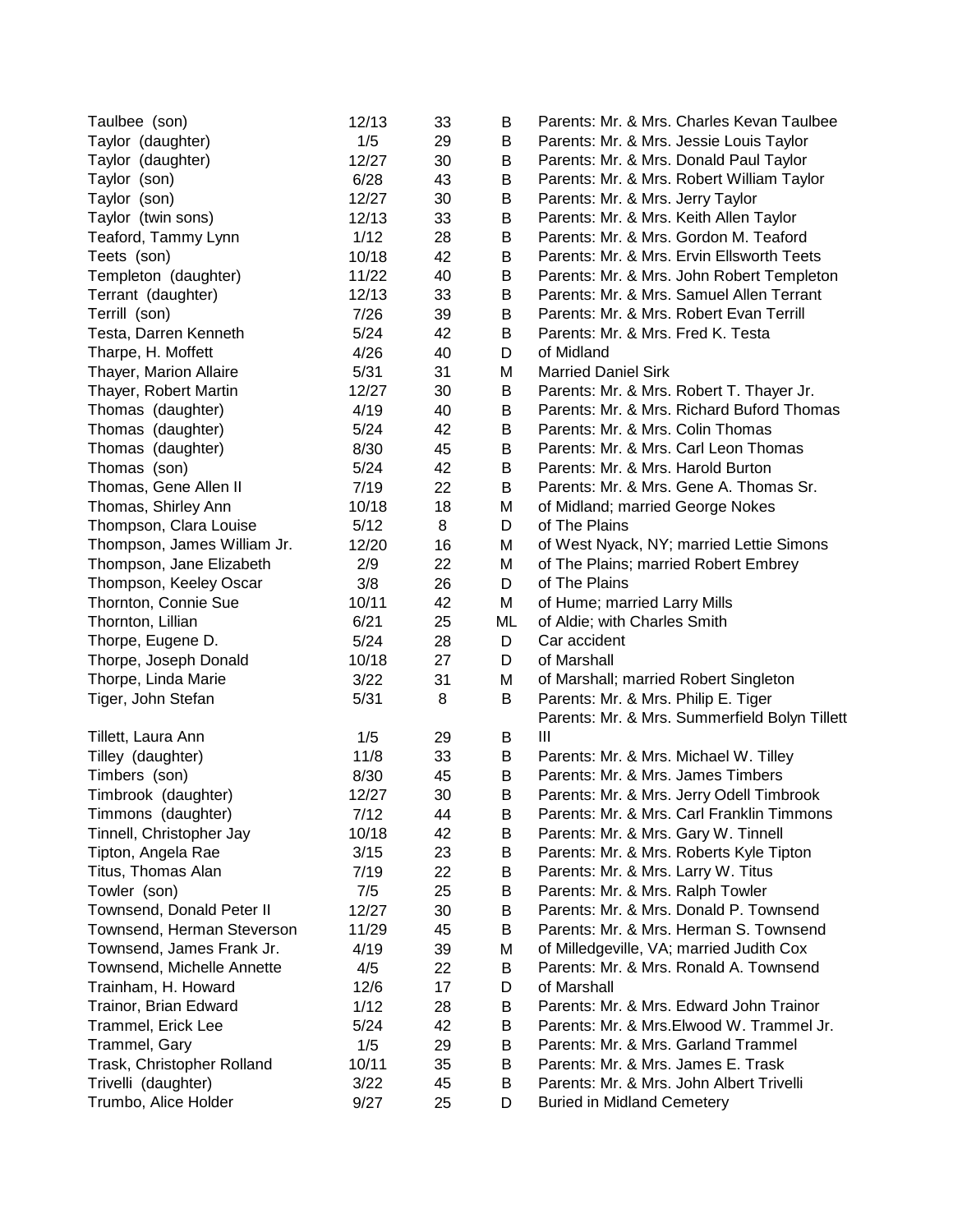| Tucker, William Lem              | 6/28   | 43     | B   | Parents: Mr. & Mrs. Horace R. Tucker Sr.<br>of Rocky Gap, VA; to Brenda Heflin; see also |
|----------------------------------|--------|--------|-----|------------------------------------------------------------------------------------------|
| Tuggle, Steve                    | 7/12   | 38     | Eng | 8/30, p. 34                                                                              |
| Turner (son)                     | 7/26   | 39     | B   | Parents: Mr. & Mrs. John Michael Turner                                                  |
| Turner, John Rodney              | 3/8    | 17     | M   | of Gordonsville; married Brenda Wood                                                     |
| Turner, Leann Lynette            | 6/7    | 28     | B   | Parents: Mr. & Mrs. Raymond E. Turner                                                    |
| Turner, Raymond Elton            | 4/5    | 17     | ML  | of Middleburg; with Diana Gibson                                                         |
| Tyler (daughter)                 | 11/15  | 12     | B   | Parents: Mr. & Mrs. George Alex Tyler                                                    |
| Tyler, Anne Virginia             | 8/30   | 45     | B   | Parents: Mr. & Mrs. Thomas A. Tyler                                                      |
| Tyler, Edmond Nicholas           | 1/19   | 28     | D   | of Boonesville                                                                           |
| Tyler, William Bailey            | 3/8    | 26, 36 | D   | of Haymarket                                                                             |
| Unger, Rosa Lee                  | 6/7    | 15     | ML  | of Lovettsville; with John Richards                                                      |
| Updike, Renea Wanita             | 12/13  | 33     | B   | Parents: Mr. & Mrs. Raeburn W. Updike                                                    |
| Urban (twin son and daughter)    | 7/5    | 25     | B   | Parents: Mr. & Mrs. Robert Denton Urban                                                  |
| Urbani (daughter)                | 7/5    | 25     | B   | Parents: Mr. & Mrs. Louis Wayne Urbani                                                   |
|                                  |        |        |     |                                                                                          |
| Uselman (son)                    | 11/1   | 40     | В   | Parents: Mr. & Mrs. Lester Michael Uselman                                               |
| Utt (son)                        | 2/23   | 36     | B   | Parents: Mr. & Mrs. Roy Otis Utt                                                         |
| Vail, Heather Candace            | 11/29  | 45     | Β   | Parents: Mr. & Mrs. Ronald R. Vail                                                       |
| Van Colley (daughter)            | 9/6    | 8      | B   | Parents: Mr. & Mrs. Larry Van Colley                                                     |
|                                  |        |        |     | Married Brackenridge Costin; see also August                                             |
| Van Ingen, Serena Vanderbilt     | 5/3    | 20     | M   | 30, p. 12                                                                                |
| VanBuskirk, Edward Lawrence      | $5/24$ | 42     | B   | Parents: Mr. & Mrs. Charles A. VanBuskirk                                                |
| Vance (son)                      | $5/24$ | 42     | B   | Parents: Mr. & Mrs. Paul Roger Vance                                                     |
| Vandawall, Charles John          | 6/7    | 14     | M   | of Fort Belvoir; married Rebeka Hall                                                     |
| Vannoy (son)                     | 11/15  | 12     | B   | Parents: Mr. & Mrs. Earl Wayne Vannoy                                                    |
| Varda, Tina Lynn                 | 11/29  | 45     | B   | Parents: Mr. & Mrs. Burt H. Varda                                                        |
| Vari, Shirley Ann                | 4/5    | 27     | M   | of Bealeton; married Orvelle Jacobs                                                      |
| Viar (son)                       | 7/5    | 32     | B   | Parents: Mr. & Mrs. Willard David Viar                                                   |
| Viles (daughter)                 | 10/4   | 43     | B   | Parents: Mr. & Mrs. Donald Viles                                                         |
| Villinski, Scott Curtis          | 2/9    | 23     | B   | Parents: Mr. & Mrs. Theodore Joseph Villinski                                            |
| Vogel (daughter)                 | 5/31   | 8      | B   | Parents: Mr. & Mrs. Robert Arthur Vogel                                                  |
| Vogl, Bridgett                   | 10/25  | 17     | M   | of Remington; married Larry Carsaro Jr.                                                  |
| Vogl, Elaine                     | 11/8   | 28     | M   | of Remington; married Philip Myers                                                       |
|                                  |        |        |     | Buried in Arlington National Cemetery; see also                                          |
| Vondle, Susan Brownell (1st Lt.) | 12/6   | 17     | D   | 12/20, p. 30                                                                             |
| Wachter (son)                    | 11/15  | 12     | В   | Parents: Mr. & Mrs. Lester William Wachter                                               |
| Waddell, Bertie M.               | 1/19   | 25     | D   | of The Plains                                                                            |
| Waddell, Linda Lou               | 4/19   | 39     | M   | of The Plains; married Edgar Lunsford                                                    |
| Wade (son)                       | 3/15   | 23     | B   | Parents: Mr. & Mrs. Stephen Wade                                                         |
| Wahlrobe (daughter)              | 12/13  | 33     | B   | Parents: Mr. & Mrs. Ronald Wiley Wahlrobe                                                |
| Walden, James Edward Jr.         | 9/6    | 28     | M   | of Marshall; married Mareion King                                                        |
| Walker (son)                     | 5/24   | 42     | В   | Parents: Mr. & Mrs. Samuel Walker                                                        |
| Walker (son)                     | 10/18  | 42     | В   | Parents: Mr. & Mrs. Edward Lee Walker                                                    |
| Walker, Mary Moten (Mary         |        |        |     |                                                                                          |
| Magdalene)                       | 11/8   | 13     | D   | of Warrenton; died in house fire                                                         |
| Wallace (daughter)               | 12/27  | 30     | B   | Parents: Mr. & Mrs. Claude Edward Wallace                                                |
| Wallace, Angela Marie            | 7/12   | 44     | B   | Parents: Mr. & Mrs. Raymond L. Wallace                                                   |
| Walter, John Henry               | 7/12   | 2, 32  | D   | Deputy Sheriff, Fauquier County; car accident                                            |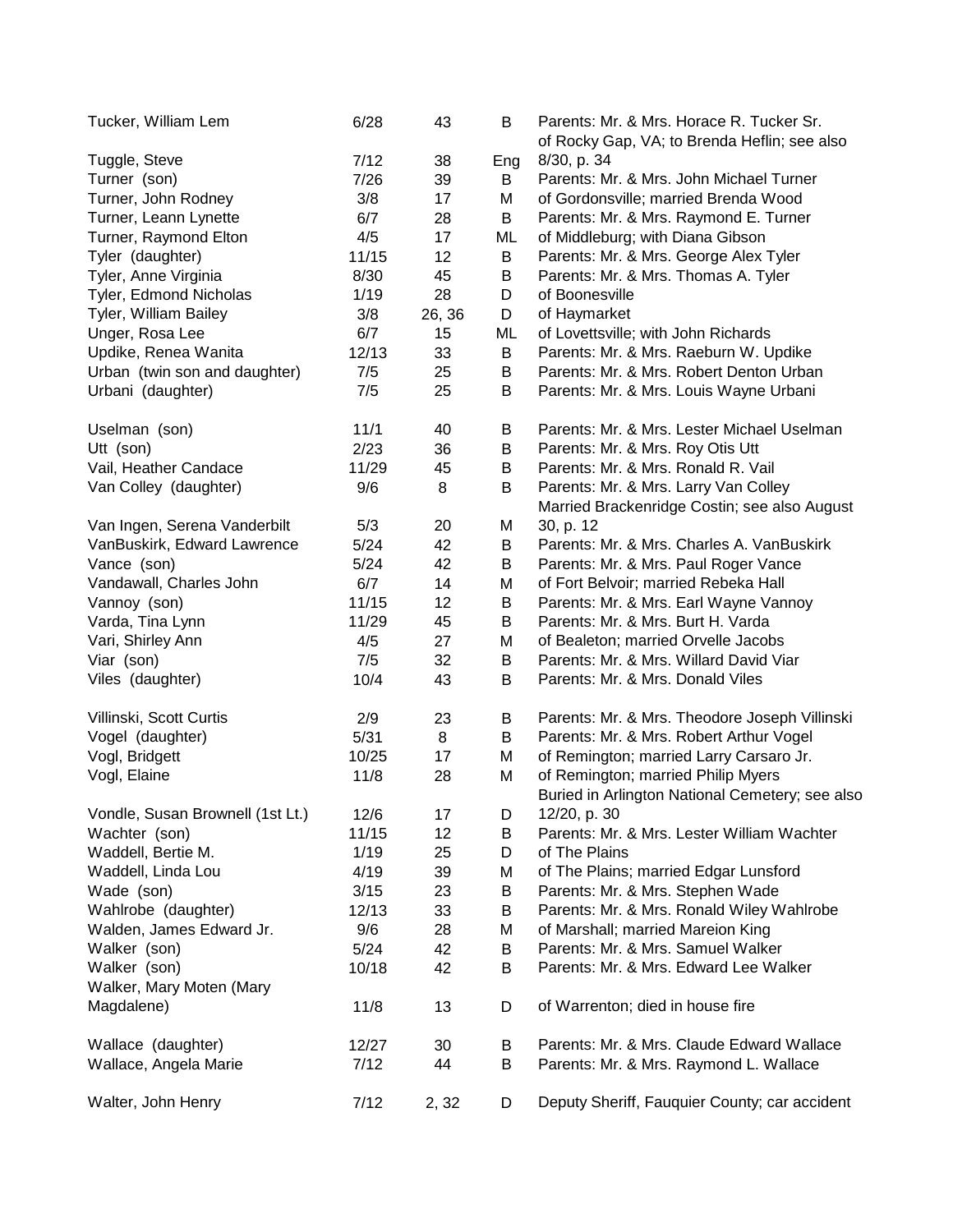| Ward (daughter)            | 7/26   | 39    | B   | Parents: Mr. & Mrs. Eugene Edwin Ward        |
|----------------------------|--------|-------|-----|----------------------------------------------|
| Ward (daughter)            | 10/11  | 35    | B   | Parents: Mr. & Mrs. Douglas Ward             |
| Ward (son)                 | 12/27  | 30    | B   | Parents: Mr. & Mrs. Ralph Donald Ward        |
| Ward, E.O. (Mr. & Mrs.)    | 8/30   | 44    | A   | 50th wedding anniversary                     |
| Warden (daughter)          | 6/28   | 43    | В   | Parents: Mr. & Mrs. Raymond Ray Warden       |
| Warner, Barron             | 6/28   | 33    | D   |                                              |
| Warner, Paula Kathleen     | 6/7    | 17    | ML  | of Purcellville; with Dennis Barrett         |
| Warner, Sheila Ann         | 1/5    | 29    | B   | Parents: Mr. & Mrs. Dulaney Milton Warner    |
| Warrell, Klaus             | 11/15  | 19    | Eng | To Susan Miller                              |
| Washington, Willis L.      | 6/28   | 33    | D   | World War I veteran                          |
| Watkins, Melissa Rene      | $5/24$ | 42    | B   | Parents: Mr. & Mrs. Morris F. Watkins        |
| Watson (daughter)          | 8/30   | 45    | B   | Parents: Mr. & Mrs. Thomas Otha Watson       |
| Watson, Bertha Louise      | 3/29   | 10    | М   | of Goldvein; married Leroy Cole              |
| Weakley, Wayne Bruce       | 3/15   | 3, 31 | D   | Car accident; of Rapidan                     |
| Weaver (daughter)          | 1/12   | 28    | B   | Parents: Mr. & Mrs. Robert Weaver            |
|                            |        |       |     |                                              |
| Weaver (daughter)          | 1/26   | 37    | B   | Parents: Mr. & Mrs. Clarence Bedford Weaver  |
| Weaver (son)               | 2/9    | 23    | B   | Parents: Mr. & Mrs. Jimmy Edward Weaver      |
| Weaver (twin daughters)    | 1/5    | 29    | B   | Parents: Mr. & Mrs. Floyd Weaver             |
| Webb (daughter)            | 3/22   | 45    | B   | Parents: Mr. & Mrs. Carroll Webb             |
| Webster, Mitchell Eugene   | 4/19   | 39    | M   | of Midland; married Martha Edwards           |
| Weedon, Pam                | 6/14   | 38    | M   | <b>Married Norman Kemper</b>                 |
| Weimer (daughter)          | 5/24   | 42    | B   | Parents: Mr. & Mrs. Eugene Weimer            |
| Weimer (son)               | 9/6    | 8     | B   | Parents: Mr. & Mrs. James Galan Weimer       |
| Weimer, Dennis Rae         | 4/5    | 27    | M   | of Bealeton; married Linda Haley             |
|                            |        |       |     | Parents: Mr. & Mrs. Michael Stephen          |
| Weingarten (son)           | 10/25  | 36    | B   | Weingarten                                   |
| Welch (son)                | 8/30   | 45    | B   | Parents: Mr. & Mrs. Lawrence Welch           |
| Welsh (son)                | 7/5    | 32    | B   | Parents: Mr. & Mrs. Ronald Dale Welsh        |
| Welsh, Susanne             | 5/3    | 45    | M   | <b>Married Frank Smith</b>                   |
| Welsh, Susanne             | 5/31   | 38    | M   | Married Charles Smith Jr.                    |
|                            |        |       |     |                                              |
| Wendlberger (son)          | 5/31   | 8     | B   | Parents: Mr. & Mrs. Floyd Robert Wendlberger |
| Weskmark (daughter)        | 11/29  | 45    | B   | Parents: Mr. & Mrs. Michael John Westmark    |
|                            |        |       |     | Parents: Mr. & Mrs. Larry Reamus             |
| Westmoreland (son)         | 11/1   | 36    | В   | Westmoreland                                 |
| Wharton (son)              | 11/1   | 38    | В   | Parents: Mr. & Mrs. Michael Wharton          |
| Wheeler, Clyde Baxter      | 1/19   | 4     | D   | Car accident; of Arlington                   |
| Whipple, David Spring      | 2/23   | 36    | B   | Parents: Mr. & Mrs. Warren Edgar Whipple Jr. |
| Whirley, Sharon Ann        | 7/26   | 32    | ML  | of Lincoln; with Jesse Seaton III            |
| White, Richard Glenn       | 7/26   | 39    | B   | Parents: Mr. & Mrs. Willard K. White Sr.     |
| White, Robin Michelle      | 6/14   | 17    | M   | of Warrenton; married Henry Price            |
| White, Susan Kay           | 3/22   | 14    | ML  | of Purcellville; with Jerry Milbourne        |
| White, Thomas T.           | 2/23   | 8     | D   | of Hughesville                               |
| Whiteside (daughter)       | 11/22  | 40    | B   | Parents: Mr. & Mrs. Ronald Bedford Whiteside |
| Whiting, Thomas Edward Jr. | 11/1   | 40    | В   | Parents: Mr. & Mrs. Thomas E. Whiting        |
| Whitmer, Nicole Danielle   | 7/5    | 25    | B   | Parents: Mr. & Mrs. David W. Whitmer         |
|                            |        |       |     |                                              |
| Whorton (daughter)         | 3/15   | 23    | B   | Parents: Mr. & Mrs. Ronnie Thomas Whorton    |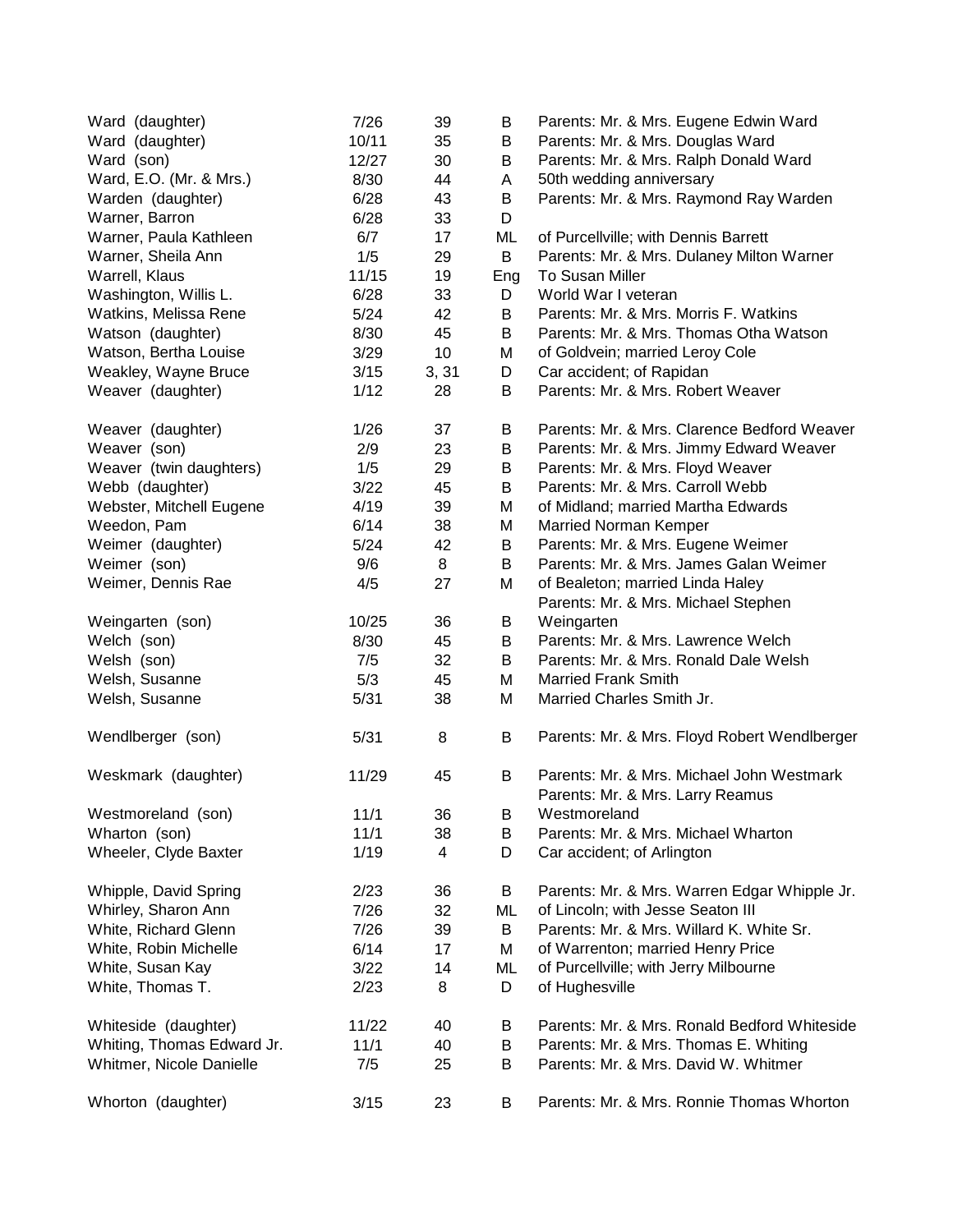| Whorton, Franklin Lee<br>Whorton, William Browning | 11/15<br>10/11 | 23<br>42     | M<br>М | of Amissville; married Betty Jane Eppes<br>of Remington; married Juanita Settle |
|----------------------------------------------------|----------------|--------------|--------|---------------------------------------------------------------------------------|
| Wilkas, Julia                                      | 10/18          | 5            | D      | Car accident                                                                    |
| Willever (daughter)                                | 11/15          | 12           | B      | Parents: Mr. & Mrs. Joseph Robert Willever                                      |
| Williams (daughter)                                | 3/22           | 45           | B      | Parents: Mr. & Mrs. David Williams                                              |
| Williams (daughter)                                | 12/27          | 30           | B      | Parents: Mr. & Mrs. Kenneth Michael Williams                                    |
| Williams (son)                                     | 4/5            | 22           | B      | Parents: Mr. & Mrs. Lowrence Williams                                           |
| Williams (son)                                     | 7/12           | 44           | B      | Parents: Mr. & Mrs. Garland Ray Williams                                        |
| Williams (son)                                     | 12/13          | 33           | B      | Parents: Mr. & Mrs. Dennis Franklin Williams                                    |
| Williams, Arthur David                             | 1/26           | 38           | D      | of The Plains                                                                   |
| Williams, Christopher Edwin                        | 6/7            | 28           | B      | Parents: Mr. & Mrs. Donald B. Williams                                          |
| Williams, Daphne Michelle                          | 7/26           | 39           | B      | Parents: Mr. & Mrs. Donald L. Williams                                          |
| Williams, Dorothy Ann                              | 8/30           | 43           | ML     | of The Plains; with Wesley Edwards                                              |
| Williams, Eva Bell                                 | 2/9            | 18           | D      | of The Plains                                                                   |
| Williams, Flora Jean                               | 5/17           | 36           | M      | of Warrenton; married George Carter                                             |
| Williams, James Edward                             | 6/14           | 34           | D      | of Marshall                                                                     |
| Williams, Joyce Diane                              | 6/7            | 17           | ML     | of Leesburg; with Edward Cook                                                   |
| Williams, Marcel Lee                               | 4/5            | 22           | B      | Parents: Mr. & Mrs. Thomas L. Williams                                          |
| Williams, Robert Lynn                              | 4/19           | 39           | M      | of Warrenton; married Evelyn Houser                                             |
| Williams, Ted Stephen                              | 5/24           | 42           | B      | Parents: Mr. & Mrs. James S. Williams                                           |
| Willoughby, William H. (Col.)                      | 4/26           | 40           | D      | of Broad Run; U.S. Army, retired                                                |
| Wilson, Violet P.                                  | 10/18          | 5            | D      | of Arlington; married John Ingle                                                |
| Wince, Margaret                                    | 6/21           | 25           | ML     | of Middleburg; with Larry Costello                                              |
| Winebarger (son)                                   | 11/29          | 45           | B      | Parents: Mr. & Mrs. Garnice Leon Winebarger                                     |
| Wines (daughter)                                   | 10/11          | 35           | B      | Parents: Mr. & Mrs. Robert Wines                                                |
| Wines (son)                                        | 8/30           | 45           | B      | Parents: Mr. & Mrs. James Leroy Wines                                           |
| Wines, George Ray                                  | 9/13           | 36           | D      | of near Upperville                                                              |
| Wines, Joyce Louise                                | 12/20          | 16           | Μ      | of Bealeton; married Barry Deeds                                                |
| Wingate, Richard Andrew                            | 10/18          | 42           | B      | Parents: Mr. & Mrs. Henry A. Wingate                                            |
| Winning, Robert Ellsworth                          | 11/29          | 42           | M      | of Ravenna, OH; married Diana Bates                                             |
| Winston, Edward Irvin                              | 10/11          | 42           | M      | of Warrenton; married Geneva Pinn                                               |
| Wood (son)                                         | 10/18          | 42           | B      | Parents: Mr. & Mrs. Jeffrey Wood                                                |
| Wood, Brenda Louise                                | 3/8            | 17           | M      | of Remington; married John Turner                                               |
| Woodson, Sherea Moneake                            | 6/7            | 28           | B      | Parents: Mr. & Mrs. Edward L. Woodson                                           |
| Woodward (daughter)                                | 12/13          | 33           | B      | Parents: Mr. & Mrs. John Woodward                                               |
| Woodward, Mabel                                    | 11/22          | 36           | M      | of Warrenton; married Richard McClanahan                                        |
| Woody (son)                                        | 5/24           | 42           | B      | Parents: Mr. & Mrs. William David Woody                                         |
| Workman, Joe Edward                                | 12/6           | 30           | Μ      | of Falls Church; married Lynda Tanghe                                           |
| Wortman, Brenda Jo                                 | 4/26           | 44           | ML     | of Round Hill; with John Milburn                                                |
| Wray, Michael Wayne                                | 6/21           | 34           | М      | of Bealeton; married Deborah Conrad                                             |
| Wright, Jack Jarmans                               | 6/14           | 17           | Μ      | of Marshall; married Blanche Montley                                            |
| Wright, Lisa Lynn                                  | 3/15           | 23           | B      | Parents: Mr. & Mrs. James A. Wright Jr.                                         |
| Wright, Loraine                                    | 11/22          | 36           | М      | of The Plains; married Woodrow Lyall                                            |
| Wright, Margaret Jean                              | 12/27          | 30           | B      | Parents: Mr. & Mrs. Daniel M. Wright                                            |
| Wright, William Kerkam                             | 6/28           | 16           | Μ      | of Warrenton; married Jeanette Putnam                                           |
| Wuinn (son)                                        | 5/24           | 42           | B      | Parents: Mr. & Mrs. John Edward Wuinn                                           |
| Wyndham (daughter)<br>Wyne, Hubert Ernest          | 10/11<br>12/6  | 35<br>17, 19 | B<br>D | Parents: Mr. & Mrs. James Franklin Wyndham<br>of Marshall; hit by car           |
|                                                    |                |              |        |                                                                                 |